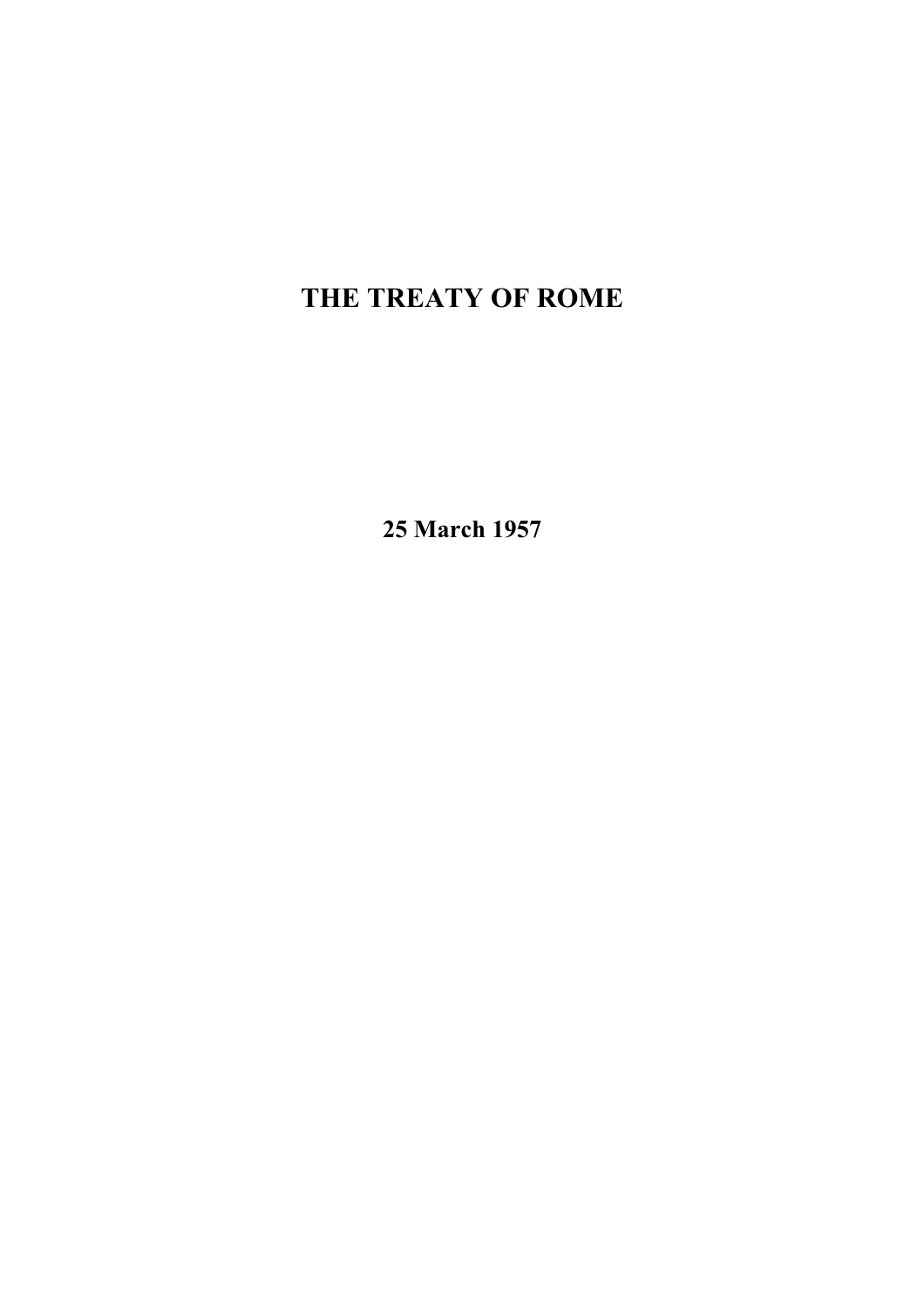HIS MAJESTY THE KING OF THE BELGIANS, THE PRESIDENT OF THE FEDERAL REPUBLIC OF GERMANY, THE PRESIDENT OF THE FRENCH REPUBLIC, THE PRESIDENT OF THE ITALIAN REPUBLIC, HER ROYAL HIGHNESS THE GRAND DUCHESS OF LUXEMBOURG, HER MAJESTY THE QUEEN OF THE NETHERLANDS,

DETERMINED to lay the foundations of an ever-closer union among the peoples of Europe,

RESOLVED to ensure the economic and social progress of their countries by common action to eliminate the barriers which divide Europe,

AFFIRMING as the essential objective of their efforts the constant improvement of the living and working conditions of their peoples,

RECOGNISING that the removal of existing obstacles calls for concerted action in order to guarantee steady expansion, balanced trade and fair competition,

ANXIOUS to strengthen the unity of their economies and to ensure their harmonious development by reducing the differences existing between the various regions and the backwardness of the less favoured regions,

DESIRING to contribute, by means of a common commercial policy, to the progressive abolition of restrictions on international trade,

INTENDING to confirm the solidarity which binds Europe and the overseas countries and desiring to ensure the development of their prosperity, in accordance with the principles of the Charter of the United Nations,

RESOLVED by thus pooling their resources to preserve and strengthen peace and liberty, and calling upon the other peoples of Europe who share their ideal to join in their efforts,

HAVE DECIDED to create a European Economic Community and to this end have designated as their Plenipotentiaries: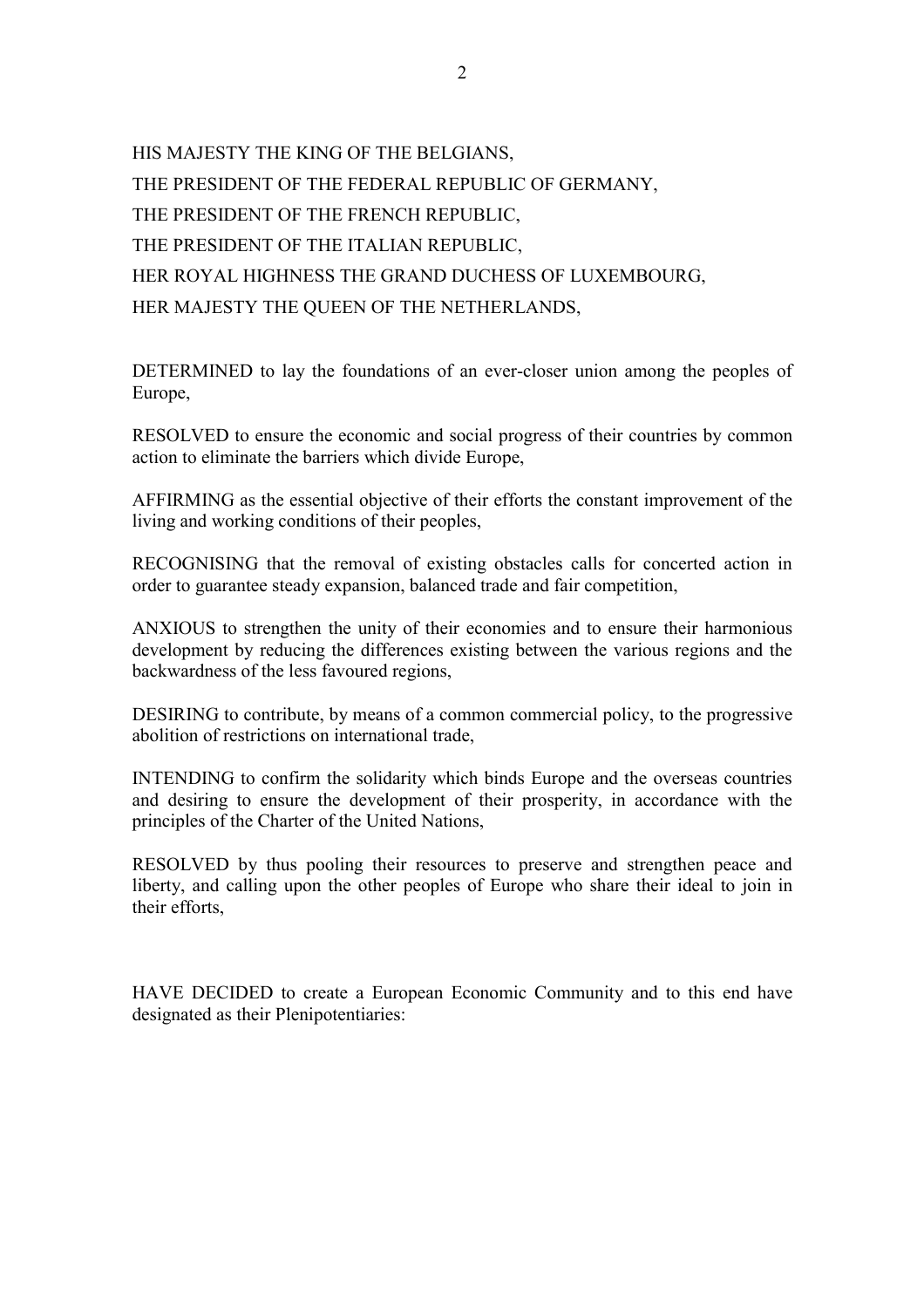HIS MAJESTY THE KING OF THE BELGIANS:

Mr Paul-Henri SPAAK, Minister for Foreign Affairs, Baron J. Ch. SNOY ET D'OPPUERS, Secretary-General of the Ministry of Economic Affairs, Head of the Belgian Delegation to the Intergovernmental Conference;

THE PRESIDENT OF THE FEDERAL REPUBLIC OF GERMANY: Dr. Konrad ADENAUER, Federal Chancellor, Professor Dr. Walter HALLSTEIN, State Secretary of the Federal Foreign Office;

THE PRESIDENT OF THE FRENCH REPUBLIC: Mr Christian PINEAU, Minister for Foreign Affairs, Mr Maurice FAURE, Under-Secretary of State for Foreign Affairs;

THE PRESIDENT OF THE ITALIAN REPUBLIC: Mr Antonio SEGNI, President of the Council of Ministers, Professor Gaetano MARTINO, Minister for Foreign Affairs;

HER ROYAL HIGHNESS THE GRAND DUCHESS OF LUXEMBOURG: Mr Joseph BECH, President of the Government, Minister for Foreign Affairs, Mr Lambert SCHAUS, Ambassador, Head of the Luxembourg Delegation to the Intergovernmental Conference;

HER MAJESTY THE QUEEN OF THE NETHERLANDS Mr Joseph LUNS, Minister for Foreign Affairs, Mr J. LINTHORST HOMAN, head of the Netherlands Delegation to the Intergovernmental Conference;

Who, having exchanges their Full Powers, found in good and due form, HAVE AGREED as follows: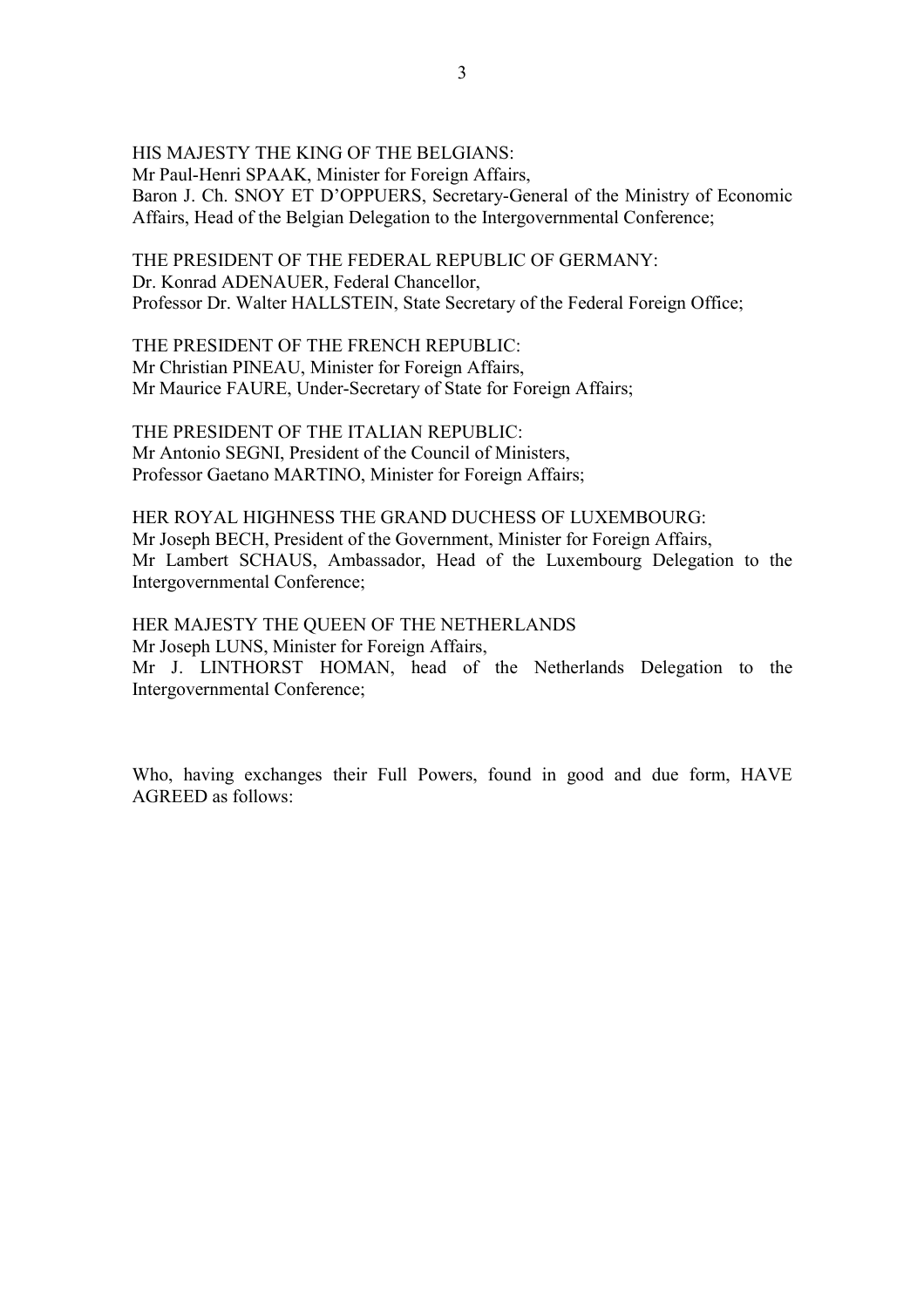# PART ONE

# PRINCIPLES

#### ARTICLE 1

#### By this Treaty, the HIGH CONTRACTING PARTIES establish among themselves a EUROPEAN ECONOMIC COMMUNITY.

## ARTICLE 2

The Community shall have as its task, by establishing a common market and progressively approximating the economic policies of Member States, to promote throughout the Community a harmonious development of economic activities, a continuous and balanced expansion, an increase in stability, an accelerated raising of the standard of living and closer relations between the States belonging to it.

#### ARTICLE 3

For the purposes set out in Article 2, the activities of the Community shall include, as provided in this Treaty and in accordance with the timetable set out therein

- (a) the elimination, as between Member States, of customs duties and of quantitative restrictions on the import and export of goods, and of all other measures having equivalent effect:
- (b) the establishment of a common customs tariff and of a common commercial policy towards third countries;
- (c) the abolition, as between Member States, of obstacles to freedom of movement for persons, services and capital;
- (d) the adoption of a common policy in the sphere of agriculture;
- (e) the adoption of a common policy in the sphere of transport;
- (f) the institution of a system ensuring that competition in the common market is not distorted;
- (g) the application of procedures by which the economic policies of Member States can he co-ordinated and disequilibria in their balances of payments remedied;
- (h) the approximation of the laws of Member States to the extent required for the proper functioning of the common market;
- (i) the creation of a European Social Fund in order to improve employment opportunities for workers and to contribute to the raising of their standard of living;
- (j) the establishment of a European Investment Bank to facilitate the economic expansion of the Community by opening up fresh resources;
- (k) the association of the overseas countries and territories in order to increase trade and to promote jointly economic and social development.

#### ARTICLE 4

1. The tasks entrusted to the Community shall be carried out by the following institutions:

an ASSEMBLY [EUROPEAN PARLIAMENT],

a COUNCIL,

a COMMISSION,

a COURT OF JUSTICE.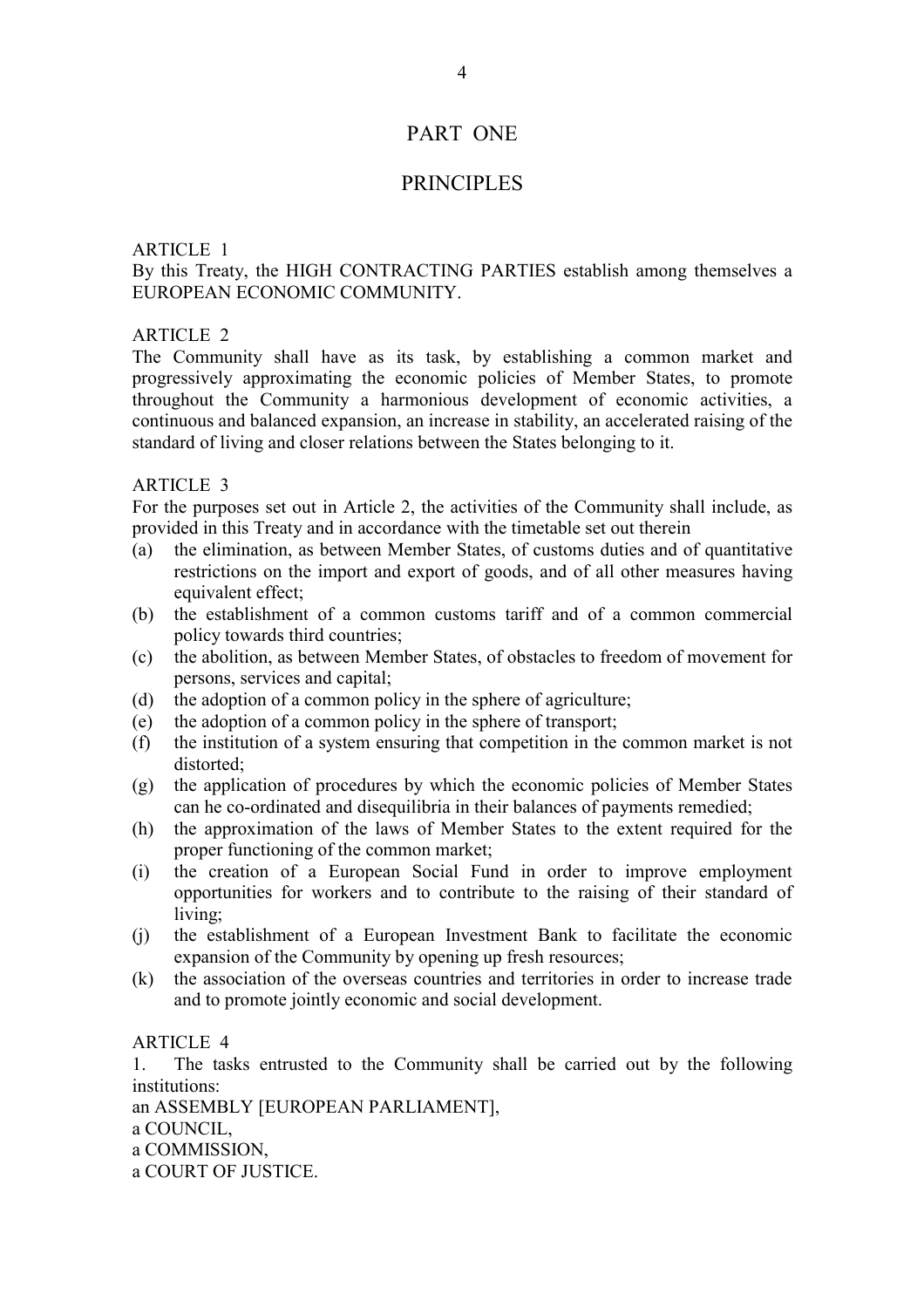Each institution shall act within the limits of the powers conferred upon it by this Treaty.

2. The Council and the Commission shall be assisted by an economic and Social Committee acting in an advisory capacity.

# ARTICLE 5

Member States shall take all appropriate measures, whether general or particular, to ensure fulfilment of the obligations arising out of this Treaty or resulting from action taken by the institutions of the Community. They shall facilitate the achievement of the Community's tasks.

They shall abstain from any measure which could jeopardise the attainment of the objections of this Treaty.

# ARTICLE 6

1. Member States shall, in close co-operation with the institutions of the Community, co-ordinate their respective economic policies to the extent necessary to attain the objectives of this Treaty.

2. The institutions of the Community shall take care not to prejudice the internal and external financial stability of the Member States.

# ARTICLE 7

Within the scope of application of this Treaty, and without prejudice to any special provisions contained therein, any discrimination on grounds of nationality shall be prohibited.

The Council may, on a proposal from the Commission and after consulting the Assembly [European Parliament], adopt, by a qualified majority, rules designed to prohibit such discrimination.

# ARTICLE 8

1. The common market shall be progressively established during a transitional period of twelve years.

This transitional period shall be divided into three stages of four years each; the length of each stage may be altered in accordance with the provisions set out below.

2. To each stage there shall be assigned a set of actions to be initiated and carried through concurrently.

3. Transition from the first to the second stage shall be conditional upon a finding that the objectives specifically laid down in this Treaty for the first stage have in fact been attained in substance and that, subject to the exceptions and procedures provided for in this Treaty, the obligations have been fulfilled.

This finding shall be made at the end of the fourth year by the Council, acting unanimously on a report from the Commission. A Member State may not, however, prevent unanimity by relying upon the non-fulfilment of its own obligations. Failing unanimity, the first stage shall automatically be extended for one year.

At the end of the fifth year, the Council shall make its finding under the same conditions. Failing unanimity, the first stage shall be automatically be extended for a further year.

At the end of the sixth year, the Council shall make its finding, acting by a qualified majority on a report from the Commission.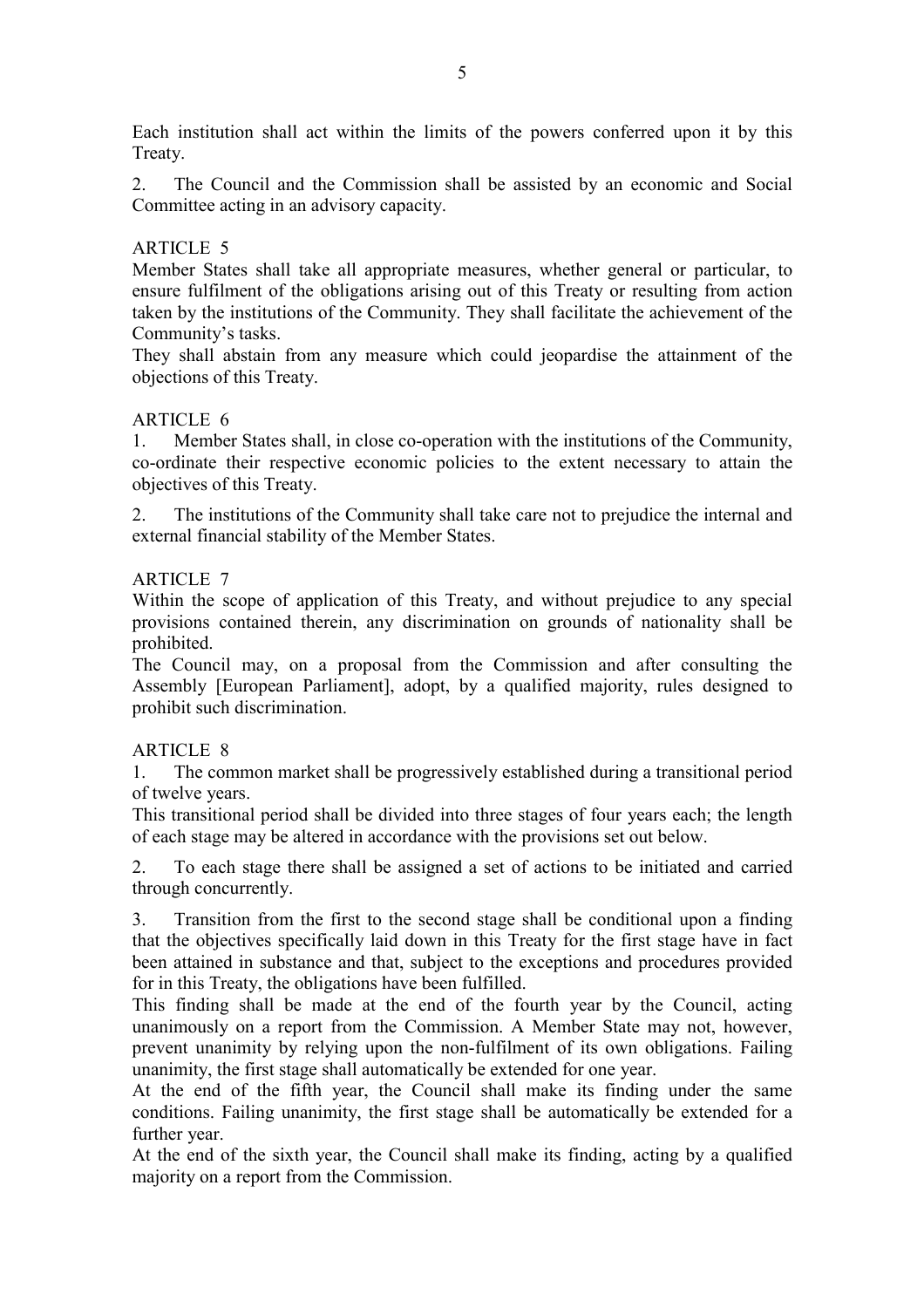4. Within one month of the last-mentioned vote any Member State which voted with the minority or, if the required majority was not obtained, any Member State shall be entitled to call upon the Council to appoint an arbitration board whose decision shall be binding upon all Member States and upon the institutions of the Community. The arbitration board shall consist of three members appointed by the Council acting unanimously on a proposal from the Commission.

If the Council has not appointed the members of the arbitration board within one month of being called upon to do so, they shall be appointed by the Court of Justice within a further period of one month.

The arbitration board shall elect its own Chairman.

The board shall make its award within six months of the date of the Council vote referred to in the last subparagraph of paragraph 3.

5. The second and third stages may not be extended or curtailed except by a decision of the Council, acting unanimously on a proposal from the Commission.

6. Nothing in the preceding paragraphs shall cause the transitional period to last more than fifteen years after the entry into force of this Treaty.

7. Save for the exceptions or derogations provided for in this Treaty, the expiry of the transitional period shall constitute the latest date by which all the rules laid down must enter into force and all the measures required for establishing the common market must be implemented.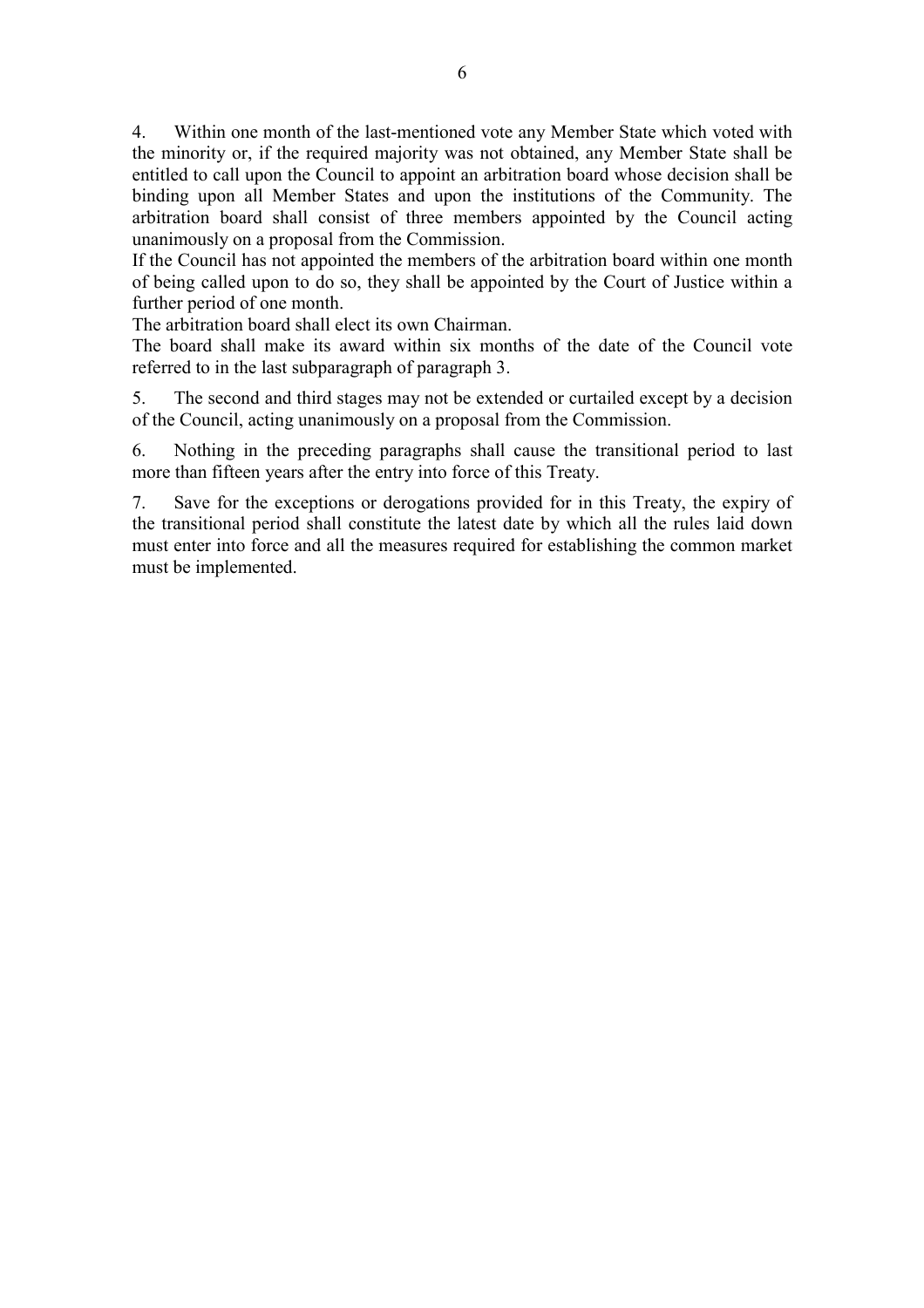# PART TWO

# FOUNDATIONS OF THE COMMUNITY

## TITLE I

#### FREE MOVEMENT OF GOODS

#### ARTICLE 9

1. The Community shall be based upon a customs union which shall cover all trade in goods and which shall involve the prohibition between Member States of customs duties on imports and exports and of all charges having equivalent effect, and the adoption of a common customs tariff in their relations with third countries.

2. The provisions of Chapter 1, Section 1, and of Chapter 2 of this Title shall apply to products originating in Member States and to products coming from third countries which are in free circulation in Member States.

#### ARTICLE 10

1. Products coming from a third country shall be considered to be in free circulation in a Member State if the import formalities have been complied with and any customs duties or charges having equivalent effect which are payable have been levied in that Member State, and if they have not benefited from a total or partial drawback of such duties or charges.

2. The Commission shall, before the end of the first year after the entry into force of this Treaty, determine the methods of administrative co-operation to be adopted for the purpose of applying Article 9(2), taking into account the need to reduce as much as possible formalities imposed on trade.

Before the end of the first year after the entry into force of this Treaty, the Commission shall lay down the provisions applicable, as regards trade between Member States, to goods originating in another Member State in whose manufacture products have been used on which the exporting Member State has not levied the appropriate customs duties or charges having equivalent effect- or which have benefited from a total or partial drawback of such duties or charges.

In adopting these provisions, the Commission shall take into account the rules for the elimination of customs duties within the Community and for the progressive application of the common customs tariff.

#### ARTICLE 11

Member States shall take all appropriate measures to enable Governments to carry out, within the periods of time laid down, the obligations with regard to customs duties which devolve upon them pursuant to this Treaty.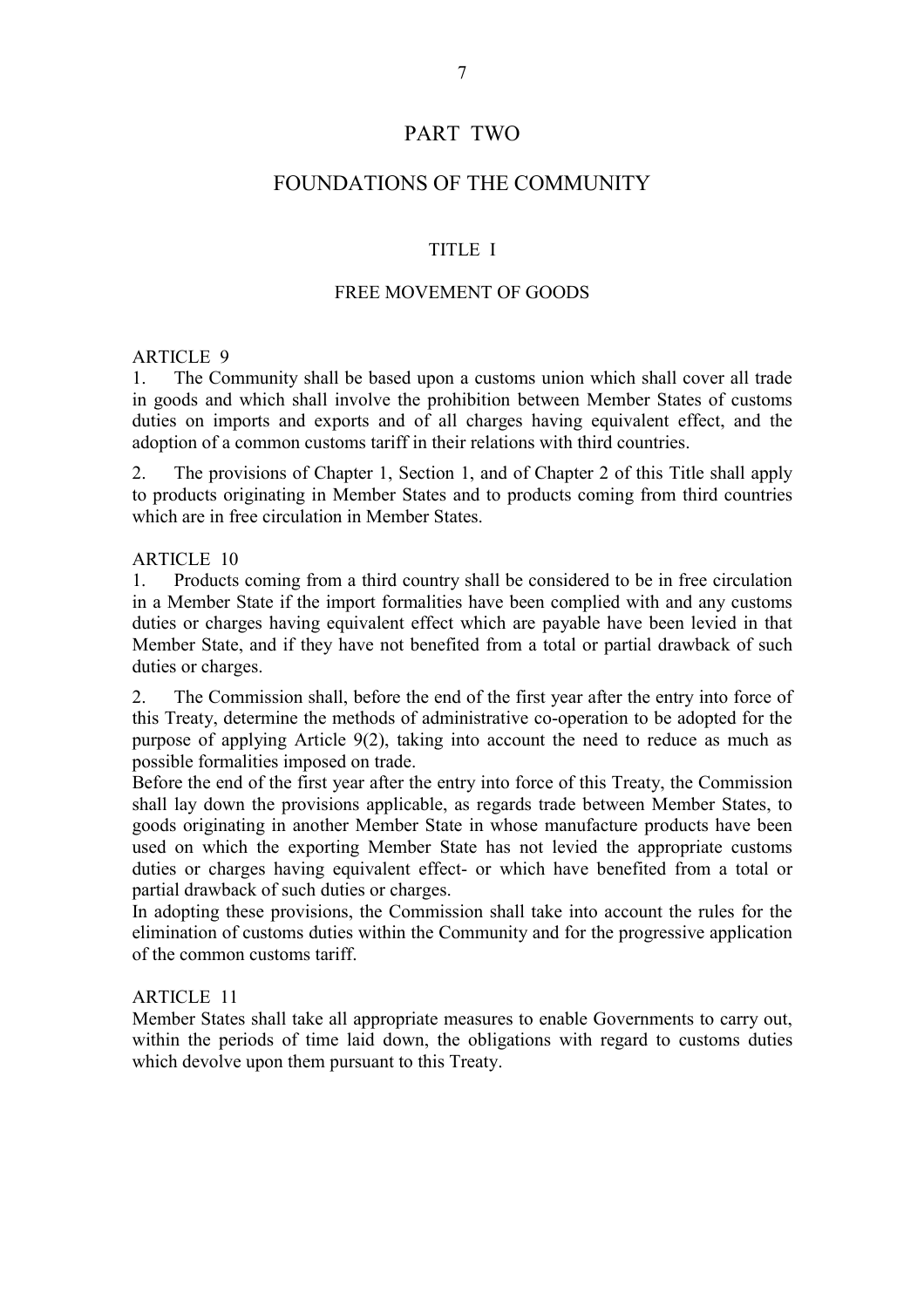# CHAPTER 1

# THE CUSTOMS UNION

## SECTION 1

## ELIMINATION OF CUSTOMS DUTIES BETWEEN MEMBER STATES

#### ARTICLE 12

Member States shall refrain from introducing between themselves any new customs duties on imports or exports or any charges having equivalent effect, and from increasing those which they already apply in their trade with each other.

## ARTICLE 13

1. Customs duties on imports in force between Member States shall be progressively abolished by them during the transitional period in accordance with Articles 14 and 15.

2. Charges having an effect equivalent to customs duties on imports, in force between Member States, shall be progressively abolished by them during the transitional period. The Commission shall determine by means of directives the timetable for such abolition. It shall be guided by the rules contained in Article 14(2) and (3) and by the directives issued by the Council pursuant to Article 14(2).

## ARTICLE 14

1. For each product, the basic duty to which the successive reductions shall be applied shall be the duty applied on 1 January 1957.

- 2. The timetable for the reductions shall be determined as follows:
- (a) during the first stage, the first reduction shall be made one year after the date when this Treaty enters into force; the second reduction, eighteen months later; the third reduction, at the end of the fourth year after the date when this Treaty enters into force;
- (b) during the second stage, a reduction shall be made eighteen months after that stage begins; a second reduction, eighteen months after the preceding one; a third reduction, one year later;
- (c) any remaining reductions shall be made during the third stage; the Council shall, acting by a qualified majority on a proposal from the Commission, determine the timetable therefor by means of directives.

3. At the time of the first reduction, Member States shall introduce between themselves a duty on each product equal to the basic duty minus 10%.

At the time of each subsequent reduction, each Member State shall reduce its customs duties as a whole in such manner as to lower by 10% its total customs receipts as defined in paragraph 4 and to reduce the duty on each product by at least 5% of the basic duty.

In the case, however, of products on which the duty is still in excess of 30%, each reduction must be at least 10% of the basic duty.

4. The total customs receipts of each Member State, as referred to in paragraph 3, shall be calculated by multiplying the value of its imports from other Member States during 1956 by the basic duties.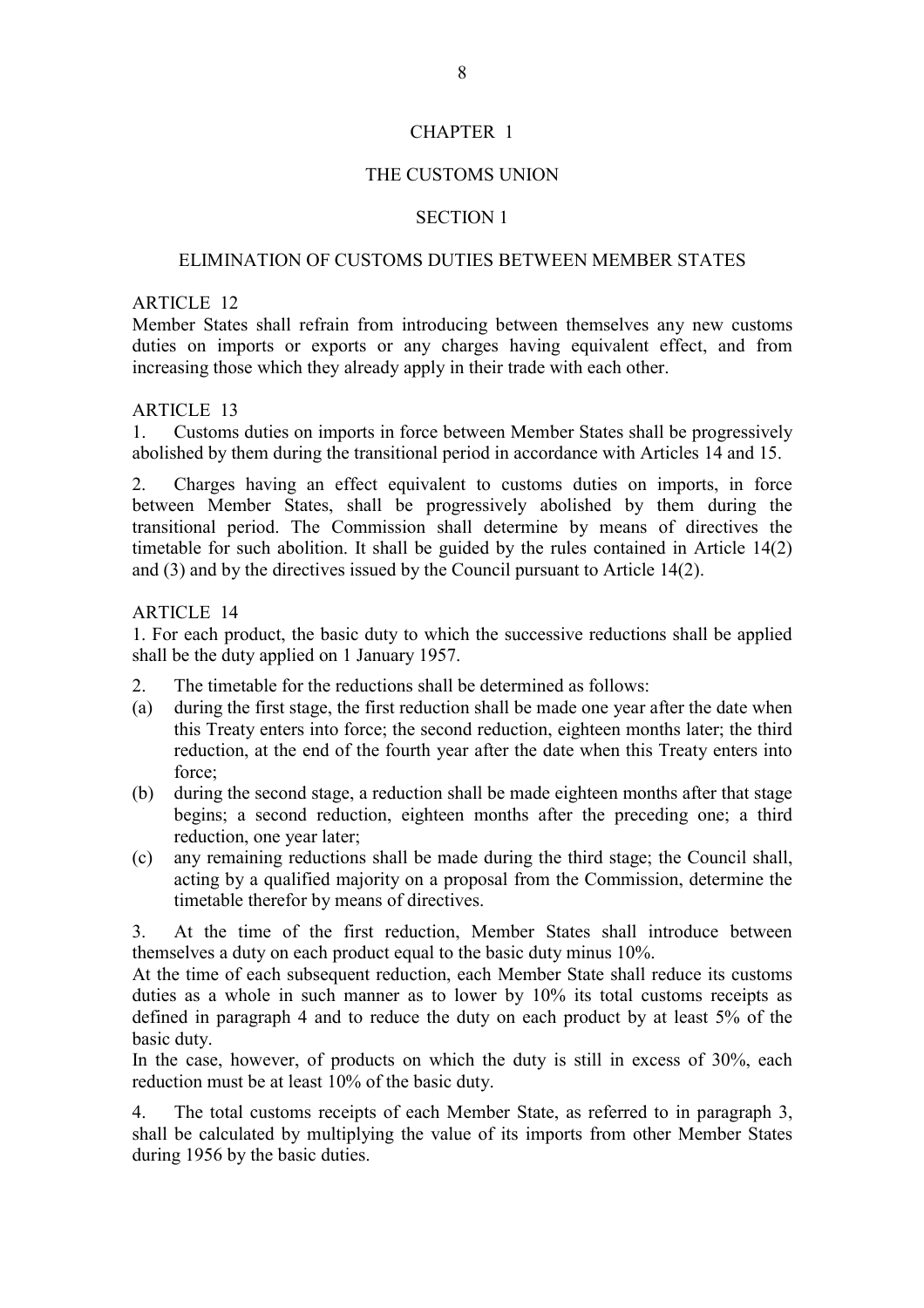5. Any special problems raised in applying paragraphs 1 to 4 shall be settled by directives issued by the Council acting by a qualified majority on a proposal from the Commission.

6. Member States shall report to the Commission on the manner in which effect has been given to the preceding rules for the reduction of duties. They shall endeavour to ensure that the reduction made in the duties on each product shall amount:

at the end of the first stage, to at least 25% of the basic duty;

at the end of the second stage, to at least 50% of the basic duty.

If the Commission finds that there is a risk that the objectives laid down in Article 13, and the percentages laid down in this paragraph, cannot be attained, it shall make all appropriate recommendations to Member States.

7. The provisions of this Article may be amended by the Council, acting unanimously on a proposal from the Commission and after consulting the Assembly [European Parliament].

# ARTICLE 15

1. Irrespective of the provisions of Article 14, any Member State may, in the course of the transitional period, suspend in whole or in part the collection of duties applied by it to products imported from other Member States. It shall inform the other member States and the Commission thereof.

2. The Member States declare their readiness to reduce customs duties against the other Member States more rapidly than is provided for in Article 14 if their general economic situation and the situation of the economic sector concerned so permit.

To this end, the Commission shall make recommendations to the Member States concerned.

ARTICLE 16

Member States shall abolish between themselves customs duties on exports and charges having equivalent effect by the end of the first stage at the latest.

# ARTICLE 17

1. The provisions of Articles 9 to 15(1) shall also apply to customs duties of a fiscal nature. Such duties shall not, however, be taken into consideration for the purpose of calculating either total customs receipts or the reduction of customs duties as a whole as referred to in Article 14(3) and (4).

Such duties shall, at each reduction, be lowered by not less than 10% of the basic duty. Member States may reduce such duties more rapidly than is provided for in Article 14.

2. Member States shall, before the end of the first year after the entry into force of this Treaty, inform the Commission of their customs duties of a fiscal nature.

3. Member States shall retain the right to substitute for these duties an internal tax which complies with the provisions of Article 95.

4. If the Commission finds that substitution for any customs duty of a fiscal nature meets with serious difficulties in a Member State, it shall authorise that State to retain the duty on condition that it shall abolish it not later than six years after the entry into force of this Treaty. Such authorisation must be applied for before the end of the first year after the entry into force of this Treaty.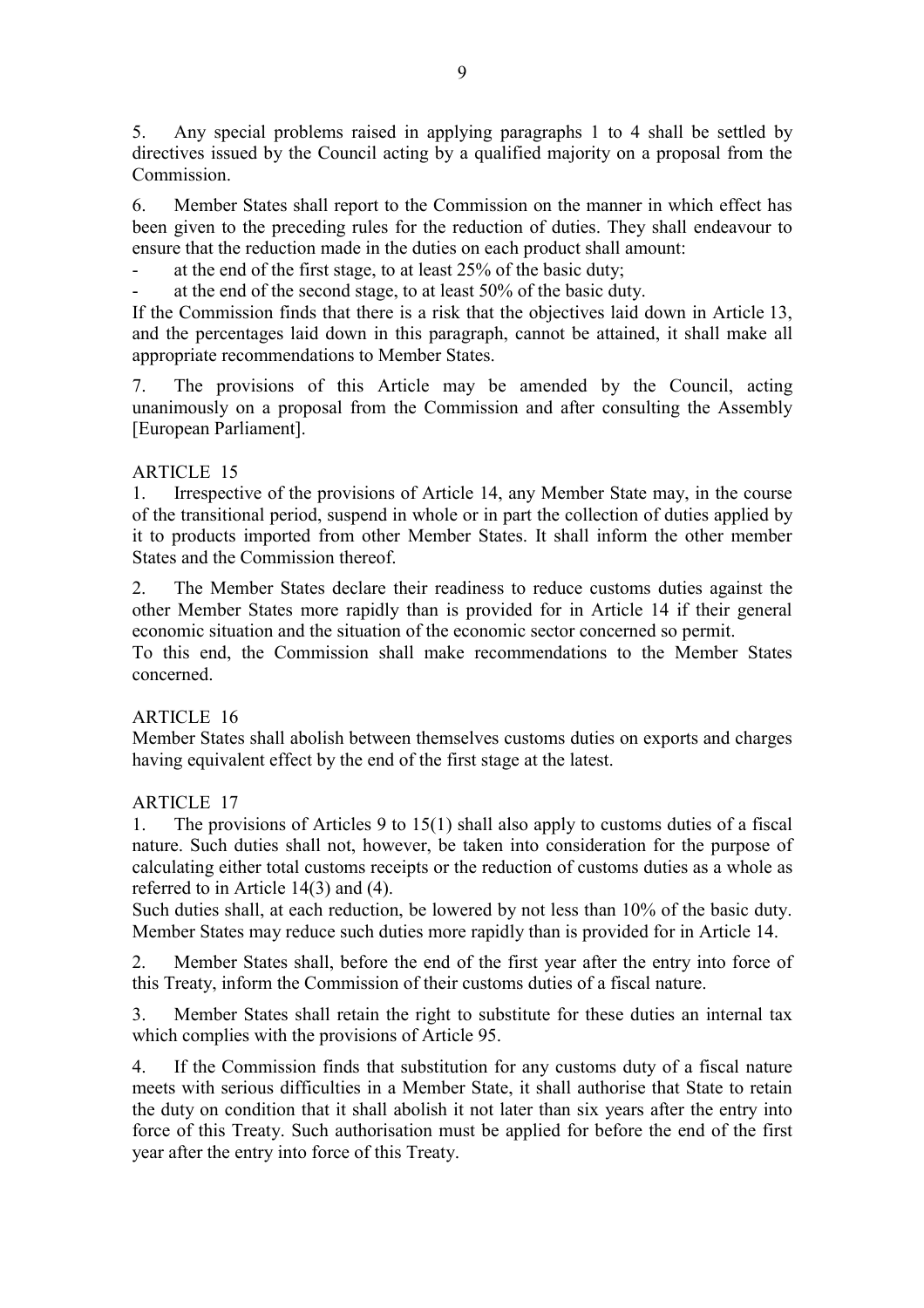#### SECTION 2

#### SETTING UP OF THE COMMON CUSTOMS TARIFF

#### ARTICLE 18

The Member States declare their readiness to contribute to the development of international trade and the lowering of barriers to trade by entering into agreements designed, on a basis of reciprocity and mutual advantage, to reduce customs duties below the general level of which they could avail themselves as a result of the establishment of a customs union between them.

#### ARTICLE 19

1. Subject to the conditions and within the limits provided for hereinafter, duties in the common customs tariff shall be at the level of the arithmetical average of the duties applied in the four customs territories comprised in the Community.

2. The duties taken as the basis for calculating this average shall be those applied by Member States on i January 1959.

In the case of the Italian tariff, however, the duty applied shall be that without the temporary 10% reduction. Furthermore, with respect to items on which the Italian tariff contains a conventional duty, this duty shall be substituted for the duty applied as defined above, provided that it does not exceed the latter by more than 10%. Where the conventional duty exceeds the duty applied as defined above by more than 10%, the latter duty plus 10% shall be taken as the basis for calculating the arithmetical average.

With regard to the tariff headings in List A, the duties shown in that List shall, for the purpose of calculating the arithmetical average, be substituted for the duties applied.

- 3. The duties in the common customs tariff shall not exceed:
- (a)  $3\%$  for products within the tariff headings in List B;
- (b)  $10\%$  for products within the tariff headings in List C;
- (c) 15% for products within the tariff headings in List D;
- (d) 25% for products within the tariff headings in List E; where in respect of such products, the tariff of the Benelux countries contains a duty not exceeding 3%, such duty shall, for the purpose of calculating the arithmetical average, be raised to 12%.

4. List F prescribes the duties applicable to the products listed therein.

5. The Lists of tariff headings referred to in this Article and in Article 20 are set out in Annex 1 to this Treaty.

#### ARTICLE 20

The duties applicable to the products in List G shall be determined by negotiation between the Member States. Each Member State may add further products to this List to a value not exceeding 2% of the total value of its imports from third countries in the course of the year 1956.

The Commission shall take all appropriate steps to ensure that such negotiations shall be undertaken before the end of the second year after the entry into force of this Treaty and be concluded before the end of the first stage.

If, for certain products, no agreement can be reached within these periods, the Council shall, on a proposal from the Commission, acting unanimously until the end of the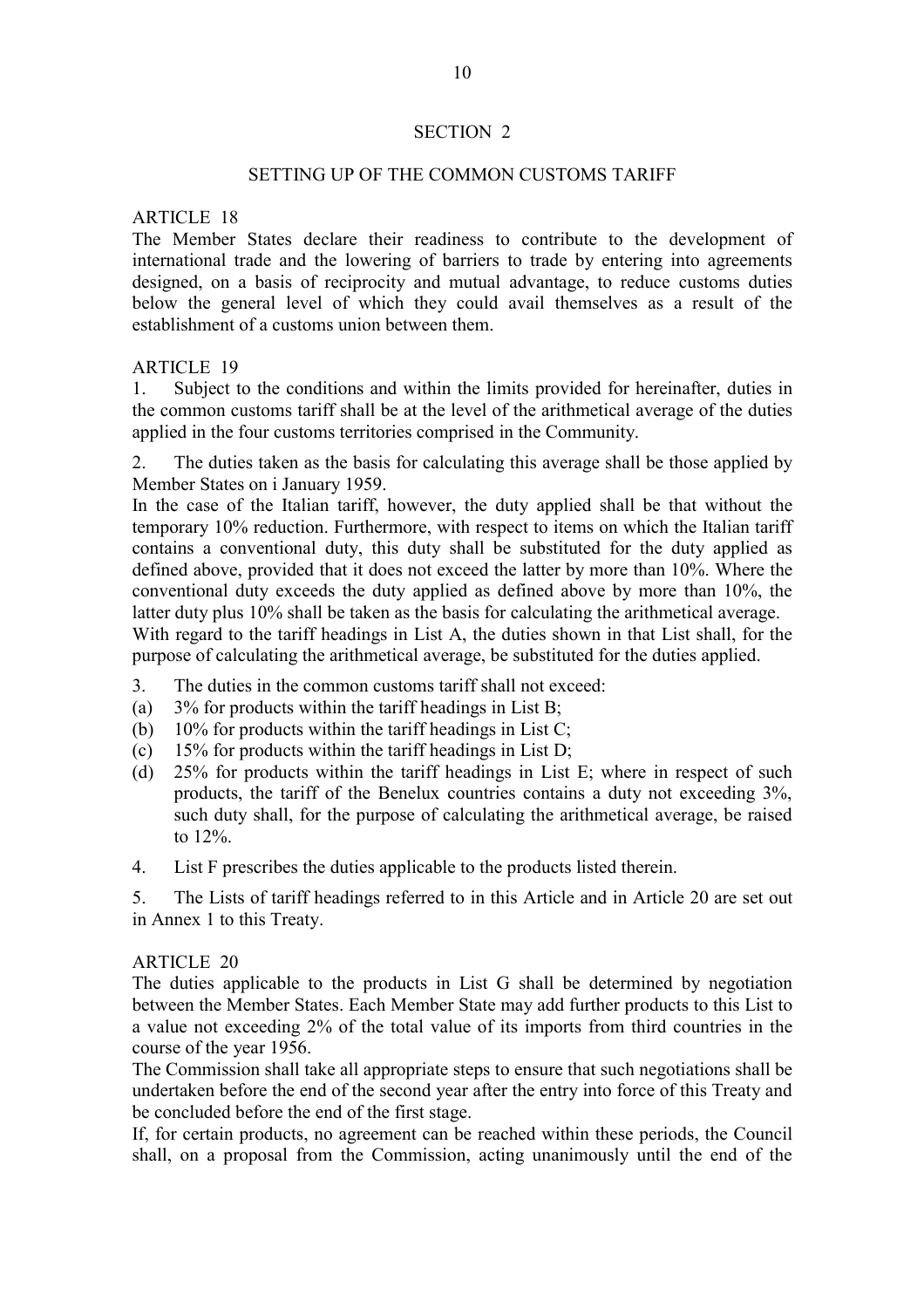second stage and by a qualified majority thereafter, determine the duties in the common customs tariff.

# ARTICLE 21

1. Technical difficulties which may arise in applying Articles 19 and 20 shall be resolved, within two years of the entry into force of this Treaty, by directives issued by the Council acting by a qualified majority on a proposal from the Commission.

2. Before the end of the first stage, or at latest when the duties are determined, the Council shall, acting by a qualified majority on a proposal from the Commission, decide on any adjustments required in the interests of the internal consistency of the common customs tariff as a result of applying the rules set out in Articles 19 and 20, taking account in particular of the degree of processing undergone by the various goods to which the common tariff applies.

# ARTICLE 22

The commission shall, within two years of the entry into force of this Treaty, determine the extent to which the customs duties of a fiscal nature referred to in Article 17(2) shall be taken into account in calculating the arithmetical average provided for in Article 19(1). The Commission shall take account of any protective character which such duties may have.

Within six months of such determination, any Member State may request that the procedure provided for in Article 20 should be applied to the product in question, but in this event the percentage limit provided in that Article shall not be applicable to that State.

# ARTICLE 23

1. For the purpose of the progressive introduction of the common customs tariff, Member States shall amend their tariffs applicable to third countries as follows:

- (a) in the case of tariff headings on which the duties applied in practice on 1 January 1957 do not differ by more than 15% in either direction from the duties in the common customs tariff, the latter duties shall be applied at the end of the fourth year after the entry into force of this Treaty;
- (b) in any other case, each Member State shall, as from the same date, apply a duty reducing by 30% the difference between the duty applied in practice on 1 January 1957 and the duty in the common customs tariff;
- (c) at the end of the second stage this difference shall again be reduced by 30%;
- (d) in the case of tariff headings for which the duties in the common customs tariff are not yet available at the end of the first stage, each Member State shall, within six months of the Council's action in accordance with Article 20, apply such duties as would result from application of the rules contained in this paragraph.

2. Where a Member State has been granted an authorisation under Article 17(4), it need not, for as long as that authorisation remains valid, apply the preceding provisions to the tariff headings to which the authorisation applies. When such authorisation expires, the Member State concerned shall apply such duty as would have resulted from application of the rules contained in paragraph 1.

3. The common customs tariff shall be applied in its entirety by the end of the transitional period at the latest.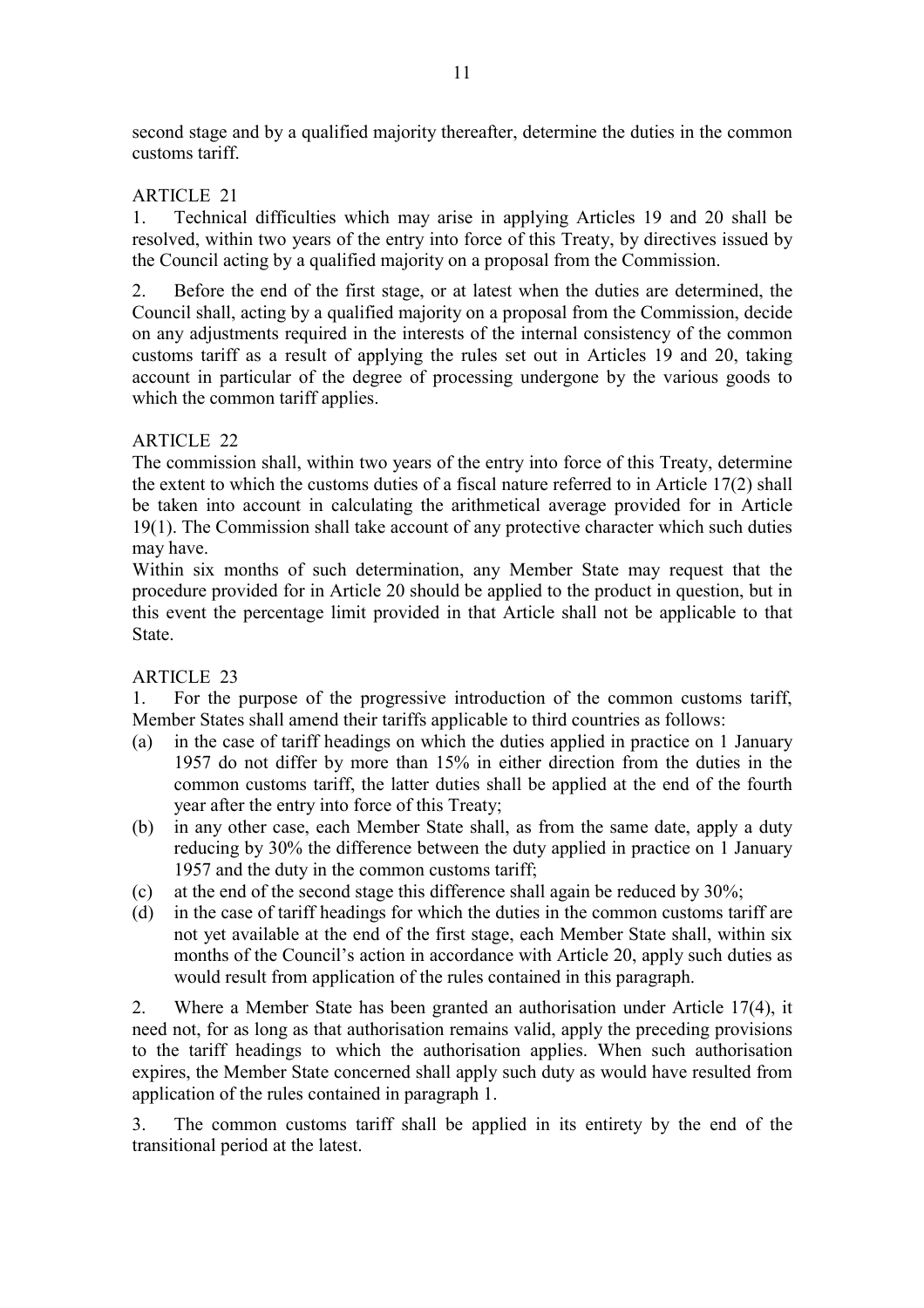Member States shall remain free to change their duties more rapidly than is provided for in Article 23 in order to bring them into line with the common customs tariff.

## ARTICLE 25

1. If the Commission finds that the production in Member States of particular products contained in Lists B, C and D is insufficient to supply the demands of one of the Member States, and that such supply traditionally depends to a considerable extent on imports from third countries, the Council shall, acting by a qualified majority on a proposal from the Commission, grant the Member State concerned tariff quotas at a reduced rate of duty or duty free.

Such quotas may not exceed the limits beyond which the risk might arise of activities being transferred to the detriment of other Member States.

2. In the case of the products in List E, and of those in List G for which the rates of duty have been determined in accordance with the procedure provided for in the third paragraph of Article 20, the Commission shall, where a change in sources of supply or shortage of supplies within the Community is such as to entail harmful consequences for the processing industries of a Member State, at the request of that Member State, grant it tariff quotas at a reduced rate of duty or duty free.

Such quotas may not exceed the limits beyond which the risk might arise of activities being transferred to the detriment of other Member States.

3. In the case of the products listed in Annex II to this Treaty, the Commission may authorise any Member State to suspend, in whole or in part, collection of the duties applicable or may grant such Member State tariff quotas at a reduced rate of duty or duty free, provided that no serious disturbance of the market of the products concerned results therefrom.

4. The Commission shall periodically examine tariff quotas granted pursuant to this Article.

# ARTICLE 26

The Commission may authorise any Member State encountering special difficulties to postpone the lowering or raising of duties provided for in Article 23 in respect of particular headings in its tariff.

Such authorisation may only be granted for a limited period and in respect of tariff headings which, taken together, represent for such State not more than 5% of the value of its imports from third countries in the course of the latest year for which statistical data are available.

## ARTICLE 27

Before the end of the first stage, Member States shall, in so far as may be necessary, take steps to approximate their provisions laid down by law, regulation or administrative action in respect of customs matters. To this end, the Commission shall make all appropriate recommendations to Member States.

## ARTICLE 28

Any autonomous alteration or suspension of duties in the common customs tariff shall be decided unanimously by the Council. After the transitional period has ended, however, the Council may, acting by a qualified majority on a proposal from the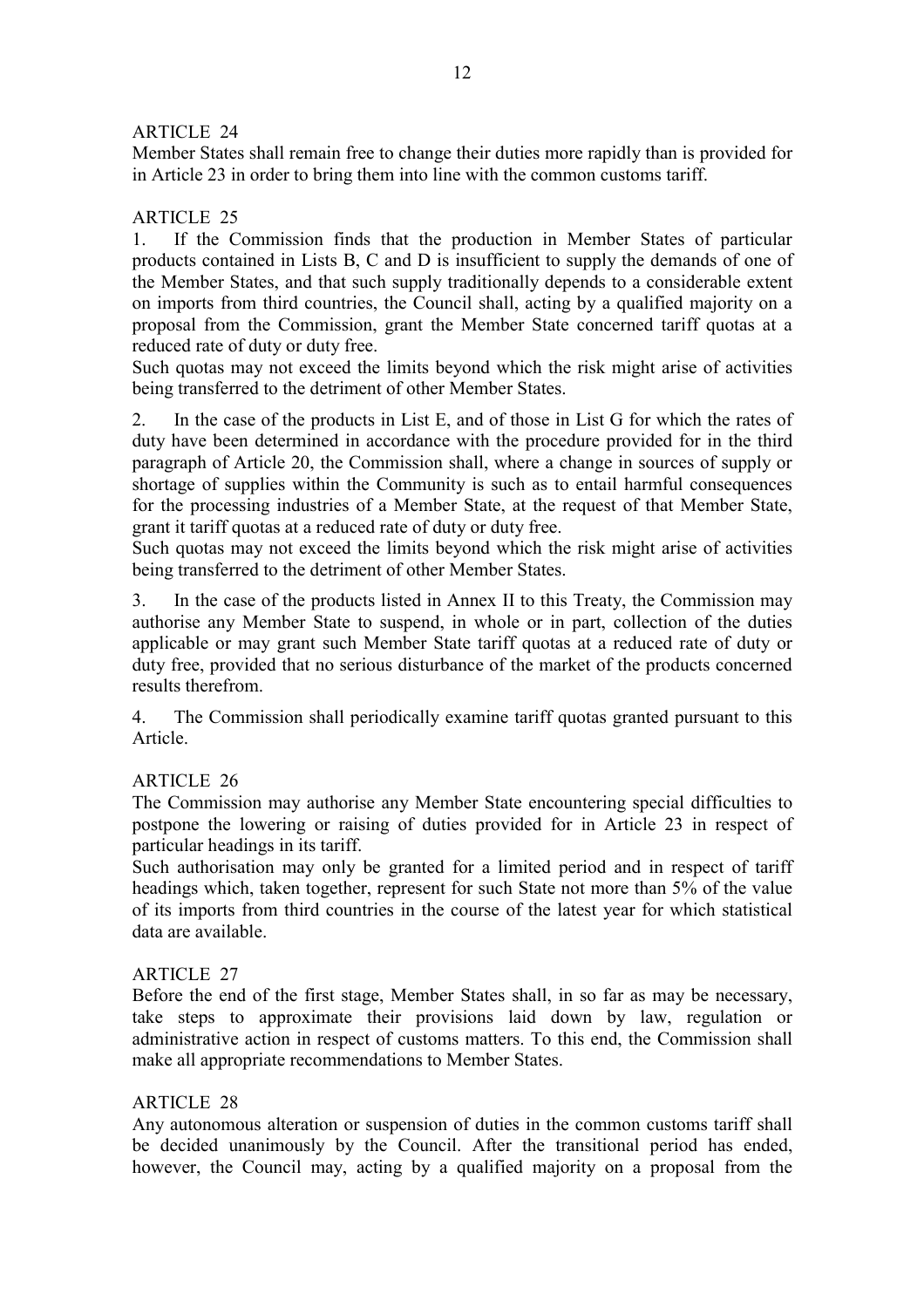Commission, decide on alterations or suspensions which shall not exceed 20% of the rate in the case of any one duty for a maximum period of six months. Such alterations or suspensions may only be extended, under the same conditions, for one further period of six months.

# ARTICLE 29

In carrying out the tasks entrusted to it under this Section the Commission shall be guided by:

- (a) the need to promote trade between Member States and third countries;
- (b) developments in conditions of competition within the Community in so far as they lead to an improvement in the competitive capacity of undertakings;
- (c) the requirements of the Community as regards the supply of raw materials and semi-finished goods; in this connection the Commission shall take care to avoid distorting conditions of competition between Member States in respect of finished goods;
- (d) the need to avoid serious disturbances in the economies of Member States and to ensure rational development of production and an expansion of consumption within the Community.

# CHAPTER 2

# ELIMINATION OF QUANTITATIVE RESTRICTIONS BETWEEN MEMBER STATES

## ARTICLE 30

Quantitative restrictions on imports and all measures having equivalent effect shall, without prejudice to the following provisions, be prohibited between Member States.

## ARTICLE 31

Member States shall refrain from introducing between themselves any new quantitative restrictions or measures having equivalent effect.

This obligation shall, however, relate only to the degree of liberalisation attained in pursuance of the decisions of the Council of the Organisation for European Economic Co-operation of 14 January 1955. Member States shall supply the Commission, not later than six months after the entry into force of this Treaty, with lists of the products liberalised by them in pursuance of these decisions. These lists shall be consolidated between Member States.

## ARTICLE 32

In their trade with one another Member States shall refrain from making more restrictive the quotas and measures having equivalent effect existing at the date of the entry into force of this Treaty.

These quotas shall be abolished by the end of the transitional period at the latest. During that period, they shall be progressively abolished in accordance with the following provisions.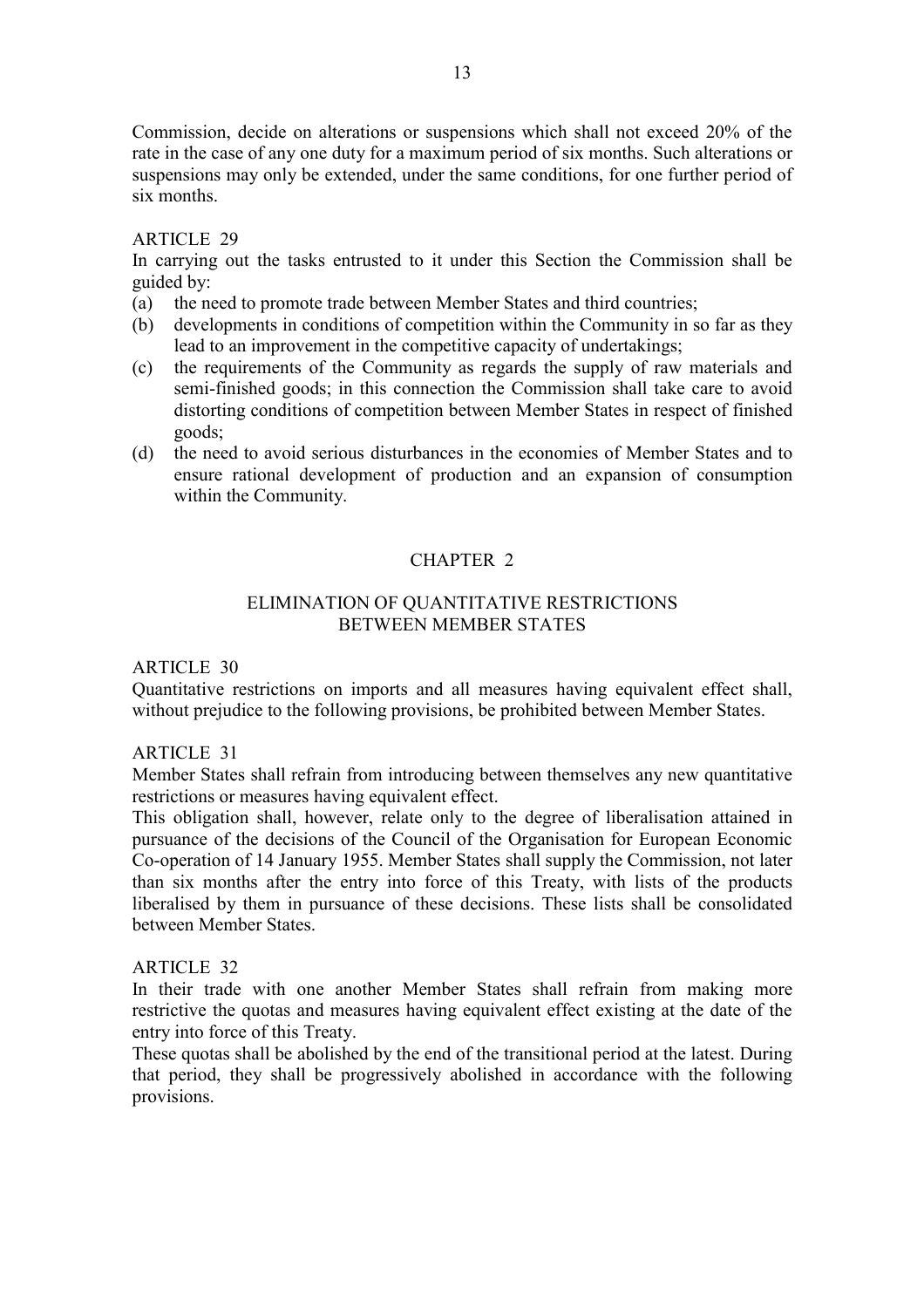1. One year after the entry into force of this Treaty, each Member State shall convert any bilateral quotas open to any other Member States into global quotas open without discrimination to all other Member States.

On the same date, Member States shall increase the aggregate of the global quotas so established in such a manner as to bring about an increase of not less than 20% in their total value as compared with the preceding year. The global quota for each product, however, shall be increased by not less than 10%.

The quotas shall be increased annually in accordance with the same rules and in the same proportions in relation to the preceding year.

The fourth increase shall take place at the end of the fourth year after the entry into force of this Treaty; the fifth, one year after the beginning of the second stage.

2. Where, in the case of a product which has not been liberalised, the global quota does not amount to 3% of the national production of the State concerned, a quota equal to not less than 3% of such national production shall be introduced not later than one year after the entry into force of this Treaty. This quota shall be raised to 4% at the end of the second year, and to 5% at the end of the third. Thereafter, the Member State concerned shall increase the quota by not less than 15% annually.

Where there is no such national production, the Commission shall take a decision establishing an appropriate quota.

3. At the end of the tenth year, each quota shall be equal to not less than 20% of the national production.

4. If the Commission finds by means of a decision that during two successive years the imports of any product have been below the level of the quota opened, this global quota shall not be taken into account in calculating the total value of the global quotas. In such case, the Member State shall abolish quota restrictions on the product concerned.

5. In the case of quotas representing more than 20% of the national production of the product concerned, the Council may, acting by a qualified majority on a proposal from the Commission, reduce the minimum percentage of 10% laid down in paragraph 1. This alteration shall not, however, affect the obligation to increase the total value of global quotas by 20% annually.

6. Member States which have exceeded their obligations as regards the degree of liberalisation attained in pursuance of the decisions of the Council of the Organisation for European Economic Co-operation of 14 January 1955 shall be entitled, when calculating the annual total increase of 20% provided for n paragraph 1, to take into account the amount of imports liberalised by autonomous action. Such calculation shall be submitted to the Commission for its prior approval.

7. The Commission shall issue directives establishing the procedure and timetable in accordance with which Member States shall abolish, as between themselves, any measures in existence when this Treaty enters into force which have an effect equivalent to quotas.

8. If the Commission finds that the application of the provisions of this Article, and in particular of the provisions concerning percentages, makes it impossible to ensure that the abolition of quotas provided for in the second paragraph of Article 32 is carried out progressively, the Council may, on a proposal from the Commission, acting unanimously during the first stage and by a qualified majority thereafter, amend the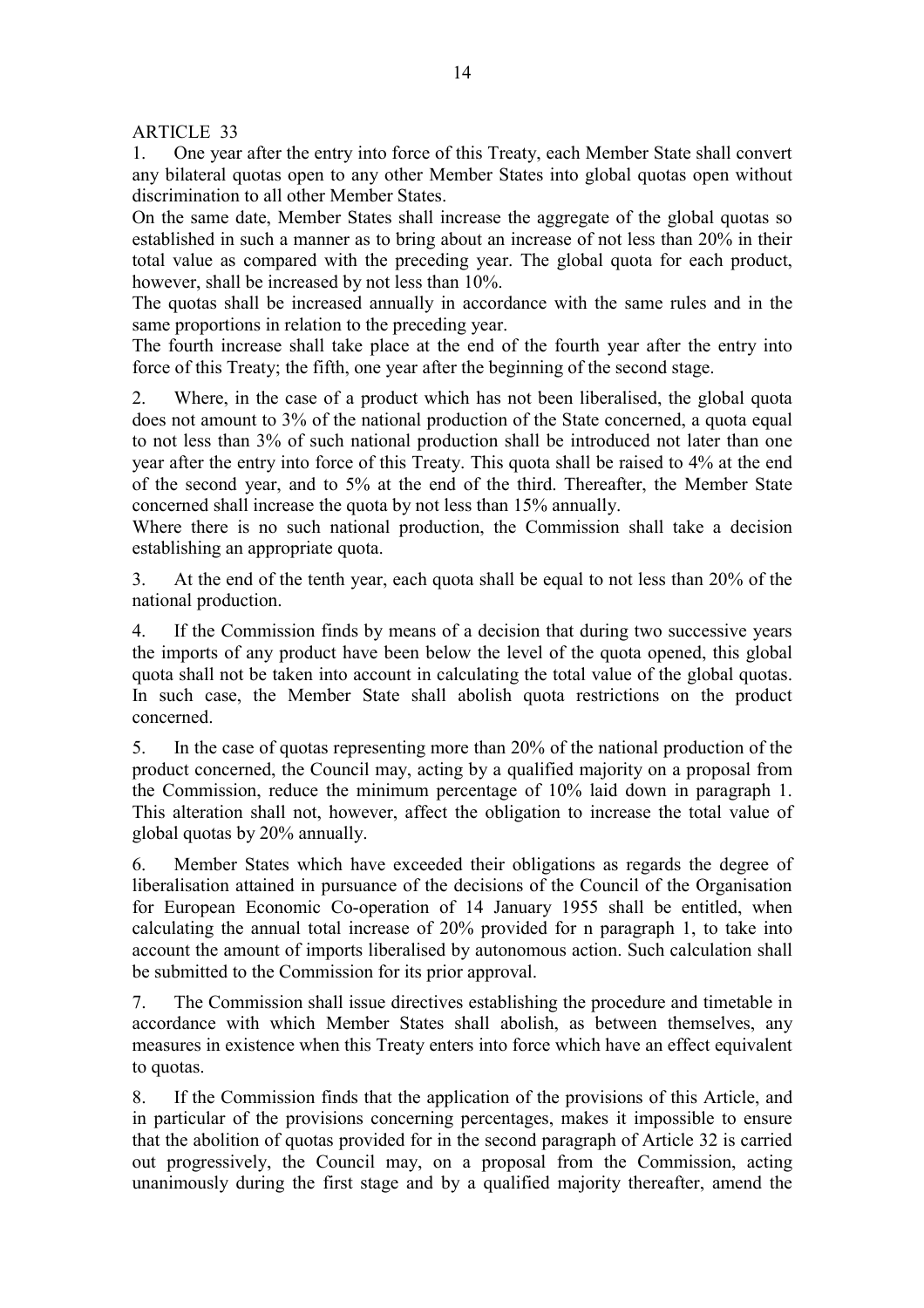procedure laid down in this Article and may, in particular, increase the percentages fixed.

# ARTICLE 34

1. Quantitative restrictions on exports, and all measures having equivalent effect, shall be prohibited between Member States.

2. Member States shall, by the end of the first stage at the latest, abolish all quantitative restrictions on exports and any measures having equivalent effect which are in existence when this Treaty enters into force.

# ARTICLE 35

The Member States declare their readiness to abolish quantitative restrictions on imports from and exports to other Member States more rapidly than is provided for in the preceding Articles, if their economic situation and the situation of the economic sector concerned so permit.

To this end, the Commission shall make recommendations to the States concerned.

# ARTICLE 36

The provisions of Articles 30 to 34 shall not preclude prohibitions or restrictions on imports, exports or goods in transit justified on grounds of public morality, public policy or public security; the protection of health and life of humans, animals or plants; the protection of national treasures possessing artistic historic or archaeological value; or the protection of industrial and commercial property. Such prohibitions or restrictions shall not, however, constitute a means of arbitrary discrimination or a disguised restriction on trade between Member States.

# ARTICLE 37

1. Member States shall progressively adjust any State monopolies of a commercial character so as to ensure that when the transitional period has ended no discrimination regarding the conditions under which goods are procured and marketed exists between nationals of Member States.

The provisions of this Article shall apply to any body through which a Member State, in law or in fact, either directly or indirectly supervises, determines or appreciably influences imports or exports between Member States. These provisions shall likewise apply to monopolies delegated by the State to others.

2. Member States shall refrain from introducing any new measure which is contrary to the principles laid down in paragraph 1 or which restricts the scope of the Articles dealing with the abolition of customs duties and quantitative restrictions between Member States.

3. The timetable for the measures referred to in paragraph 1 shall be harmonised with the abolition of quantitative restrictions on the same products provided for in Articles 30 to 34.

If a product is subject to a State monopoly of a commercial character in only one or some Member States, the Commission may authorise the other Member States to apply protective measures until the adjustment provided for in paragraph 1 has been effected; the Commission shall determine the conditions and details of such measures.

4. If a State monopoly of a commercial character has rules which are designed to make it easier to dispose of agricultural products or obtain for them the best return,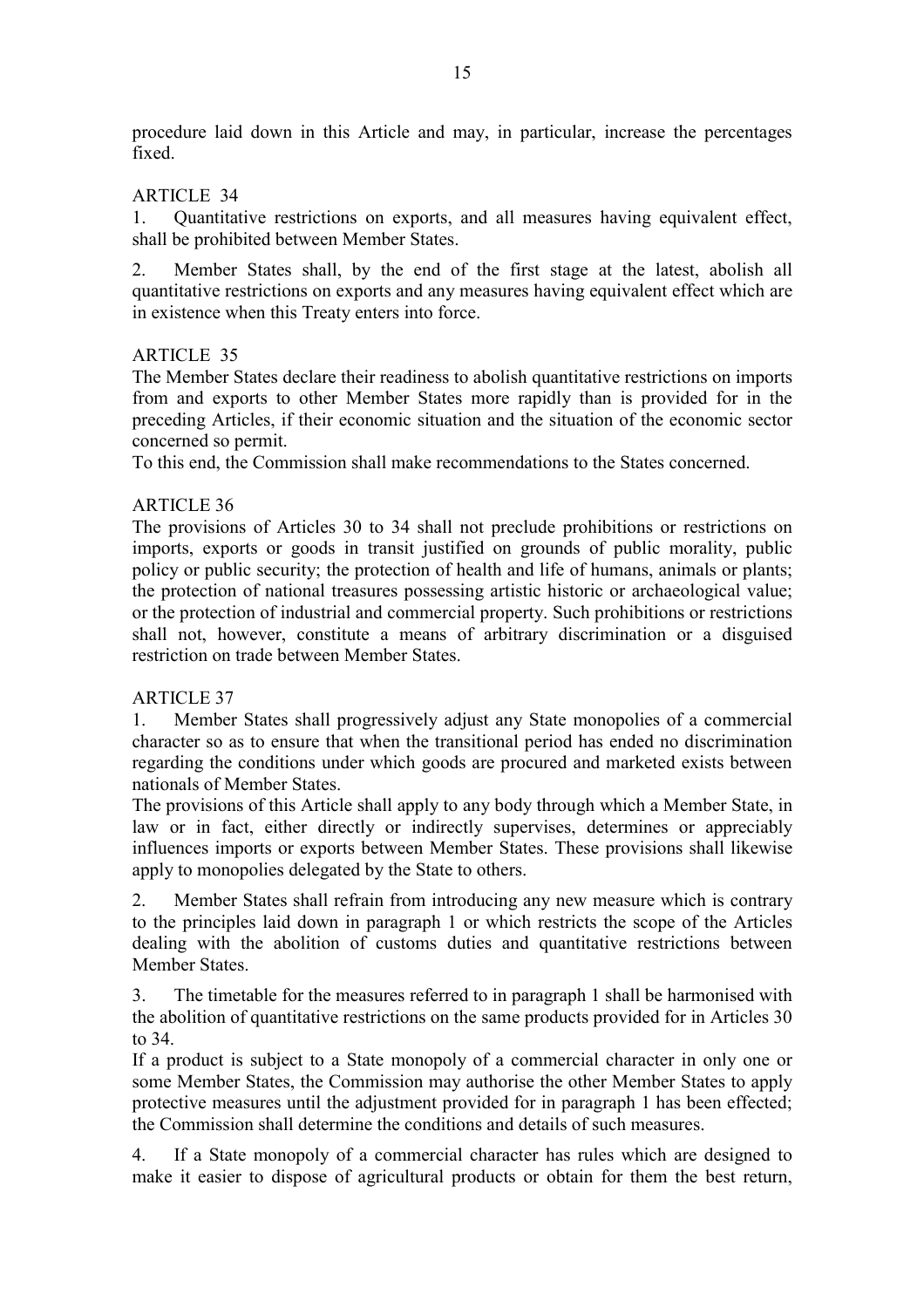steps should be taken in applying the rules contained in this Article to ensure equivalent safeguards for the employment and standard of living of the producers concerned, account being taken of the adjustments that will be possible and the specialisation that will be needed with the passage of time.

5. The obligations on Member States shall be binding only in so far as they are compatible with existing international agreements.

6. With effect from the first stage the Commission shall make recommendations as to the manner in which and the timetable according to which the adjustment provided for in this Article shall be carried out.

# TITLE II

# **AGRICULTURE**

# ARTICLE 38

1. The common market shall extend to agriculture and trade in agricultural products. "Agricultural products" means the products of the soil, of stock-farming and of fisheries and products of first-stage processing directly related to these products.

2. Save as otherwise provided in Articles 39 to 46, the rules laid down for the establishment of the common market shall apply to agricultural products.

3. The products subject to the provisions of Articles 39 to 46 are listed in Annex II to this Treaty. Within two years of the entry into force of this Treaty, however, the Council shall, acting by a qualified majority on a proposal from the Commission, decide what products are to be added to this list.

4. The operation and development of the common market for agricultural products must be accompanied by the establishment of a common agricultural policy among the Member States.

ARTICLE 39

- 1. The objectives of the common agricultural policy shall be:
- (a) to increase agricultural productivity by promoting technical progress and by ensuring the rational development of agricultural production and the optimum utilisation of the factors of production, in particular labour;
- (b) thus to ensure a fair standard of living for the agricultural community, in particular by increasing the individual earnings of persons engaged in agriculture;
- (c) to stabilise markets;
- (d) to assure the availability of supplies;
- (e) to ensure that supplies reach consumers at reasonable prices.

2. In working out the common agricultural policy and the special methods for its application, account shall be taken of:

(a) the particular nature of agricultural activity, which results from the social structure of agriculture and from structural and natural disparities between the various agricultural regions;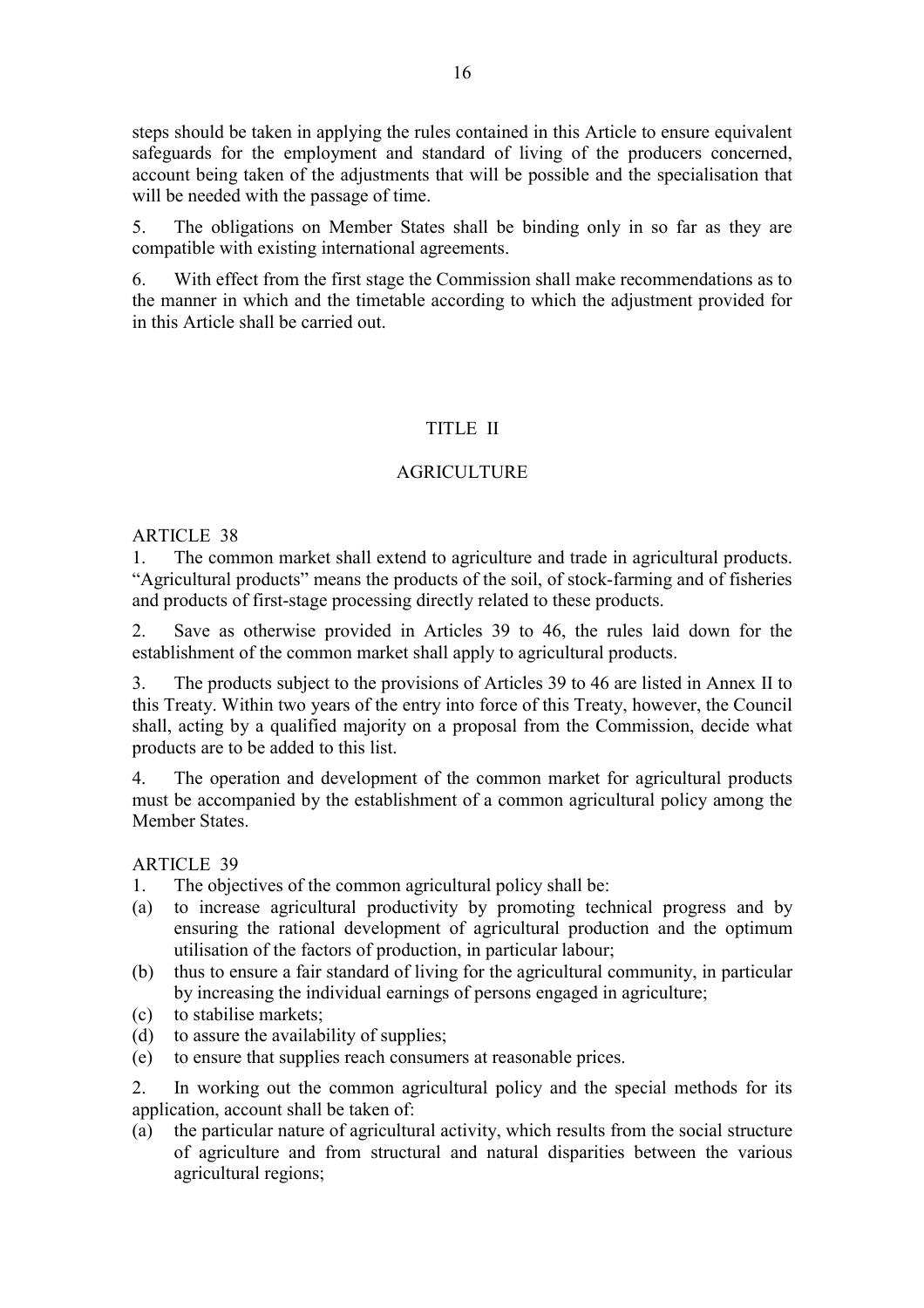- (b) the need to effect the appropriate adjustments by degrees;
- (c) the fact that in the Member States agriculture constitutes a sector closely linked with the economy as a whole.

1. Member States shall develop the common agricultural policy by degrees during the transitional period and shall bring it into force by the end of that period at the latest.

2. In order to attain the objectives set out in Article 39 a common organisation of agricultural markets shall be established.

This organisation shall take one of the following forms, depending on the product concerned:

- (a) common rules on competition;
- (b) compulsory co-ordination of the various national market organisations;
- (c) a European market organisation.

3. The common organisation established in accordance with paragraph 2 may include all measures required to attain the objectives set out in Article 39, in particular regulation of prices, aids for the production and marketing of the various products, storage and carry-over arrangements and common machinery for stabilising imports or exports.

The common organisation shall be limited to pursuit of the objectives set out in Article 39 and shall exclude any discrimination between producers or consumers within the Community.

Any common price policy shall be based on common criteria and uniform methods of calculation.

4. In order to enable the common organisation referred to in paragraph 2 to attain its objectives, one or more agricultural guidance and guarantee funds may be set up.

## ARTICLE 41

To enable the objectives set out in Article 39 to attained, provision may be made within the framework of the common agricultural policy for measures such as:

- (a) an effective co-ordination of efforts in the spheres of vocational training, of research and of the dissemination of agricultural knowledge; this may include joint financing of projects or institutions;
- (b) joint measures to promote consumption of certain products.

# ARTICLE 42

The provisions of the Chapter relating to rules on competition shall apply to production of and trade in agricultural products only to the extent determined by the Council within the framework of Article 43(2) and (3) and in accordance with the procedure laid down therein, account being taken of the objectives set out in Article 39.

The Council may, in particular, authorise the granting of aid:

- (a) for the protection of enterprises handicapped by structural or natural conditions;
- (b) within the framework of economic development programmes.

# ARTICLE 43

1. In order to evolve the broad lines of a common agricultural policy, the Commission shall, immediately this Treaty enters into force, convene a conference of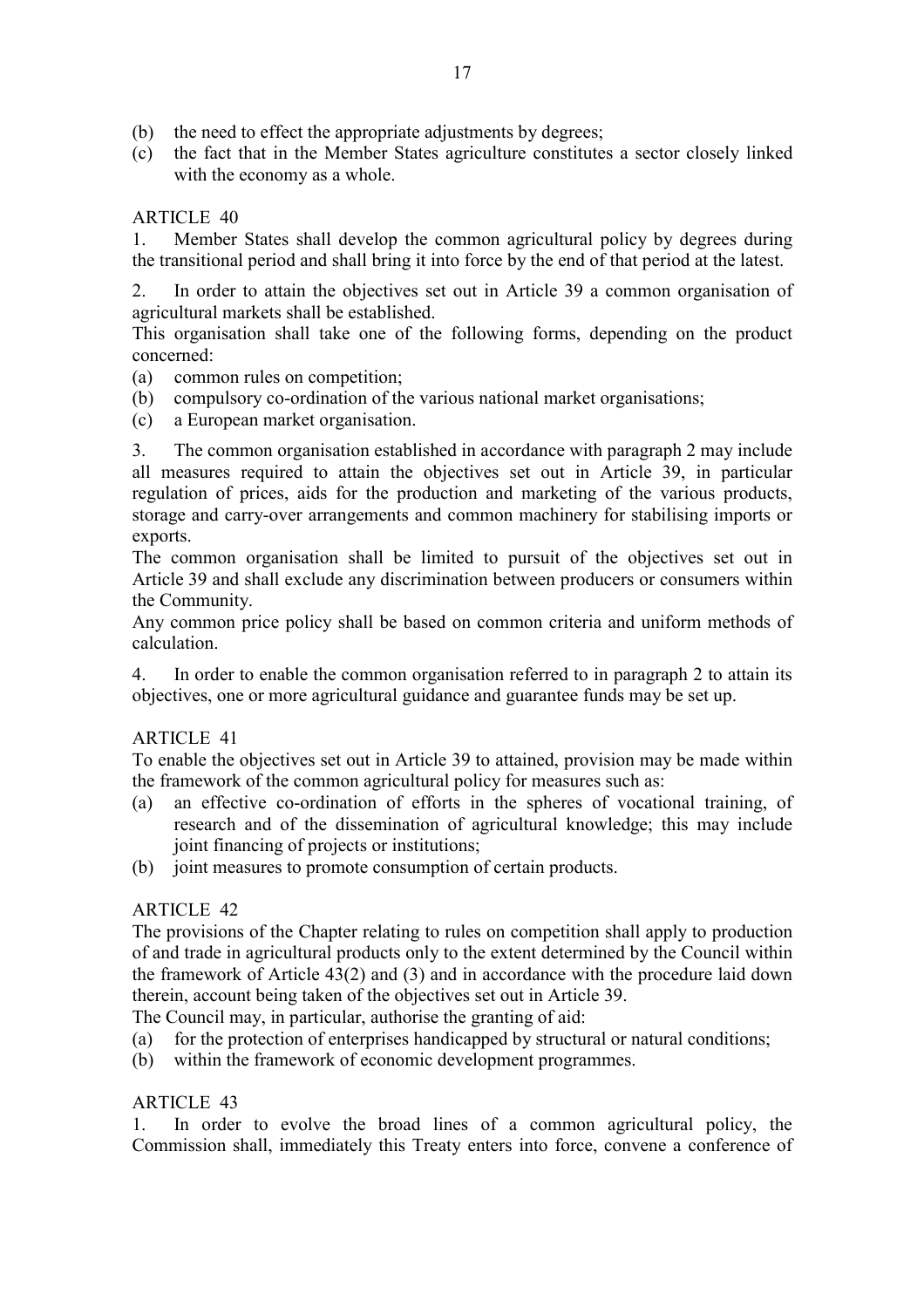the Member States with a view to making a comparison of their agricultural policies, in particular by producing a statement of their resources and needs.

2. Having taken into account the work of the conference provided for in paragraph 1, after consulting the Economic and Social Committee and within two years of the entry into force of this Treaty, the Commission shall submit proposals for working out and implementing the common agricultural policy, including the replacement of the national organisations by one of the forms of common organisation provided for in Article 40(2), and for implementing the measures specified in this Title.

These proposals shall take account of the interdependence of the agricultural matters mentioned in this Title.

The Council shall, on a proposal from the Commission and after consulting the Assembly [European Parliament], acting unanimously during the first two stages and by a qualified majority thereafter, make regulations, issue directives, or take decisions, without prejudice to any recommendations it may also make.

3. The Council may, acting by a qualified majority and in accordance with paragraph 2, replace the national market organisations by the common organisation provided for in Article 40(2) if:

- (a) the common organisation offers Member States which are opposed to this measure and which have an organisation of their own for the production in question equivalent safeguards for the employment and standard of living of the producers concerned, account being taken of the adjustments that will be possible and the specialisation that will be needed with the passage of time;
- (b) such an organisation ensures conditions for trade within the Community similar to those existing in a national market.

4. If a common organisation for certain raw materials is established before a common organisation exists for the corresponding processed products, such raw materials as are used for processed products intended for export to third countries may be imported from outside the Community.

ARTICLE 44

1. In so far as progressive abolition of customs duties and quantitative restrictions between Member States may result in prices likely to jeopardise the attainment of the objectives set out in Article 39, each Member State shall, during the transitional period, be entitled to apply to particular products, in a non-discriminatory manner and in substitution for quotas and to such an extent as shall not impede the expansion of the volume of trade provided for in Article 45(2), a system of minimum prices below which imports may be either:

- temporarily suspended or reduced; or
- allowed, but subjected to the condition that they are made at a price higher than the minimum price for the product concerned.

In the latter case the minimum prices shall not include customs duties.

2. Minimum prices shall neither cause a reduction of the trade existing between Member States when this Treaty enters into force nor form an obstacle to progressive expansion of this trade. Minimum prices shall not be applied so as to form an obstacle to the development of a natural preference between Member States.

3. As soon as this Treaty enters into force the Council shall, on a proposal from the Commission, determine objective criteria for the establishment of minimum price systems and for the fixing of such prices.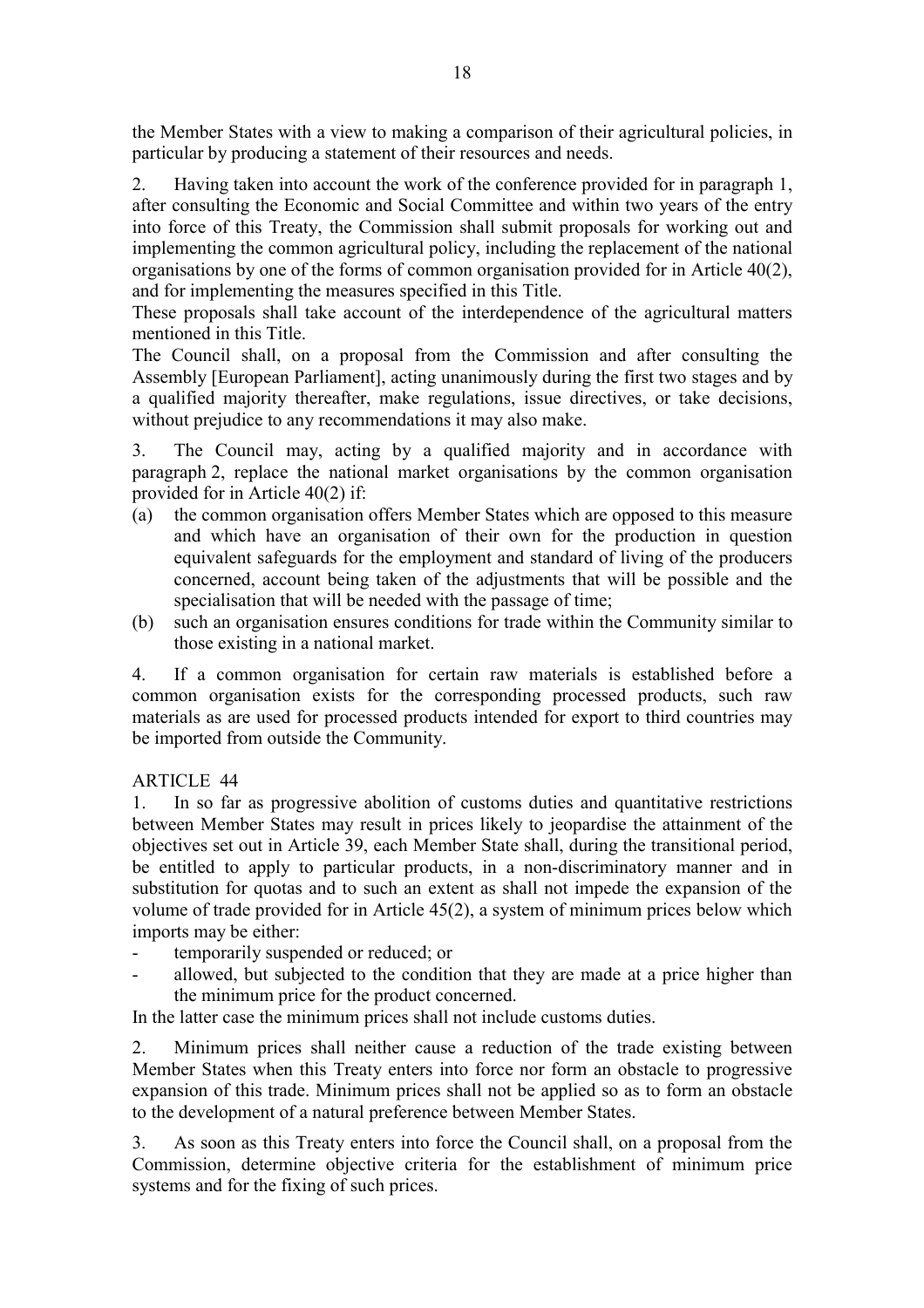These criteria shall in particular take account of the average national production costs in the Member State applying the minimum price, of the position of the various undertakings concerned in relation to such average production costs, and of the need to promote both the progressive improvement of agricultural practice and the adjustments and specialisation needed within the common market.

The Commission shall further propose a procedure for revising these criteria in order to allow for and speed up technical progress and to approximate prices progressively within the common market.

These criteria and the procedure for revising them shall be determined by the Council acting unanimously within three years of the entry into force of this Treaty.

4. Until the decision of the Council takes effect, member States may fix minimum prices on condition that these are communicated beforehand to the Commission and to the other Member States so that they may submit their comments.

Once the Council has taken its decision, Member States shall fix minimum prices on the basis of the criteria determined as above.

The Council may, acting by a qualified majority on a proposal from the Commission, rectify any decisions taken by Member States which do not conform to the criteria defined above.

5. If it does not prove possible to determine the said objective criteria for certain products by the beginning of the third stage, the Council may, acting by a qualified majority on a proposal from the Commission, vary the minimum prices applied to these products.

6. At the end of the transitional period, a table of minimum prices still in force shall be drawn up. The Council shall, acting on a proposal from the Commission and by a majority of nine votes in accordance with the weighting laid down in the first subparagraph of Article 148(2), determine the system to be applied within the framework of the common agricultural policy.

# ARTICLE 45

1. Until national market organisations have been replaced by one of the forms of common organisation referred to in Article 40(2), trade in products in respect of which certain Member States:

- have arrangements designed to guarantee national producers a market for their products; and
- are in need of imports,

shall be developed by the conclusion of long-term agreements or contracts between importing and exporting Member States.

These agreements or contracts shall be directed towards the progressive abolition of any discrimination in the application of these arrangements to the various producers within the Community.

Such agreements or contracts shall be concluded during the first stage; account shall be taken of the principle of reciprocity.

2. As regards quantities, these agreements or contracts shall be based on the average volume of trade between Member States in the products concerned during the three years before the entry into force of this Treaty and shall provide for an increase in the volume of trade within the limits of existing requirements, account being taken of traditional patterns of trade.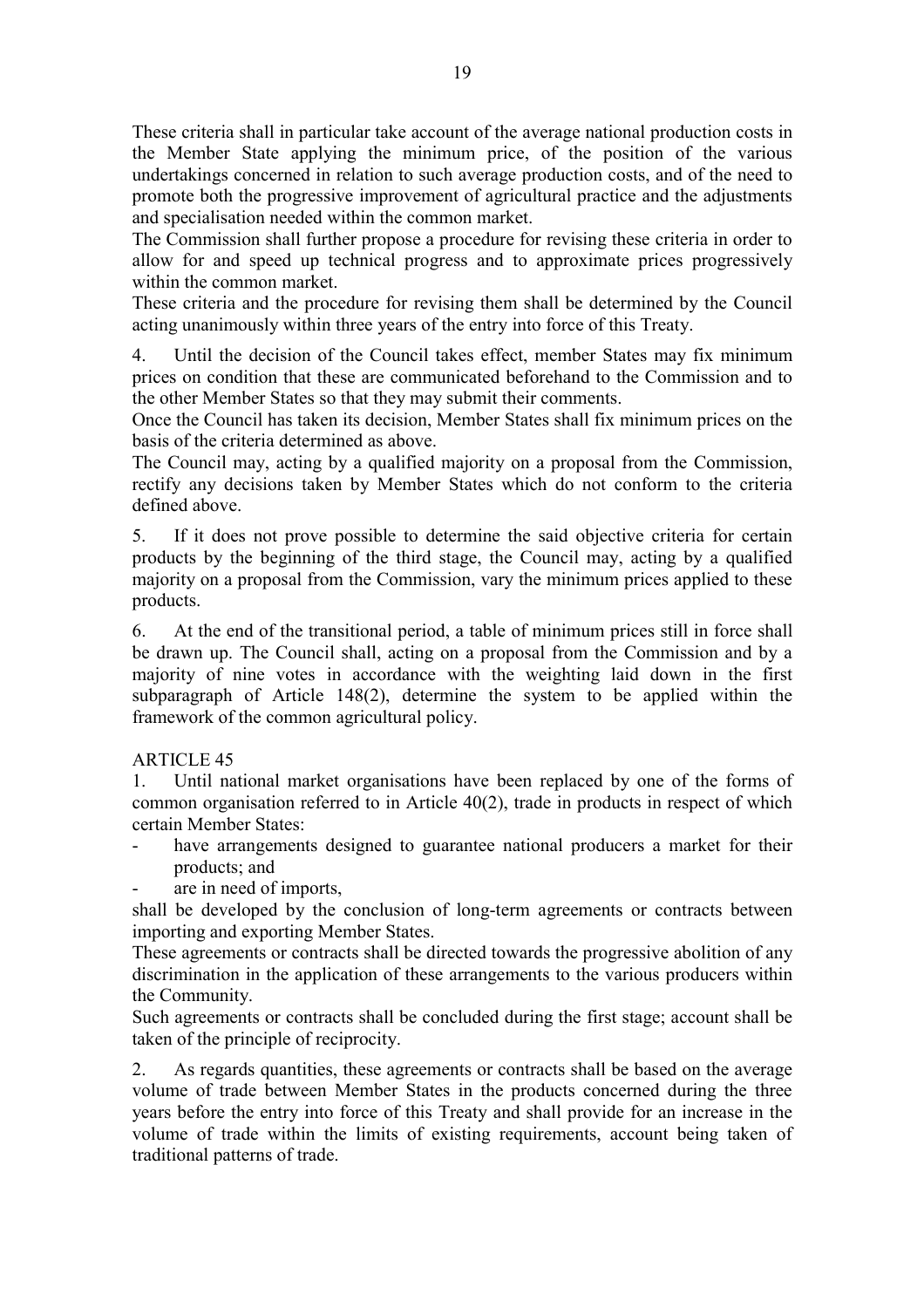As regards prices, these agreements or contracts shall enable producers to dispose of the agreed quantities at prices which shall be progressively approximated to those paid to national producers on the domestic market of the purchasing country.

This approximation shall proceed as steadily as possible and shall be completed by the end of the transitional period at the latest.

Prices shall be negotiated between the parties concerned within the framework of directives issued by the Commission for the purpose of implementing the two preceding subparagraphs.

If the first stage is extended, these agreements or contracts shall continue to be carried out in accordance with the conditions applicable at the end of the fourth year after the entry into force of this Treaty, the obligation to increase quantities and to approximate prices being suspended until the transition to the second stage.

Member States shall avail themselves of any opportunity open to them under their legislation, particularly in respect of import policy, to ensure the conclusion and carrying out of these agreements or contracts.

3. To the extent that Member States require raw materials for the manufacture of products to be exported outside the Community in competition with products of third countries, the above-agreements or contracts shall not form an obstacle to the importation of raw materials for this purpose from third countries. This provision shall not, however, apply if the Council unanimously decides to make provision for payments required to compensate for the higher price paid on goods imported for this purpose on the basis of these agreements or contracts in relation to the delivered price of the same goods purchased on the world market.

## ARTICLE 46

Where in a Member State a product is subject to a national market organisation or to internal rules having equivalent effect which affect the competitive position of similar production in another Member State, a countervailing charge shall be applied by Member States to imports of this product coming from the Member State where such organisation or rules exist, unless that State applies a countervailing charge on export. The Commission shall fix the amount of these charges at the level required to redress the balance; it may also authorise other measures, the conditions and details of which it shall determine.

## ARTICLE 47

As to the functions to be performed by the Economic and Social Committee in pursuance of this Title, its agricultural section shall hold itself at the disposal of the Commission to prepare, in accordance with the provisions of Articles 197 and 198, the deliberations of the Committee.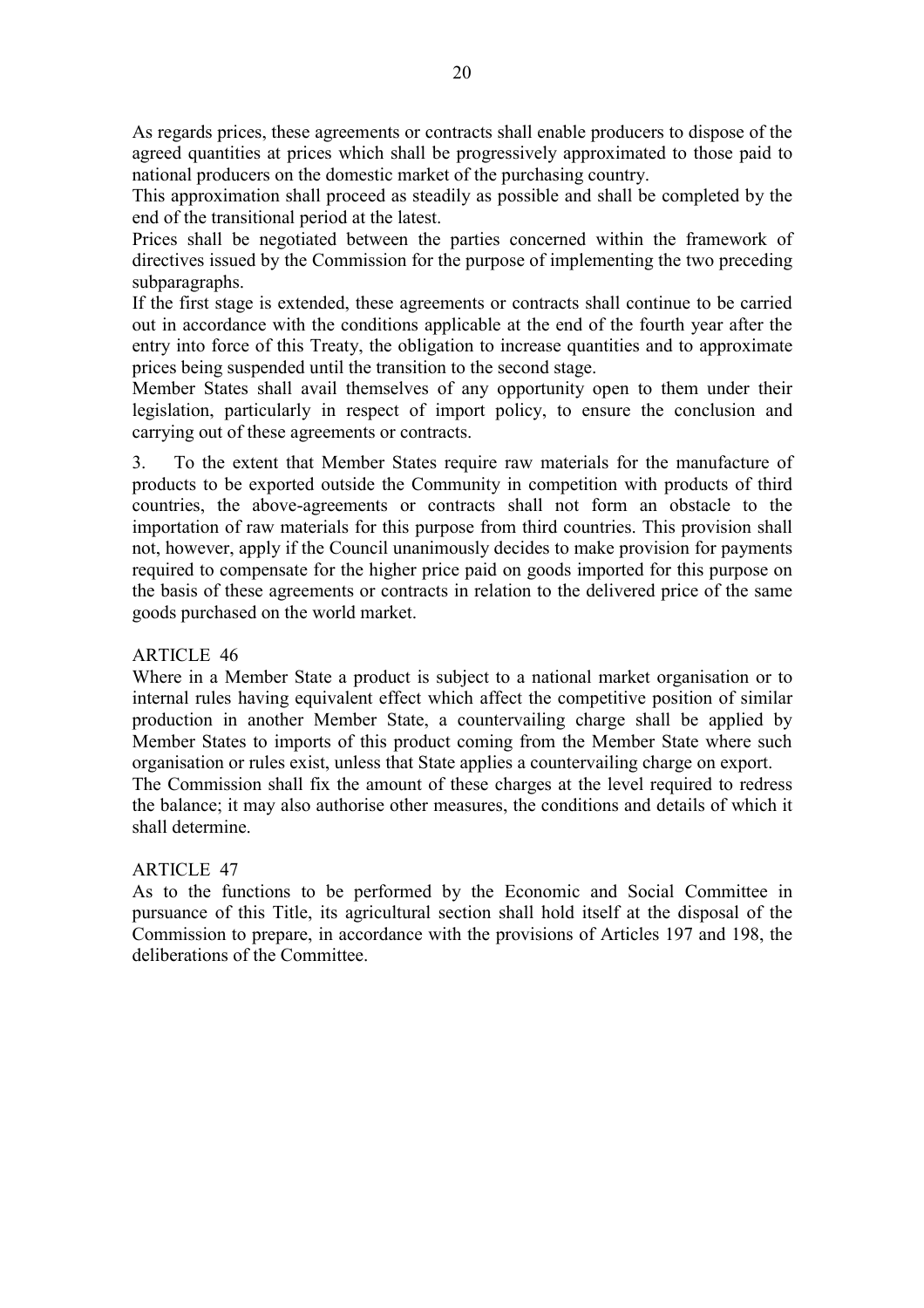## TITLE III

## FREE MOVEMENT OF PERSONS, SERVICES AND CAPITAL

# CHAPTER 1

#### **WORKERS**

#### ARTICLE 48

1. Freedom of movement for workers shall be secured within the Community by the end of the transitional period at the latest.

2. Such freedom of movement shall entail the abolition of any discrimination based on nationality between workers of the Member States as regards employment, remuneration and other conditions of work and employment.

3. It shall entail the right, subject to limitations justified on grounds of public policy, public security or public health:

- (a) to accept offers of employment actually made;
- (b) to move freely within the territory of Member States for this purpose;
- (c) to stay in a Member State for the purpose of employment in accordance with the provisions governing the employment of nationals of that State laid down by law, regulation or administrative action;
- (d) to remain in the territory of a Member State after having been employed in that State, subject to conditions which shall be embodied in implementing regulations to be drawn up by the Commission.
- 4. The provisions of this Article shall not apply to employment in the public service.

## ARTICLE 49

As soon as this Treaty enters into force, the Council shall, acting on a proposal from the Commission and after consulting the Economic and Social Committee, issue directives or make regulations setting out the measures required to bring about, by progressive stages, freedom of movement for workers, as defined in Article 48, in particular:

- (a) by ensuring close co-operation between national employment services;
- (b) by systematically and progressively abolishing those administrative procedures and practices and those qualifying periods in respect of eligibility for available employment, whether resulting from national legislation or from agreements previously concluded between Member States, the maintenance of which would form an obstacle to liberalisation of the movement of workers;
- (c) by systematically and progressively abolishing all such qualifying periods and other restrictions provided for either under national legislation or under agreements previously concluded between Member States as imposed on workers of other Member States conditions regarding the free choice of employment other than those imposed on workers of the State concerned;
- (d) by setting up appropriate machinery to bring offers of employment into touch with applications for employment and to facilitate the achievement of a balance between supply and demand in the employment market in such a way as to avoid serious threats to the standard of living and level of employment in the various regions and industries.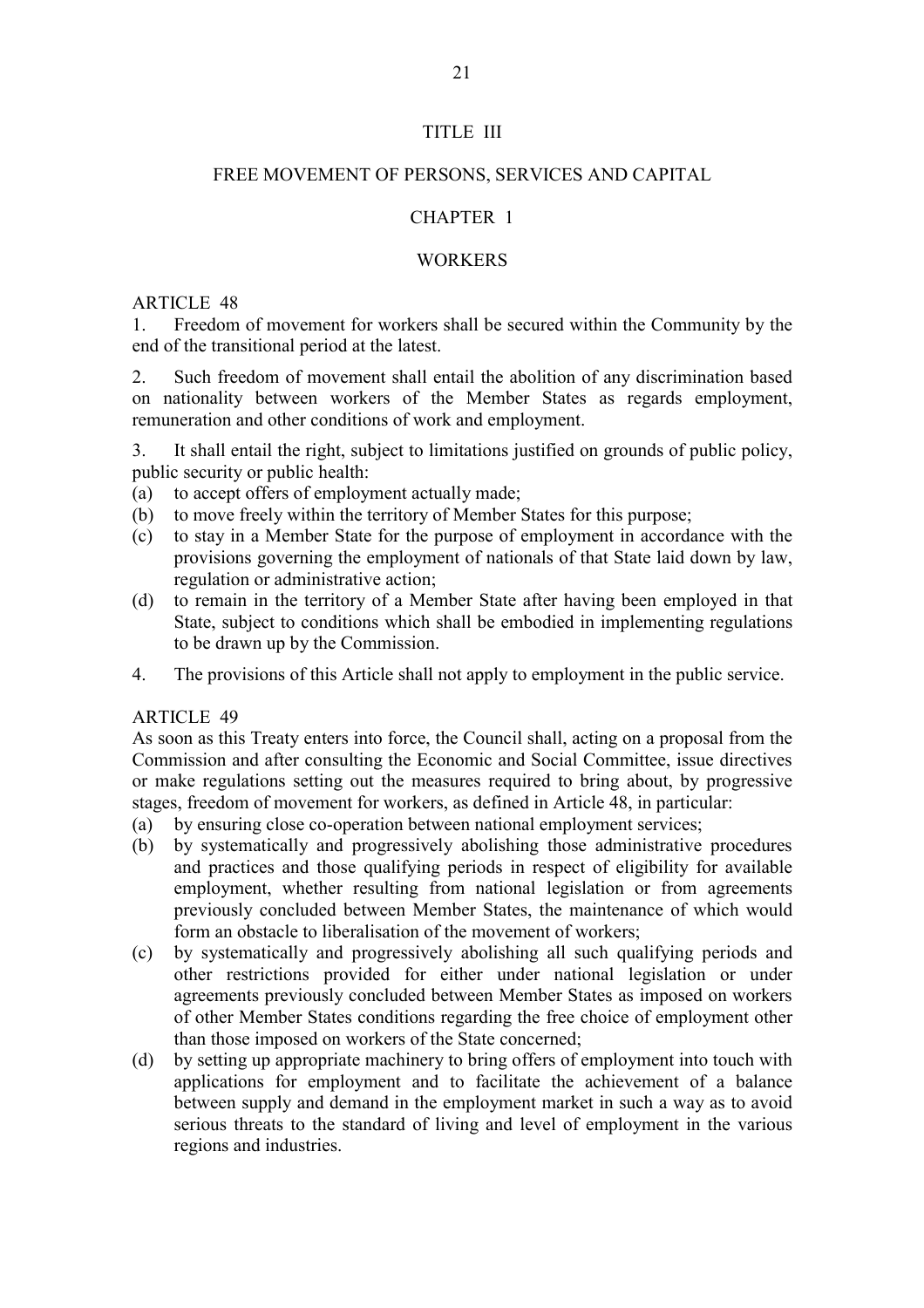Member States shall, within the framework of a joint programme, encourage the exchange of young workers.

#### ARTICLE 51

The Council shall, acting unanimously on a proposal from the Commission, adopt such measures in the field of social security as are necessary to provide freedom of movement for workers; to this end, It shall make arrangements to secure for migrant workers and their dependants:

- (a) aggregation, for the purpose of acquiring and retaining the right to benefit and of calculating the amount of benefit, of all periods taken into account under the laws of the several countries;
- (b) payment of benefits to persons resident in the territories of Member States.

# CHAPTER 2

#### RIGHT OF ESTABLISHMENT

#### ARTICLE 52

Within the framework of the provisions set out below, restrictions on the freedom of establishment of nationals of a Member State in the territory of another Member State shall be abolished by progressive stages in the course of the transitional period. Such progressive abolition shall also apply to restrictions on the setting up of agencies, branches or subsidiaries by nationals of any Member State established in the territory of any Member State.

Freedom of establishment shall include the right to take up and pursue activities as selfemployed persons and to set up and manage undertakings, in particular companies or firms within the meaning of the second paragraph of Article 58, under the conditions laid down for its own nationals by the law of the country where such establishment is effected, subject to the provisions of the Chapter relating to capital.

#### ARTICLE 53

Member States shall not introduce any new restrictions on the right of establishment in their territories of nationals of other Member States, save as otherwise provided in this Treaty.

#### ARTICLE 54

1. Before the end of the first stage, the Council shall, acting unanimously on a proposal from the Commission and after consulting the Economic and Social Committee and the Assembly [European Parliament], draw up a general programme for the abolition of existing restrictions on freedom of establishment within the Community. The Commission shall submit its proposal to the Council during the first two years of the first stage.

The programme shall set out the general conditions under which freedom of establishment is to be attained in the case of each type of activity and in particular the stages by which it is to be attained.

2. In order to implement this general programme or, in the absence of such programme, in order to achieve a stage in attaining freedom of establishment as regards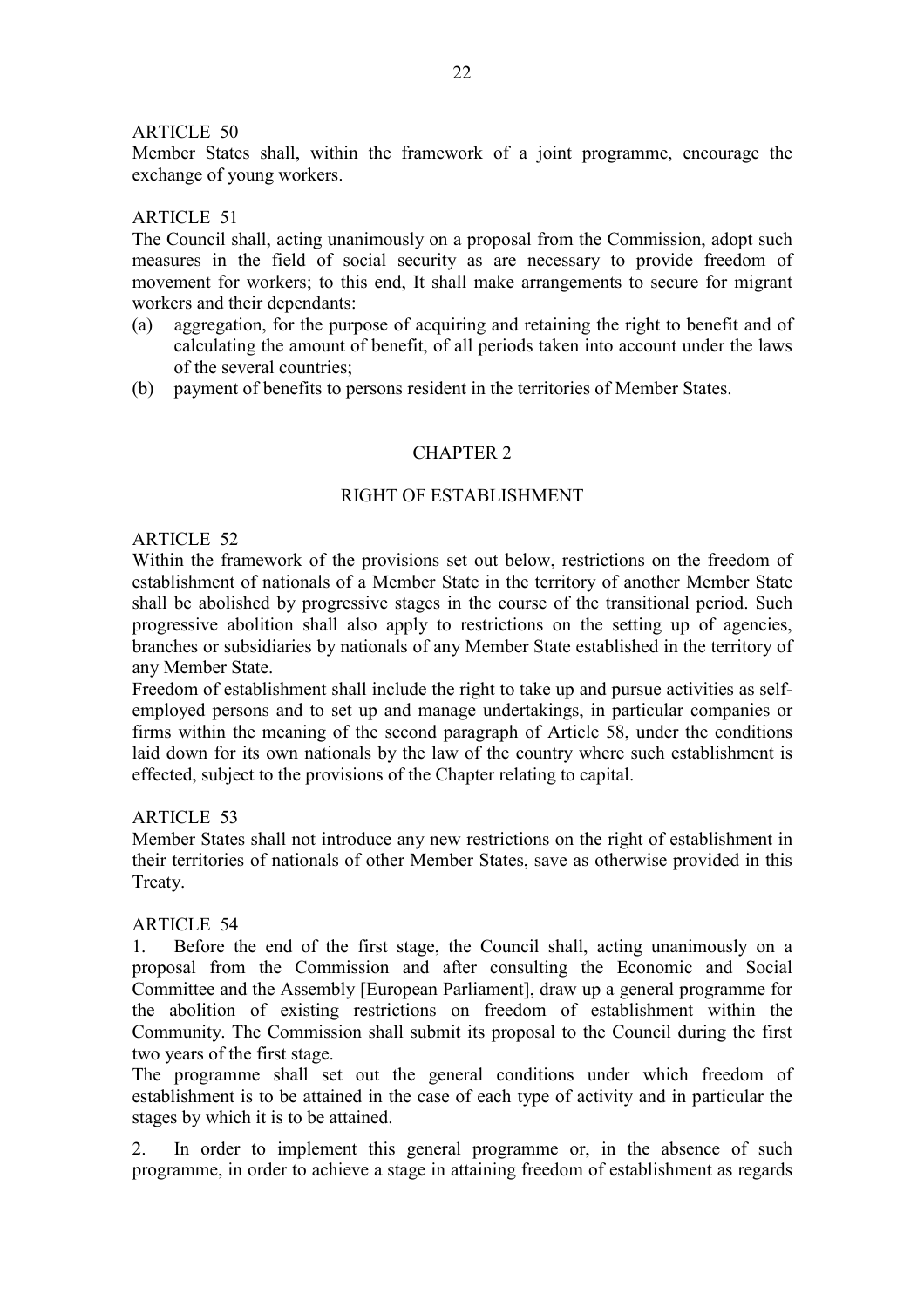a particular activity, the Council shall, on a proposal from the Commission and after consulting the Economic and Social Committee and the Assembly [European Parliament], issue directives, acting unanimously until the end of the first stage and by a qualified majority thereafter.

3. The Council and the Commission shall carry out the duties devolving upon them under the preceding provisions, in particular:

- (a) by according, as a general rule, priority treatment to activities where freedom of establishment makes a particularly valuable contribution to the development of production and trade;
- (b) by ensuring close co-operation between the competent authorities in the Member States in order to ascertain the particular situation within the Community of the various activities concerned;
- (c) by abolishing those administrative procedures and practices, whether resulting from national legislation or from agreements previously concluded between Member States, the maintenance of which would form an obstacle to freedom of establishment;
- (d) by ensuring that workers of one Member Sate employed in the territory of another Member State may remain in that territory for the purpose of taking up activities therein as self-employed persons, where they satisfy the conditions which they would be required to satisfy if they were entering that State at the time when they intended to take up such activities;
- (e) by enabling a national of one Member State to acquire and use land and buildings situated in the territory of another Member State, in so far as this does not conflict with the principles laid down in Article 39(2);
- (f) by effecting the progressive abolition of restrictions on freedom of establishment in every branch of activity under consideration, both as regards the conditions for setting up agencies, branches of subsidiaries in the territory of a Member State and as regards the conditions governing the entry of personnel belonging to the main establishment into managerial or supervisory posts in such agencies, branches or subsidiaries;
- (g) by co-ordinating to the necessary extent the safeguards which, for the protection of the interests of members and others, are required by Member States of companies or firms within the meaning of the second paragraph of Article 58 with a view to making such safeguards equivalent throughout the Community;
- (h) by satisfying themselves that the conditions of establishment are not distorted by aids granted by Member States.

# ARTICLE 55

The provisions of this Chapter shall not apply, so far as any given Member State is concerned, to activities which in that State are connected, even occasionally, with the exercise of official authority.

The Council may, acting by a qualified majority on a proposal from the Commission, rule that the provisions of this Chapter shall not apply to certain activities.

## ARTICLE 56

1. The provisions of this Chapter and measures taken in pursuance thereof shall not prejudice the applicability of provisions laid down by law, regulation or administrative action providing for special treatment for foreign nationals on grounds of public policy, public security or public health.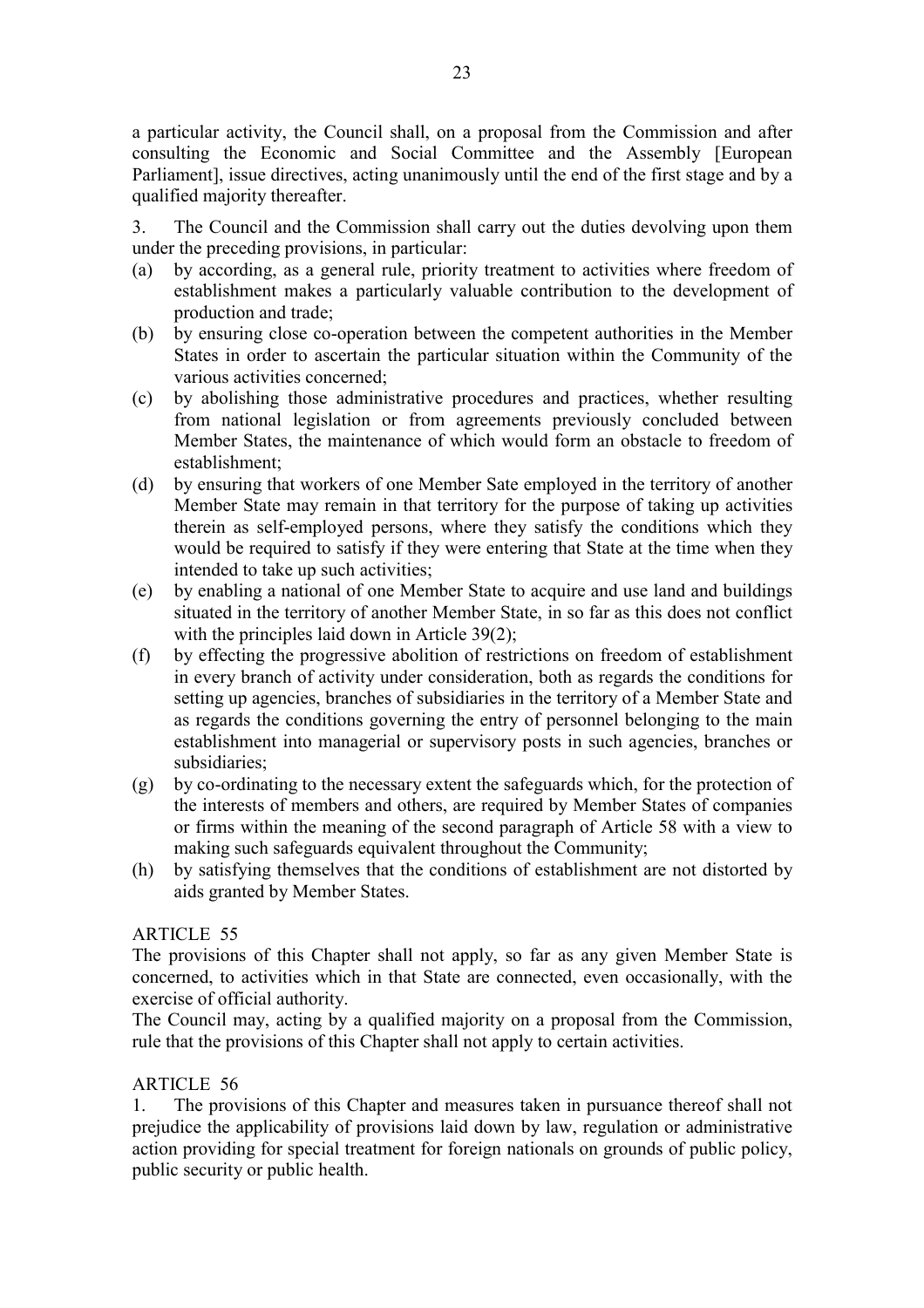2. Before the end of the transitional period, the Council shall, acting unanimously on a proposal from the Commission and after consulting the Assembly [European Parliament], issue directives for the co-ordination of the aforementioned provisions laid down by law, regulation or administrative action. After the end of the second stage, however, the Council shall, acting by a qualified majority on a proposal from the Commission, issue directives for the co-ordination of such provisions as, in each Member State, area matter for regulation or administrative action.

## ARTICLE 57

1. In order to make it easier for persons to take up and pursue activities as selfemployed persons, the Council shall, on a proposal from the Commission and after consulting the Assembly [European Parliament], acting unanimously during the first stage and by a qualified majority thereafter, issue directives for the mutual recognition of diplomas, certificates and other evidence of formal qualifications.

2. For the same purpose, the Council shall, before the end of the transitional period, acting on a proposal from the Commission and after consulting the Assembly [European Parliament], issue directives for the co-ordination of the provisions laid down by law, regulation or administrative action in Member States concerning the taking up and pursuit of activities as self-employed persons. Unanimity shall be required on matters which are the subject of legislation in at least one Member State and measures concerned with the protection of savings, in particular the granting of credit and the exercise of the banking profession, and with the conditions governing the exercise of the medical and allied, and pharmaceutical professions in the various Member States. In other cases, the Council shall act unanimously during the first stage and by a qualified majority thereafter.

3. In the case of the medical and allied and pharmaceutical professions, the progressive abolition of restrictions shall be dependent upon co-ordination of the conditions for their exercise in the various Member States.

## ARTICLE 58

Companies or firms formed in accordance with the law of a Member State and having their registered office, central administration or principal place of business within the Community shall, for the purposes of this Chapter, be treated in the same way as natural persons who are nationals of Member States.

"Companies or firms" means companies or firms constituted under civil or commercial law, including co-operative societies, and other legal persons governed by public or private law, save for those which are non-profit-making.

# CHAPTER 3

# **SERVICES**

ARTICLE 59

Within the framework of the provisions set out below, restrictions on freedom to provide services within the Community shall be progressively abolished during the transitional period in respect of nationals of Member States who are established in a State of the Community other than that of the person for whom the services are intended.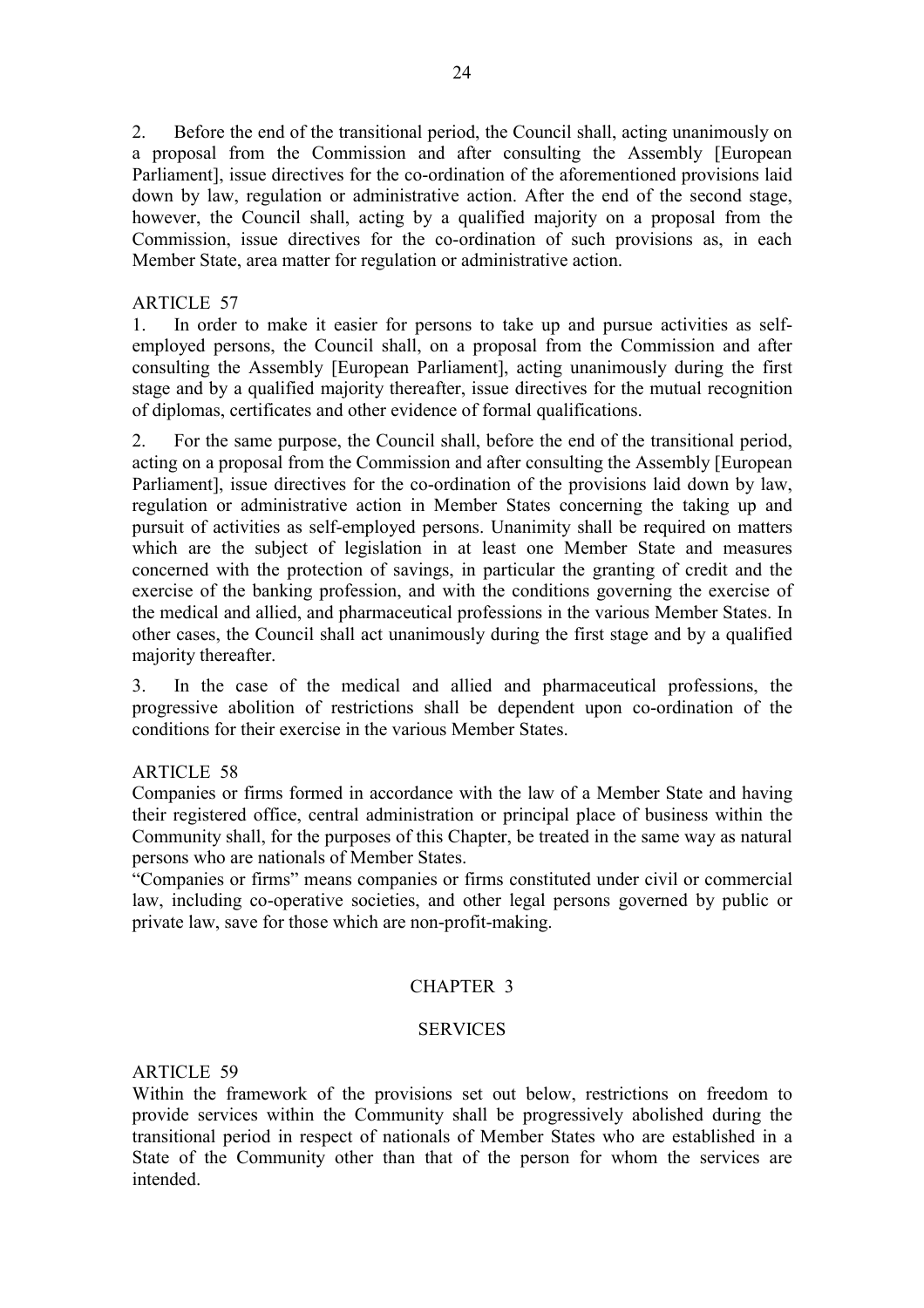The Council may, acting unanimously on a proposal from the Commission, extend the provisions of this Chapter to nationals of a third country who provide services and who are established within the Community.

# ARTICLE 60

Services shall be considered to be "services" within the meaning of this Treaty where they are normally provided for remuneration, in so far as they are not governed by the provisions relating to freedom of movement for goods, capital and persons.

"Services" shall in particular include:

- (a) activities of an industrial character;
- (b) activities of a commercial character;
- (c) activities of craftsmen;
- (d) activities of the professions.

Without prejudice to the provisions of the Chapter relating to the right of establishment, the person providing a service may, in order to do so, temporarily pursue his activity in the State where the service is provided, under the same conditions as are imposed by that State on its own nationals.

# ARTICLE 61

1. Freedom to provide services in the field of transport shall be governed by the provisions of the Title relating to transport.

2. The liberalisation of banking and insurance services connected with movements of capital shall be effected in step with the progressive liberalisation of movement of capital.

## ARTICLE 62

Save as otherwise provided in this Treaty, Member States shall not introduce any new restrictions on the freedom to provide services which have in fact been attained at the date of the entry into force of this Treaty.

## ARTICLE 63

1. Before the end of the first stage, the Council shall, acting unanimously on a proposal from the Commission and after consulting the Economic and Social Committee and the Assembly [European Parliament], draw up a general programme for the abolition of existing restrictions on freedom to provide services within the Community. The Commission shall submit its proposal to the Council during the first two years of the first stage.

The programme shall set out the general conditions under which and the stages by which each type of service is to be liberalised.

2. In order to implement this general programme or, in the absence of such programme, in order to achieve a stage in the liberalisation of a specific service, the Council shall, on a proposal from the Commission and after consulting the Economic and Social Committee and the Assembly [European Parliament], issue directives acting unanimously until the end of the first stage and by a qualified majority thereafter.

3. As regards the proposals and decisions referred to in paragraphs 1 and 2, priority shall as a general rule be given to those services which directly affect production costs or the liberalisation of which helps to promote trade in goods.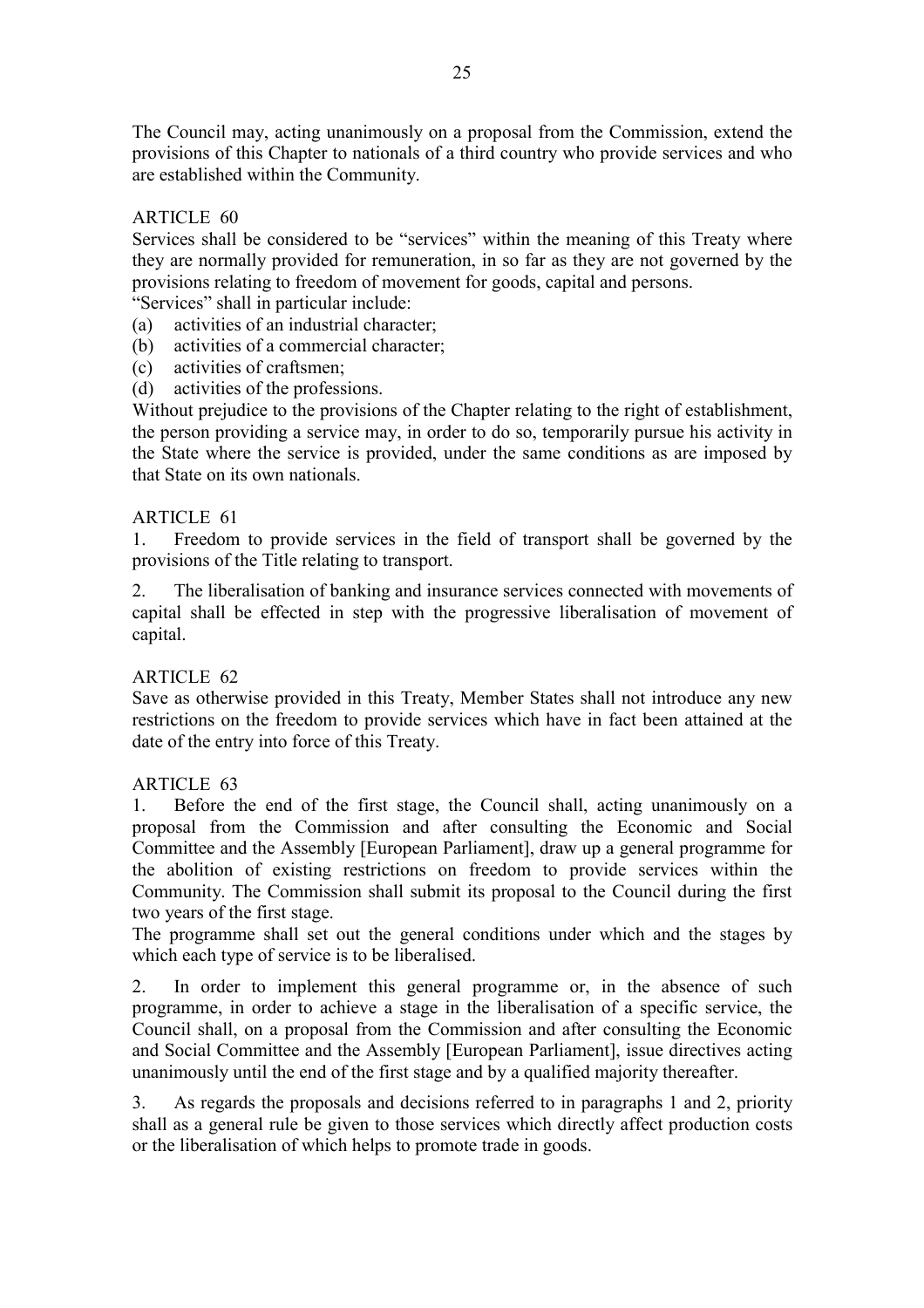The Member States declare their readiness to undertake the liberalisation of services beyond the extent required by the directives issued pursuant to Article 63(2), if their general economic situation and the situation of the economic sector concerned so permit.

To this end, the Commission shall make recommendations to the Member States concerned.

#### ARTICLE 65

As long as restrictions on freedom to provide services have not been abolished, each Member State shall apply such restrictions without distinction on grounds of nationality or residence to all persons providing services within the meaning of the first paragraph of Article 59.

#### ARTICLE 66

The provisions of Articles 55 to 58 shall apply to the matters covered by this Chapter.

## CHAPTER 4

## CAPITAL

## ARTICLE 67

1. During the transitional period and to the extent necessary to ensure the proper functioning of the common market, Member States shall progressively abolish between themselves all restrictions on the movement of capital belonging to persons resident in Member States and any discrimination based on the nationality or ca the place of residence of the parties or on the place where such capital is invested.

2. Current payments connected with the movement of capital between Member States shall be freed from all restrictions by the end of the first stage at the latest.

#### ARTICLE 68

1. Member States shall, as regards the matters dealt with in this Chapter, be as liberal as possible in granting such exchange authorisations as are still necessary after the entry into force of this Treaty.

2. Where a Member State applies to the movements of capital liberalised in accordance with the provisions of this Chapter the domestic rules governing the capital market and the credit system, it shall do so in a non-discriminatory manner.

3. Loans for the direct or indirect financing of a Member State or its regional or local authorities shall not be issued or placed in other Member States unless the States concerned have reached agreement thereon. This provision shall not preclude the application of Article 22 of the Protocol on the Statute of the European Investment Bank.

#### ARTICLE 69

The Council shall, on a proposal from the Commission, which for this purpose shall consult the Monetary Committee provided for in Article 105, issue the necessary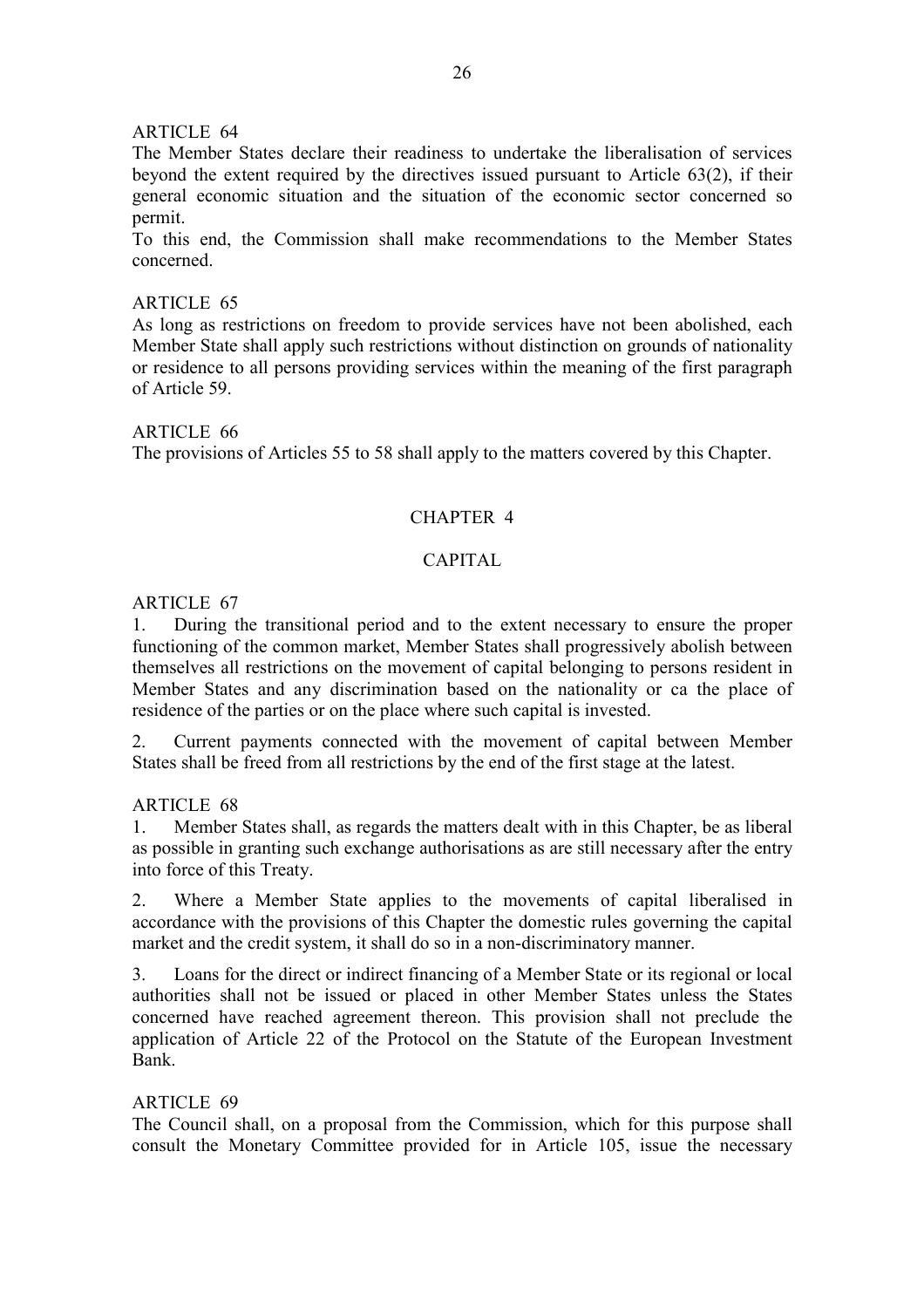directives for the progressive implementation of the provisions of Article 67, acting unanimously during the first two stages and by a qualified majority thereafter.

# ARTICLE 70

1. The Commission shall propose to the Council measures for the progressive coordination of the exchange policies of Member States in respect of the movement of capital between those States and third countries. For this purpose the Council shall issue directives, acting unanimously. It shall endeavour to attain the highest possible degree of liberalisation.

2. Where the measures taken in accordance with paragraph 1 do not permit the elimination of differences between the exchange rules of Member States and where such differences could lead persons resident in one of the Member States to use the freer transfer facilities within the Community which are provided for in Article 67 in order to evade the rules of one of the Member States concerning the movement of capital to or from third countries, that State may, after consulting the other Member States and the Commission, take appropriate measures to overcome these difficulties.

Should the Council find that these measures are restricting the free movement of capital within the Community to a greater extent than is required for the purpose of overcoming the difficulties, it may, acting by a qualified majority on a proposal from the Commission, decide that the State concerned shall amend or abolish these measures.

# ARTICLE 71

Member States shall endeavour to avoid introducing within the Community any new exchange restrictions on the movement of capital

and current payments connected with such movements, and shall endeavour not to make existing rules more restrictive.

They declare their readiness to go beyond the degree of liberalisation of capital movements provided for in the preceding Articles in so far as their economic situation, in particular the situation of their balance of payments, so permits.

The Commission may, after consulting the Monetary Committee, make recommendations to Member States on this subject.

## ARTICLE 72

Member States shall keep the Commission informed of any movements of capital to and from third countries which come to their knowledge. The Commission may deliver to Member States any opinions which it considers appropriate on this subject.

## ARTICLE 73

1. If movements of capital lead to disturbances in the functioning of the capital market in any Member State, the Commission shall, after consulting the Monetary Committee, authorise that State to take protective measures in the field of capital movements, the conditions and details of which the Commission shall determine.

The Council may, acting by a qualified majority, revoke this authorisation or amend the conditions or details thereof.

2. A Member State which is in difficulties may, however, on grounds of secrecy or urgency, take the measures mentioned above, where this proves necessary, on its own initiative. The Commission and the other Member States shall be informed of such measures by the date of their entry into force at the latest. In this event the Commission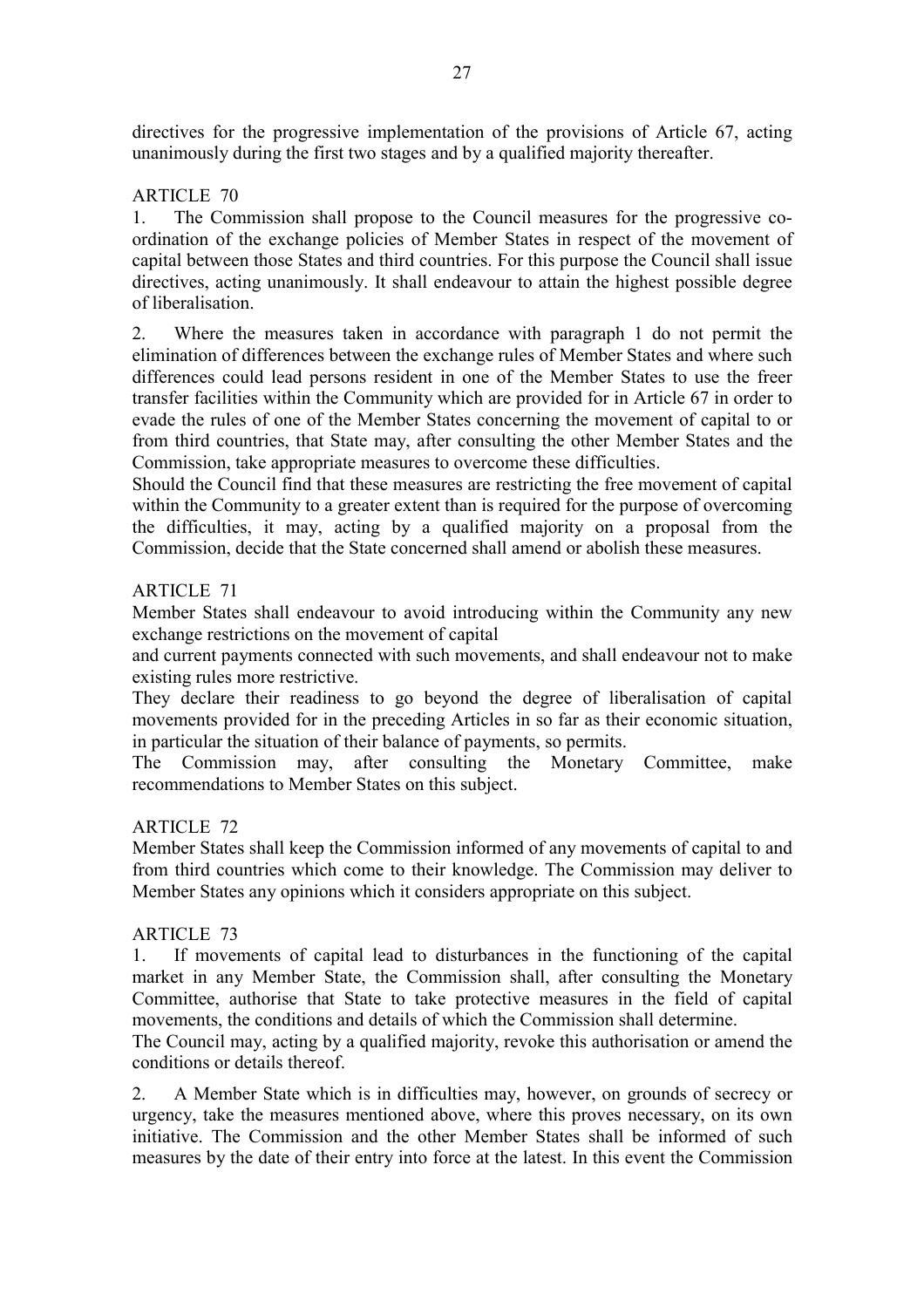may, after consulting the Monetary Committee, decide that the State concerned shall amend or abolish the measures.

# TITLE IV

## TRANSPORT

## ARTICLE 74

The objectives of this Treaty shall, in matters governed by this Title, be pursued by Member States within the framework of a common transport policy.

## ARTICLE 75

1. For the purpose of implementing Article 74, and taking into account the distinctive features of transport, the Council shall, acting unanimously until the end of the second stage and by a qualified majority thereafter, lay down, on a proposal from the Commission and after consulting the Economic and Social Committee and the Assembly [European Parliament]:

- (a) common rules applicable to international transport to or from the territory of a Member State or passing across the territory of one or more Member States;
- (b) the conditions under which non-resident carriers may operate transport services within a Member State;
- (c) any other appropriate provisions.

2. The provisions referred to in (a) and (b) of paragraph 1 shall be laid down during the transitional period.

3. By way of derogation from the procedure provided for in paragraph 1, where the application of provisions concerning the principles of the regulatory system for transport would be liable to have a serious effect on the standard of living and on employment in certain areas and on the operation of transport facilities, they shall be laid down by the Council acting unanimously. In so doing, the Council shall take into account the need for adaptation to the economic development which will result from establishing the common market.

## ARTICLE 76

Until the provisions referred to in Article 75(1) have been laid down, no Member State may, without the unanimous approval of the Council, make the various provisions governing the subject when this Treaty enters into force less favourable in their direct or indirect effect on carriers of other Member States as compared with carriers who are nationals of that State.

#### ARTICLE 77

Aids shall be compatible with this Treaty if they meet the needs of co-ordination of transport or if they represent reimbursement for the discharge of certain obligations inherent in the concept of a public service.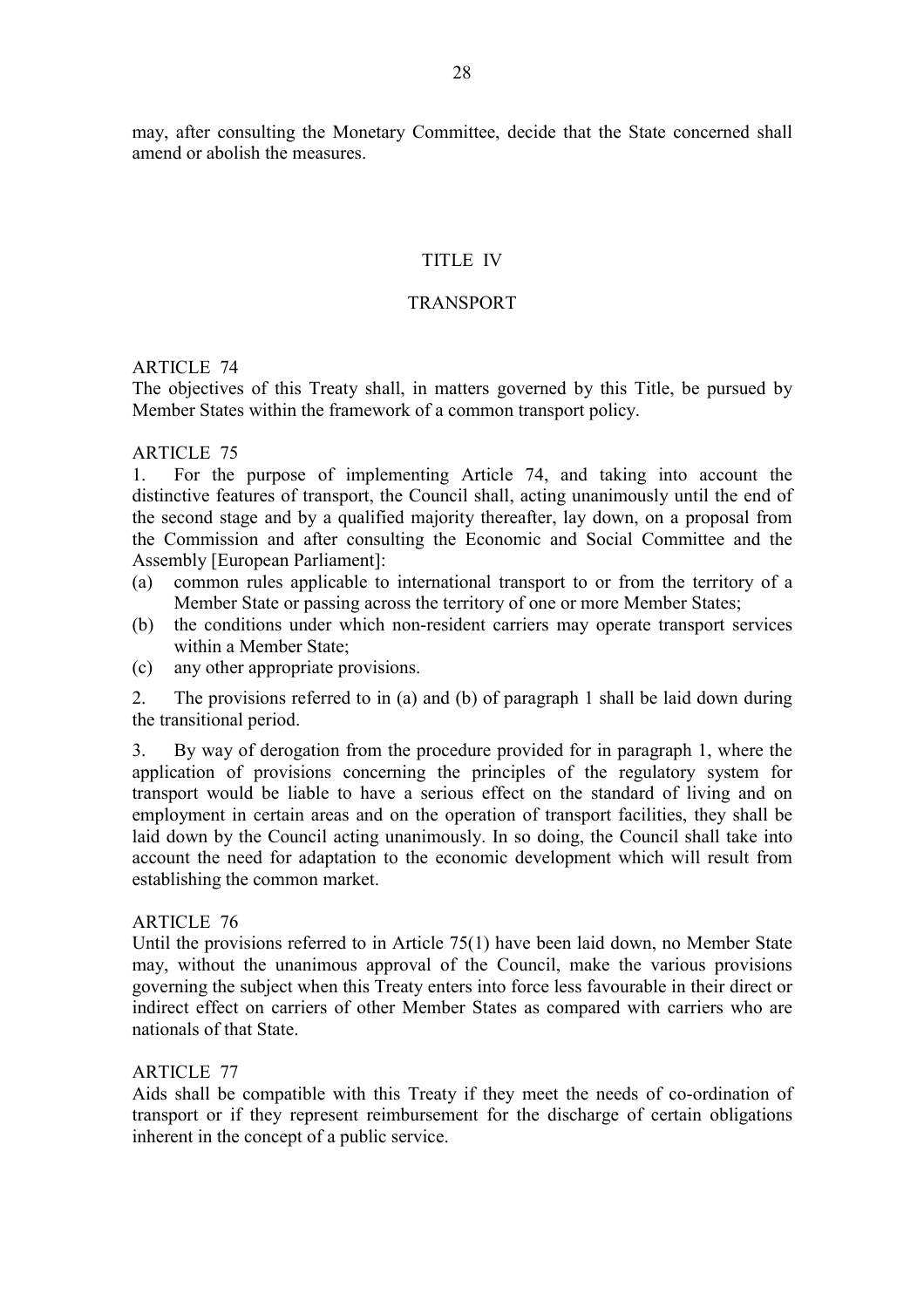Any measures taken within the framework of this Treaty in respect of transport rates and conditions shall take account of the economic circumstances of carriers.

## ARTICLE 79

1. In the case of transport within the Community, discrimination which takes the form of carriers charging different rates and imposing different conditions for the carriage of the same goods over the same transport links on grounds of the country of origin or of destination of the goods in question, shall be abolished, at the latest, before the end of the second stage.

2. Paragraph 1 shall not prevent the Council from adopting other measures in pursuance of Article 75(1).

3. Within two years of the entry into force of this Treaty, the Council shall, acting by a qualified majority on a proposal from the

Commission and after consulting the Economic and Social Committee, lay down rules for implementing the provisions of paragraph 1.

The Council may in particular lay down the provisions needed to enable the institutions of the Community to secure compliance with the mile laid down in paragraph 1 and to ensure that users benefit from it to the full.

4. The Commission shall, acting on its own initiative or on application by a Member State, investigate any cases of discrimination falling within paragraph 1 and, after consulting any Member State concerned, shall take the necessary decisions within the framework of the rules laid down in accordance with the provisions of paragraph 3.

## ARTICLE 80

1. The imposition by a Member State, in respect of transport operations carried out within the Community, of rates and conditions involving any element of support or protection in the interest of one or more particular undertakings or industries shall be prohibited as from the beginning of the second stage, unless authorised by the Commission.

2. The Commission shall, acting on its own initiative or on application by a Member State, examine the rates and conditions referred to in paragraph 1, taking account in particular of the requirements of an appropriate regional economic policy, the needs of underdeveloped areas and the problems of areas seriously affected by political circumstances on the one hand, and of the effects of such rates and conditions on competition between the different modes of transport on the other.

After consulting each Member State concerned, the Commission shall take the necessary decisions.

3. The prohibition provided for in paragraph 1 shall not apply to tariffs fixed to meet competition.

# ARTICLE 81

Charges or dues in respect of the crossing of frontiers which are charged by a carrier in addition to the transport rates shall not exceed a reasonable level after taking the costs actually incurred thereby into account.

Member States shall endeavour to reduce these costs progressively.

The Commission may make recommendations to Member States for the application of this Article.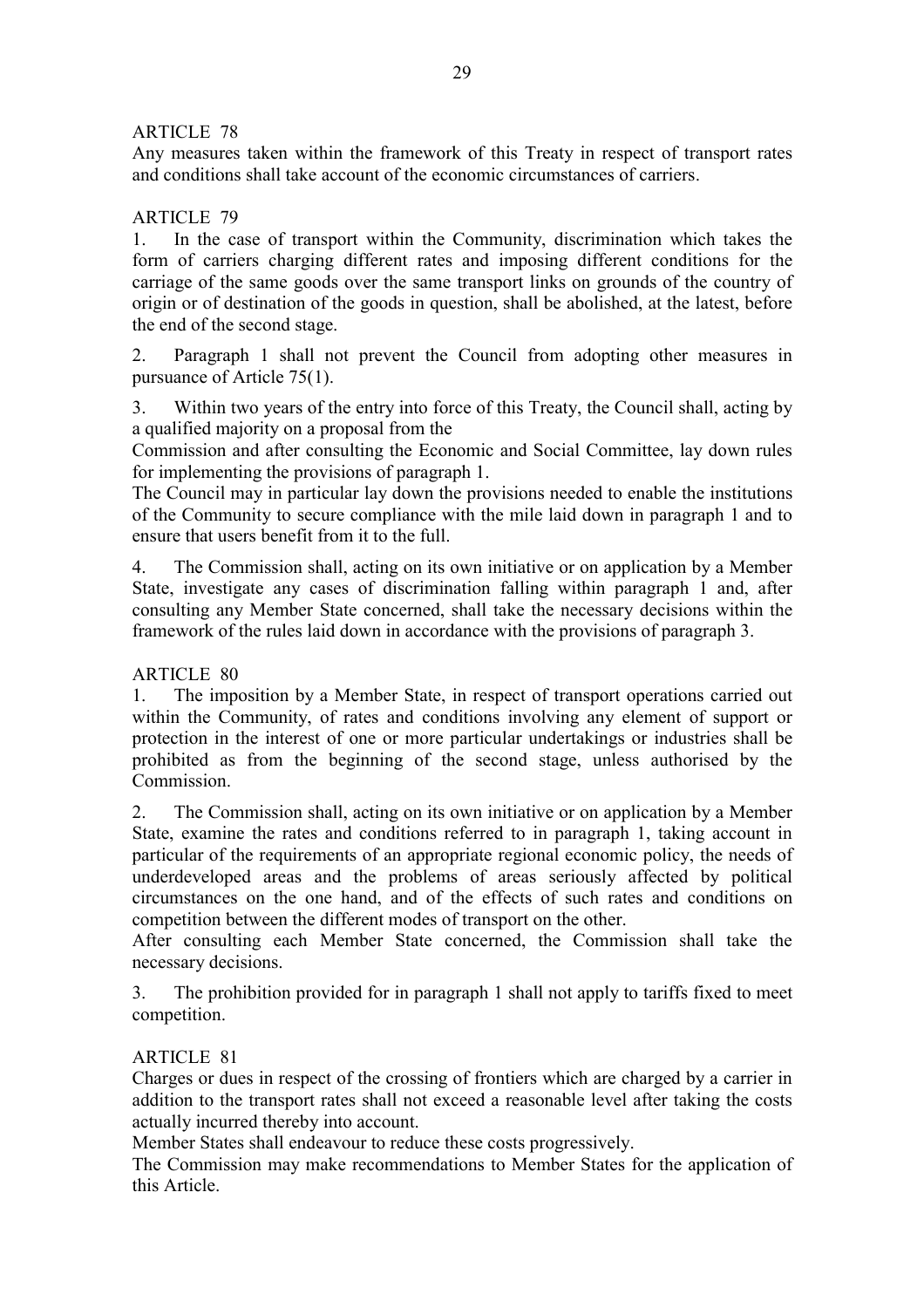The provisions of this Title shall not form an obstacle to the application of measures taken in the Federal Republic of Germany to the extent that such measures are required in order to compensate for the economic disadvantages caused by the division of Germany to the economy of certain areas of the Federal Republic affected by that division.

#### ARTICLE 83

An Advisory Committee consisting of experts designated by the Governments of Member States, shall be attached to the Commission. The Commission, whenever it considers it desirable, shall consult the Committee on transport matters without prejudice to the powers of the transport section of the Economic and Social Committee.

#### ARTICLE 84

1. The provisions of this Title shall apply to transport by rail, road and inland waterway.

2. The Council may, acting unanimously, decide whether, to what extent and by what procedure appropriate provisions may be laid down for sea and air transport.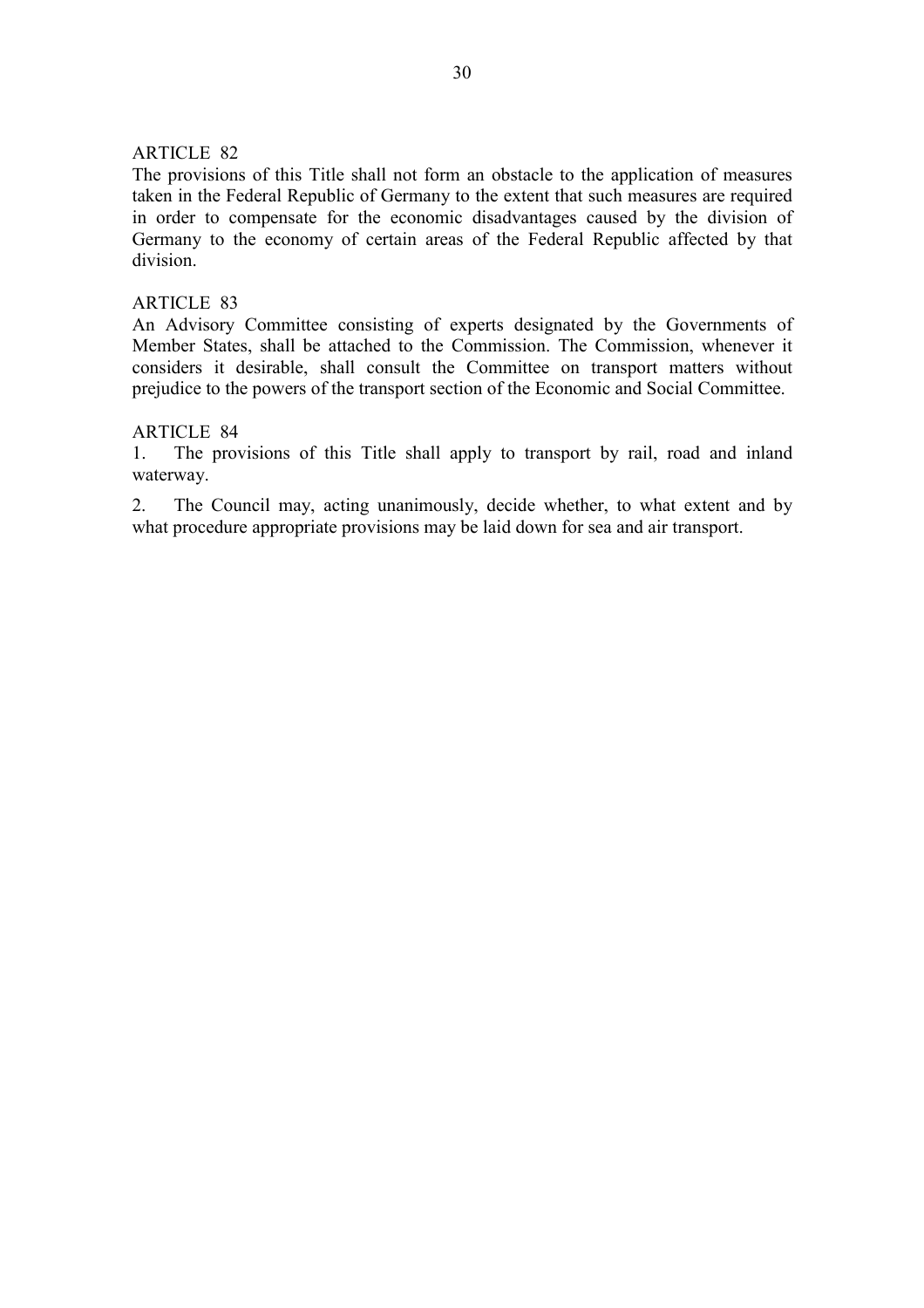# PART THREE

# POLICY OF THE COMMUNITY

# TITLE I

#### COMMON RULES

# CHAPTER 1

#### RULES ON COMPETITION

#### SECTION 1

## RULES APPLYING TO UNDERTAKINGS

#### ARTICLE 85

1. The following shall be prohibited as incompatible with the common market: all agreements between undertakings, decision by associations of undertakings and concerted practices which may affect trade between Member States and which have as their object or effect the prevention, restriction or distortion of competition within the common market, and in particular those which:

- (a) directly or indirectly fix purchase or selling prices or any other trading conditions;
- (b) limit or control production, markets, technical development, or investment;
- (c) share markets or sources of supply;
- (d) apply dissimilar conditions to equivalent transactions with other trading parties, thereby placing them at a competitive disadvantage;
- (e) make the conclusion of contracts subject to acceptance by the other parties of supplementary obligations which, by their nature or according to commercial usage, have no connection with the subject of such contracts.

2. Any agreements or decisions prohibited pursuant to this Article shall be automatically void.

3. The provisions of paragraph 1 may, however, be declared inapplicable in the case of:

any agreement or category of agreements between undertakings;

- any decision or category of decisions by associations of undertakings;
- any concerted practice or category of concerted practices;

which contributes to improving the production or distribution of goods or to promoting technical or economic progress, while allowing consumers a fair share of the resulting benefit, and which does not:

- (a) impose on the undertakings concerned restrictions which are not indispensable to the attainment of these objectives;
- (b) afford such undertakings the possibility of eliminating competition in respect of a substantial part of the products in question.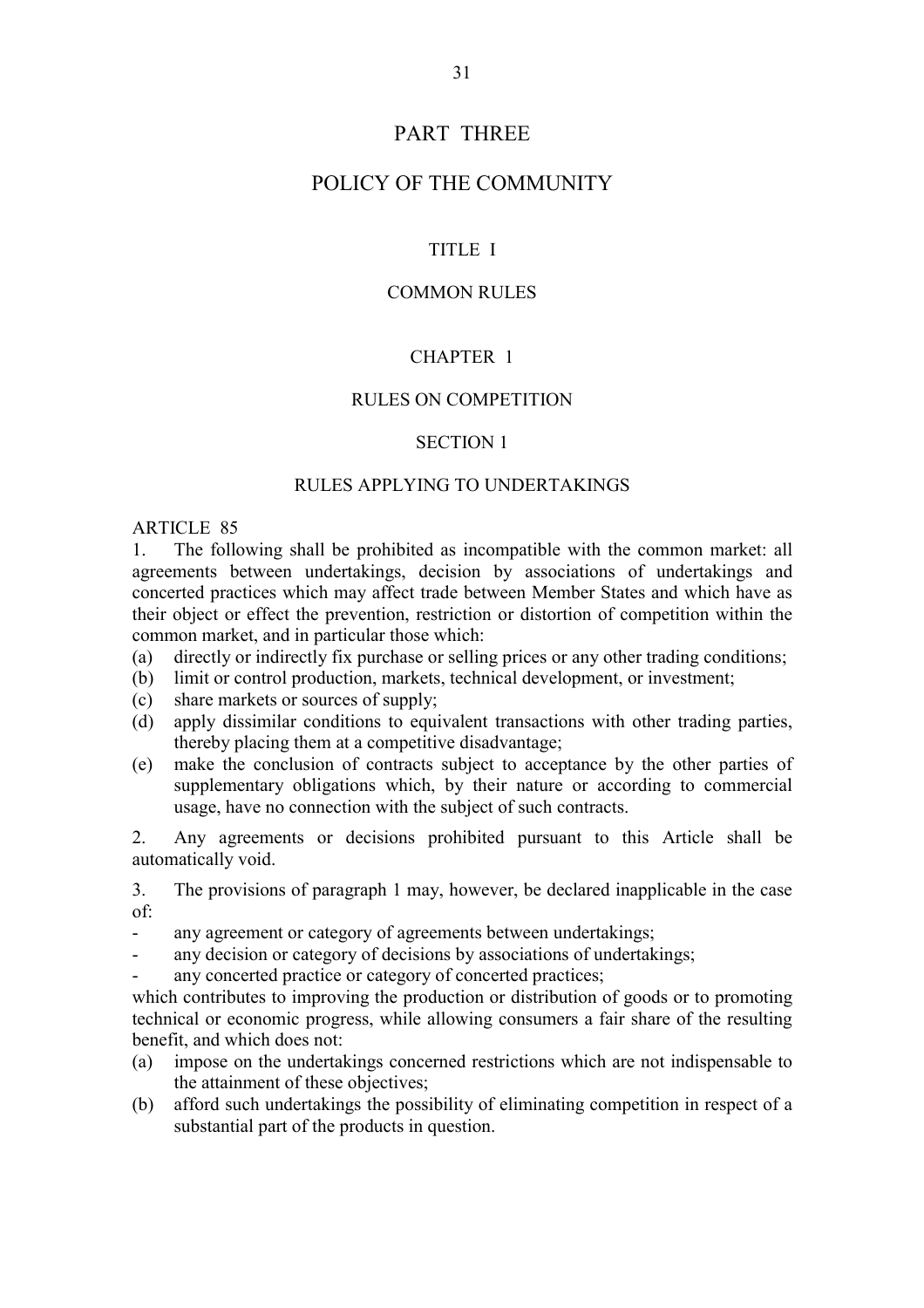Any abuse by one or more undertakings of a dominant position within the common market or in a substantial part of it shall be prohibited as incompatible with the common market in so far as it may affect trade between Member States.

Such abuse may, in particular, consist in:

- (a) directly or indirectly imposing unfair purchase or selling prices or other unfair trading conditions;
- (b) limiting production, markets or technical development to the prejudice of consumers;
- (c) applying dissimilar conditions to equivalent transactions with other trading parties, thereby placing them at a competitive disadvantage;
- (d) making the conclusion of contracts subject to acceptance by the other parties of supplementary obligations which, by their nature or according to commercial usage, have no connection with the subject of such contracts.

## ARTICLE 87

1. Within three years of the entry into force of this Treaty the Council shall, acting unanimously on a proposal from the Commission and after consulting the Assembly [European Parliament], adopt any appropriate regulations or directives to give effect to the principles set out in Articles 85 and 86.

If such provisions have not been adopted within the period mentioned, they shall be laid down by the Council, acting by a qualified majority on a proposal from the Commission and after consulting the Assembly [European Parliament].

2. The regulations or directives referred to in paragraph 1 shall be designed in particular:

- (a) to ensure compliance with the prohibitions laid down in Article 85(1) and in Article 86 by making provision for fines and periodic penalty payments;
- (b) to lay down detailed rules for the application of Article 85(3), taking into account the need to ensure effective supervision on the one hand, and to simplify administration to the greatest possible extent on the other;
- (c) to define, if need be, in the various branches of the economy, the scope of the provisions of Articles 85 and 86;
- (d) to define the respective functions of the Commission and of the Court of Justice in applying the provisions laid down in this paragraph;
- (e) to determine the relationship between national laws and the provisions contained in this Section or adopted pursuant to this Article.

## ARTICLE 88

Until the entry into force of the provisions adopted in pursuance of Article 87, the authorities in Member States shall rule on the admissibility of agreements, decisions and concerted practices and on abuse of a dominant position in the common market in accordance with the law of their country and with the provisions of Article 85, in particular paragraph 3, and of Article 86.

## ARTICLE 89

1. Without prejudice to Article 88, the Commission shall, as soon as it takes up its duties, ensure the application of the principles laid down in Articles 85 and 86. On application by a Member State or on its own initiative, and in co-operation with the competent authorities in the Member States, who shall give it their assistance, the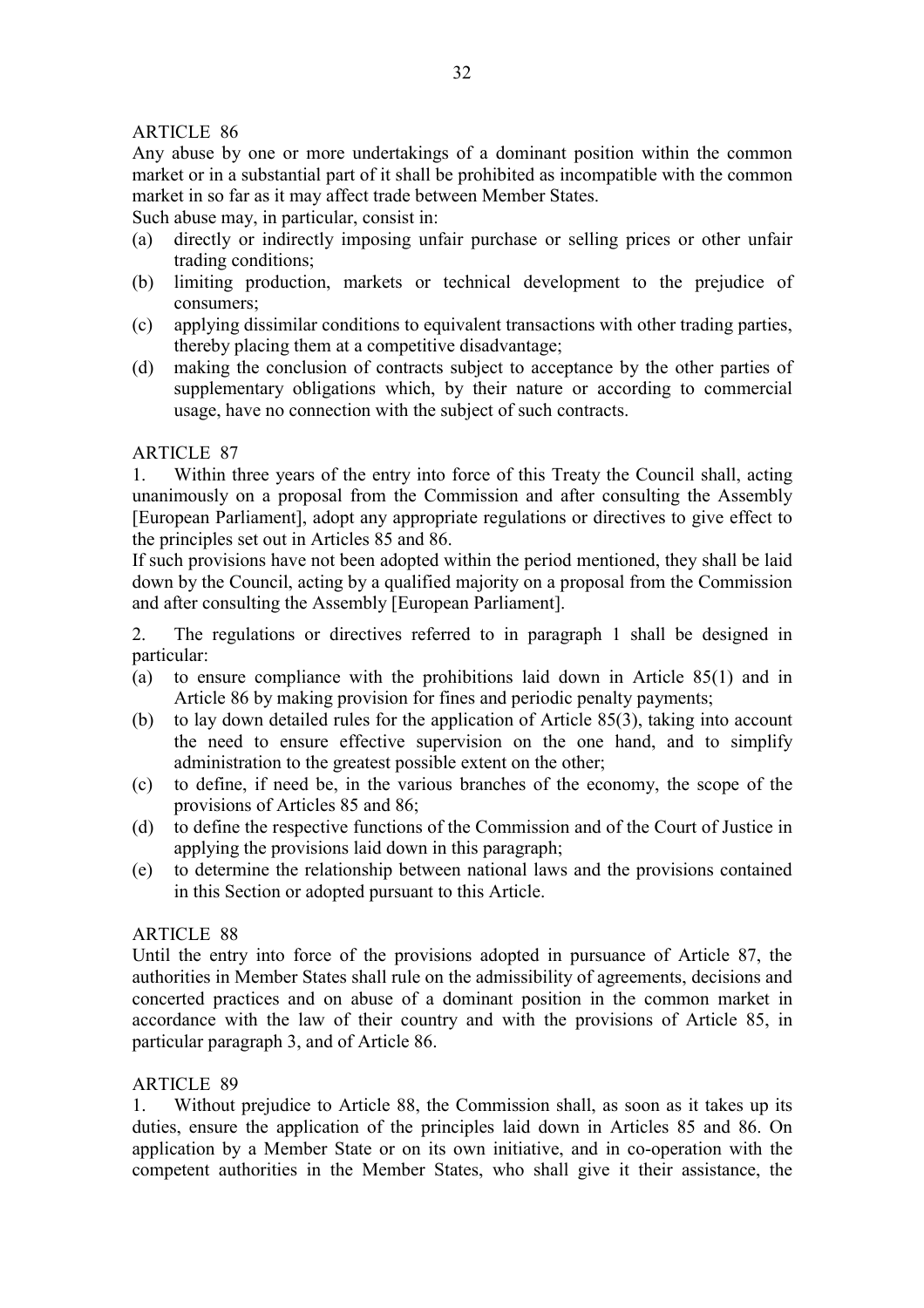Commission shall investigate cases of suspected infringement of these principles. If it finds that there has been an infringement, it shall propose appropriate measures to bring it to an end.

2. If the infringement is not brought to an end, the Commission shall record such infringement of the principles in a reasoned decision. The Commission may publish its decision and authorise Member States to take the measures, the conditions and details of which it shall determine, needed to remedy the situation.

# ARTICLE 90

1. In the case of public undertakings and undertakings to which Member States grant special or exclusive rights, Member States shall neither enact nor maintain in force any measure contrary to the rules contained in this Treaty, in particular to those rules provided for in Article 7 and Articles 85 to 94.

2. Undertakings entrusted with the operation of services of general economic interest or having the character of a revenue-producing monopoly shall be subject to the rules contained in this Treaty, in particular to the rules on competition, in so far as the application of such rules does not obstruct the performance, in law or in fact, of the particular tasks assigned to them. The development of trade must not be affected to such an extent as would be contrary to the interests of the Community.

3. The Commission shall ensure the application of the provisions of this Article and shall, where necessary, address appropriate directives or decisions to Member States.

# SECTION 2

## DUMPING

ARTICLE 91

1. If, during the transitional period, the Commission, on application by a Member State or by any other interested party, finds that dumping is being practised within the common market, it shall address recommendations to the person or persons with whom such practices originate for the purpose of putting an end to them.

Should the practices continue, the Commission shall authorise the injured Member State to take protective measures, the conditions and details of which the Commission shall determine.

2. As soon as this Treaty enters into force, products which originate in or are in free circulation in one Member State and which have been exported to another Member State shall, on reimportation, be admitted into the territory of the first-mentioned State free of all customs duties, quantitative restrictions or measures having equivalent effect. The Commission shall lay down appropriate rules for the application of this paragraph.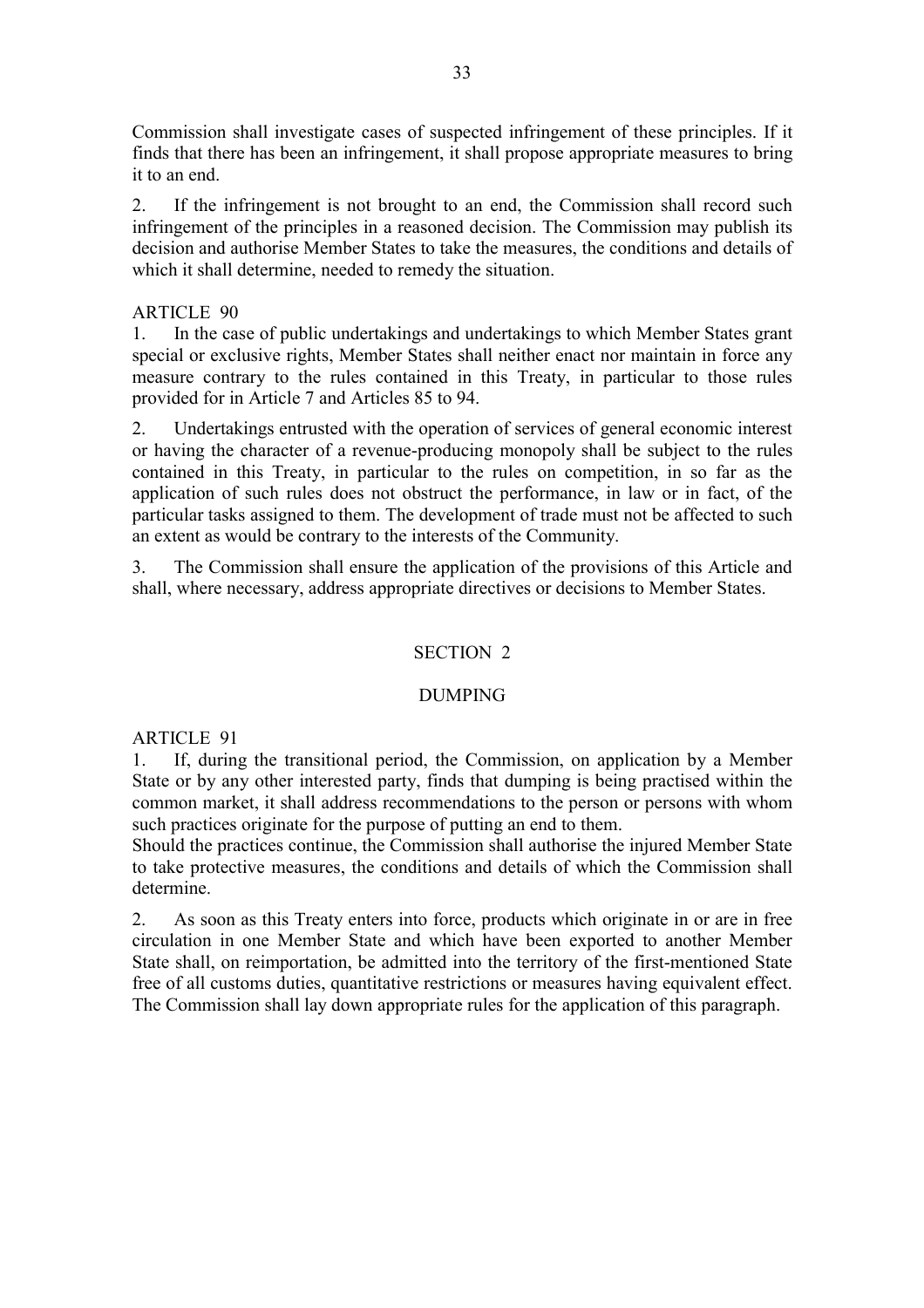#### SECTION 3

#### AIDS GRANTED BY STATES

#### ARTICLE 92

1. Save as otherwise provided in this Treaty, any aid granted by a Member State or through State resources in any form whatsoever which distorts or threatens to distort competition by favouring certain undertakings or the production of certain goods shall, in so far as it affects trade between Member States, be incompatible with the common market.

- 2. The following shall be compatible with the common market:
- (a) aid having a social character, granted to individual consumers, provided that such aid is granted without discrimination related to the origin of the products concerned;
- (b) aid to make good the damage caused by natural disasters or exceptional occurrences;
- (c) aid granted to the economy of certain areas of the Federal Republic of Germany affected by the division of Germany, in so far as such aid is required in order to compensate for the economic disadvantages caused by that division.
- 3. The following may be considered to be compatible with the common market:
- (a) aid to promote the economic development of areas where the standard of living is abnormally low or where there is serious underemployment;
- (b) aid to promote the execution of an important project of common European interest or to remedy a serious disturbance in the economy of a Member State;
- (c) aid to facilitate the development of certain economic activities or of certain economic areas, where such aid does not adversely affect trading conditions to an extent contrary to the common interest. However, the aids granted to shipbuilding as of 1 January 1957 shall, in so far as they serve only to compensate for the absence of customs protection, be progressively reduced under the same conditions as apply to the elimination of customs duties, subject to the provisions of this Treaty concerning common commercial policy towards third countries;
- (d) such other categories of aid as may be specified by decision of the Council acting by a qualified majority on a proposal from the Commission.

## ARTICLE 93

1. The Commission shall, in co-operation with Member States, keep under constant review all systems of aid existing in those States. It shall propose to the latter any appropriate measures required by the progressive development or by the functioning of the common market.

2. If, after giving notice to the parties concerned to submit their comments, the Commission finds that aid granted by a State or through State resources is not compatible with the common market having regard to Article 92, or that such aid is being misused, it shall decide that the State concerned shall abolish or alter such aid within a period of time to be determined by the Commission.

If the State concerned does not comply with this decision within the prescribed time, the Commission or any other interested State may, in derogation from the provisions of Articles 169 and 170, refer the matter to the Court of Justice direct.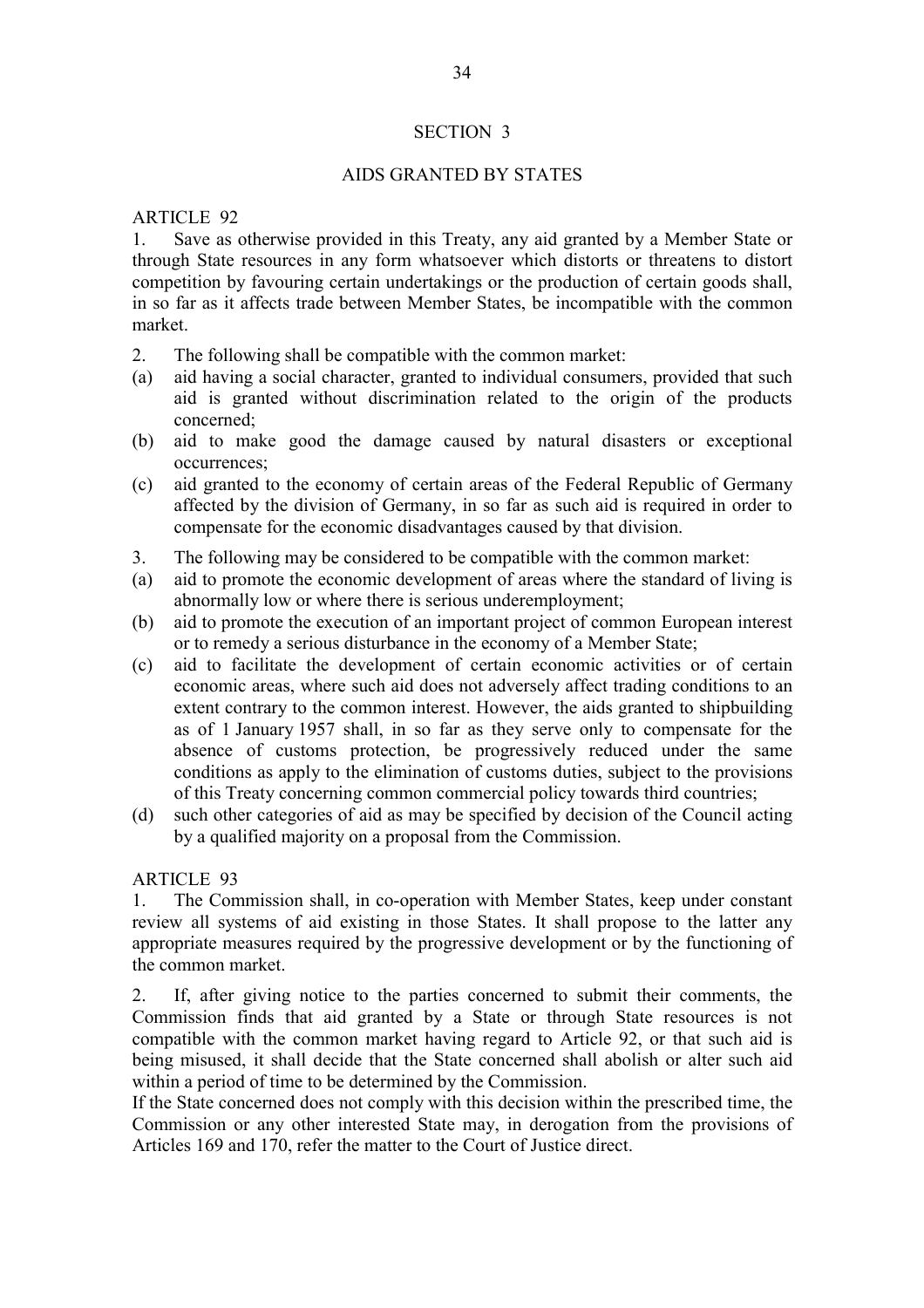On application by a Member State, the Council, may, acting unanimously, decide that aid which that State is granting or intends to

grant shall be considered to be compatible with the common market, in derogation from the provisions of Article 92 or from the regulations provided for in Article 94, if such a decision is justified by exceptional circumstances. If, as regards the aid in question, the Commission has already initiated the procedure provided for in the first subparagraph of this paragraph, the fact that the State concerned has made its application to the Council shall have the effect of suspending that procedure until the Council has made its attitude known.

If, however, the Council has not made its attitude known within three months of the said application being made, the Commission shall give its decision on the case.

3. The Commission shall be informed, in sufficient time to enable it to submit its comments, of any plans to grant or alter aid. If it considers that any such plan is not compatible with the common market having regard to Article 92, it shall without delay initiate the procedure provided for in paragraph 2. The Member State concerned shall not put its proposed measures into effect until this procedure has resulted in a final decision.

#### ARTICLE 94

The Council may, acting by a qualified majority on a proposal from the Commission, make any appropriate regulations for the application of Articles 92 and 93 and may in particular determine the conditions in which Article 93(3) shall apply and the categories of aid exempted from this procedure.

## CHAPTER<sub>2</sub>

#### TAX PROVISIONS

#### ARTICLE 95

No Member State shall impose, directly or indirectly, on the products of other Member States any internal taxation of any kind in excess of that imposed directly or indirectly on similar domestic products.

Furthermore, no Member State shall impose on the products of other Member States any internal taxation of such a nature as to afford indirect protection to other products.

Member States shall, not later than at the beginning of the second stage, repeal or amend any provisions existing when this Treaty enters into force which conflict with the preceding rules.

#### ARTICLE 96

Where products are exported to the territory of any Member State, any repayment of internal taxation shall not exceed the internal taxation imposed on them whether directly or indirectly.

#### ARTICLE 97

Member States which levy a turnover tax calculated on a cumulative multi-stage tax system may, in the case of internal taxation imposed by them on imported products or of repayments allowed by them on exported products, establish average rates for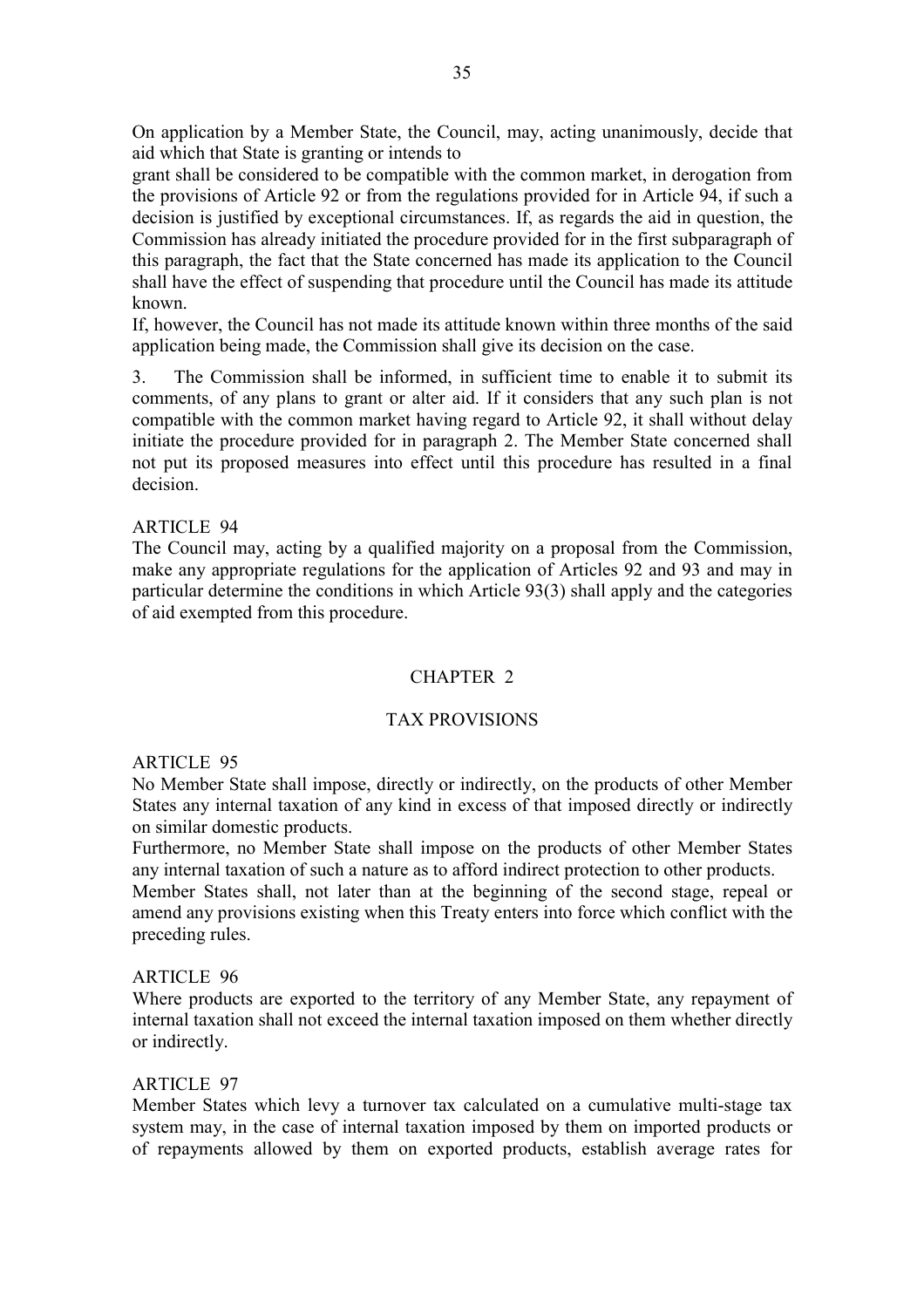products or groups of products, provided that there is no infringement of the principles laid down in Articles 95 and 96.

Where the average rates established by a Member State do not conform to these principles, the Commission shall address appropriate directives or decisions to the State concerned.

#### ARTICLE 98

In the case of charges other than turnover taxes, excise duties and other forms of indirect taxation, remissions and repayments in respect of exports to other Member States may not be granted countervailing charges in respect of imports from Member States may not be imposed unless the measures contemplated have been previously approved for a limited period by the Council acting by a qualified majority on a proposal from the Commission.

#### ARTICLE 99

The Commission shall consider how the legislation of the various Member States concerning turnover taxes, excise duties and other forms of indirect taxation, including countervailing measures applicable to trade between Member States, can be harmonised in the interest of the common market.

The Commission shall submit proposals to the Council, which shall act unanimously without prejudice to the provisions of Articles 100 and 101.

# CHAPTER 3

#### APPROXIMATION OF LAWS

## ARTICLE 100

The Council shall. acting unanimously on a proposal from the Commission, issue directives for the approximation of such provisions laid down by law, regulation or administrative action in Member States as directly affect the establishment or functioning of the common market.

The Assembly [European Parliament] and the Economic and Social Committee shall be consulted in the case of directives whose implementation would, in one or more Member States, involve the amendment of legislation.

#### ARTICLE 101

Where the Commission finds that a difference between the provisions laid down by law, regulation or administrative action in Member States is distorting the conditions of competition in the common market and that the resultant distortion needs to be eliminated, it shall consult the Member States concerned.

If such consultation does not result in an agreement eliminating the distortion in question, the Council shall, on a proposal from the Commission, acting unanimously during the first stage and by a qualified majority thereafter, issue the necessary directives. The Commission and the Council may take any other appropriate measures provided for in this Treaty.

## ARTICLE 102

1. Where there is reason to fear that the adoption or amendment of a provision laid down by law, regulation or administrative action may cause distortion within the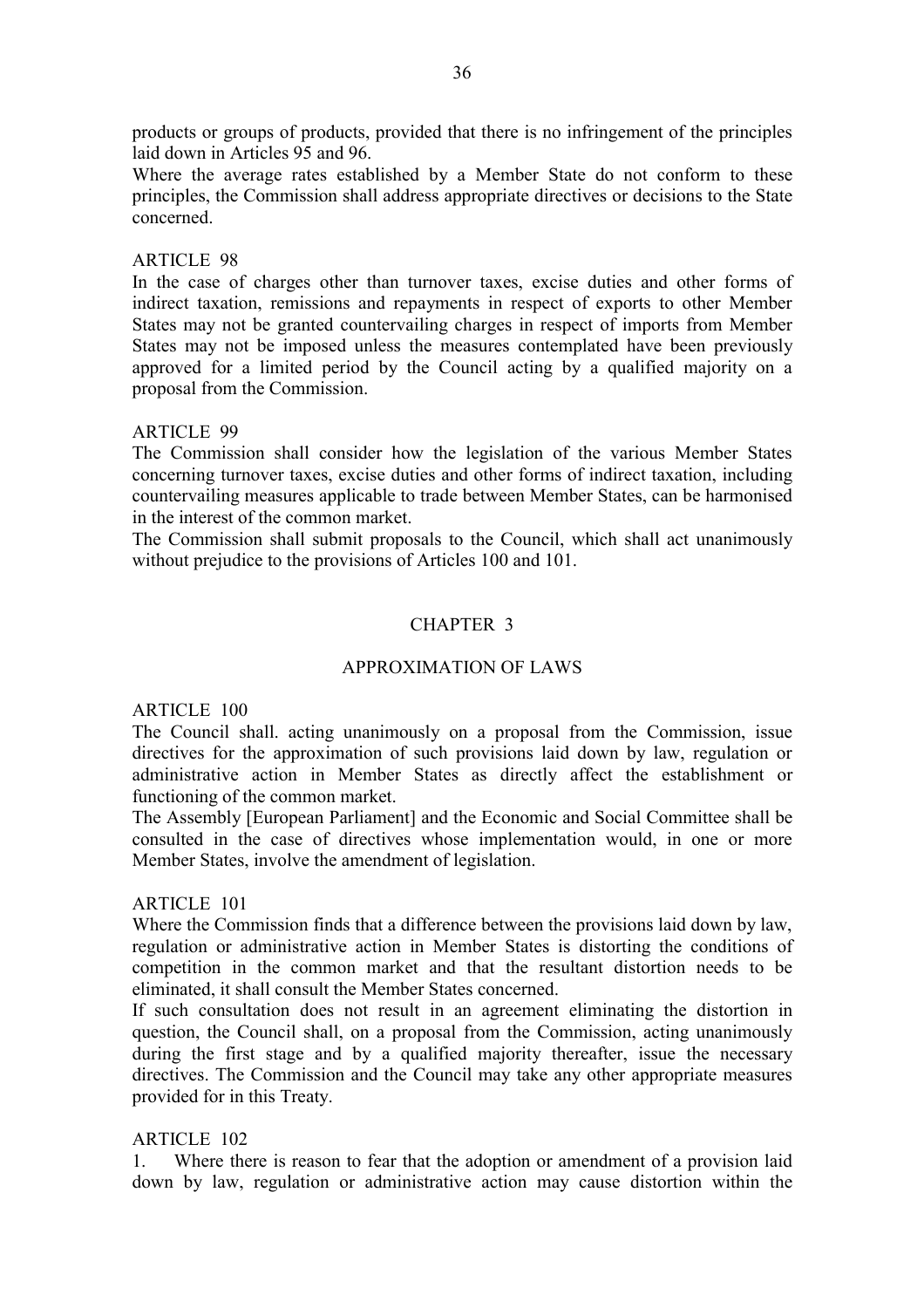meaning of Article 101, a Member State desiring to proceed therewith shall consult the Commission. After consulting the Member States, the Commission shall recommend to the States concerned such measures as may be appropriate to avoid the distortion in question.

2. If a State desiring to introduce or amend its own provisions does not comply with the recommendation addressed to it by the Commission, other Member States shall not be required, in pursuance of Article 101, to amend their own provisions in order to eliminate such distortion. If the Member State which has ignored the recommendation of the Commission causes distortion detrimental only to itself, the provisions of Article 101 shall not apply.

## TITLE II

## ECONOMIC POLICY

## CHAPTER 1

### CONJUNCTURAL POLICY

### ARTICLE 103

1. Member States shall regard their conjunctural policies as a matter of common concern. They shall consult each other and the Commission on the measures to be taken in the light of the prevailing circumstances.

2. Without prejudice to any other procedures provided for in this Treaty, the Council may, acting unanimously on a proposal from the Commission, decide upon the measures appropriate to the situation.

3. Acting by a qualified majority on a proposal from the Commission, the Council shall, where required, issue any directives needed to give effect to the measures decided upon under paragraph 2.

4. The procedures provided for in this Article shall also apply if any difficulty should arise in the supply of certain products.

## CHAPTER 2

## BALANCE OF PAYMENTS

## ARTICLE 104

Each Member State shall pursue the economic policy needed to ensure the equilibrium of its overall balance of payments and to

maintain confidence in its currency, while taking care to ensure a high level of employment and a stable level of prices.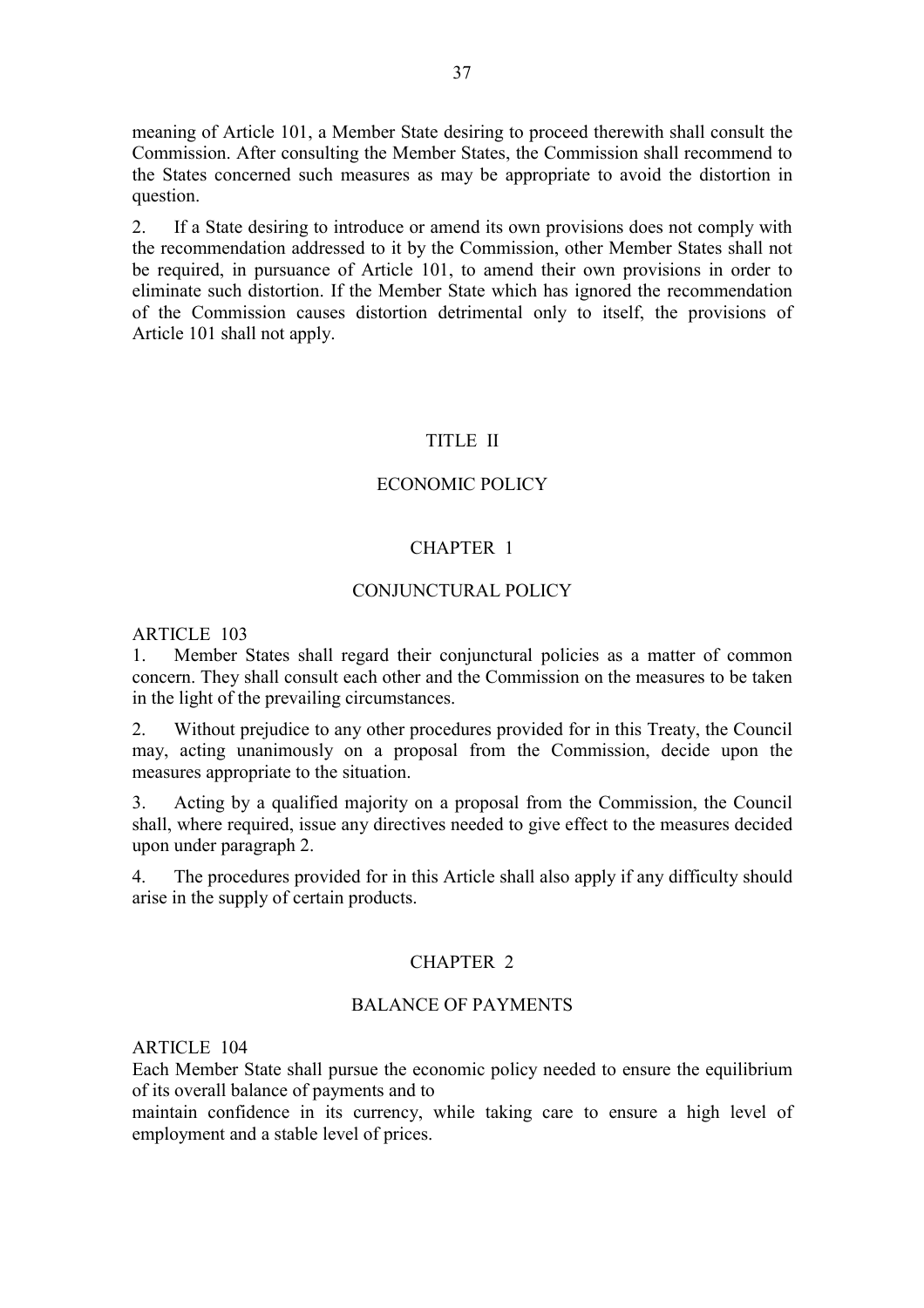## ARTICLE 105

1. In order to facilitate attainment of the objectives set out in Article 104, Member States shall co-ordinate their economic policies. They shall for this purpose provide for co-operation between their appropriate administrative departments and between their central banks.

The Commission shall submit to the Council recommendations on how to achieve such co-operation.

2. In order to promote co-ordination of the policies of Member States in the monetary field to the full extent needed for the functioning of the common market, a Monetary Committee with advisory status is hereby set up. It shall have the following tasks:

- to keep under review the monetary and financial situation of the Member States and of the Community and the general payments system of the Member States and to report regularly thereon to the Council and to the Commission;
- to deliver opinions at the request of the Council or of the Commission or on its own initiative, for submission to these institutions.

The Member States and the Commission shall each appoint two members of the Monetary Committee.

## ARTICLE 106

1. Each Member State undertakes to authorise, in the currency of the Member State in which the creditor or the beneficiary resides, any payments connected with the movement of goods, services or capital, and any transfers of capital and earnings, to the extent that the movement of goods, services, capital and persons between Member States has been liberalised pursuant to this Treaty.

The Member States declare their readiness to undertake the liberalisation of payments beyond the extent provided in the preceding sub-paragraph, in so far as their economic situation in general and the state of their balance of payments in particular so permit.

2. In so far as movements of goods, services, and capital are limited only by restrictions on payments connected therewith, these restrictions shall be progressively abolished by applying, *mutatis mutandis*, the provisions of the Chapters relating to the abolition of quantitative restrictions, to the liberalisation of services and to the free movement of capital.

3. Member States undertake not to introduce between themselves any new restrictions on transfers connected with the invisible transactions listed in Annex III to this Treaty.

The progressive abolition of existing restrictions shall be effected in accordance with the provisions of Articles 63 to 65, in so far as such abolition is not governed by the provisions contained in Paragraphs 1 and 2 or by the Chapter relating to the free movement of capital.

4. If need be, Member States shall consult each other on the measures to be taken to enable the payments and transfers mentioned in this Article to be effected; such measures shall not prejudice the attainment of the objectives set out in this Chapter.

## ARTICLE 107

1. Each Member State shall treat its policy with regard to rates of exchange as a matter of common concern.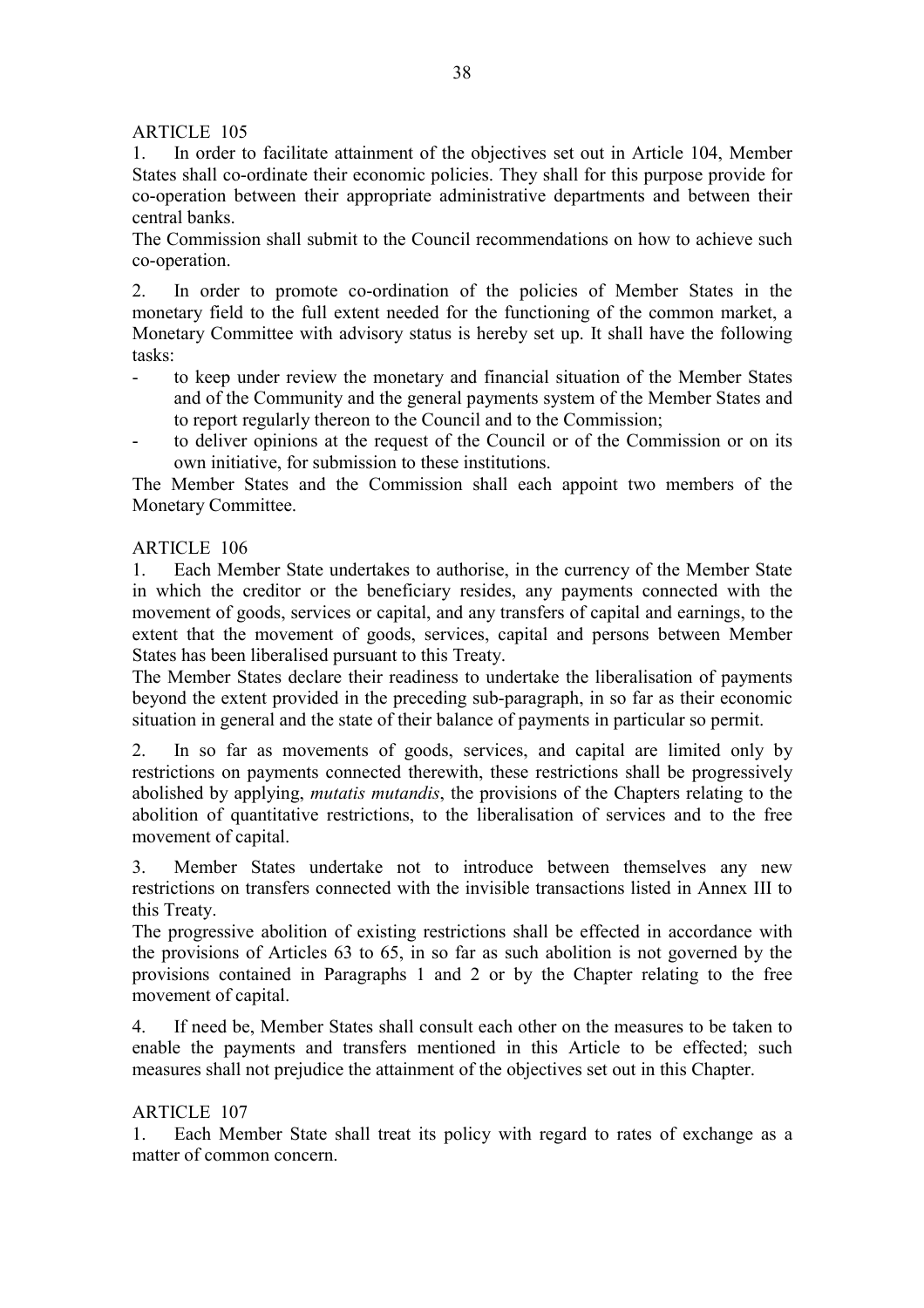2. If a Member State makes an alternation in its rate of exchange which is inconsistent with the objectives set out in Article 104 and which seriously distorts conditions of competition, the Commission may, after consulting the Monetary Committee, authorise other Member States to take for a strictly limited period the necessary measures, the conditions and details of which it shall determine, in order to counter the consequences of such alteration.

## ARTICLE 108

1. Where a Member State is in difficulties or is seriously threatened with difficulties as regards its balance of payments either as a result of an overall disequilibrium in its balance of payments, or as a result of the type of currency at its disposal, and where such difficulties are liable in particular to jeopardise the functioning of the common market or the progressive implementation of the common commercial policy, the Commission shall immediately investigate the position of the State in question and the action which, making use of all the means at its disposal, that State has taken or may take in accordance with the provisions of Article 104. The Commission shall state what measures it recommends the State concerned to take.

If the action taken by a Member State and the measures suggested by the Commission do not prove sufficient to overcome the difficulties which have arisen or which threaten, the Commission shall, after consulting the Monetary Committee, recommend to the Council the granting of mutual assistance and appropriate methods therefor.

The Commission shall keep the Council regularly informed of the situation and of how it is developing.

2. The Council, acting by a qualified majority, shall grant such mutual assistance; it shall adopt directives or decisions laying down the conditions and details of such assistance, which may take such forms as:

- (a) a concerted approach to or within any other international organisations to which Member States may have recourse;
- (b) measures needed to avoid deflection of trade where the State which is in difficulties maintains or reintroduces quantitative restrictions against third countries;
- (c) the granting of limited credits by other Member States, subject to their agreement.

During the transitional period, mutual assistance may also take the form of special reductions in customs duties or enlargements of quotas in order to facilitate an increase in imports from the State which is in difficulties, subject to the agreement of the States by which such measures would have to be taken.

3. If the mutual assistance recommended by the Commission is not granted by the Council or if the mutual assistance granted and the measures taken are insufficient, the Commission shall authorise the State which is in difficulties to take protective measures, the conditions and details of which the Commission shall determine.

Such authorisation may be revoked and such conditions and details may be changed by the Council acting by a qualified majority.

## ARTICLE 109

1. Where a sudden crisis in the balance of payments occurs and a decision within the meaning of Article 108(2) is not immediately taken, the Member State concerned may, as a precaution, take the necessary protective measures. Such measures must cause the least possible disturbance in the functioning of the common market and must not be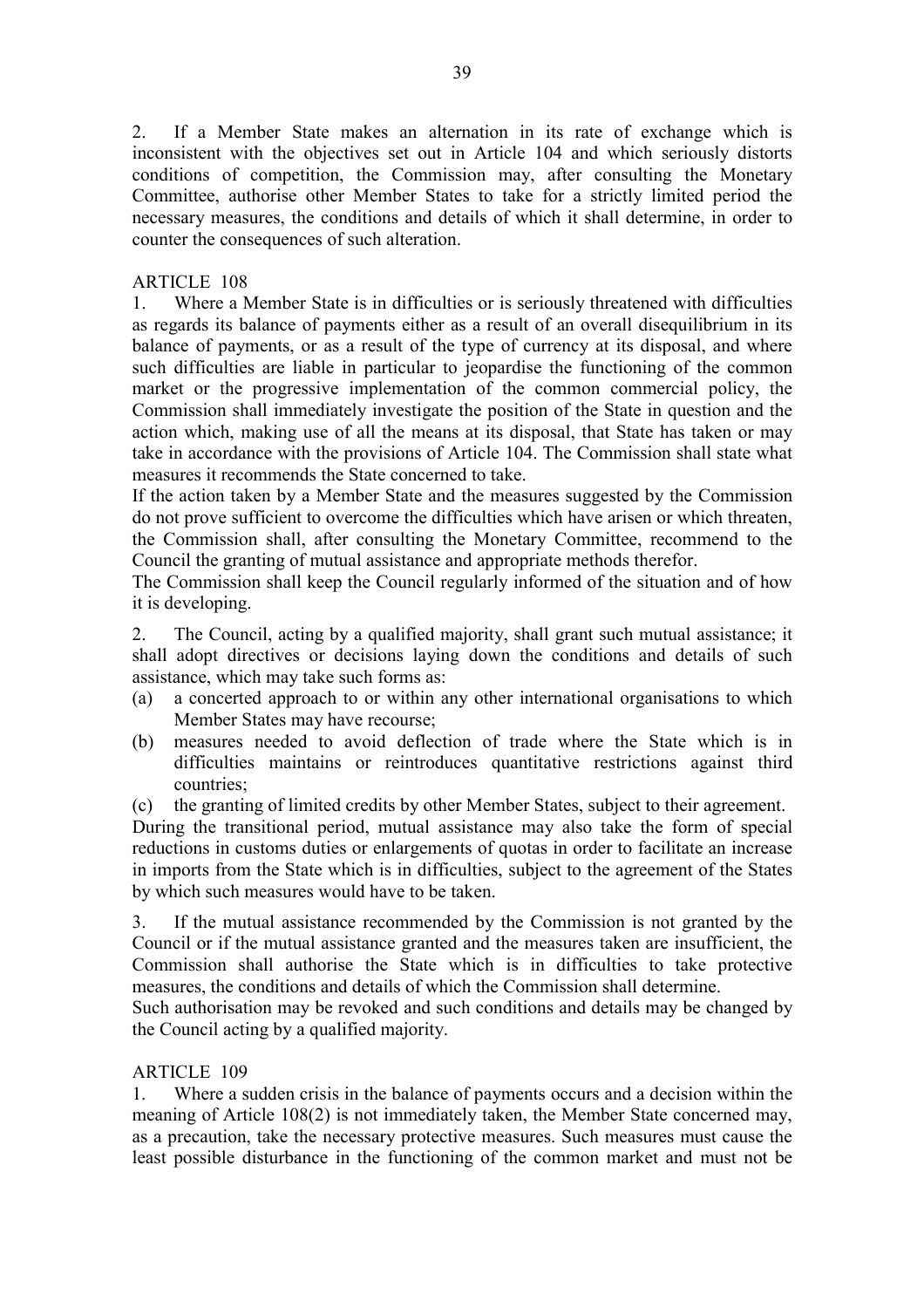wider in scope than is strictly necessary to remedy the sudden difficulties which have arisen.

2. The Commission and the other Member States shall be informed of such protective measures not later than when they enter into force. The Commission may recommend to the Council the granting of mutual assistance under Article 108.

3. After the Commission has delivered an opinion and the Monetary Committee has been consulted, the Council may, acting by a qualified majority, decide that the State concerned shall amend, suspend or abolish the protective measures referred to above.

## CHAPTER 3

### COMMERCIAL POLICY

### ARTICLE 110

By establishing a customs union between themselves Member States aim to contribute, in the common interest, to the harmonious development of world trade, the progressive abolition of restrictions on international trade and the lowering of customs barriers.

The common commercial policy shall take into account the favourable effect which the abolition of customs duties between Member States may have on the increase in the competitive strength of undertakings in those States.

## ARTICLE 111

The following provisions shall, without prejudice to Articles 115 and 116, apply during the transitional period:

1. Member States shall co-ordinate their trade relations with third countries so as to bring about, by the end of the transitional period, the conditions needed for implementing a common policy in the field of external trade.

The Commission shall submit to the Council proposals regarding the procedure for common action to be followed during the transitional period and regarding the achievement of uniformity in their commercial policies.

2. The Commission shall submit to the Council recommendations for tariff negotiations with third countries in respect of the common customs tariff.

The Council shall authorise the Commission to open such negotiations.

The Commission shall conduct these negotiations in consultation with a special committee appointed by the Council to assist the Commission in this task and within the framework of such directives as the Council may issue to it.

3. In exercising the powers conferred upon it by this Article, the Council shall act unanimously during the first two stages and by a qualified majority thereafter.

4. Member States shall, in consultation with the Commission, take all necessary measures, particularly those designed to bring about an adjustment of tariff agreements in force with third countries, in order that the entry into force of the common customs tariff shall not be delayed.

5. Member States shall aim at securing as high a level of uniformity as possible between themselves as regards their liberalisation lists in relation to third countries or groups of third countries. To this end, the Commission shall make all appropriate recommendations to Member States.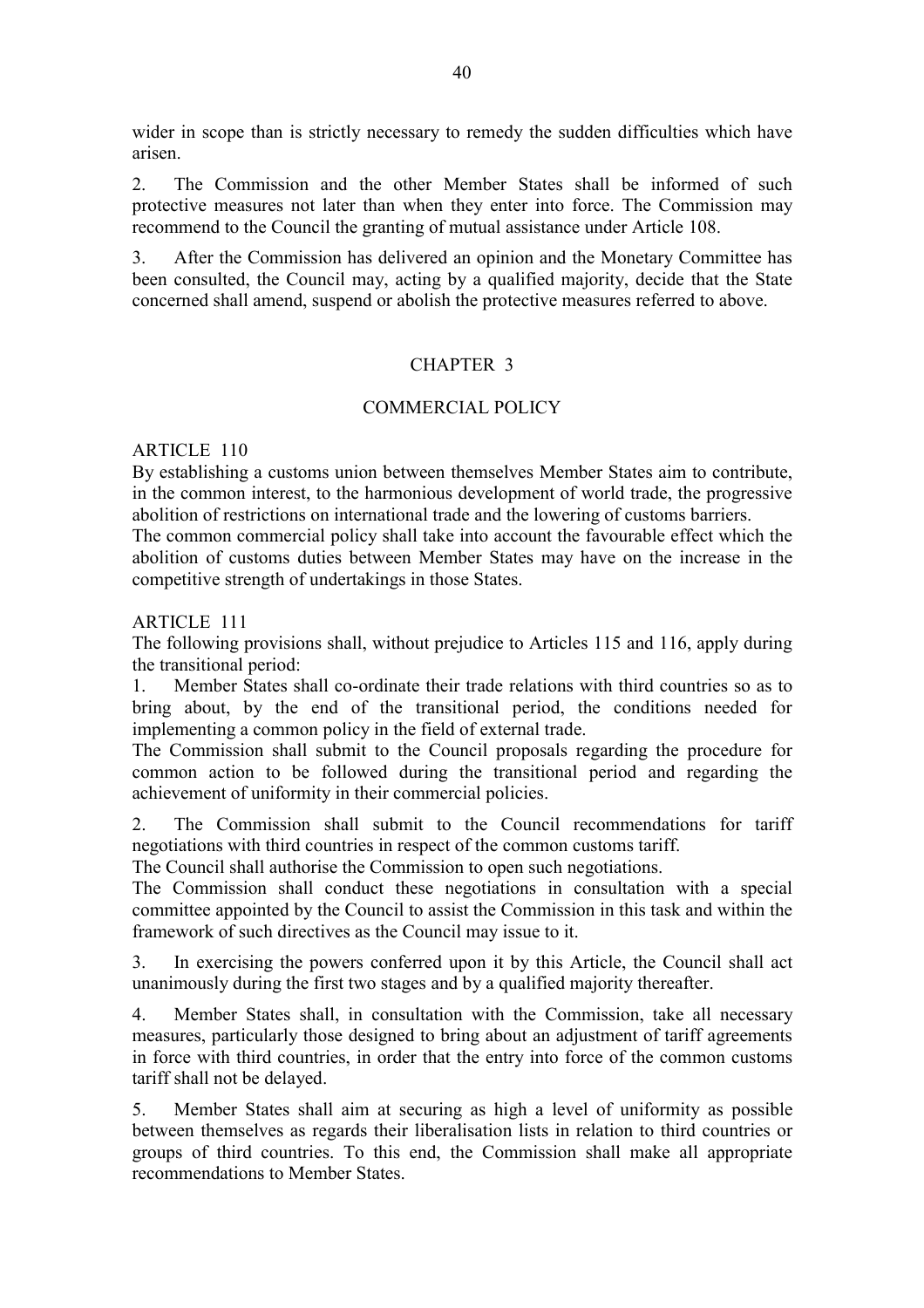If Member States abolish or reduce quantitative restrictions in relation to third countries, they shall inform the Commission beforehand and shall accord the same treatment to other Member States.

## ARTICLE 112

1. Without prejudice to obligations undertaken by them within the framework of other international organisations, Member States shall, before the end of the transitional period, progressively harmonise the systems whereby they grant aid for exports to third countries, to the extent necessary to ensure that competition between undertakings of the Community is not distorted.

On a proposal from the Commission, the Council, shall, acting unanimously until the end of the second stage and by a qualified majority thereafter, issue any directives needed for this purpose.

2. The preceding provisions shall not apply to such drawback of customs duties or charges having equivalent effect nor to such repayment of indirect taxation including turnover taxes, excise duties and other indirect taxes as is allowed when goods are exported from a Member State to a third country, in so far as such drawback or repayment does not exceed the amount imposed, directly or indirectly, on the products exported.

## ARTICLE 113

1. After the transitional period has ended, the common commercial policy shall be based on uniform principles, particularly in regard to changes in tariff rates, the conclusion of tariff and trade agreements, the achievement of uniformity in measures of liberalisation, export policy and measures to protect trade such as those to be taken in case of dumping or subsidies.

2. The Commission shall submit proposals to the Council for implementing the common commercial policy.

3. Where agreements with third countries need to be negotiated, the Commission shall make recommendations to the Council, which shall authorise the Commission to open the necessary negotiations.

The Commission shall conduct these negotiations in consultation with a special committee appointed by the Council to assist the Commission in this task and within the framework of such directives as the Council may issue to it.

4. In exercising the powers conferred upon it by this Article, the Council shall act by a qualified majority.

## ARTICLE 114

The agreements referred to in Article 111(2) and in Article 113 shall be concluded by the Council on behalf of the Community, acting unanimously during the first two stages and by a qualified majority thereafter.

## ARTICLE 115

In order to ensure that the execution of measures of commercial policy taken in accordance with this Treaty by any Member State is not obstructed by deflection of trade, or where differences between such measures lead to economic difficulties in one or more of the Member States, the Commission shall recommend the methods for the requisite co-operation between Member States. Failing this, the Commission shall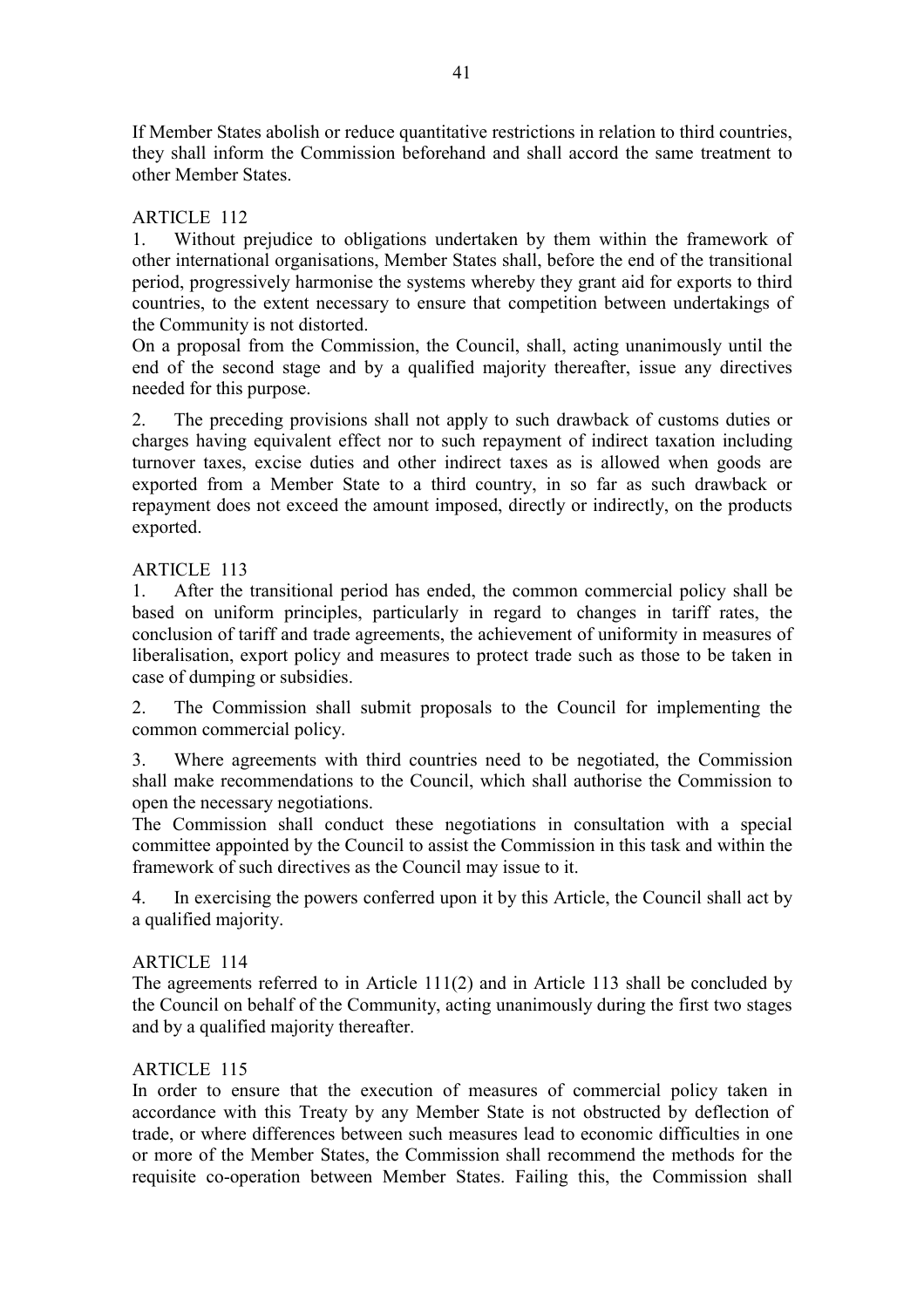authorise Member States to take the necessary protective measures, the conditions and details of which it shall determine.

In case of urgency during the transitional period, Member States may themselves take the necessary measures and shall notify them to the other Member States and to the Commission, which may decide that the States concerned shall amend or abolish such measures.

In the selection of such measures, priority shall be given to those which cause the least disturbance to the functioning of the common market and which take into account the need to expedite, as far as possible, the introduction of the common customs tariff.

## ARTICLE 116

From the end of the transitional period onwards, Member States shall, in respect of all matters of particular interest to the common market, proceed within the framework of international organisations of an economic character only by common action. To this end, the Commission shall submit to the Council, which shall act by a qualified majority, proposals concerning the scope and implementation of such common action. During the transitional period, Member States shall consult each other for the purpose of concerting the action they take and adopting as far as possible a uniform attitude.

## TITLE III

## SOCIAL POLICY

## CHAPTER 1

## SOCIAL PROVISIONS

ARTICLE 117

Member States agree upon the need to promote improved working conditions and an improved standard of living for workers, so as to make possible their harmonisation while the improvement is being maintained.

They believe that such a development will ensue not only from the functioning of the common market, which will favour the harmonisation of social systems, but also from the procedures provided for in this Treaty and from the approximation of provisions laid down by law, regulation or administrative action.

## ARTICLE 118

Without prejudice to the other provisions of this Treaty and in conformity with its general objectives, the Commission shall have the task of promoting close co-operation between Member States in the social field, particularly in matters relating to:

- employment;
- labour law and working conditions;
- basic and advanced vocational training;
- social security;
- prevention of occupational accident, and diseases; 1 occupational hygiene;
- the right of association, and collective bargaining between employers and workers.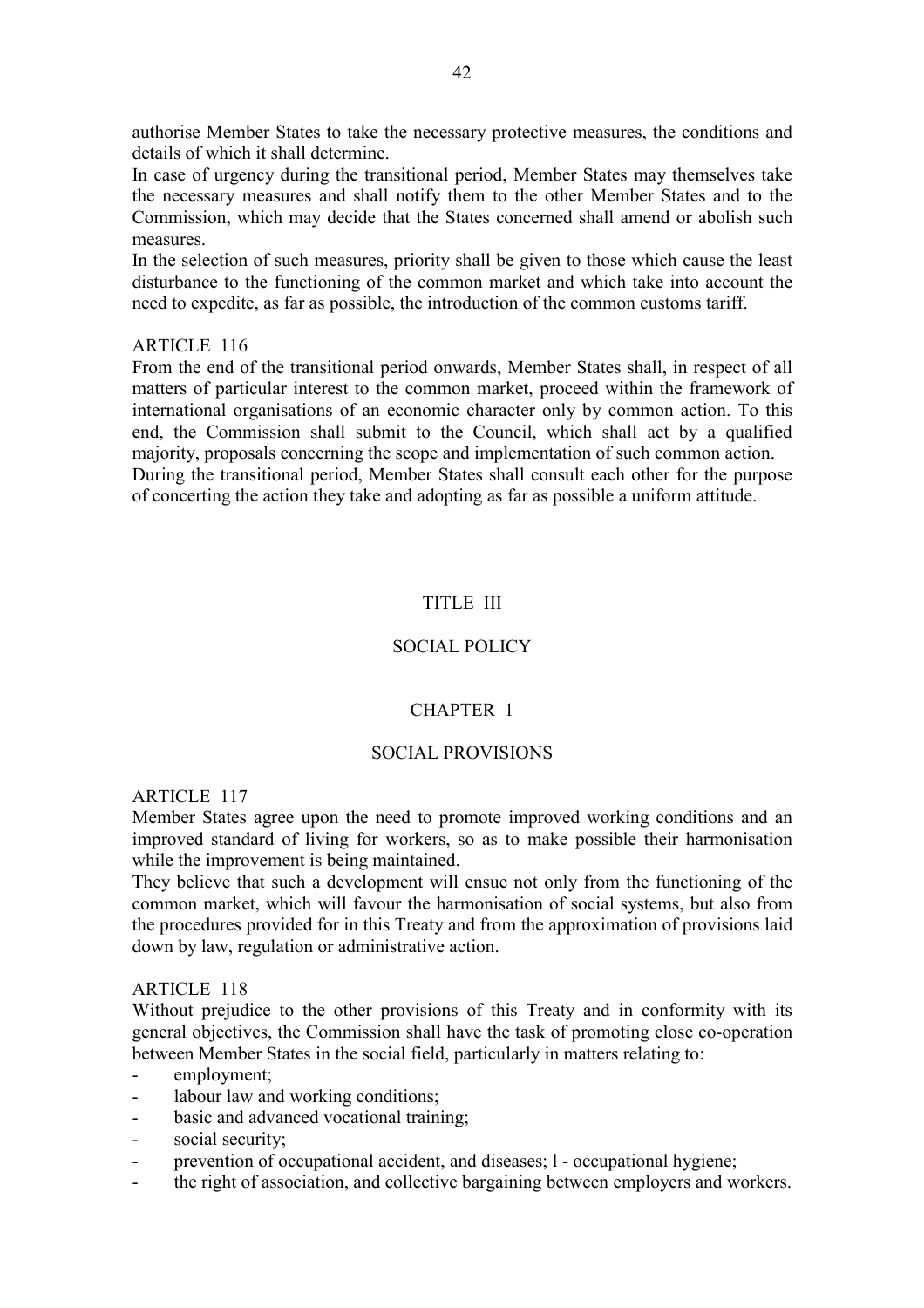To this end, the Commission shall act in close contact with Member States by making studies, delivering opinions and arranging consultations both on problems arising at national level and on hose of concern to international organisations.

Before delivering the opinions provided for in this Article, the commission shall consult the Economic and Social Committee.

## ARTICLE 119

Each Member State shall during the first stage ensure and subsequently maintain the application of the principle that men and women should receive equal pay for equal work.

For the purpose of this Article, "pay" means the ordinary basic it minimum wage or salary and any other consideration, whether n cash or in kind, which the worker receives, directly or indirectly, in respect of his employment from his employer.

Equal pay without discrimination based on sex means:

- (a) that pay for the same work at piece rates shall be calculated on the basis of the same unit of measurement;
- (b) that pay for work at time rates shall be the same for the same job.

## ARTICLE 120

Member States shall endeavour to maintain the existing equivalence between paid holiday schemes.

## ARTICLE 121

The Council may, acting unanimously and after consulting the Economic and Social Committee, assign to the Commission tasks in connection with the implementation of common measures, particularly as regards social security for the migrant workers referred to in Articles 48 to 51.

#### ARTICLE 122

The Commission shall include a separate chapter on social developments within the Community in its annual report to the Assembly [European Parliament].

The Assembly [European Parliament] may invite the Commission to draw up reports on any particular problems concerning social conditions.

## CHAPTER<sub>2</sub>

## THE EUROPEAN SOCIAL FUND

#### ARTICLE 123

In order to improve employment opportunities for workers in the common market and to contribute thereby to raising the standard of living, a European Social Fund is hereby established in accordance with the provisions set out below; it shall have the task of rendering the employment of workers easier and of increasing their geographical and occupational mobility within the Community.

#### ARTICLE 124

The Fund shall be administered by the Commission.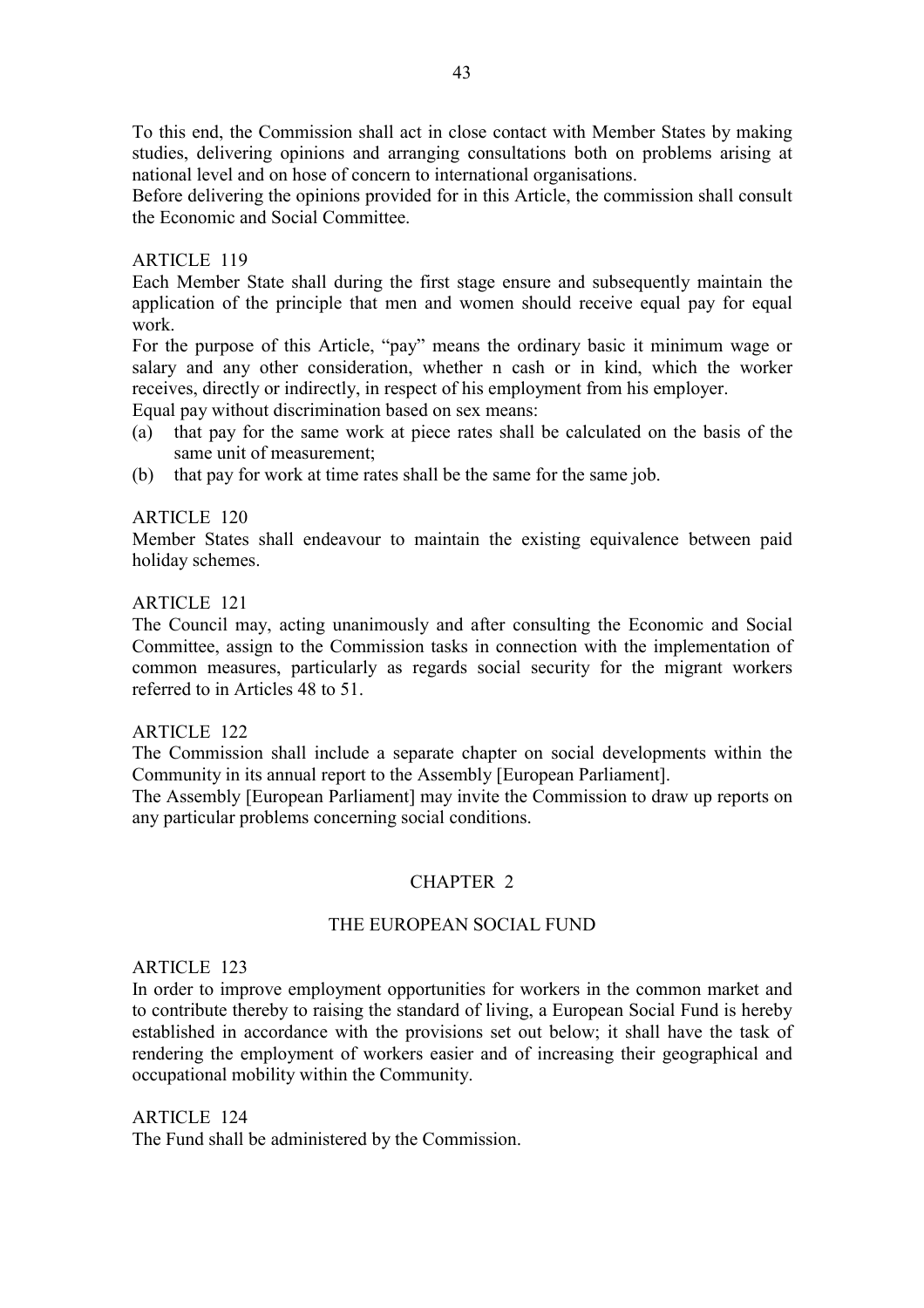The Commission shall be assisted in this task by a Committee presided over by a member of the Commission and composed of representatives of Governments, trade unions and employers' organisations.

ARTICLE 125

1. On application by a Member State the Fund shall, within the framework of the rules provided for in Article 127, meet 50% of the expenditure incurred after the entry into force of this Treaty by that State or by a body governed by public law for the purposes of:

(a) ensuring productive re-employment of workers by means of:

- vocational retraining:
- resettlement allowances:

(b) granting aid for the benefit of workers whose employment is reduced or temporarily suspended, in whole or in part, as a result of the conversion of an undertaking to other production, in order that they may retain the same wage level pending their full re-employment.

2. Assistance granted by the Fund towards the cost of vocational retraining shall be granted only if the unemployed workers could not be found employment except in a new occupation and only if they have been in productive employment for at least six months in the occupation for which they have been retrained.

Assistance towards resettlement allowances shall be granted only if the unemployed workers have been caused to change their home within the Community and have been in productive employment for at least six months in their new place of residence.

Assistance for workers in the case of the conversion of an undertaking shall be granted only if:

- (a) the workers concerned have again been fully employed in that undertaking for at least six months;
- (b) the Government concerned has submitted a plan beforehand, drawn up by the undertaking in question, for that particular conversion and for financing it;
- (c) the Commission has given its prior approval to the conversion plan.

## ARTICLE 126

When the transitional period has ended, the Council, after receiving the opinion of the Commission and after consulting the Economic and Social Committee and the Assembly [European Parliament], may:

- (a) rule, by a qualified majority, that all qr part of the assistance referred to in Article 125 shall no longer be granted; or
- (b) unanimously determine what new tasks may be entrusted to the Fund within the framework of its terms of reference as laid down in Article 123.

## ARTICLE 127

The Council shall, acting by a qualified majority on a proposal from the Commission and after consulting the Economic and Social Committee and the Assembly [European Parliament], lay down the provisions required to implement Articles 124 to 126; in particular it shall determine in detail the conditions under which assistance shall be granted by the Fund in accordance with Article 125 and the classes of undertakings whose workers shall benefit from the assistance provided for in Article 125(1)(b).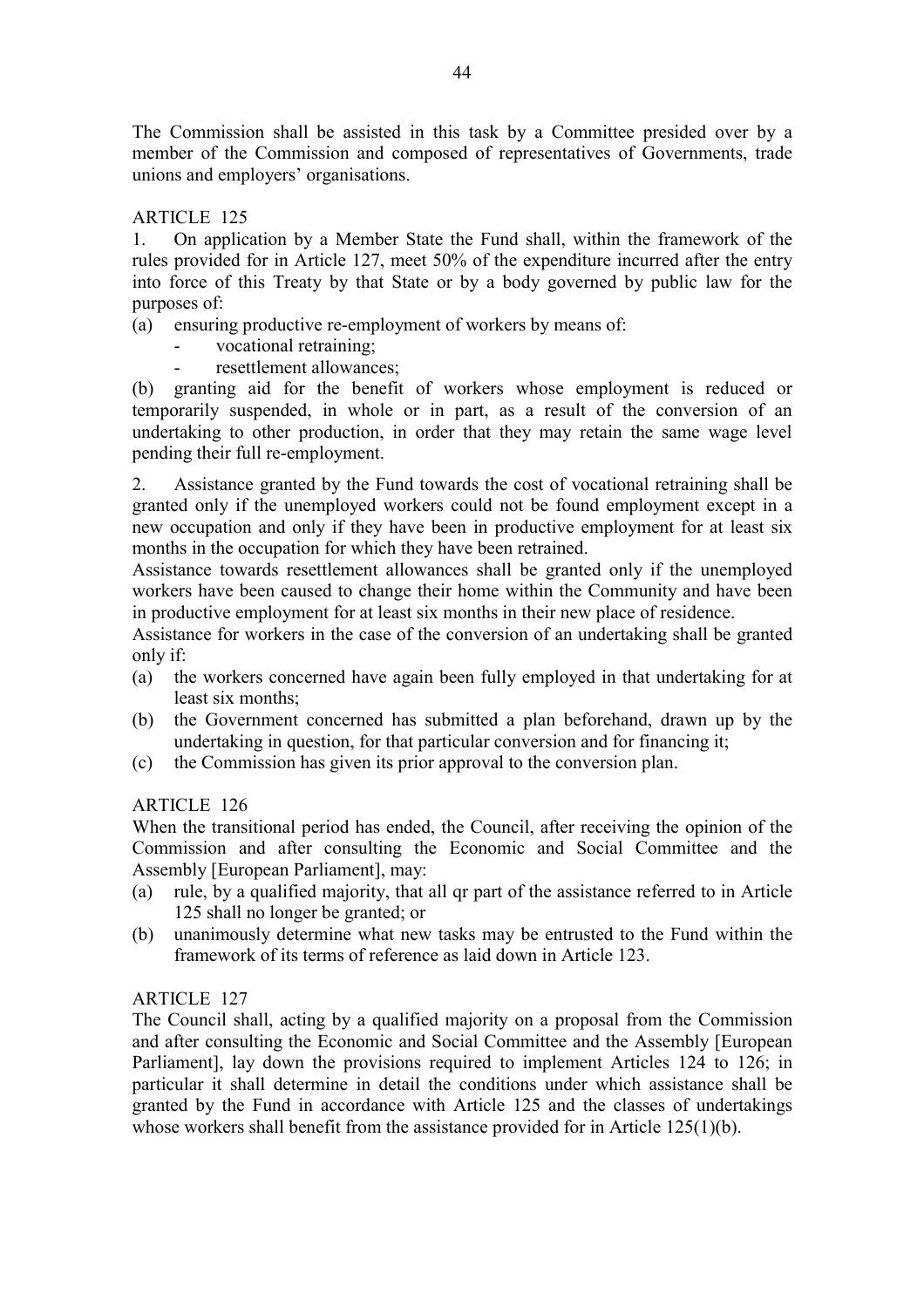### ARTICLE 128

The Council shall, acting on a proposal from the Commission and after consulting the Economic and Social Committee, lay down general principles for implementing a common vocational training policy capable of contributing to the harmonious development both of the national economies and of the common market.

## TITLE IV

### THE EUROPEAN INVESTMENT BANK

#### ARTICLE 129

A European Investment Bank is hereby established; it shall have legal personality. The members of the European Investment Bank shall be the Member States. The Statute of the European Investment Bank is laid down in a Protocol annexed to this Treaty.

### ARTICLE 130

The task of the European Investment Bank shall be to contribute, by having recourse to the capital market and utilising its own resources, to the balanced and steady development of the common market in the interest of the Community. For this purpose the Bank shall, operating on a non-profit-making basis, grant loans and give guarantees which facilitate the financing of the following projects in till sectors of the economy:

- (a) projects for developing less developed regions;
- (b) projects for modernising or converting undertakings or for developing fresh activities called for by the progressive establishment of the common market, where these projects axe of such a size or nature that they cannot be entirely financed by the various means available in the individual Member States;
- (c) projects of common interest to several Member States which are of such a size or nature that they cannot be entirely financed by the various means available in the individual Member States.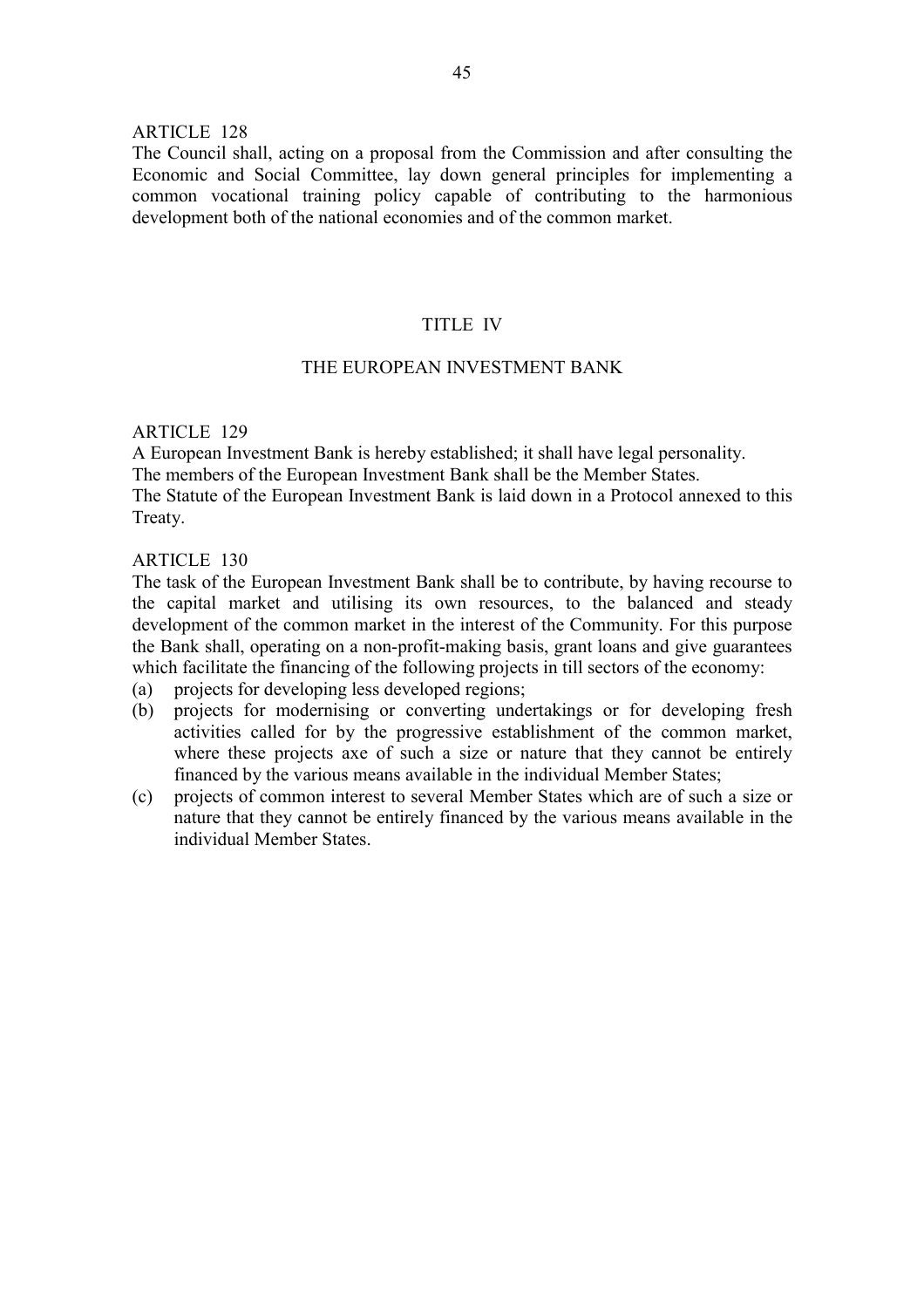# PART FOUR

# ASSOCIATION OF THE OVERSEAS COUNTRIES AND **TERRITORIES**

### ARTICLE 131

The Member States agree to associate with the Community the non-European countries and territories which have special relations with Belgium, France, Italy, the Netherlands and the United Kingdom. These countries and territories (hereinafter called the "countries and territories") are listed in Annex IV to this Treaty.

The purpose of association shall be to promote the economic and social development of the countries and territories and to establish close economic relations between them and the Community as a whole.

In accordance with the principles set out in the Preamble to this Treaty, association shall serve primarily to further the interests and prosperity of the inhabitants of these countries and territories in order to lead them to the economic, social and cultural development to which they aspire.

## ARTICLE 132

Association shall have the following objectives:

1. Member States shall apply to their trade with the countries and territories the same treatment as they accord each other pursuant to this Treaty.

2. Each country or territory shall apply to its trade with Member States and with the other countries and territories the same treatment as that which it applies to the European State with which it has special relations.

3. The Member States shall contribute to the investments required for the progressive development of these countries and territories.

4. For investments financed by the Community, participation in tenders and supplies shall be open on equal terms to all natural and legal persons who are nationals of a Member State or of one of the countries and territories.

5. In relations between Member States and the countries and territories the right of establishment of nationals and companies or firms shall be regulated in accordance with the provisions and procedures laid down in the Chapter relating to the right of establishment and on a non-discriminatory basis, subject to any special provisions laid down pursuant to Article 136.

#### ARTICLE 133

1. Customs duties on imports into the Member States of goods originating in the countries and territories shall be completely abolished in conformity with the progressive abolition of customs duties between Member States in accordance with the provisions of this Treaty.

2. Customs duties on imports into each country or territory from Member States or from the other countries or territories shall be progressively abolished in accordance with the provisions of Articles 12, 13, 14, 15 and 17.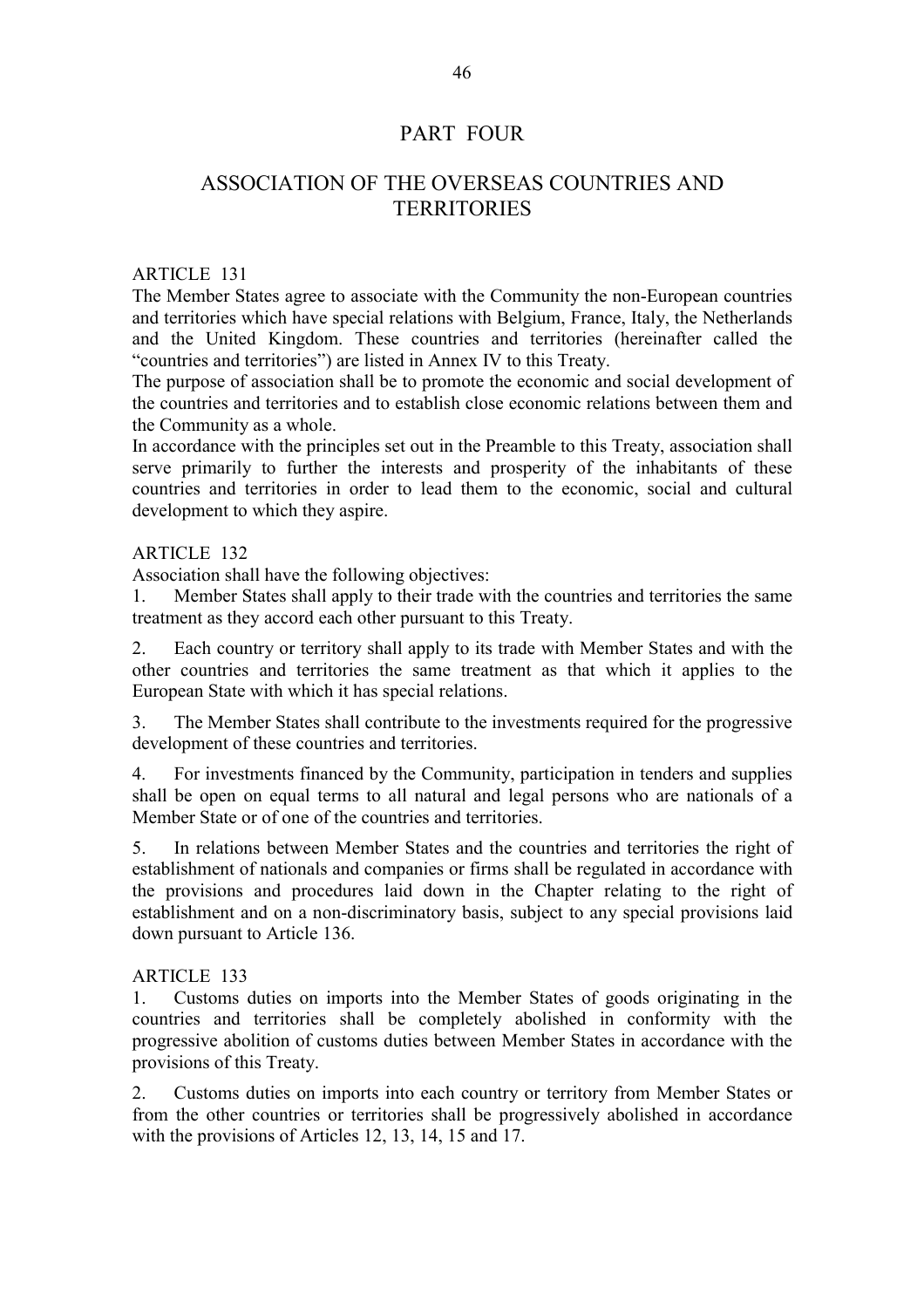3. The countries and territories may, however, levy customs duties which meet the needs of their development and industrialisation or produce revenue for their budgets.

The duties referred to in the preceding sub-paragraph shall nevertheless be progressively reduced to the level of those imposed on imports of products from the Member State with which each country or territory has special relations. The percentages and the timetable of the reductions provided for under this Treaty shall apply to the difference between the duty imposed on a product coming from the Member State which has special relations with the country or territory concerned and the duty imposed on the same product coming from within the Community on entry into the importing country or territory.

4. Paragraph 2 shall not apply to countries and territories which, by reason of the particular international obligations by which they are bound, already apply a nondiscriminatory customs tariff when this Treaty enters into force.

5. The introduction of or any change in customs duties imposed on goods imported into the countries and territories shall not, either in law or in fact, give rise to any direct or indirect discrimination between imports from the various Member States.

## ARTICLE 134

If the level of the duties applicable to goods from a third country on entry into a country or territory is liable, when the provisions of Article 133(1) have been applied, to cause deflections of trade to the detriment of any Member State, the latter may request the Commission to propose to the other Member States the measures needed to remedy the situation.

## ARTICLE 135

Subject to the provisions relating to public health, public security or public policy, freedom of movement within Member States for workers from the countries and territories, and within the countries and territories for workers from Member States, shall be governed by agreements to be concluded subsequently with the unanimous approval of Member States.

## ARTICLE 136

For an initial period of five years after the entry into force of this Treaty, the details of and procedure for the association of the countries and territories with the Community shall be determined by an Implementing Convention annexed to this Treaty.

Before the Convention referred to in the preceding paragraph expires, the Council shall, acting unanimously, lay down provisions for a further period, on the basis of the experience acquired and of the principles set out in this Treaty.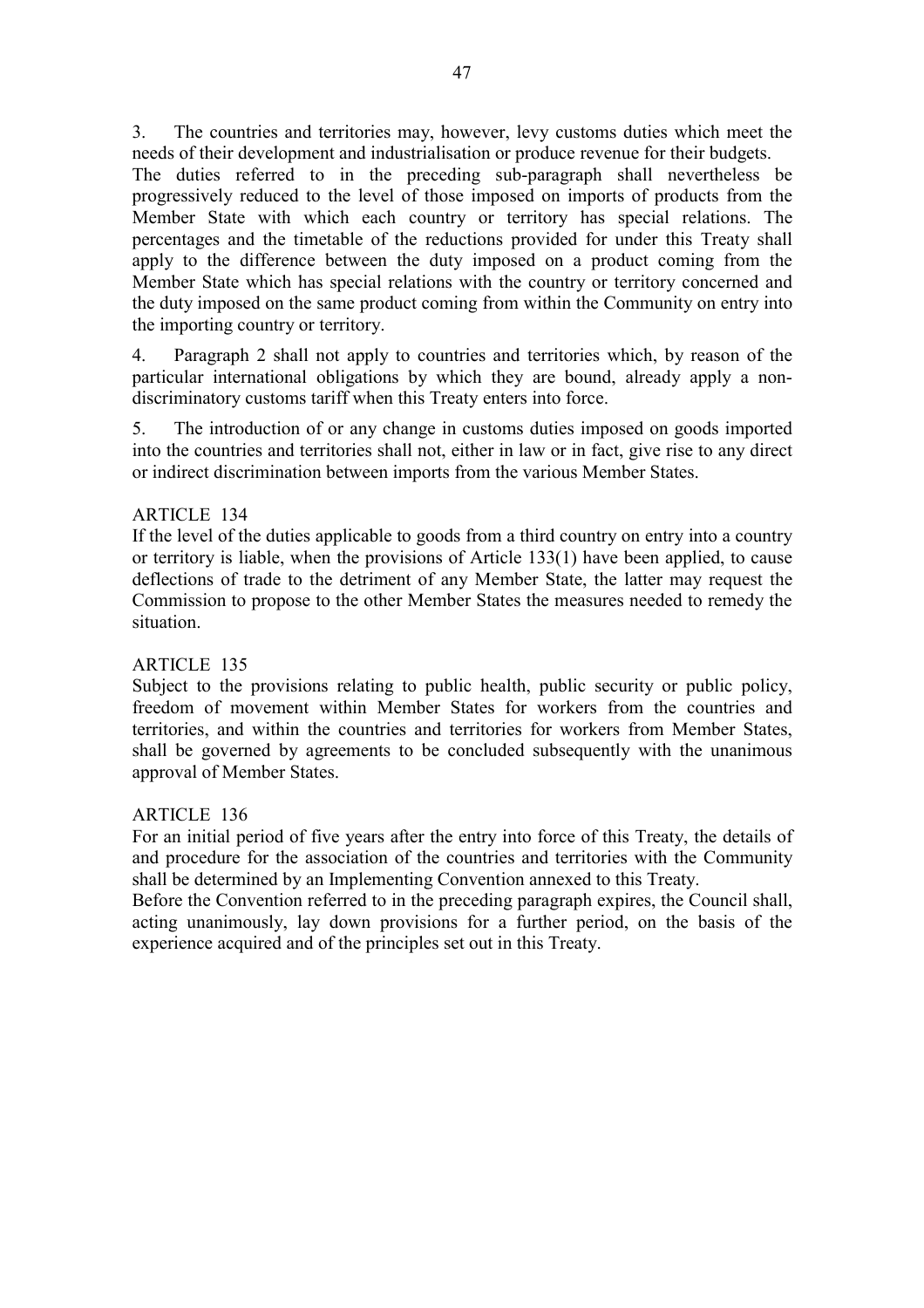# PART FIVE

## INSTITUTIONS OF THE COMMUNITY

## TITLE I

### PROVISIONS GOVERNING THE INSTITUTIONS

## CHAPTER 1

## THE INSTITUTIONS

## SECTION 1

## THE ASSEMBLY [EUROPEAN PARLIAMENT]

#### ARTICLE 137

The Assembly [European Parliament], which shall consist of representatives of the peoples of the States brought together in the Community, shall exercise the advisory and supervisory powers which are conferred upon it by this Treaty.

#### ARTICLE 138

1. The Assembly [European Parliament] shall consist of delegates who shall be designated by the respective Parliaments from among their members in accordance with the procedure laid down by each Member State.

2. The number of these delegates shall be as follows:

| 14  |
|-----|
| 10  |
| 36  |
| 36  |
| 10  |
| 36  |
| 6   |
| 14  |
| 36. |
|     |

*Paragraphs 1 and 2 lapsed on 17 July 1979 in accordance with Article 14 of the Act concerning the election of the representatives of the European Parliament.* 

[1. The representatives in the European Parliament of the peoples of the States brought together in the Community shall be elected by direct universal suffrage.

2. The number of representatives elected in each Member State is as follows: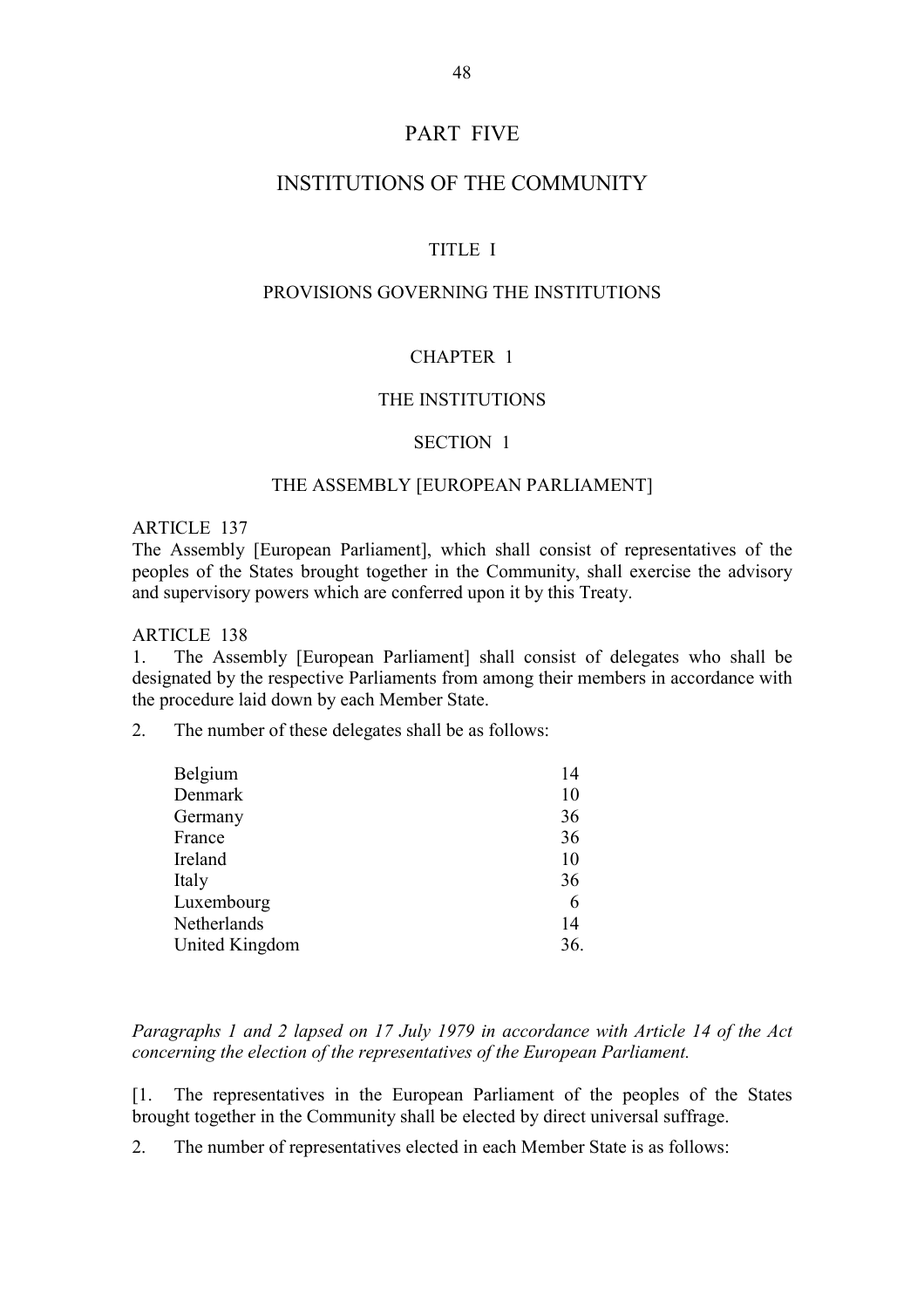| 24   |
|------|
| 16   |
| 81   |
| 24   |
| 60   |
| 81   |
| 15   |
| 81   |
| 6    |
| 25   |
| 24   |
| 81.1 |
|      |

3. The Assembly [European Parliament] shall draw up proposals for elections by direct universal suffrage in accordance with a uniform procedure in all Member States. The Council shall, acting unanimously, lay down the appropriate provisions, which it shall recommend to Member States for adoption in accordance with their respective constitutional requirements.

## ARTICLE 139

The Assembly [European Parliament] shall hold an annual session. It shall meet, without requiring to be convened, on the second Tuesday in March.

The Assembly [European Parliament] may meet in extraordinary session at the request of a majority of its members or at the request of the Council or of the Commission.

## ARTICLE 140

The Assembly [European Parliament] shall elect its President and its officers from among its members.

Members of the Commission may attend all meetings and shall, at their request, be heard on behalf of the Commission.

The Commission shall reply orally or in writing to questions put to it by the Assembly [European Parliament] or by its members.

The Council shall be heard by the Assembly [European Parliament] in accordance with the conditions laid down by the Council in its rules of procedure.

### ARTICLE 141

Save as otherwise provided in this Treaty, the Assembly [European Parliament] shall act by an absolute majority of the votes cast.

The rules of procedure shall determine the quorum.

#### ARTICLE 142

The Assembly [European Parliament] shall adopt its rules of procedure, acting by a majority of its members.

The proceedings of the Assembly [European Parliament] shall be published in the manner laid down in its rules of procedure.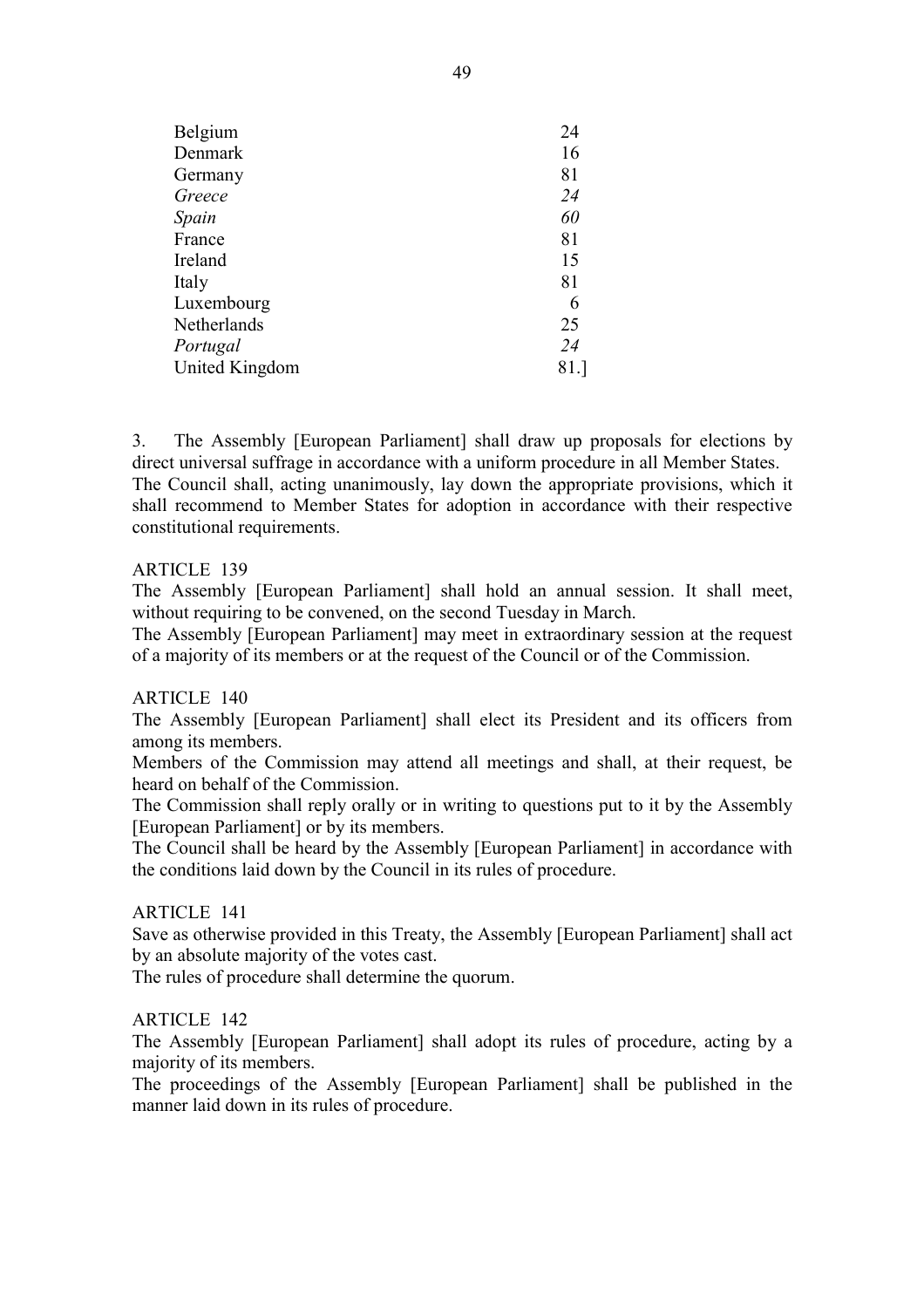### ARTICLE 143

The Assembly [European Parliament] shall discuss in open session the annual general report submitted to it by the Commission.

#### ARTICLE 144

If a motion of censure on the activities of the Commission is tabled before it, the Assembly [European Parliament] shall not vote thereon until at least three days after the motion has been tabled and only by open vote.

If the motion of censure is carried by a two-thirds majority of the votes cast, representing a majority of the members of the Assembly [European Parliament], the members of the Commission shall resign as a body. They shall continue to deal with current business until they are replaced in accordance with Article 158.

#### SECTION 2

#### THE COUNCIL

#### ARTICLE 145

To ensure that the objectives set out in this Treaty are attained, the Council shall, in accordance with the provisions of this Treaty:

- ensure co-ordination of the general economic policies of the Member States;
- have power to take decisions.

#### ARTICLE 146

*Repealed by Article 7 of the Merger Treaty; see Merger Treaty, Article 2.* 

[The Council shall consist of representatives of the Member States. Each Government shall delegate to it one of its members.

The office of President shall be held for a term of six months by each member of the Council in turn, in the following order of Member States:

- For a first cycle of six years: Belgium, Denmark, Germany, Greece, Spain, France, Ireland, Luxembourg, Netherlands, Portugal, United Kingdom.

for the following cycle of six years: Denmark, Belgium, Greece, Germany, France, Spain, Italy, Ireland, Netherlands, Luxembourg, United Kingdom, Portugal.]

#### ARTICLE 147

*Repealed by Article 7 of the Merger Treaty; see Merger Treaty, Article 3.* 

[The Council shall meet when convened by its President on his own initiative or at the request of one of its members or of the Commission.]

#### ARTICLE 148

1. Save as otherwise provided in this Treaty, the Council shall act by a majority of its members.

2. Where the Council is required to act by a qualified majority, the votes of its members shall be weighted as follows: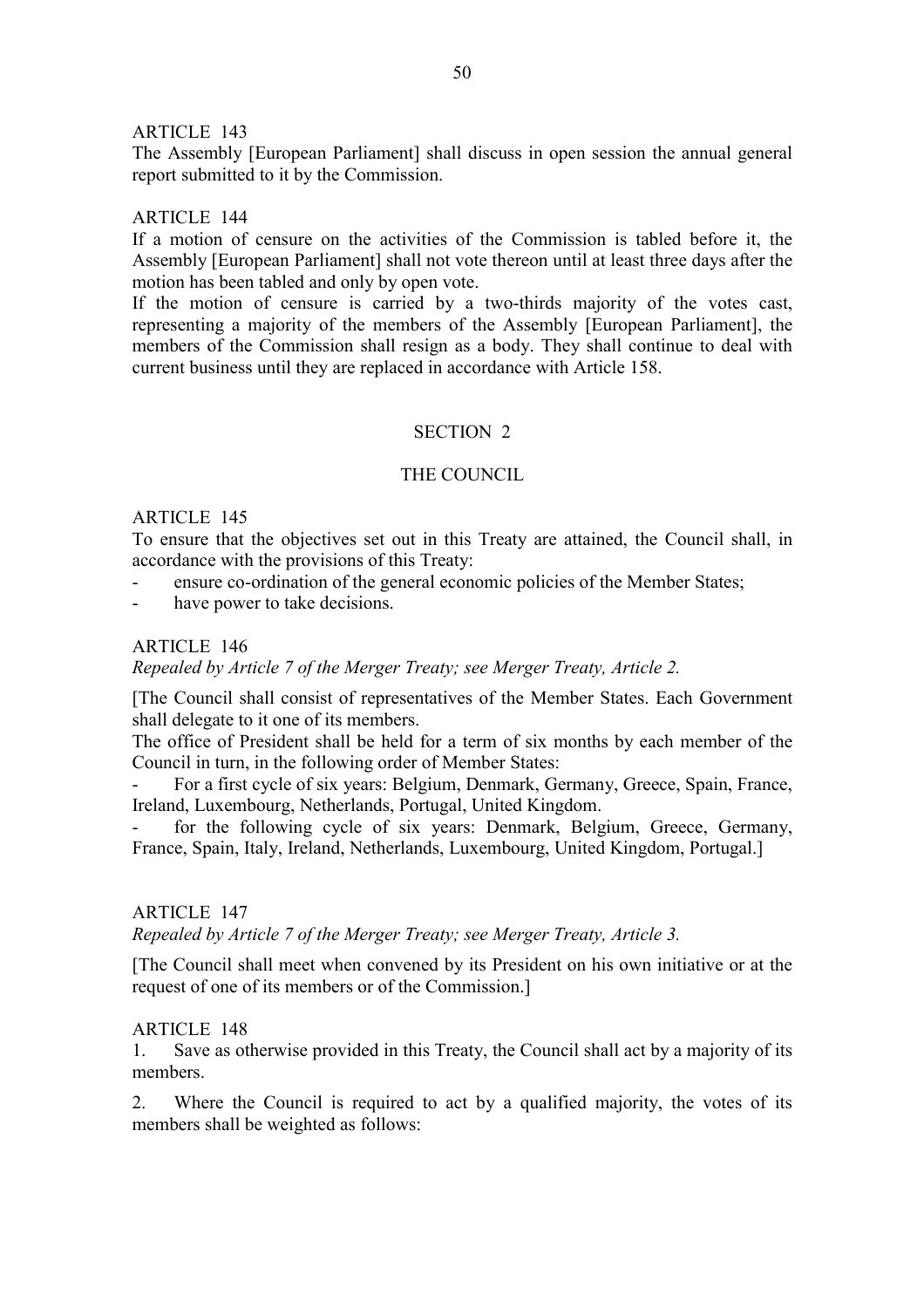| Belgium               |                |
|-----------------------|----------------|
| Denmark               | 3              |
| Germany               | 10             |
| Greece                |                |
| Spain                 | 8              |
| France                | 10             |
| Ireland               | 3              |
| Italy                 | 10             |
| Luxembourg            | $\overline{2}$ |
| Netherlands           | 5              |
| Portugal              | 5              |
| <b>United Kingdom</b> | 10.            |

For their adoption, acts of the Council shall require at least:

- forty-one [*fifty-four*] votes in favour where this Treaty requires them to be adopted on a proposal from the Commission,
- forty-one [*fifty-four*] votes in favour, cast by at least six members, in other cases.

3. Abstentions by members present in person or represented shall not prevent the adoption by the Council of acts which require unanimity.

## ARTICLE 149

Where, in pursuance of this Treaty, the Council acts on a proposal from the Commission, unanimity shall be required for an act constituting an amendment to that proposal.

As long as the Council has not acted, the Commission may alter its original proposal, in particular where the Assembly [European Parliament] has been consulted on that proposal.

## ARTICLE 150

Where a vote is taken, any member of the Council may also act on behalf of not more than one other member.

ARTICLE 151 *Repealed by Article 7 of the Merger Treaty; see Merger Treaty, Articles 4 and 5.* 

[The Council shall adopt its rules of procedure.]

## ARTICLE 152

The Council may request the Commission to undertake any studies which the Council considers desirable for the attainment of the common objectives, and to submit to it any appropriate proposals.

ARTICLE 153

The Council shall, after receiving an opinion from the Commission, determine the rules governing the committees provided for in this Treaty.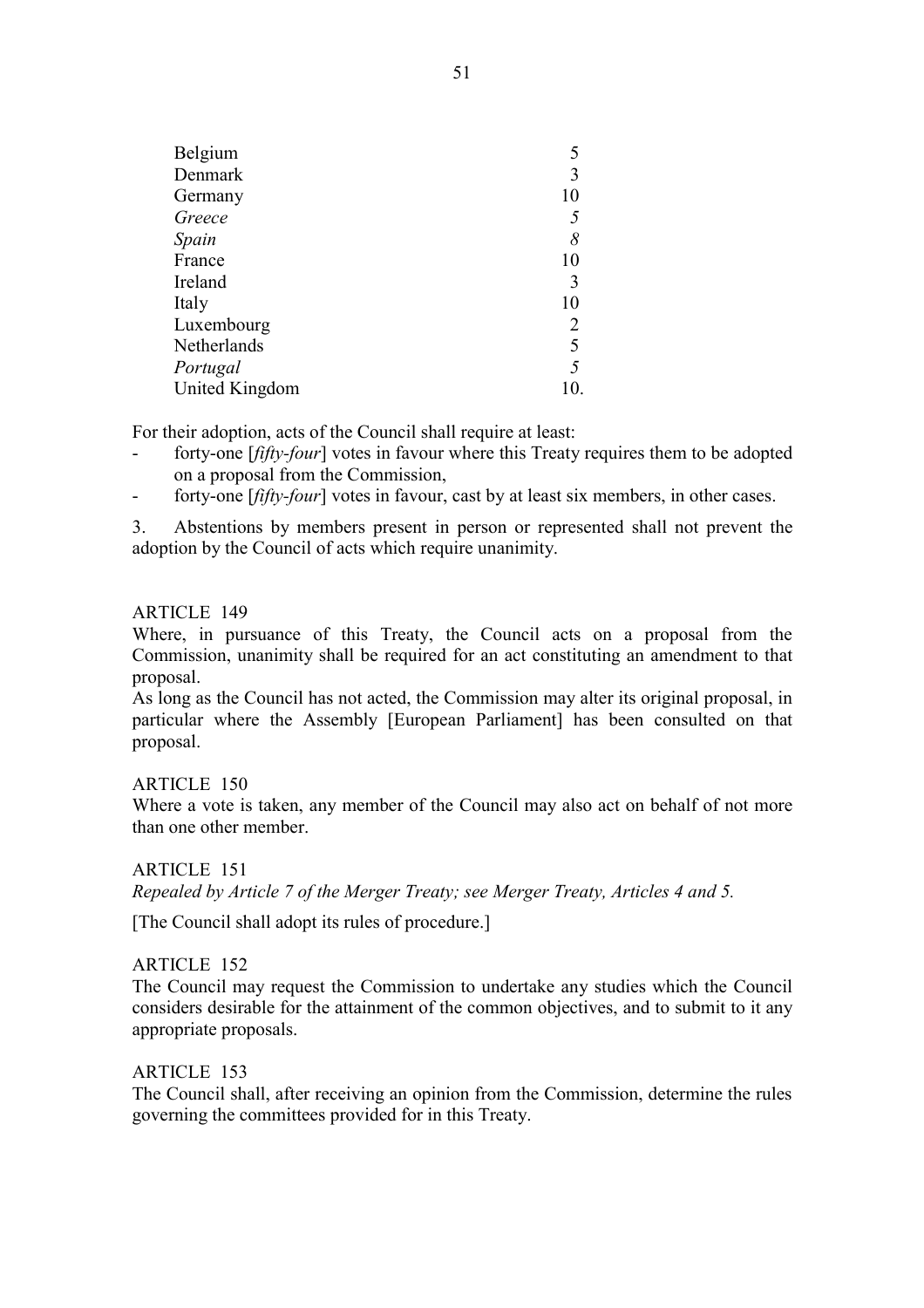ARTICLE 154 *Repealed by Article 7 of the Merger Treaty; see Merger Treaty, Articles 4 and 5.* 

[The Council shall, acting by a qualified majority, determine the salaries, allowances and pensions of the President and members of the Commission, and of the President, Judges, Advocates-General and Registrar of the Court of Justice. It shall also, again by qualified majority, determine any payment to be made instead of remuneration.]

## SECTION 3

### THE COMMISSION

### ARTICLE 155

In order to ensure the proper functioning and development of the common market, the Commission shall:

- ensure that the provisions of this Treaty and the measures taken by the institutions pursuant thereto are applied;
- formulate recommendations or deliver opinions on matters dealt with in this Treaty, if it expressly so provides or if the Commission considers it necessary;
- have its own power of decision and participate in the shaping of measures taken by the Council and by the Assembly [European Parliament] in the manner provided for in this Treaty;
- exercise the powers conferred on it by the Council for the implementation of the rules laid down by the latter.

ARTICLES 156 to 163

*Repealed by Article 19 of the Merger Treaty; see Merger Treaty, Articles 10 to 18.* 

ARTICLE 156

[*Article repealed by Article 19 of the Merger Treaty*]

[*See Article 18 of the Merger Treaty, which reads as follows:*

The Commission shall publish annually, not later than one month before the opening of the session of the European Parliament, a general report on the activities of the Communities.]

ARTICLE 157 [*Article repealed by Article 19 of the Merger Treaty*]

[*See Article 10 of the Merger Treaty, which reads as follows:*

1. The Commission shall consist *of* seventeen members, who shall be chosen on the grounds of their general competence and whose independence is beyond doubt.

The number of members of the Commission may be altered by the Council, acting unanimously.

Only nationals of Member States may be members of the Commission.

The Commission must include at least one national of each of the Member States, but may not include more than two members having the nationality of the same State.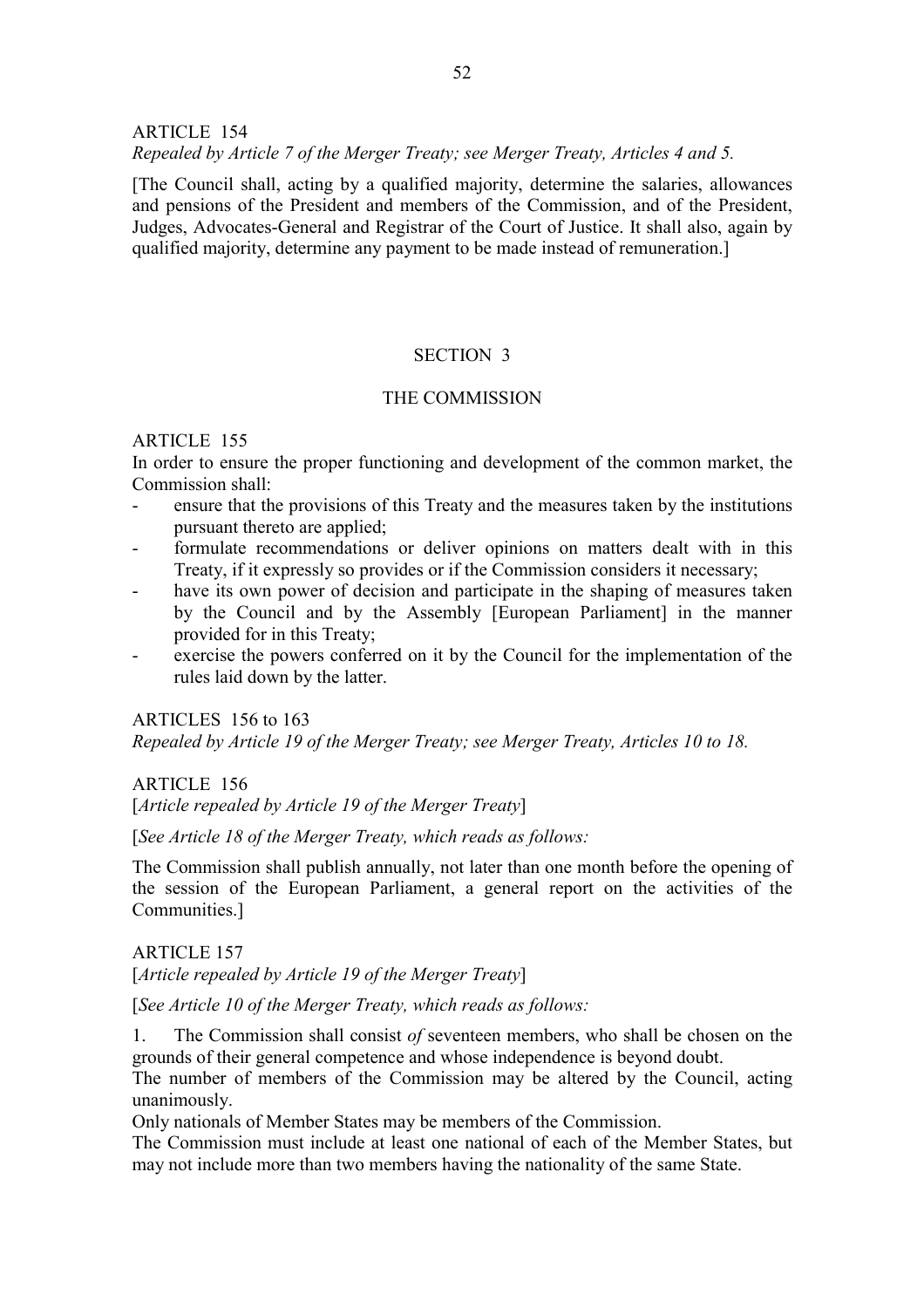2. The members of the Commission shall, in the general interest of the Communities, be completely independent in the performance of their duties.

In the performance of these duties, they shall neither seek nor take instructions from any Government or from any other body.

They shall refrain from any action incompatible with their duties.

Each Member State undertakes to respect this principle and not to seek to influence the members of the Commission in the performance of their tasks.

The members of the Commission may not, during their term of office, engage in any other occupation, whether gainful or not. When entering upon their duties they shall give a solemn undertaking that, both during and after their term of office, they will respect the obligations arising therefrom and in particular their duty to behave with integrity and discretion as regards the acceptance, after they have ceased to hold office, of certain appointments or benefits. In the event of any breach of these obligations, the Court of Justice may, on application by the Council or the Commission, rule that the member concerned be, according to the circumstances, either compulsorily retired in accordance with the provisions of Article 13 or deprived of his right to a pension or other benefits in its stead.]

ARTICLE 158

[*Article repealed by Article 19 of the Merger Treaty*]

[*See Article 11 of the Merger Treaty, which reads as follows:* 

The members of the Commission shall be appointed by common accord of the Governments of the Member States.

Their term of office shall be four years. It shall be renewable.]

ARTICLE 159

[*Article repealed by Article 19 of the Merger Treaty*]

[*See Article 72 of the Merger Treaty, which reads as follows:* 

Apart from normal replacement, or death, the duties of a member of the Commission shall end when he resigns or is compulsorily retired.

The vacancy thus caused shall be filled for the remainder of the member's term of office. The Council may, acting unanimously, decide that such a vacancy need not be filled.

Save in the case of compulsory retirement under the provisions of Article 13 [*of the Merger Treaty*], members of the Commission shall remain in office until they have been replaced.]

ARTICLE 160

[*Article repealed by Article 19* of *the Merger Treaty*]

[*See Article 13* of *the Merger Treaty, which reads as follows:* 

If any member of the Commission no longer fulfils the conditions required for the performance of his duties or if he has been guilty of serious misconduct, the Court of Justice may, on application by the Council or the Commission, compulsorily retire him.]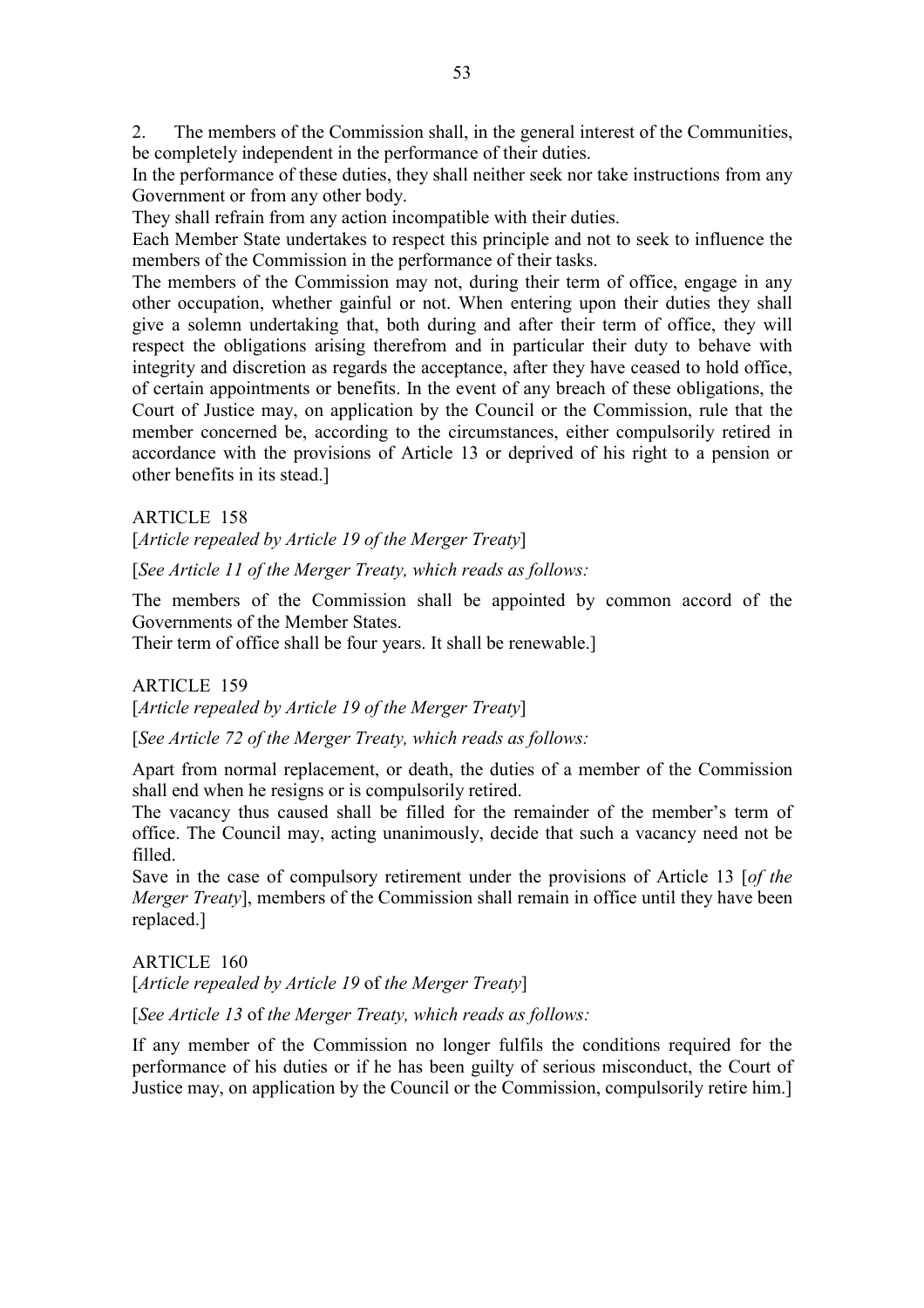#### ARTICLE 161

[*Article repealed by Article 19 of the Merger Treaty*]

[*See Article 14 of the Merger Treaty, which reads as follows:* 

The President and the six Vice-Presidents of the Commission shall be appointed from among its members for a term of two years in accordance with the same procedure as that laid down for the appointment of members of the Commission. Their appointments may be renewed.

The Council, acting unanimously, may amend the provisions concerning Vice-Presidents.

Save where the entire Commission is replaced, such appointments shall be made after the Commission has been consulted.

In the event of retirement or death, the President and the Vice-Presidents shall be replaced for the remainder of their term of office in accordance with the preceding provisions.]

#### ARTICLE 162

[*Article repealed by Article 79 of the Merger Treaty*]

[*See Articles 15 and 16 of the Merger Treaty, which read as follows:* 

*Article 15:* 

The Council and the Commission shall consult each other and shall settle by common accord their methods of cooperation.

#### *Article 16:*

The Commission shall adopt its rules of procedure so as to ensure that both it and its departments operate in accordance with the provisions of the Treaties establishing the European Coal and Ste Community, the European Economic Community and the European Atomic Energy Community, and of this Treaty. It shall ensure that these rules are published.]

#### ARTICLE 163

[*Article repealed by Article 19 of the Merger Treaty*]

[*See Article 17 of the Merger Treaty, which reads as follows:* 

The Commission shall act by a majority of the number of members provided for in Article 10.

A meeting of the Commission shall be valid only if the number of members laid down in its rules of procedure is present.]

#### Section 4

## The Court of Justice

ARTICLE 164

The Court of Justice shall ensure that in the interpretation and application of this Treaty the law is observed.

ARTICLE 165

The Court of Justice shall consist of nine [*thirteen*] Judges.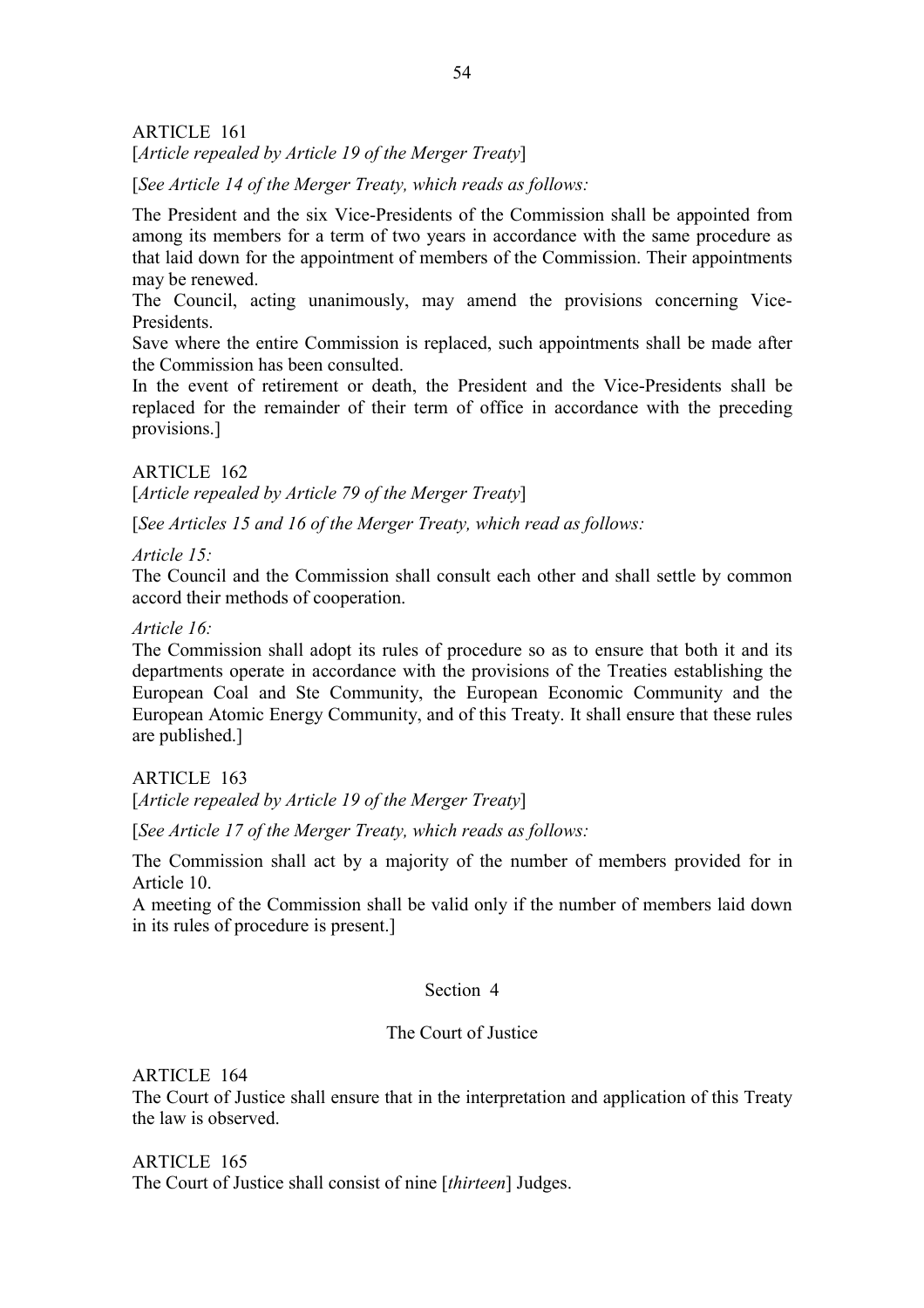The Court of Justice shall sit in plenary session. It may, however, form chambers, each consisting of three or five Judges, either to undertake certain preparatory inquiries or to adjudicate on particular categories of cases in accordance with rules laid down for these purposes.

Whenever the Court of Justice hears cases brought before it by a Member State or by one of the institutions of the Community or has to give preliminary rulings on questions submitted to it pursuant to Article 177, it shall sit in plenary session.

Should the Court of Justice so request, the Council may, acting unanimously, increase the number of Judges and make the necessary adjustments to the second and third paragraphs of this Article and to the second paragraph of Article 167.

## ARTICLE 166

The Court of Justice shall be assisted by four Advocates-General.

It shall be the duty of the Advocate-General, acting with complete impartiality and independence, to make, in open court, reasoned submissions on cases brought before the Court of Justice, in order to assist the Court in the performance of the task assigned to it in Article 164.

Should the Court of Justice so request, the Council may, acting unanimously, increase the number of Advocates-General and make the necessary adjustments to the third paragraph of Article 167.

## ARTICLE 167

The Judges and Advocates-General shall be chosen from persons whose independence is beyond doubt and who possess the qualifications required for appointment to the highest judicial offices in their respective countries or who are jurisconsults of recognised competence; they shall be appointed by common accord of the Governments of the Member States for a term of six years.

Every three years there shall be a partial replacement of the Judges. Five [*seven*] and four [*six*] Judges shall be replaced alternately.

Every three years there shall be a partial replacement of the Advocates-General. Two [*three*] Advocates-General shall be replaced on each occasion.

Retiring Judges and Advocates-General shall be eligible for reappointment.

The Judges shall elect the President of the Court of Justice from among their number for a term of three years. He may be re-elected.

## ARTICLE 168

The Court of Justice shall appoint its Registrar and lay down the rules governing his service.

## ARTICLE 169

If the Commission considers that a Member State has failed to fulfil an obligation under this Treaty, it shall deliver a reasoned opinion on the matter after giving the State concerned the opportunity to submit its observations.

If the State concerned does not comply with the opinion within the period laid down by the Commission, the latter may bring the matter before the Court of Justice.

## ARTICLE 170

A Member State which considers that another Member State has failed to fulfil an obligation under this Treaty may bring the matter before the Court of Justice.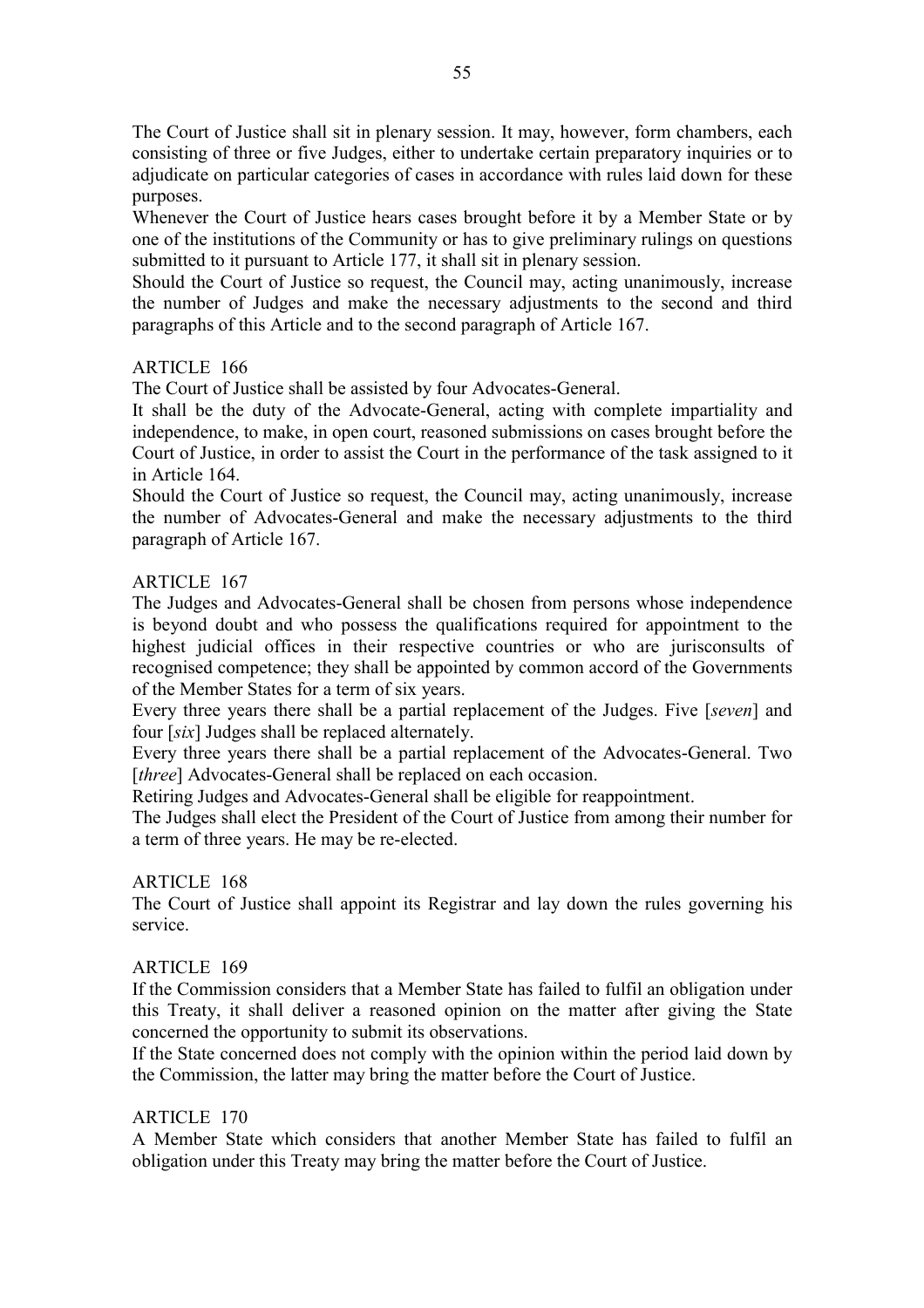Before a Member State brings an action against another Member State for an alleged infringement of an obligation under this Treaty, it shall bring the matter before the Commission.

The Commission shall deliver a reasoned opinion after each of the States concerned has been given the opportunity to submit its own case and its observations on the other party's case both orally and in writing.

If the Commission has not delivered an opinion within three months of the date on which the matter was brought before it, the absence of such opinion shall not prevent the matter from being brought before the Court of Justice.

## ARTICLE 171

If the Court of Justice finds that a Member State has tailed to fulfil an obligation under this Treaty, the State shall be required to take the necessary measures to comply with the judgement of the Court of Justice.

## ARTICLE 172

Regulations made by the Council pursuant to the provisions of this Treaty may give the Court of Justice unlimited jurisdiction in regard to the penalties provided for in such regulations.

## ARTICLE 173

The Court of Justice shall review the legality of acts of the Council and the Commission other than recommendations or opinions. It shall for this purpose have jurisdiction in actions brought by a Member State, the Council or the Commission on grounds of lack of competence, infringement of an essential procedural requirement, infringement of this Treaty or of any rule of law relating to its application, or misuse of powers.

Any natural or legal person may, under the same conditions, institute proceedings against a decision addressed to that person or against a decision which, although in the form of a regulation or a decision addressed to another person, is of direct and individual concern to the former.

The proceedings provided for in this Article shall be instituted within two months of the publication of the measure, or of its notification to the plaintiff, or, in the absence thereof, of the day on which it came to the knowledge of the latter, as the case may be.

## ARTICLE 174

If the action is well founded, the Court of Justice shall declare the act concerned to be void.

In the case of a regulation, however, the Court of Justice shall, if it considers this necessary, state which of the effects of the regulation which it has declared void shall be considered as definitive.

## ARTICLE 175

Should the Council or the Commission, in infringement of this Treaty, fail to act, the Member States and the other institutions of the Community may bring an action before the Court of Justice to have the infringement established.

The action shall be admissible only if the institution concerned has first been called upon to act. If, within two months of being so called upon, the institution concerned has not defined its position, the action may be brought within a further period of two months.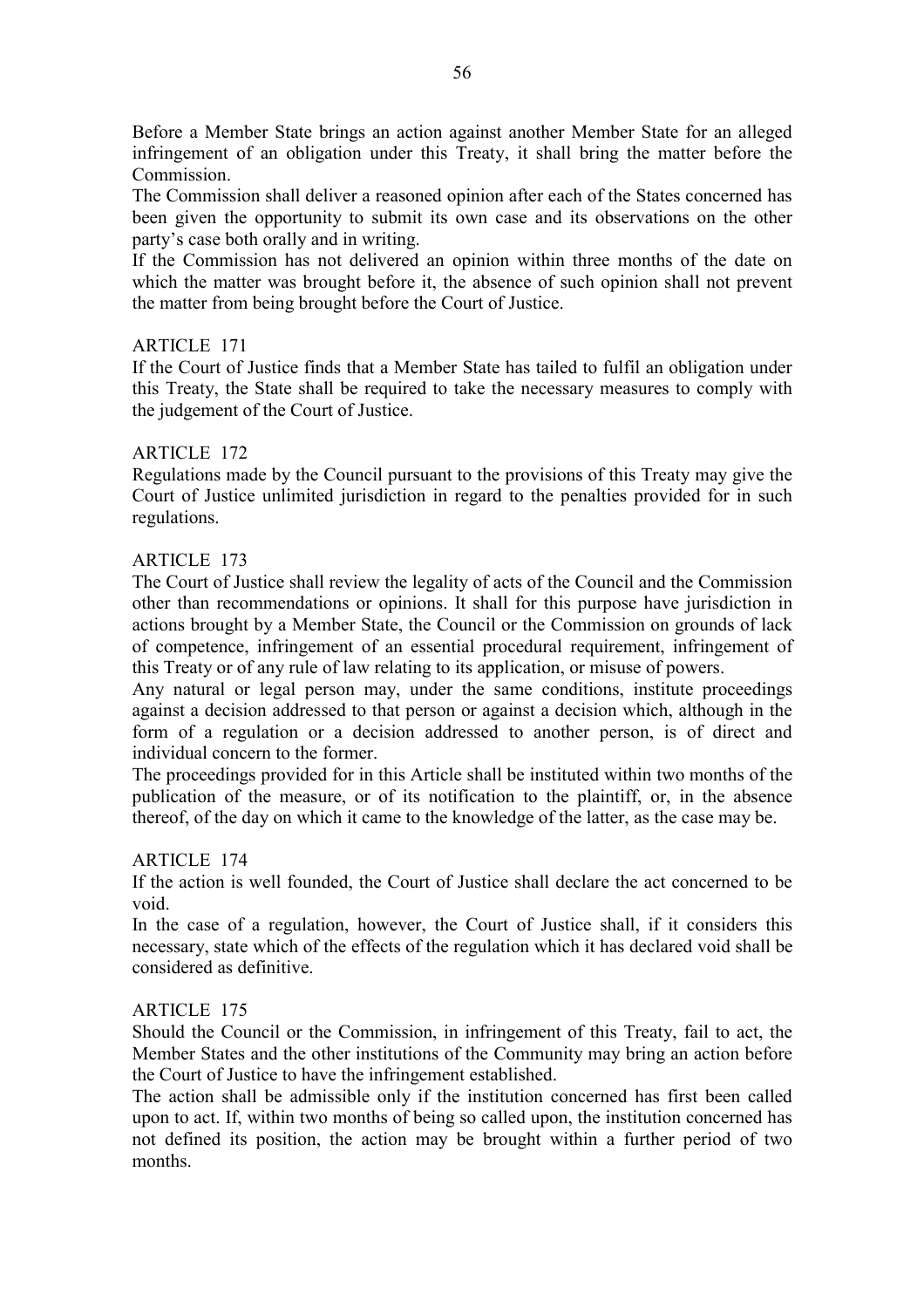Any natural or legal person may, under the conditions laid down in the preceding paragraphs, complain to the Court of Justice that an institution of the Community has failed to address to that person any act other than a recommendation or an opinion.

## ARTICLE 176

The institution whose act has been declared void or whose failure to act has been declared contrary to this Treaty shall be required to take the necessary measures to comply with the judgement of the Court of Justice.

This obligation shall not affect any obligation which may result from the application of the second paragraph of Article 215.

## ARTICLE 177

The Court of Justice shall have jurisdiction to give preliminary rulings concerning:

- (a) the interpretation of this Treaty;
- (b) the validity and interpretation of acts of the institutions of the Community;

(c) the interpretation of the statutes of bodies established by an act of the Council, where those statutes so provide.

Where such a question is raised before any court or tribunal of a Member State, that court or tribunal may, if it considers that a decision on the question is necessary to enable it to give judgement, request the Court of Justice to give a ruling thereon.

Where any such question is raised in a case pending before a court or tribunal of a Member State, against whose decisions there is no judicial remedy under national law, that court or tribunal shall bring the matter before the Court of Justice.

## ARTICLE 178

The Court of Justice shall have jurisdiction in disputes relating to compensation for damage provided for in the second paragraph of Article 215.

## ARTICLE 179

The Court of Justice shall have jurisdiction in any dispute between the Community and its servants within the Limits and under the conditions laid down in the Staff Regulations or the Conditions of Employment.

## ARTICLE 180

The Court of Justice shall, within the limits hereinafter laid down, have jurisdiction in disputes concerning:

- (a) the fulfilment by Member States of obligations under the Statute of the European Investment Bank. In this connection, the Board of Directors of the Bank shall enjoy the powers conferred upon the Commission by Article 169;
- (b) measures adopted by the Board of Governors of the Bank. In this connection, any Member State, the Commission or the Board of Directors of the Bank may institute proceedings under the conditions laid down in Article 173;
- (c) measures adopted by the Board of Directors of the Bank. Proceedings against such measures may be instituted only by Member States or by the Commission, under the conditions laid down in Article 173, and solely on the grounds of noncompliance with the procedure provided for in Article 21(2), (5), (6) and (7) of the Statute of the Bank.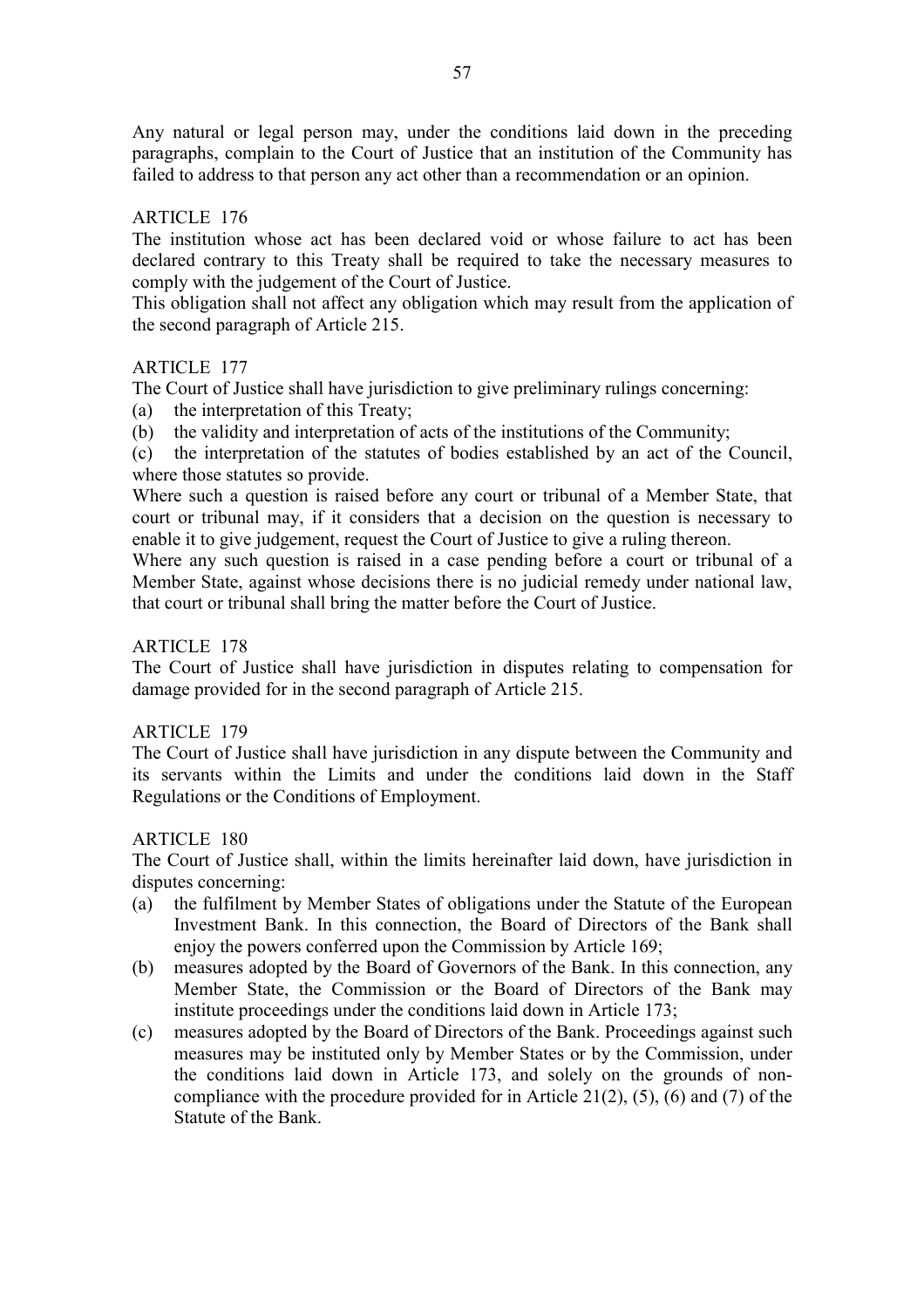#### ARTICLE 181

The Court of Justice shall have jurisdiction to give judgement pursuant to any arbitration clause contained in a contract concluded by or on behalf of the Community, whether that contract be governed by public or private law.

#### ARTICLE 182

The Court of Justice shall have jurisdiction in any dispute between Member States which relates to the subject matter of this Treaty if the dispute is submitted to it under a special agreement between the parties.

### ARTICLE 183

Save where jurisdiction is conferred on the Court of Justice by this Treaty, disputes to which the Community is a party shall not on that ground be excluded from the jurisdiction of the courts or tribunals of the Member States.

### ARTICLE 184

Notwithstanding the expiry of the period laid down in the third paragraph of Article 173, any party may, in proceedings in which a regulation of the Council or of the Commission is in issue, plead the grounds specified in the first paragraph of Article 173, in order to invoke before the Court of Justice the inapplicability of that regulation.

#### ARTICLE 185

Actions brought before the Court of Justice shall not have suspensory effect. The Court of Justice may, however, if it considers that circumstances so require, order that application of the contested act be suspended.

### ARTICLE 186

The Court of Justice may in any cases before it prescribe any necessary interim measures.

#### ARTICLE 187

The judgements of the Court of Justice shall be enforceable under the conditions laid down in Article 192.

#### ARTICLE 188

The Statute of the Court of Justice is laid down in a separate Protocol.

The Court of Justice shall adopt its rules of procedure. These shall require the unanimous approval of the Council.

## CHAPTER 2

### PROVISIONS COMMON TO SEVERAL INSTITUTIONS

#### ARTICLE 189

In order to carry out their task the Council and the Commission shall, in accordance with the provisions of this Treaty, make regulations, issue directives, take decisions, make recommendations or deliver opinions.

A regulation shall have general application. It shall be binding in its entirety and directly applicable in all Member States.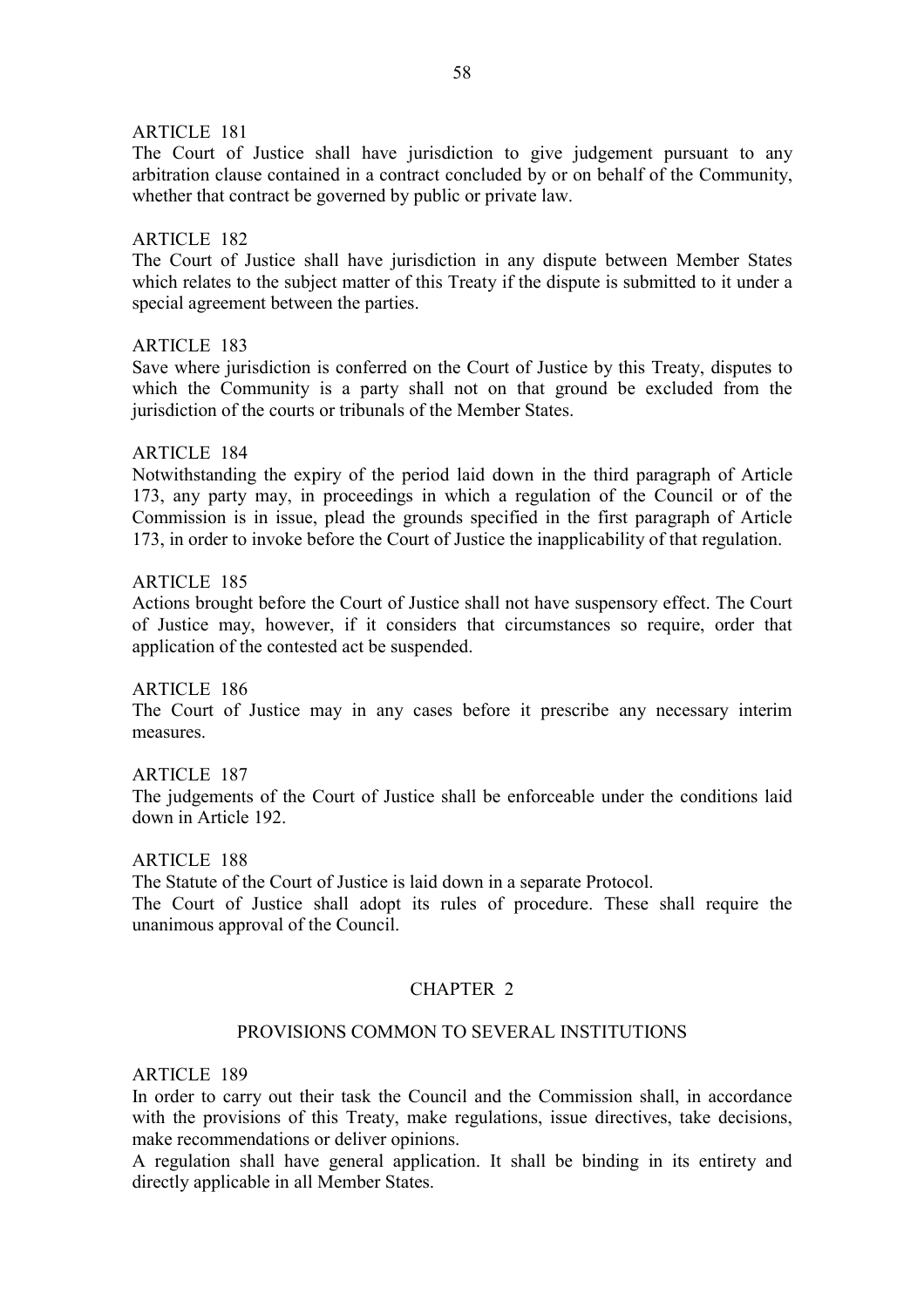A directive shall be binding, as to the result to be achieved, upon each Member State to which it is addressed, but shall leave to the national authorities the choice of form and methods.

A decision shall be binding in its entirety upon those to whom it is addressed. Recommendations and opinions shall have no binding force.

#### ARTICLE 190

Regulations, directives and decisions of the Council and of the Commission shall state the reasons on which they are based and shall refer to any proposals or opinions which were required to be obtained pursuant to this Treaty.

### ARTICLE 191

Regulations shall be published in the Official Journal of the Community. They shall enter into force on the date specified in them or, in the absence thereof, on the twentieth day following their publication.

Directives and decisions shall be notified to those to whom they are addressed and shall take effect upon such notification.

#### ARTICLE 192

Decisions of the Council or of the Commission which impose a pecuniary obligation on persons other than States shall be enforceable.

Enforcement shall be governed by the rules of civil procedure in force in the State in the territory of which it is carried out. The order for its enforcement shall be appended to the decision, without other formality than verification of the authenticity of the decision, by the national authority which the Government of each Member State shall designate for this purpose and shall make known to the Commission and to the Court of Justice.

When these formalities have been completed on application by the party concerned, the latter may proceed to enforcement in accordance with the national law, by bringing the matter directly before the competent authority.

Enforcement may be suspended only by a decision of the Court of Justice. However, the courts of the country concerned shall have jurisdiction over complaints that enforcement is being carried out in an irregular manner.

## CHAPTER 3

#### THE ECONOMIC AND SOCIAL COMMITTEE

#### ARTICLE 193

An Economic and Social Committee is hereby established. It shall have advisory status. The Committee shall consist of representatives of the various categories of economic and social activity, in particular, representatives of producers, farmers, carriers, workers, dealers, craftsmen, professional occupations and representatives of the general public.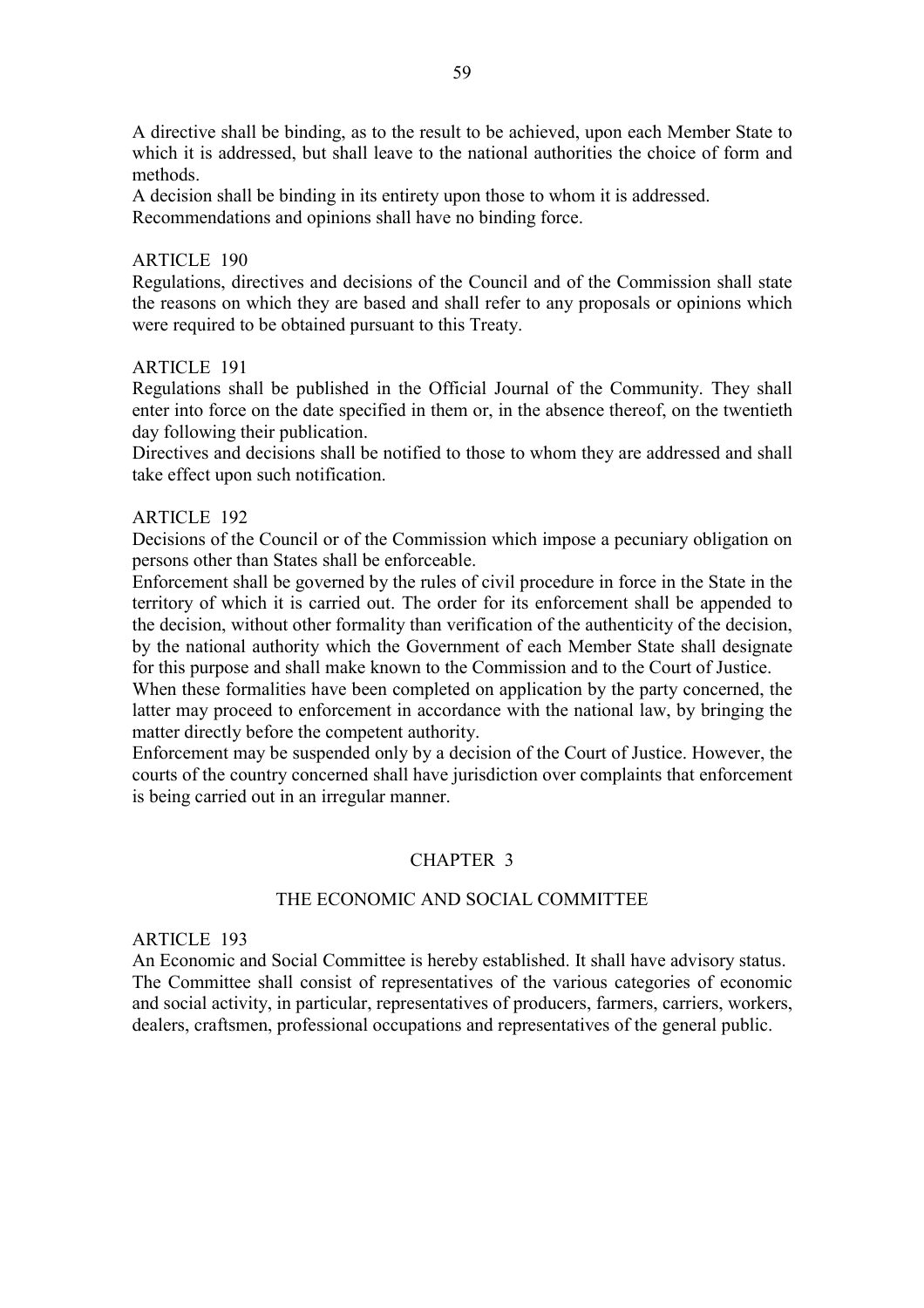## ARTICLE 194

The number of members of the Committee shall be as follows:

| Belgium        | 12  |
|----------------|-----|
| Denmark        | 9   |
| Germany        | 24  |
| Greece         | 12  |
| Spain          | 21  |
| France         | 24  |
| Ireland        |     |
| Italy          | 24  |
| Luxembourg     | 6   |
| Netherlands    | 12  |
| Portugal       | 12  |
| United Kingdom | 24. |

The members of the Committee shall be appointed by the Council, acting unanimously, for four years. Their appointments shall be renewable.

The members of the Committee shall be appointed in their personal capacity and may not be bound by any mandatory instructions.

## ARTICLE 195

1. For the appointment of the members of the Committee, each. Member State shall provide the Council with a list containing twice as many candidates as there are seats allotted to its nationals.

The composition of the Committee shall take account of the need to ensure adequate representation of the various categories of economic and social activity.

2. The Council shall consult the Commission. It may obtain the opinion of European bodies which are representative of the various economic and social sectors to which the activities of the Community are of concern.

## ARTICLE 196

The Committee shall elect its chairman and officers from among its members for a term of two years.

It shall adopt its rules of procedure and shall submit them to the Council for its approval, which must be unanimous.

The Committee shall be convened by its chairman at the request of the Council or of the Commission.

## ARTICLE 197

The Committee shall include specialised sections for the principal fields covered by this Treaty.

In particular, it shall contain an agricultural section and a transport section, which are the subject of special provisions in the Titles relating to agriculture and transport.

These specialised sections shall operate within the general terms of reference of the Committee. They may not be consulted independently of the Committee.

Sub-committees may also established within the Committee to prepare, on specific questions or in specific fields, draft opinions to be submitted to the Committee for its consideration.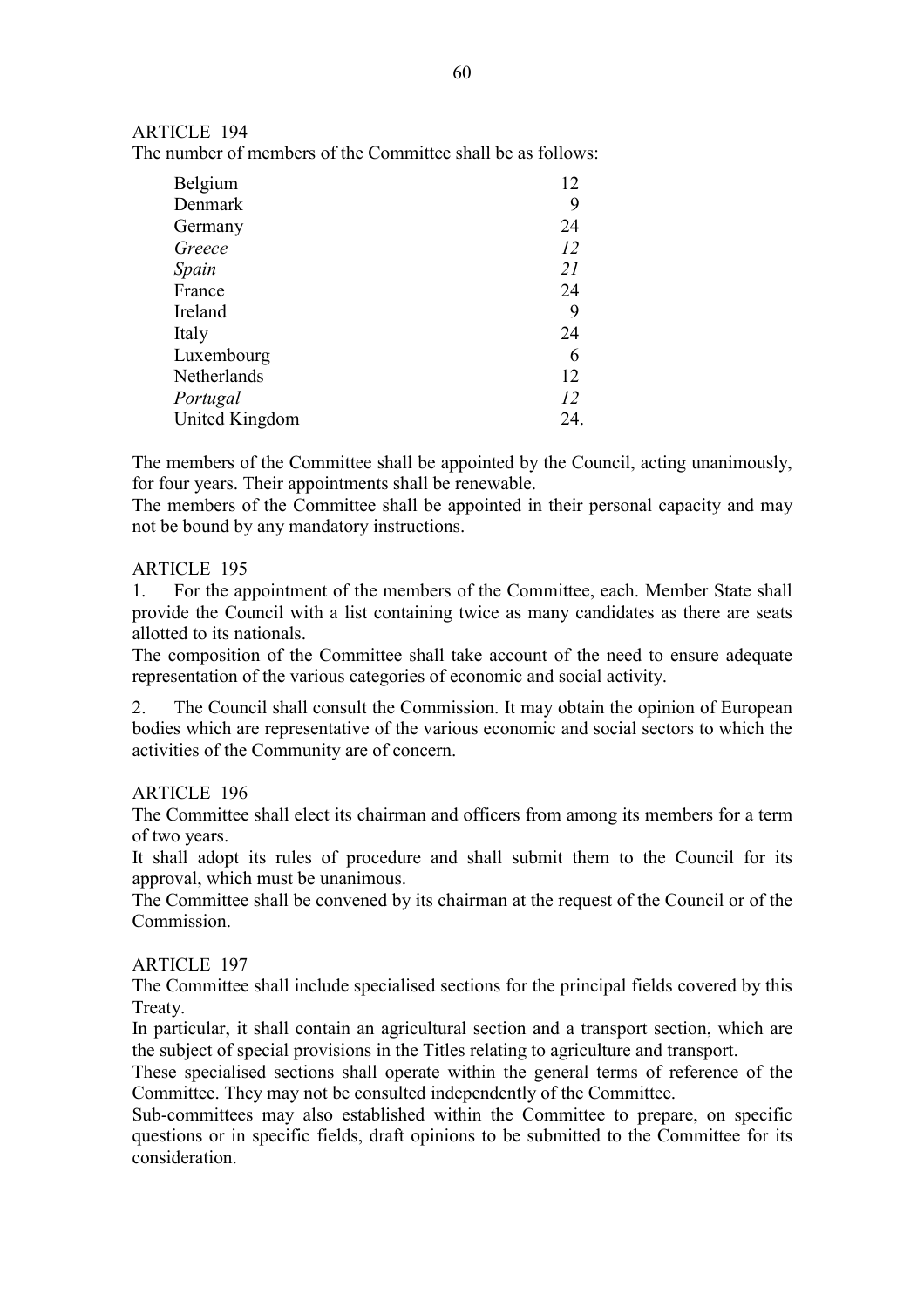The rules of procedure shall lay down the methods of composition and the terms of reference of the specialised sections and of the subcommittees.

### ARTICLE 198

The Committee must be consulted by the Council or by the Commission where this Treaty so provides. The Committee may be consulted by these institutions in all cases in which they consider it appropriate.

The Council or the Commission shall, if it considers it necessary, set the Committee, for the submission of its opinion, a time limit which may not be less than ten days from the date which the chairman receives notification to this affect. Upon expiry of the time limit, the absence of an opinion shall not prevent further action.

The opinion of the Committee and that of the specialised section, together with a record of the proceedings, shall be forwarded to the Council and to the Commission.

#### TITLE II

#### FINANCIAL PROVISIONS

#### ARTICLE 199

All items of revenue and expenditure of the Community, including those relating to the European Social Fund, shall be included in estimates to be drawn up for each financial year and shall be shown in the budget.

The revenue and expenditure shown in the budget shall be in balance.

#### ARTICLE 200

1. The budget revenue shall include, irrespective of any other revenue, financial contributions of Member States on the following scale:

| Netherlands | 79  |
|-------------|-----|
| Germany     | 28  |
| France      | 28  |
| Italy       | 28  |
| Luxembourg  | 02  |
| Netherlands | 7 Q |

2. The financial contributions of Member States to cover the expenditure of the European Social Fund, however shall be determined on the following scale:

| Belgium     | 8.8 |
|-------------|-----|
| Germany     | 32  |
| France      | 32  |
| Italy       | 20  |
| Luxembourg  | 0.2 |
| Netherlands |     |
|             |     |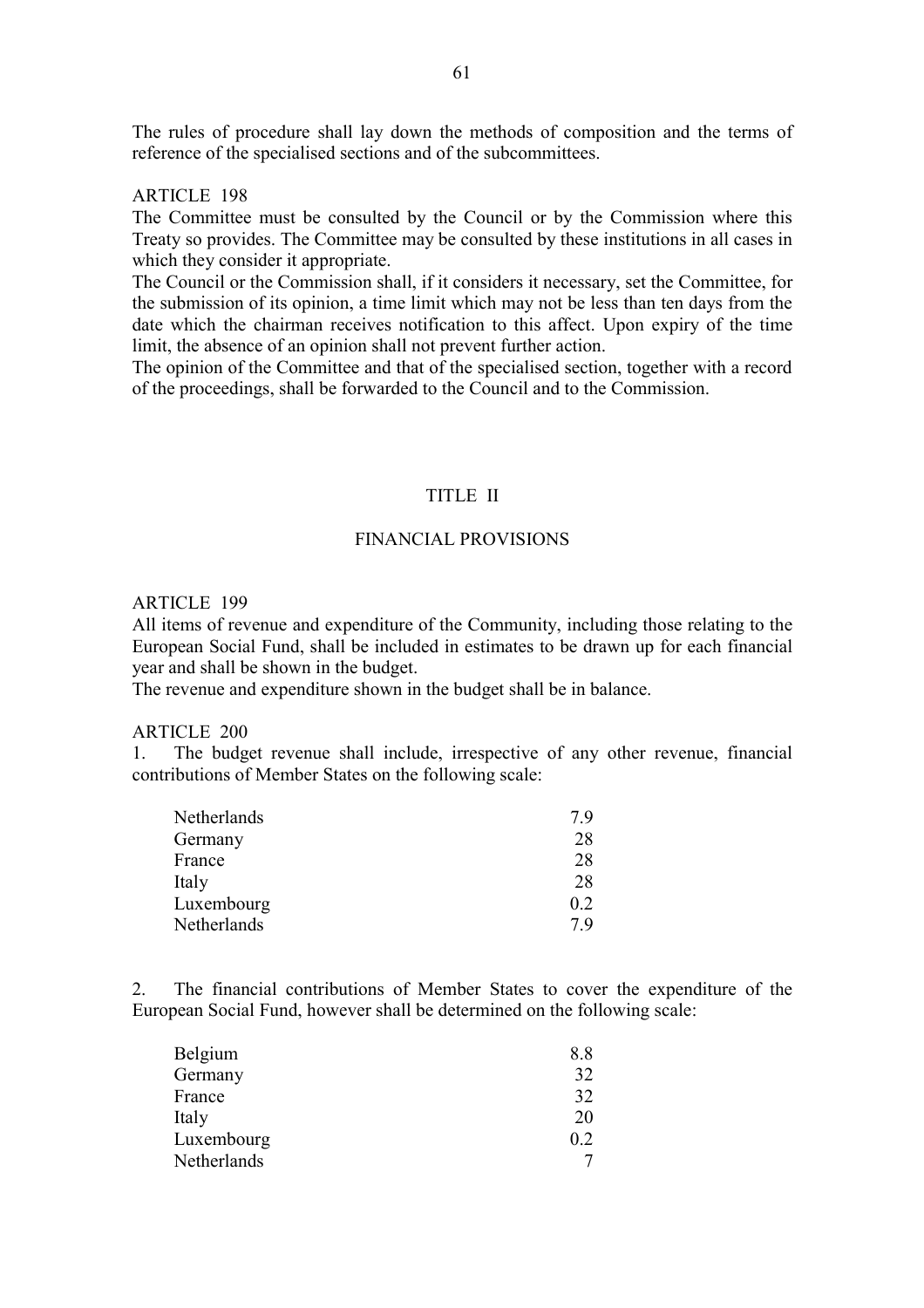3. The scales may be modified by the Council, acting unanimously.

# ARTICLE 201

The Commission shall examine the conditions under which the financial contributions of Member States provided for in Article 200 could be replaced by the Community's own resources, in particular by revenue accruing from the common customs tariff when it has been finally introduced.

To this end, the Commission shall submit proposals to the Council.

After consulting the Assembly [European Parliament] on these proposals the Council may, acting unanimously, lay down the appropriate provisions, which it shall recommend to the Member States for adoption in accordance with their respective constitutional requirements.

## ARTICLE 202

The expenditure shown in the budget shall be authorised for one financial year, unless the regulations made pursuant to Article 209 provide otherwise.

In accordance with conditions to be laid down pursuant to Article 209, any appropriations, other than those relating to staff expenditure, that are unexpended at the end of the financial year may be carried forward to the next financial year only.

Appropriations shall be classified under different chapters grouping items of expenditure according to their nature or purpose and subdivided, as far as may be necessary, in accordance with the regulations made pursuant to Article 209.

The expenditure of the Assembly [European Parliament], the Council, the Commission and the Court of Justice shall be set out in separate parts of the budget, without prejudice to special arrangements for certain common items of expenditure.

ARTICLE 203

1. The financial year shall run from 1 January to 31 December.

2. Each institution of the Community shall, before 1 July, draw up estimates of its expenditure. The Commission shall consolidate these estimates in a preliminary draft budget. It shall attach thereto an opinion which may contain different estimates.

The preliminary draft budget shall contain an estimate of revenue and an estimate of expenditure.

3. The Commission shall place the preliminary draft budget before the Council not later than 1 September of the year preceding that in which the budget is to be **implemented** 

The Council shall consult the Commission and, where appropriate, the other institutions concerned whenever it intends to depart from the preliminary draft budget.

The Council shall, acting by a qualified majority, establish the draft budget and forward it to the Assembly [European Parliament].

4. The draft budget shall be placed before the Assembly [European Parliament] not later than 5 October of the year preceding that in which the budget is to be implemented.

The Assembly [European Parliament] shall have the right to amend the draft budget, acting by a majority of its members, and to propose to the Council, acting by an absolute majority of the votes cast, modifications to the draft budget relating to expenditure necessarily resulting from this Treaty or from acts adopted in accordance therewith.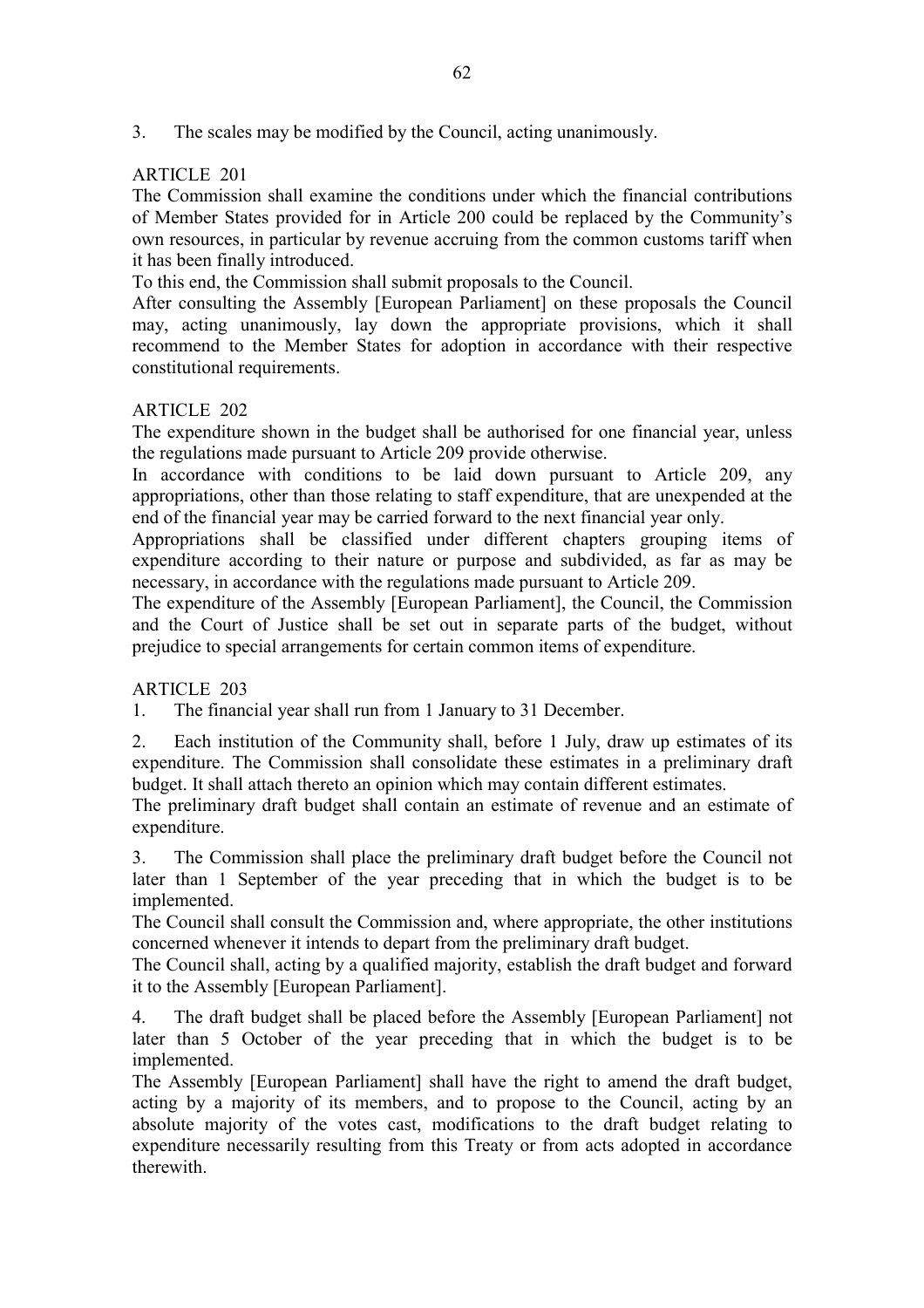If, within forty-five days of the draft budget being placed before it, the Assembly [European Parliament] has given its approval, the budget shall stand as finally adopted. If within this period the Assembly [European Parliament] has not amended the draft budget nor proposed any modifications thereto, the budget shall be deemed to be finally adopted.

If within this period the Assembly [European Parliament] has adopted amendments or proposed modifications, the draft budget together with the amendments or proposed modifications shall be forwarded to the Council.

5. After discussing the draft budget with the Commission and, where appropriate, with the other institutions concerned, the Council may, acting by a qualified majority, modify any of the amendments adopted by the Assembly [European Parliament] and shall pronounce, also by a qualified majority, on the modifications proposed by the latter. The draft budget shall be modified on the basis of the proposed modifications accepted by the Council.

If, within fifteen days of the draft budget being placed before it, the Council has not modified any of the amendments adopted by the Assembly [European Parliament] and has accepted the modifications proposed by the latter, the budget shall be deemed to be finally adopted. The Council shall inform the Assembly [European Parliament] that it has not modified any of the amendments and has accepted the proposed modifications.

If within this period the Council has modified one or more of the amendments adopted by the Assembly [European Parliament] or has not accepted the modifications proposed by the latter, the draft budget shall again be forwarded to the Assembly [European Parliament]. The Council shall inform the Assembly [European Parliament] of the results of its deliberations.

6. Within fifteen days of the draft budget being placed before it, the Assembly [European Parliament], which shall have been notified of the action taken on its proposed modifications, shall act, by a majority of its members and three fifths of the votes cast, on the modifications to its amendments made by the Council, and shall adopt the budget accordingly. If within this period the Assembly [European Parliament] has not acted, the budget shall be deemed to be finally adopted.

7. When the procedure provided for in this Article has been completed, the President of the Assembly [European Parliament] shall declare that the budget has been finally adopted.

8. A maximum rate of increase in relation to the expenditure of the same type to be incurred during the current year shall be fixed annually for the total expenditure other than that necessarily resulting from this Treaty or from acts adopted in accordance therewith.

The Commission shall, after consulting the Conjunctural Policy Committee and the Budgetary Policy Committee, declare what this maximum rate is as it results from:

- the trend, in terms of volume, of the gross national product within the Community;

- the average variation in the budgets of the Member States;

and

- the trend of the cost of living during the preceding financial year.

The maximum rate shall be communicated, before 1 May, to all the institutions of the Community. The latter shall be required to conform to this during the budgetary procedure, subject to the provisions of the fourth and fifth subparagraphs of this paragraph.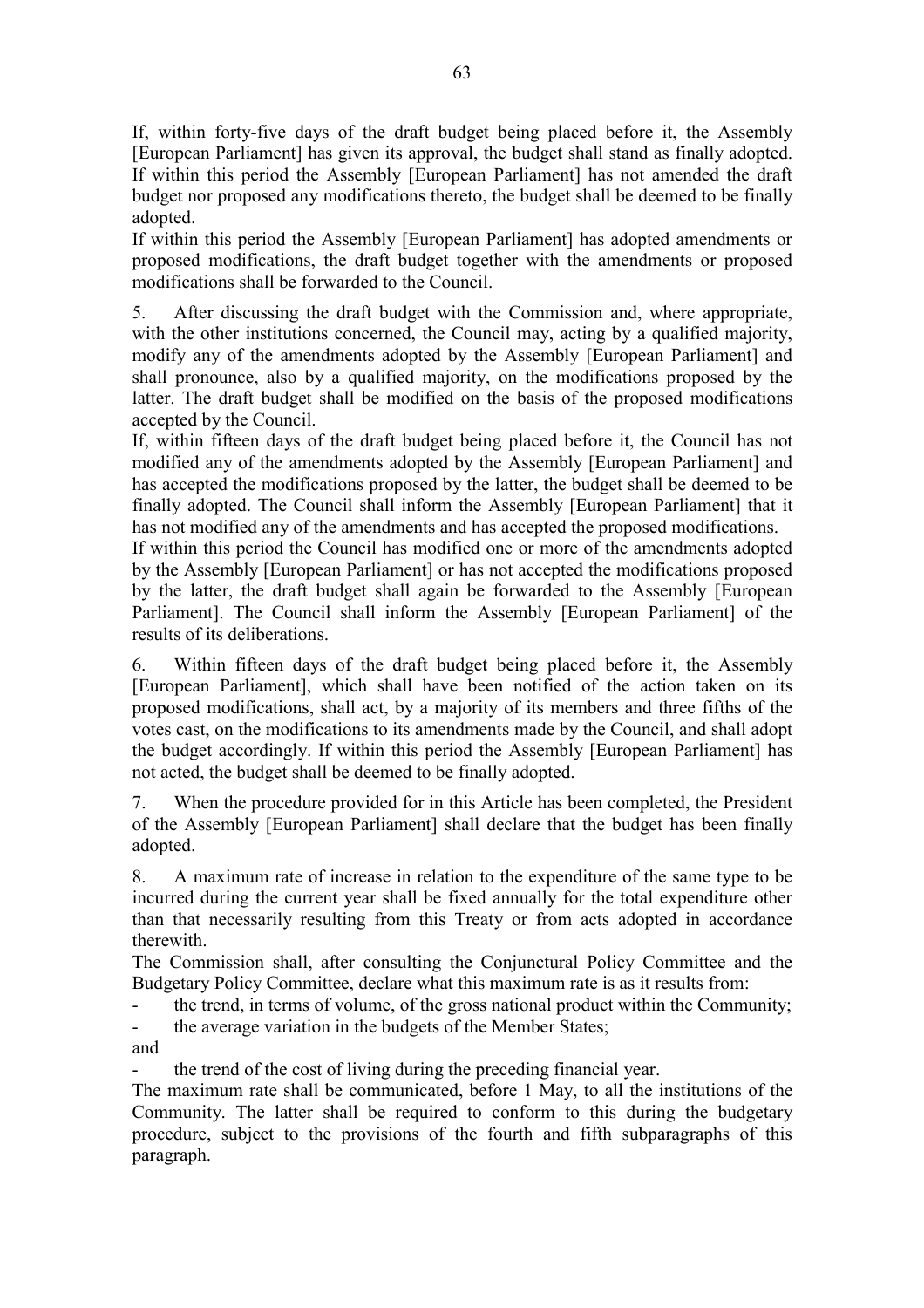If, in respect of expenditure other than that necessarily resulting from this Treaty or from acts adopted in accordance therewith, the actual rate of increase in the draft budget established by the Council is over half the maximum rate, the Assembly [European Parliament] may, exercising its right of amendment, further increase the total amount of that expenditure to a limit not exceeding half the maximum rate.

Where, in exceptional cases, the Assembly [European Parliament], the Council or the Commission considers that the activities of the Communities require that the rate determined according to the procedure laid down in this paragraph should be exceeded, another rate may be fixed by agreement between the Council, acting by a qualified majority, and the Assembly [European Parliament], acting by a majority of its members and three fifths of the votes cast.

9. Each institution shall exercise the powers conferred upon it by this Article, with due regard for the provisions of this Treaty and for acts adopted in accordance therewith, in particular those relating to the Communities' own resources and to the balance between revenue and expenditure.

## *Amended by:*

*Article 12 of the Treaty amending Certain Financial Provisions, 22 July 1975*  ARTICLE 203

1. The financial year shall run from 1 January to 31 December.

2. Each institution of the Community shall, before 1 July, draw up estimates of its expenditure. The Commission shall consolidate these estimates in a preliminary draft budget. It shall attach thereto an opinion which may contain different estimates.

The preliminary draft budget shall contain an estimate of revenue and an estimate of expenditure.

3. The Commission shall place the preliminary draft budget before the Council not later than 1 September of the year preceding that in which the budget is to be implemented.

The Council shall consult the Commission and, where appropriate, the other institutions concerned whenever it intends to depart from the preliminary draft budget.

The Council, acting by a qualified majority, shall establish the draft budget and forward it to the European Parliament.

4. The draft budget shall be placed before the European Parliament not later than 5 October of the year preceding that in which the budget is to be implemented.

The European Parliament shall have the right to amend the draft budget, acting by a majority of its members, and to propose to the Council, acting by an absolute majority of the votes cast, modifications to the draft budget relating to expenditure necessarily resulting from this Treaty or from acts adopted in accordance therewith.

If, within 45 days of the draft budget being placed before it, the European Parliament has given its approval, the budget shall stand as finally adopted. If within this period the European Parliament has not amended the draft budget nor proposed any modifications thereto, the budget shall be deemed to be finally adopted.

If within this period the European Parliament has adopted amendments or proposed modifications, the draft budget together with the amendments or proposed modifications shall be forwarded to, the Council.

5. After discussing the draft budget with the Commission and, where appropriate, with the other institutions concerned, the Council shall act under the following conditions: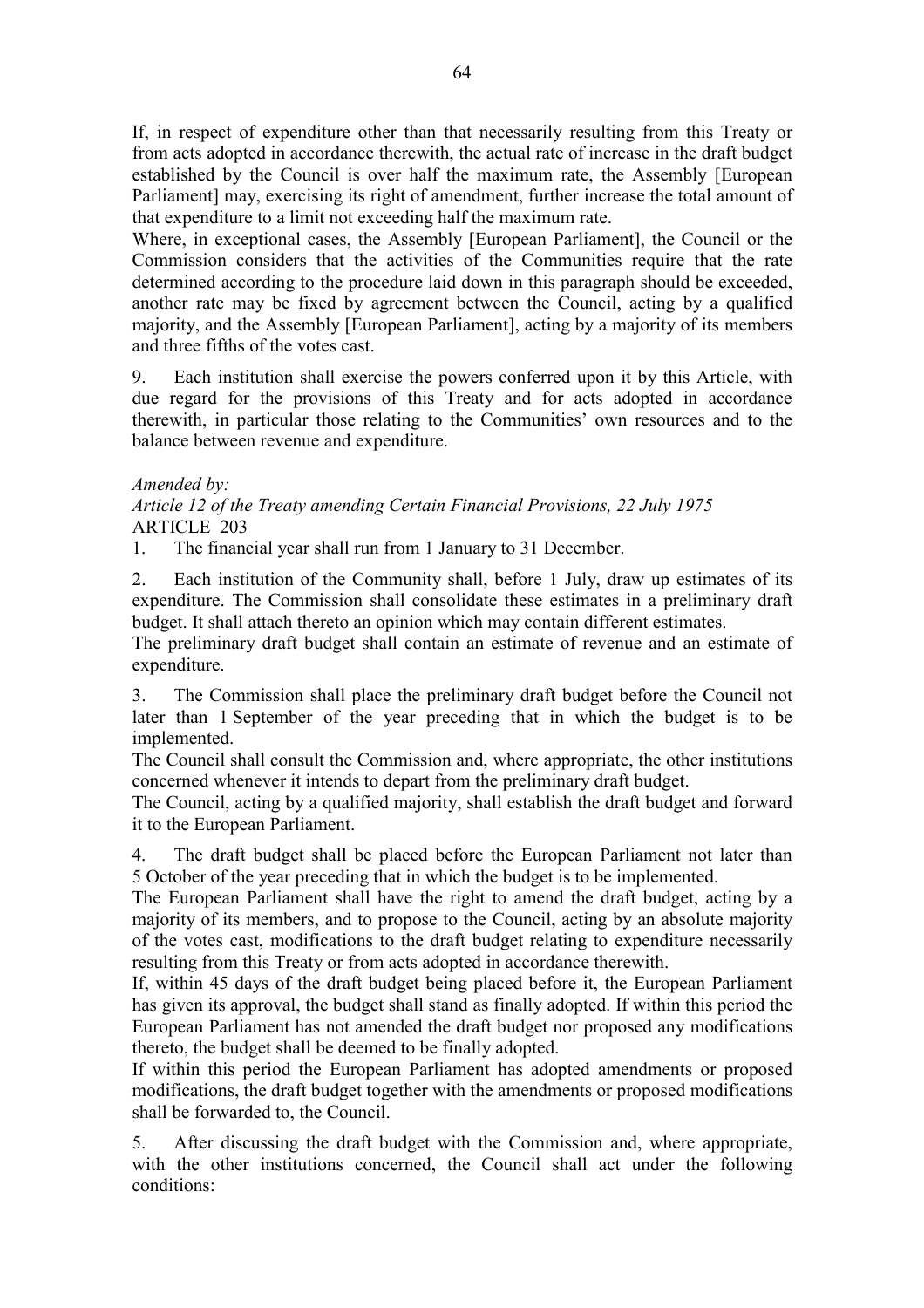(a) The Council may, acting by a qualified majority, modify any of the amendments adopted by the European Parliament;

- (b) With regard to the proposed modifications:
	- where a modification proposed by the European Parliament does not have the effect of increasing the total amount of the expenditure of an institution, owing in particular to the fact that the increase in expenditure which it would involve would be expressly compensated by one or more proposed modifications correspondingly reducing expenditure, the Council may, acting by a qualified majority, reject the proposed modification. In the absence of a decision to reject it, the proposed modification shall stand as accepted;
	- where a modification proposed by the European Parliament has the effect of increasing the total amount of the expenditure of an institution, the Council may, acting by a qualified majority, accept this proposed modification. In the absence of a decision to accept it, the proposed modification shall stand as rejected;
	- where, in pursuance of one of the two preceding subparagraphs, the Council has rejected a proposed modification, it may, acting by a qualified majority, either retain the amount shown in the draft budget or fix another amount.

The draft budget shall be modified on the basis of the proposed modifications accepted by the Council.

If within 15 days of the draft being placed before it, the Council has not modified any of the amendments adopted by the European Parliament and if the modifications proposed by the latter have been accepted, the budget shall be deemed to be finally adopted. The Council shall inform the European Parliament that it has not modified any of the amendments and that the proposed modifications have been accepted.

If within this period the Council has modified one or more of the amendments adopted by the European Parliament or if the modifications proposed by the latter have been rejected or modified, the modified draft budget shall again be forwarded to the European Parliament. The Council shall inform the European Parliament of the results of its deliberations.

6. Within 15 days of the draft budget being placed before it, the European Parliament, which shall have been notified of the action taken on its proposed modifications, may, acting by a majority of its members and three-fifths of the votes cast, amend or reject the modifications to its amendments made by the Council and shall adopt the budget accordingly. If within this period the European Parliament has not acted, the budget shall be deemed to be finally adopted.

7. When the procedure provided for in this Article has been completed, the President of the European Parliament shall declare that the budget has been finally adopted.

8. However, the European Parliament, acting by a majority of its members and twothirds of the votes cast, may, if there are important reasons, reject the draft budget and ask for a new draft to be submitted to it.

9. A maximum rate of increase in relation to the expenditure of the same type to be incurred during the current year shall be fixed annually for the total expenditure other than that necessarily resulting from this Treaty or from acts adopted in accordance therewith.

The Commission shall, after consulting the Economic Policy Committee, declare what this maximum rate is as it results from: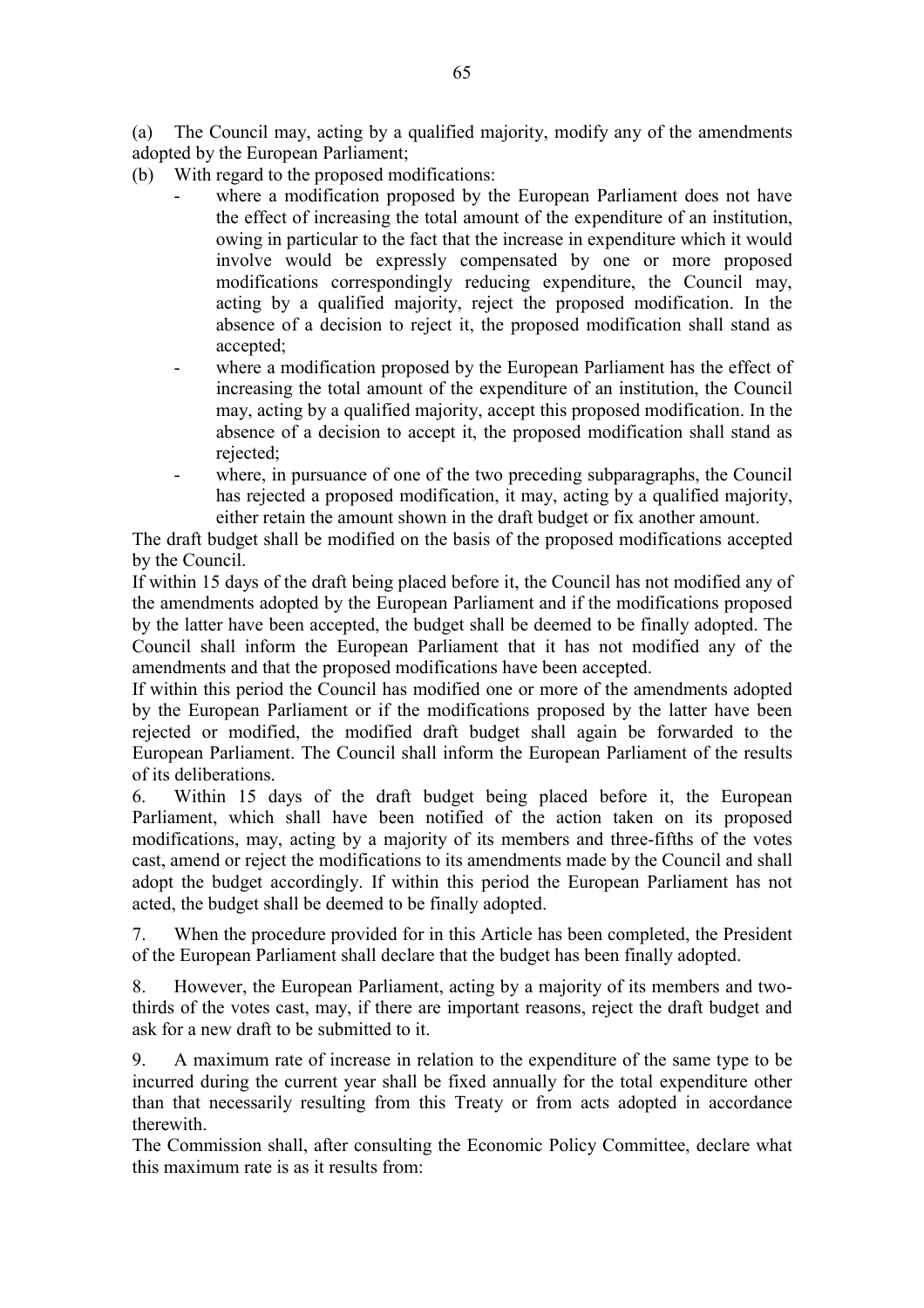- the trend, in terms of volume, of the gross, national product within the Community;
- the average variation in the budgets of the Member States;

## and

the trend of the cost of living during the preceding financial year.

The maximum rate shall be communicated, before 1 May, to all the institutions of the Community. The latter shall be required to conform to this during the budgetary procedure, subject to the provisions of the fourth and fifth subparagraphs of this paragraph.

If, in respect of expenditure other than that necessarily resulting from this Treaty or from acts adopted in accordance therewith, the actual rate of increase in the draft budget, established by the Council is over half the maximum rate, the European Parliament may, exercising its right of amendment, further increase the total amount of that expenditure to a limit not exceeding half the maximum rate.

Where the European Parliament, the Council or the Commission consider that the activities of the Communities require that the rate determined according to the procedure laid down in this paragraph should be exceeded, another rate may be fixed by agreement between the Council, acting by a qualified majority, and the European Parliament, acting by a majority of its members and three-fifths of the votes cast.

10. Each institution shall exercise the powers conferred upon it by this Article, with due regard for the provisions of the Treaty and for acts adopted in accordance therewith, in particular those relating to the Communities' own resources and to the balance between revenue and expenditure.

ARTICLE 203 a

By way of derogation from the provisions of Article 203, the following provisions shall apply to budgets for financial years preceding the financial year 1975:

1. The financial year shall run from 1 January to 31 December.

2. Each institution of the Community shall, before 1 July, draw up estimates of its expenditure. The Commission shall consolidate these estimates in a preliminary draft budget. It shall attach thereto an opinion which may contain different estimates.

The preliminary draft budget shall contain an estimate of revenue and an estimate of expenditure.

3. The Commission shall place the preliminary draft budget before the Council not later than 1 September of the year preceding that in which the budget is to be implemented.

The Council shall consult the Commission and, where appropriate, the other institutions concerned whenever it intends to depart from the preliminary draft budget.

The Council shall, acting by a qualified majority, establish the draft budget and forward it to the Assembly [European Parliament].

4. The draft budget shall be placed before the Assembly [European Parliament] not later than 5 October of the year preceding that in which the budget is to be implemented.

The Assembly [European Parliament] shall have the right to propose to the Council modifications to the draft budget.

If, within forty-five days of the draft budget being placed before it, the Assembly [European Parliament] has given its approval or has not proposed any modifications to the draft budget, the budget shall be deemed to be finally adopted.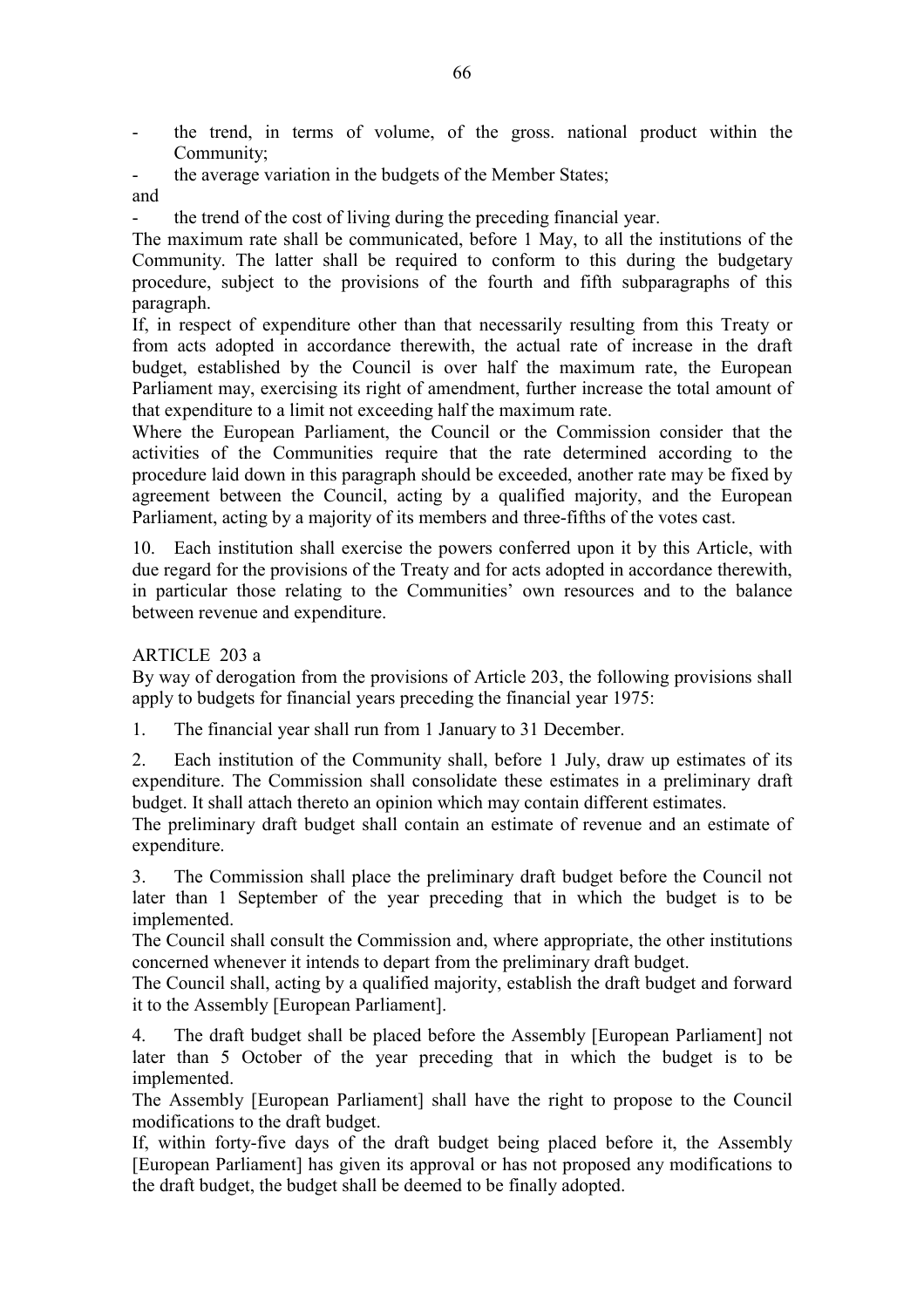If within this period the Assembly [European Parliament] has proposed modifications, the draft budget together with the proposed modifications shall be forwarded to the Council.

5. The Council shall, after discussing the draft budget with the Commission and, where appropriate, with the other institutions concerned, adopt the budget, within thirty days of the draft budget being placed before it, under the following conditions.

Where a modification proposed by the Assembly [European Parliament] does not have the effect of increasing the total amount of the expenditure of an institution, owing in particular to the fact that the increase in expenditure which it would involve would be expressly compensated by one or more proposed modifications correspondingly reducing expenditure, the Council may, acting by a qualified majority, reject the proposed modification. In the absence of a decision to reject it, the proposed modification shall stand as accepted.

Where a modification proposed by the Assembly [European Parliament] has the effect of increasing the total amount of the expenditure of an institution, the Council must act by a qualified majority in accepting the proposed modification.

Where, in pursuance of the second or third subparagraph of this paragraph, the Council has rejected or has not accepted a proposed modification, it may, acting by a qualified majority, either retain the amount shown in the draft budget or fix another amount.

6. When the procedure provided for in this Article has been completed, the President of the Council shall declare that the budget has been finally adopted.

7. Each institution shall exercise the powers conferred upon it by this Article, with due regard for the provisions of this Treaty and for acts adopted in accordance therewith, in particular those relating to the Communities' own resources and to the balance between revenue and expenditure."

## ARTICLE 204

If, at the beginning of a financial year, the budget has not yet been voted, a sum equivalent to not more than one twelfth of the budget appropriations for the preceding financial year may be spent each month in respect of any chapter or other subdivision of the budget in accordance with the provisions of the regulations made pursuant to Article 209; this arrangement shall not, however, have the effect of placing at the disposal of the Commission appropriations in excess of one twelfth of those provided for in the draft budget in course of preparation.

The Council may, acting by a qualified majority, provided that the other conditions laid down in the first paragraph are observed, authorise expenditure in excess of one twelfth.

Member States shall pay every month, on a provisional basis and in accordance with the scales laid down for the preceding financial year, the amounts necessary to ensure application of this Article.

## *Amended by:*

*Article 13 of the Treaty amending Certain Financial Provisions, 22 July 1975:*  ARTICLE 204

If at the beginning of a financial year, the budget has not yet been voted, a sum equivalent to not more than one-twelfth of the budget appropriations for the preceding financial year may be spent each month in respect of any chapter or other subdivision of the budget in accordance with the provisions of the Regulations made pursuant to Article 209; this arrangement shall not, however, have the effect of placing at the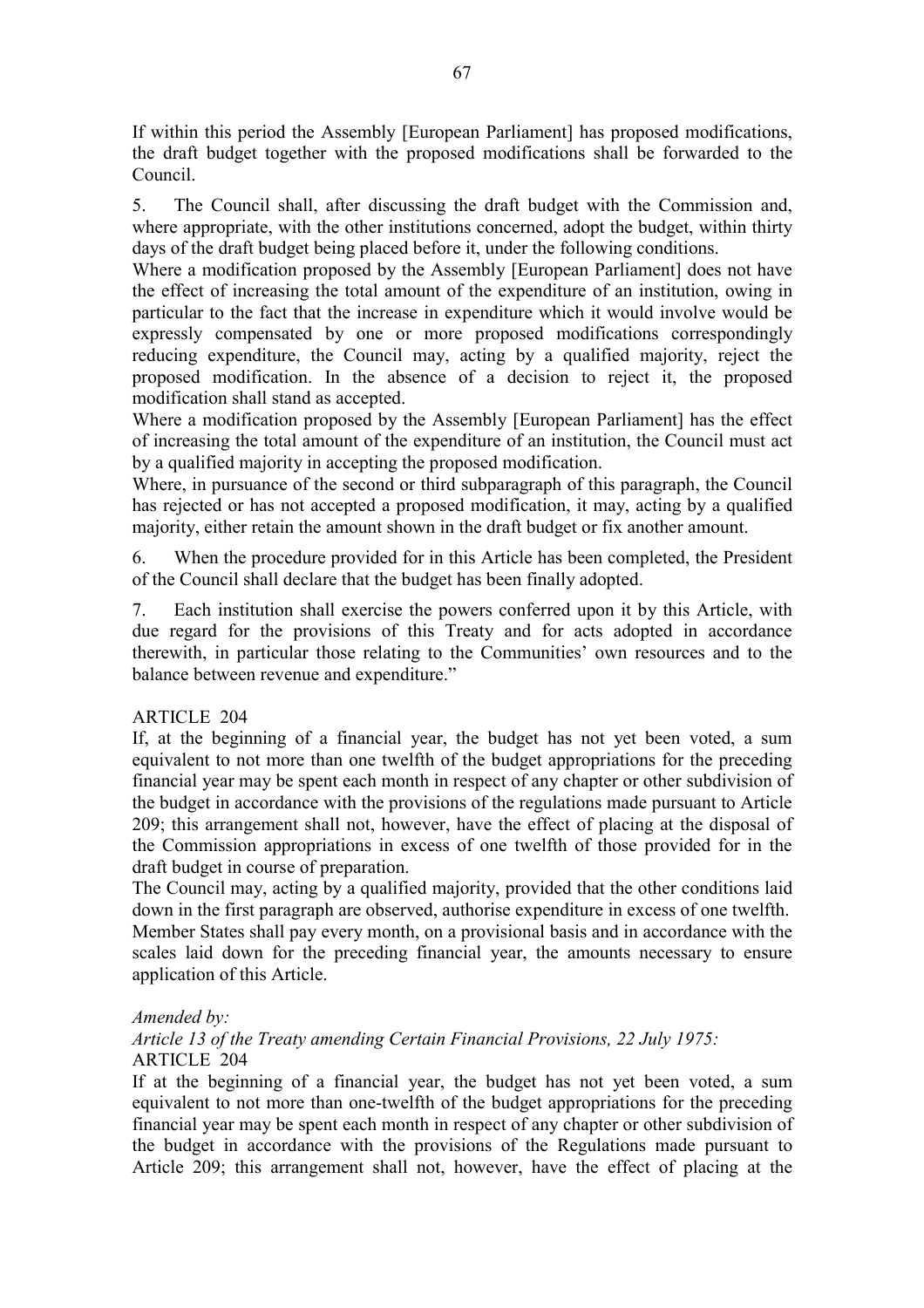disposal of the Commission appropriations in excess of one-twelfth of those provided for in the draft budget in course of preparation.

The Council may, acting by a qualified majority, provided that the other conditions laid down in the first subparagraph are observed, authorize expenditure in excess of onetwelfth.

If the decision relates to expenditure which does not necessarily result from this Treaty or from acts adopted in accordance therewith, the Council shall forward it immediately to the European Parliament; within 30 days the European Parliament, acting by a majority of its members and three-fifths of the votes cast, may adopt a different decision on the expenditure in excess of the one-twelfth referred to in the first subparagraph. 'Ibis part of the decision of the Council shall be suspended until the European Parliament has taken its decision. If within the said period the European Parliament has not taken a decision which differs from the decision of the Council, the latter shall be deemed to be finally adopted.

The decisions referred to in the second and third subparagraphs shall lay down the necessary measures relating to resources to ensure application of this Article.

### ARTICLE 205

The Commission shall implement the budget, in accordance with the provisions of the regulations made pursuant to Article 209, on its own responsibility and within the limits of the appropriations.

The regulations shall lay down detailed rules for each institution concerning its part in effecting its own expenditure.

Within the budget, the Commission may, subject to the limits and conditions laid down in the regulations made pursuant to Article 209, transfer appropriations from one chapter to another or from one sub-division to another.

#### *Article added by:*

*Article 14 of the Treaty amending Certain Financial Provisions, 22 July 1975:*  ARTICLE 205a

The Commission shall submit annually to the Council and to the European Parliament the accounts of the preceding financial year relating to the implementation of the budget. The Commission shall also forward to them a financial statement of the assets and liabilities of the Community.

#### ARTICLE 206

The accounts of all revenue and expenditure shown in the budget shall be examined by an Audit Board consisting of auditors whose independence is beyond doubt, one of whom shall be chairman. The Council shall, acting unanimously, determine the number of the auditors. The auditors and the chairman of the Audit Board shall be appointed by the Council, acting unanimously, for a period of five years. Their remuneration shall be determined by the Council, acting by a qualified majority.

The purpose of the audit, which shall be based on records and, if necessary, performed on the spot, shall be to establish that all revenue has been received and all expenditure incurred in a lawful and regular manner and that the financial management has been sound. After the close of each financial year, the Audit Board shall draw up a report, which shall be adopted by a majority of its members.

The Commission shall submit annually to the Council and to the Assembly [European Parliament] the accounts of the preceding financial year relating to the implementation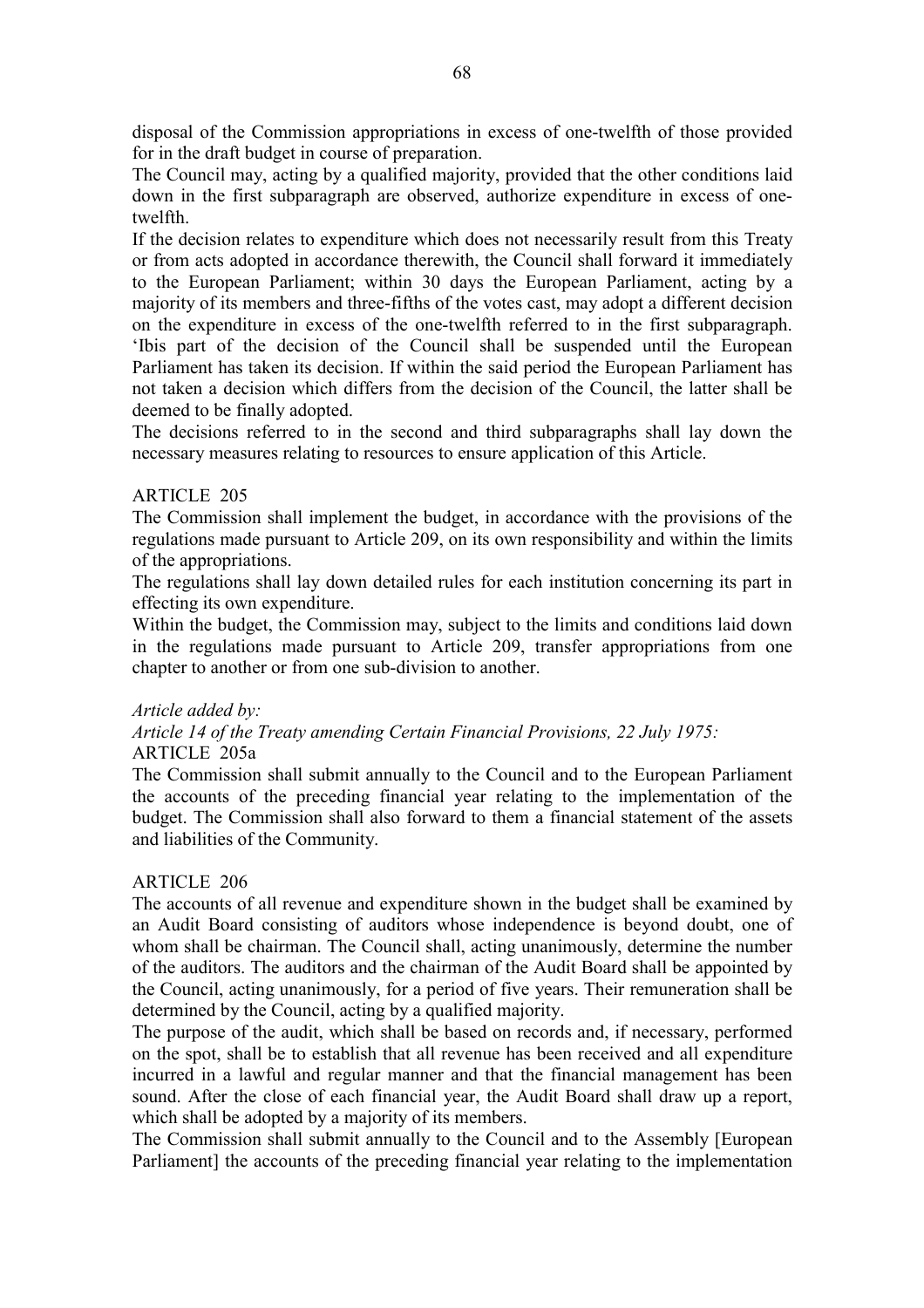of the budget, together with the report of the Audit Board. The Commission shall also forward to them a financial statement of the assets and liabilities of the Community.

The Council and the Assembly [European Parliament] shall give a discharge to the Commission in respect of the implementation of the budget. To this end, the report of the Audit Board shall be examined in turn by the Council, which shall act by a qualified majority, and by the Assembly [European Parliament]. The Commission shall stand discharged only after the Council and the Assembly [European Parliament] have acted.

## *Amended by:*

*Article 15 of the Treaty amending Certain Financial Provisions, 22 July 1975:*  ARTICLE 206

1. A Court of Auditors is hereby established.

2. The Court of Auditors shall consist of nine [*twelve*] members.

3. The members of the Court of Auditors shall be chosen from among persons who belong or have belonged in their respective countries to external audit bodies or who are especially qualified for this office. Their independence must be beyond doubt.

4. The members of the Court of Auditors shall be appointed for a term of six years by the Council, acting unanimously after consulting the European Parliament.

However, when the first appointments are made, four members of the Court of Auditors, chosen by lot, shall be appointed for a term of office of four years only.

The members of the Court of Auditors shall be eligible for reappointment.

They shall elect the President of the Court of Auditors from among their number for a term of three years. The President may be re-elected.

5. The members of the Court of Auditors shall, in the general interest of the Community, be completely independent in the performance of their duties.

In the performance of these duties, they shall neither seek nor take instructions from any government or from any other body. They shall refrain from any action incompatible with their duties.

6. The members of the Court of Auditors may not, during their term of office, engage in any other occupation, whether gainful or not. When entering upon their duties they shall give a solemn undertaking that, both during and after their term of office, they will respect the obligations arising therefrom and in particular their duty to behave with integrity and discretion as regards the acceptance, after they have ceased to hold office, of certain appointments or benefits.

7. Apart from normal replacement, or death, the duties of a member of the Court of Auditors shall end when he resigns, or is compulsorily retired by a ruling of the Court of Justice pursuant to paragraph 8.

The vacancy thus caused shall be filled for the remainder of the member's term of office.

Save in the case of compulsory retirement, members of the Court of Auditors shall remain in office until they have been replaced.

8. A member of the Court of Auditors may be deprived of his office or of his right to a pension or other benefits in its stead only if the Court of Justice, at the request of the Court of Auditors, finds that he no longer fulfils the requisite conditions or meets the obligations arising from his office.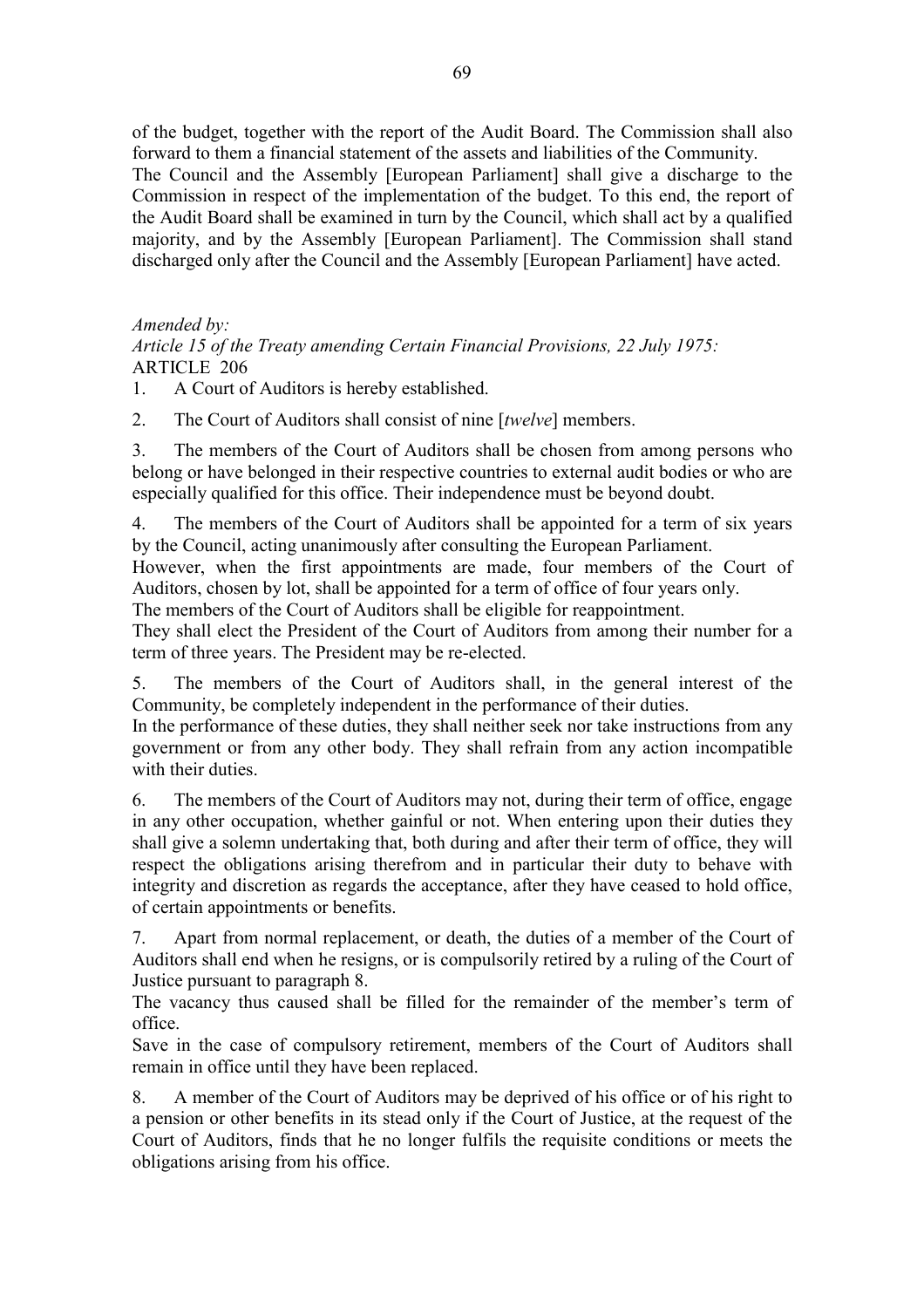9. The Council, acting by a qualified majority, shall determine the conditions of employment of the President and the members of the Court of Auditors and in particular their salaries, allowances and pensions. It shall also, by the same majority, determine any payment to be made instead of remuneration.

10. The provisions of the Protocol on the Privileges and Immunities of the European Communities applicable to the Judges of the Court of Justice shall also apply to the members of the Court of Auditors.

## *New Article introduced and added by:*

*Article 16 of the Treaty amending Certain Financial Provisions, 22 July 1975:*  ARTICLE 206a

1. The Court of Auditors shall examine the accounts of all revenue and expenditure of the Community. It shall also examine the accounts of all revenue and expenditure of all bodies set up by the Community in so far as the relevant constituent instrument does not preclude such examination.

2. The Court of Auditors shall examine whether all revenue has been received and all expenditure incurred in a lawful and regular manner and whether the financial management has been sound.

The audit of revenue shall be carried out on the basis both of the amounts established as due and the amounts actually paid to the Community.

The audit of expenditure shall be carried out on the basis both of commitments undertaken and payments made.

These audits may be carried out before the closure of accounts for the financial year in question.

3. The audit shall be based on records and, if necessary, performed on the spot in the institutions of the Community and in the Member States. In the Member States the audit shall be carried out in liaison with the national audit bodies or, if these do not have the necessary powers, with the competent national departments. These bodies or departments shall inform the Court of Auditors whether they intend to take part in the audit.

The institutions of the Community and the national audit bodies or, if these do not have the necessary powers, the competent national departments, shall forward to the Court of Auditors, at its request, any document or information necessary to carry out its task.

4. The Court of Auditors shall draw up an annual report after the close of each financial year. It shall be forwarded to the institutions of the Community and shall be published, together with the replies of these institutions to the observations of the Court of Auditors, in the *Official Journal* of *the European Communities.* 

The Court of Auditors may also, at any time, submit observations on specific questions and deliver opinions at the request of one of the institutions of the Community.

It shall adopt its annual reports or opinions by a majority of its members.

It shall assist the European Parliament and the Council in exercising their powers of control over the implementation of the budget.

## *New Article introduced and added by:*

*Article 17 of the Treaty amending Certain Financial Provisions, 22 July 1975:*  ARTICLE 206b

The European Parliament, acting on a recommendation from the Council which shall act by a qualified majority, shall give a discharge to the Commission in respect of the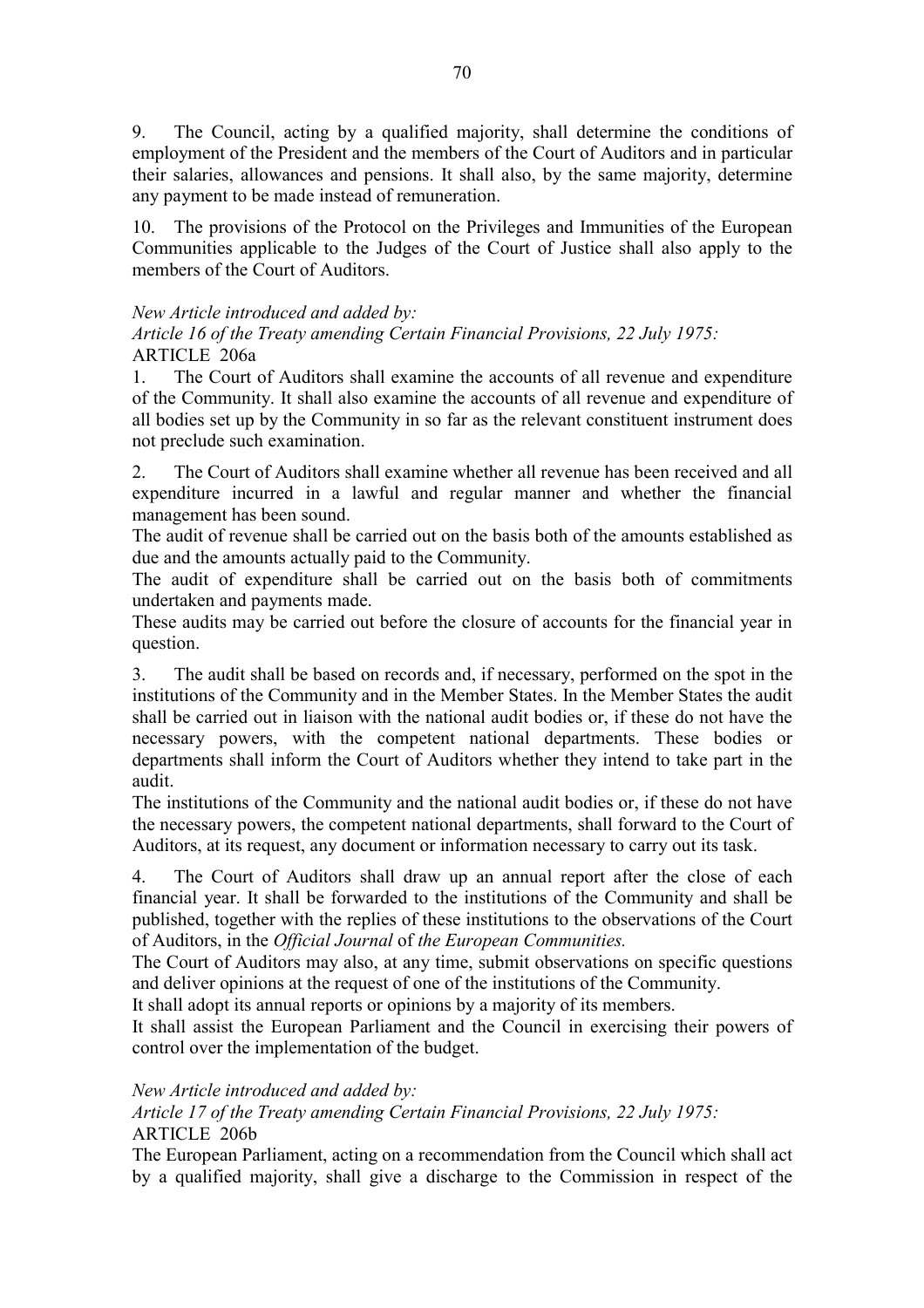implementation of the budget. To this end, the Council and the European Parliament in turn shall examine the accounts and the financial statement referred to in Article 205a and the annual report by the Court of Auditors together with the replies of the institutions under audit to the observations of the Court of Auditors.

## ARTICLE 207

The budget shall be drawn up in the unit of account determined in accordance with the provisions of the regulations made pursuant to Article 209.

The financial contributions provided for in Article 200(1) shall be placed at the disposal of the Community by the Member States in their national currencies.

The available balances of these contributions shall be deposited with the Treasuries of Member States or with bodies designated by them. While on deposit, such funds shall retain the value corresponding to the parity, at the date of deposit, in relation to the unit of account referred to in the first paragraph.

The balances may be invested on terms to be agreed between the Commission and the Member State concerned.

The regulations made pursuant to Article 209 shall lay down the technical conditions under which financial operations relating to the European Social Fund shall be carried out.

## ARTICLE 208

The Commission may, provided it notifies the competent authorities of the Member States concerned, transfer into the currency of one of the Member States its holdings in the currency of another Member State, to the extent necessary to enable them to be used for purposes which come within the scope of this Treaty. The Commission shall as far as possible avoid making such transfers if it possesses cash or liquid assets in the currencies which it needs.

The Commission shall deal with each Member State through the authority designated by the State concerned. In carrying out financial operations the Commission shall employ the services of the bank of issue of the Member State concerned or of any other financial institution approved by that State.

## ARTICLE 209

The Council shall, acting unanimously on a proposal from the Commission:

- (a) make financial regulations specifying in particular the procedure to be adopted for establishing and implementing the budget and for presenting and auditing accounts;
- (b) determine the methods and procedure whereby the contributions of Member States shall be made available to the Commission;
- (c) lay down rules concerning the responsibility of authorising officers and accounting officers and concerning appropriate arrangements for inspection.

## *Amended by:*

*Article 18 of the Treaty amending Certain Financial Provisions, 22 July 1975*  ARTICLE 209

The Council, acting unanimously on a proposal from the Commission and after consulting the European Parliament and obtaining the opinion the Court of Auditors, shall: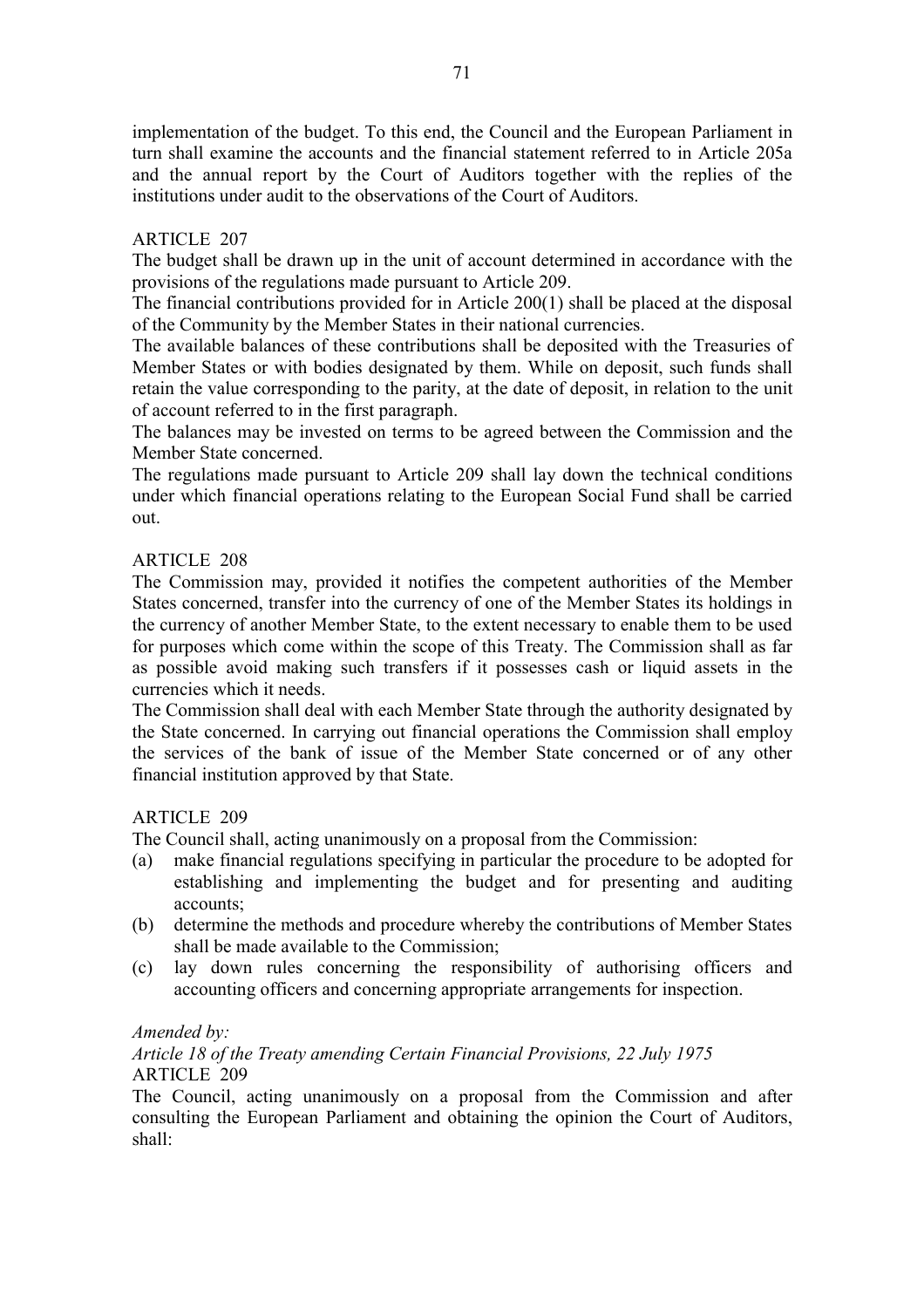- (a) make Financial Regulations specifying in particular the procedure to be adopted for establishing and implementing the budget and for presenting and auditing accounts;
- (b) determine the methods and procedure whereby the budget revenue provided under the arrangements relating to the Communities' own resources shall be made available to the Commission, and determine the measures to be applied, if need be, to meet cash requirements;
- (c) lay down rules concerning the responsibility of authorizing officers and accounting officers and concerning appropriate arrangements for inspection.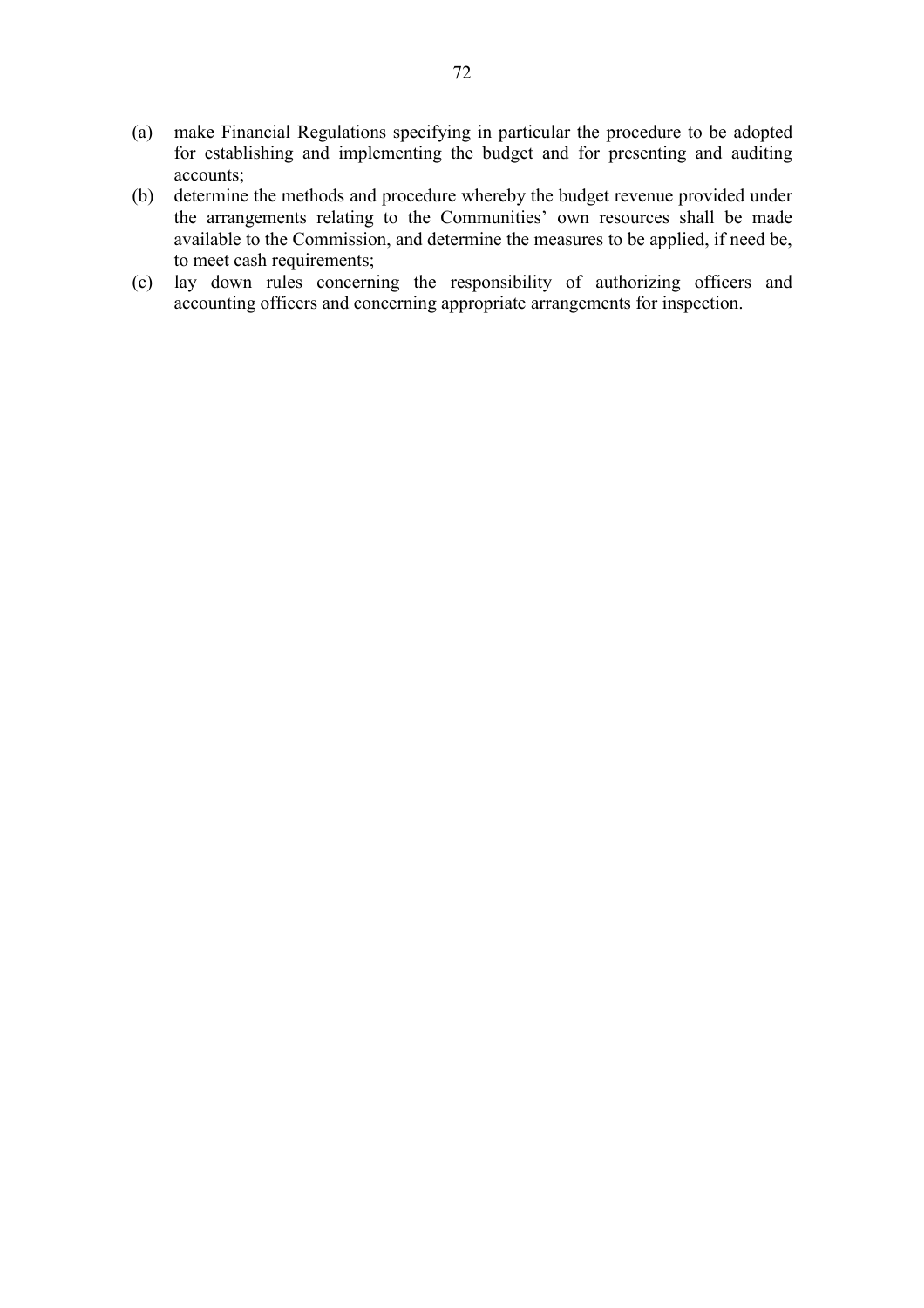# PART SIX

# GENERAL AND FINAL PROVISIONS

# ARTICLE 210 The Community shall have legal personality.

#### ARTICLE 211

In each of the Member States, the Community shall enjoy the most extensive legal capacity accorded to legal persons under their laws; it may, in particular, acquire or dispose of movable and immovable property and may be a party to legal proceedings. To this end, the Community shall be represented by the Commission.

### ARTICLE 212

[*Repealed by Article 24(2) of the Merger Treaty; see Merger Treaty, Article 24(1), second subparagraph.*]

### [*See Article 24(1) of the Merger Treaty, which reads as follows*:

1. The officials and other servants of the European Coal and Steel Community, the European Economic Community and the European Atomic Energy Community shall, at the date of entry into force of this Treaty, become officials and other servants of the European Communities and form part of the single administration of those **Communities** 

The Council shall, acting by a qualified majority on a proposal from the Commission and after consulting the other institutions concerned, lay down the Staff Regulations of officials of the European Communities and the Conditions of Employment of other servants of those Communities.]

# ARTICLE 213

The Commission may, within the limits and under the conditions laid down by the Council in accordance with the provisions of this Treaty, collect any information and carry out any checks required for the performance of the tasks entrusted to it.

# ARTICLE 214

The members of the institutions of the Community, the members of committees, and the officials and other servants of the Community shall be required, even after their duties have ceased, not to disclose information of the kind covered by the obligation of professional secrecy, in particular information about undertakings, their business relations or their cost components.

# ARTICLE 215

The contractual liability of the Community shall be governed by the law applicable to the contract in question.

In the case of non-contractual liability, the Community shall, in accordance with the general principles common to the laws of the Member States, make good any damage caused by its institutions or by its servants in the performance of their duties.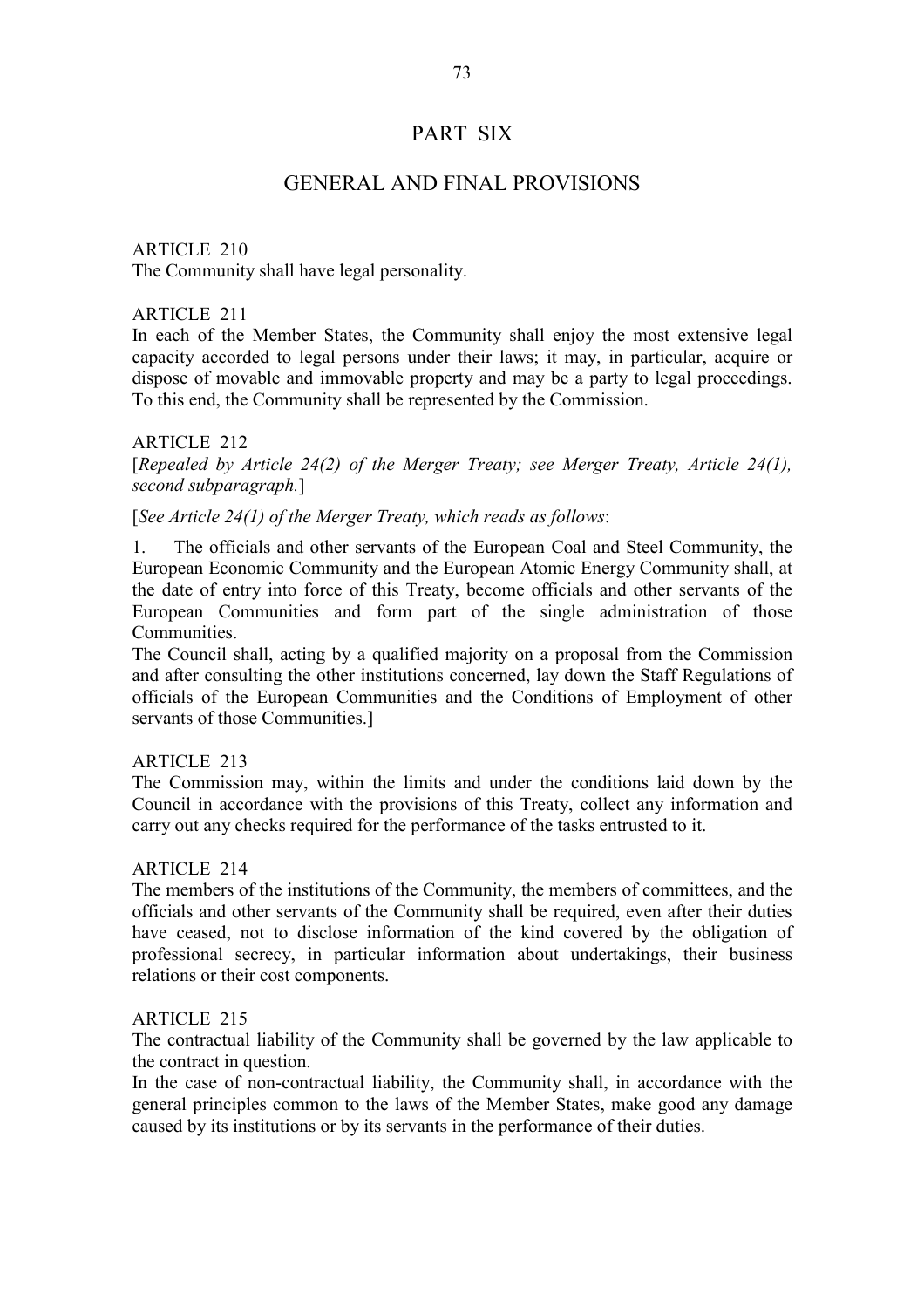The personal liability of its servants towards the Community shall be governed by the provisions laid down in their Staff Regulations or in the Conditions of Employment applicable to them.

### ARTICLE 216

The seat of the institutions of the Community shall be determined by common accord of the Governments of the Member States.

### ARTICLE 217

The rules governing the languages of the institutions of the Community shall, without prejudice to the provisions contained in the rules of procedure of the Court of Justice, be determined by the Council, acting unanimously.

# ARTICLE 218

[*Repealed by the second paragraph of Article 28 of the Merger Treaty; see Merger Treaty, first paragraph of Article 28.*]

### [*See the first paragraph of Article 28 of the Merger Treaty, which reads as follows*:

The European Communities shall enjoy in the territories of the Member States such privileges and immunities as are necessary for the performance of their tasks, under the conditions laid down in the Protocol annexed to this Treaty. The same apply to the European investment Bank.]

### ARTICLE 219

Member States undertake not to submit a dispute concerning the interpretation or application of this Treaty to any method of settlement other than those provided for therein.

# ARTICLE 220

Member States shall, so far as is necessary, enter into negotiations with each other with a view to securing for the benefit of their nationals:

- the protection of persons and the enjoyment and protection of rights under the same conditions as those accorded by each State to its own nationals;
- the abolition of double taxation within the Community;
- the mutual recognition of companies or firms within the meaning of the second paragraph of Article 58, the retention of legal personality in the event of transfer of their seat from one country to another, and the possibility of mergers between companies or firms governed by the laws of different countries;
- the simplification of formalities governing the reciprocal recognition and enforcement of judgements of courts or tribunals and of arbitration awards.

# ARTICLE 221

Within three years of the entry into force of this Treaty, Member States shall accord nationals of the other Member States the same treatment as their own nationals as regards participation in the capital of companies or firms within the meaning of Article 58, without prejudice to the application of the other provisions of this Treaty.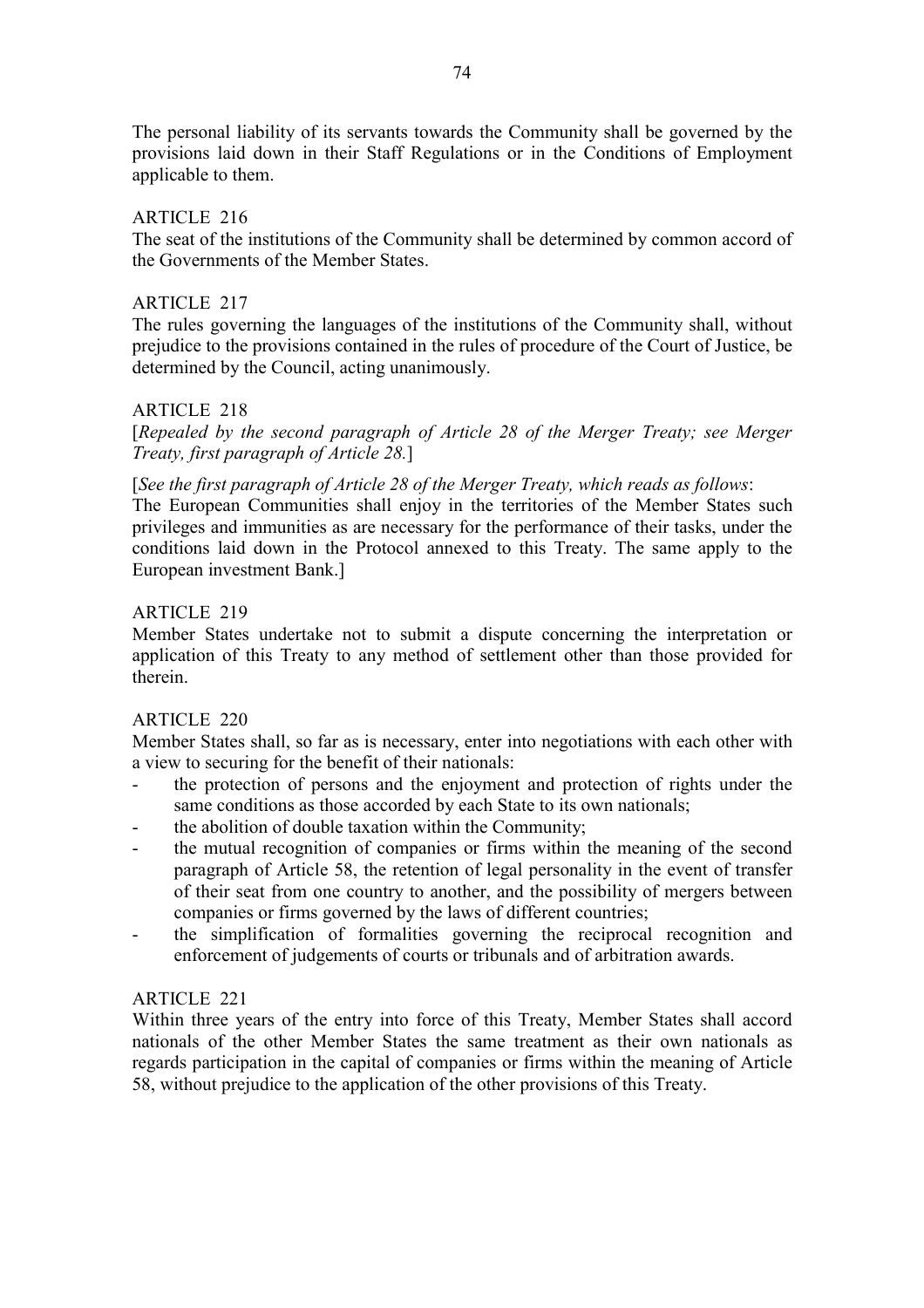# ARTICLE 222

This Treaty shall in no way prejudice the rules in Member States governing the system of property ownership.

# ARTICLE 223

1. The provisions of this Treaty shall not preclude the application of the following rules:

(a) No Member State shall be obliged to supply information the disclosure of which it considers contrary to the essential interests of its security;

(b) Any Member State may take such measures as it considers necessary for the protection of the essential interests of its security which are connected with the production of or trade in arms, munitions and war material; such measures shall not adversely affect the conditions of competition in the common market regarding products which are not intended for specifically military purposes.

2. During the first year after the entry into force of this Treaty, the Council shall, acting unanimously, draw up a list of products to which the provisions of paragraph 1(b) shall apply.

3. The Council may, acting unanimously on a proposal from the Commission, make changes in this list.

# ARTICLE 224

Member States shall consult each other with a view to taking together the steps needed to prevent the functioning of the common market being affected by measures which a Member State may be called upon to take in the event of serious internal disturbances affecting the maintenance of law and order, in the event of war serious international tension constituting a threat of war, or in order to carry out obligations it has accepted for the purpose of maintaining peace and international security.

# ARTICLE 225

If measures taken in the circumstances referred to in Articles 223 and 224 have the effect of distorting the conditions of competition in the common market, the Commission shall, together with the State concerned, examine how these measures can be adjusted to the rules laid down in this Treaty.

By way of derogation from the procedure laid down in Articles 169 and 170, the Commission or any Member State may bring the matter directly before the Court of Justice if it considers that another Member State is making improper use of the powers provided for in Articles 223 and 224. The Court of Justice shall give its ruling in camera.

# ARTICLE 226

1. If, during the transitional period, difficulties arise which are serious and liable to persist in any sector of the economy or which could bring about serious deterioration in the economic situation of a given area, a Member State may apply for authorisation to take protective measures in order to rectify the situation and adjust the sector concerned to the economy of the common market.

2. On application by the State concerned, the Commission shall, by emergency procedure, determine without delay the protective measures which it considers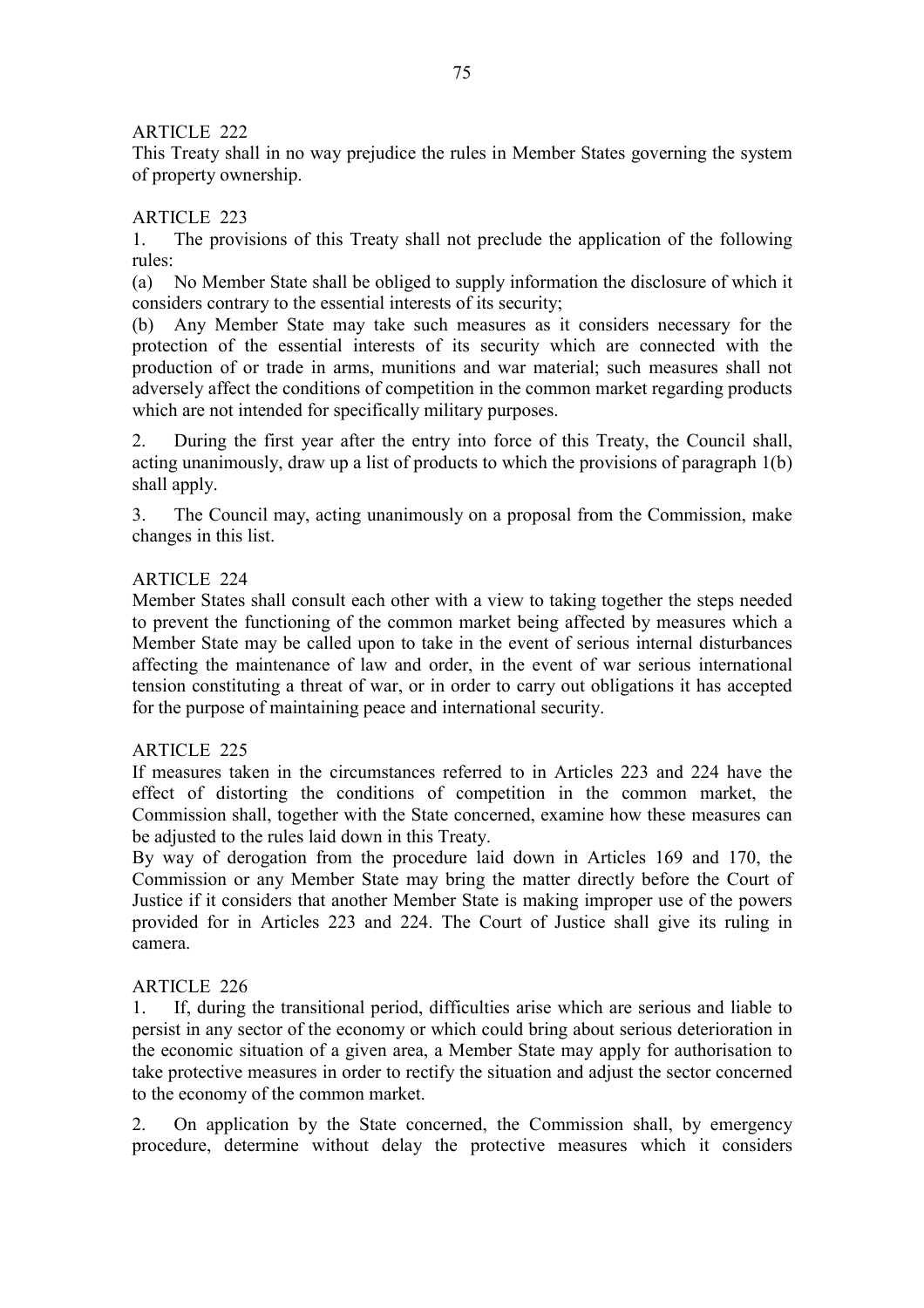necessary, specifying the circumstances and the manner in which they are to be put into effect.

3. The measures authorised under paragraph 2 may involve derogations from the rules of this Treaty, to such an extent and for such periods as are strictly necessary in order to attain the objectives referred to in paragraph 1. Priority shall be given to such measures as will least disturb the functioning of the common market.

# ARTICLE 227

1. This Treaty shall apply to the Kingdom of Belgium, the Kingdom of Denmark, the Federal Republic of Germany, *the Hellenic Republic, the Kingdom of Spain*, the French Republic, Ireland, the Italian Republic, the Grand Duchy of Luxembourg, the Kingdom of the Netherlands, *the Portuguese Republic* and the United Kingdom of Great Britain and Northern Ireland.

2. With regard to Algeria and the French overseas departments, the general and particular provisions of this Treaty relating to:

- the free movement of goods;
- agriculture, save for Article  $40(4)$ ;
- the liberalisation of services;
- the rules on competition:
- the protective measures provided for in Articles 108, 109 and 226;
- the institutions.

shall apply as soon as this Treaty enters into force.

The conditions under which the other provisions of this Treaty are to apply shall be determined, within two years of the entry into force of this Treaty, by decisions of the Council, acting unanimously on a proposal from the Commission.

The institutions of the Community will, within the framework of the procedures provided for in this Treaty, in particular Article c 226, take care that the economic and social development of these areas is made possible.

3. The special arrangements for association set out in Part Four of this Treaty shall apply to the overseas countries and territories listed in Annex IV to this Treaty.

This Treaty shall not apply to those overseas countries and territories having special relations with the United Kingdom of Great Britain and Northern Ireland which are not included in the aforementioned list.

4. The provisions of this Treaty shall apply to the European territories for whose external relations a Member State is responsible.

- 5. Notwithstanding the preceding paragraphs:
- (a) This Treaty shall not apply to the Faroe Islands. The Government of the Kingdom of Denmark may, however, give notice, by a declaration deposited by 31 December 1975 at the latest with the Government of the Italian Republic, which shall transmit it certified copy thereof to each of the Governments of the other Member States, that this Treaty shall apply to those Islands. In that event, this Treaty shall apply to those Islands from the first day of the second month following the deposit of the declaration.
- (b) This Treaty shall not apply to the Sovereign Base Areas of the United Kingdom of Great Britain and Northern Ireland in Cyprus.
- (c) This Treaty shall apply to the Channel Islands and the Isle of Man only to the extent necessary to ensure the implementation of the arrangements for those islands set out in the Treaty concerning the accession of new Member States to the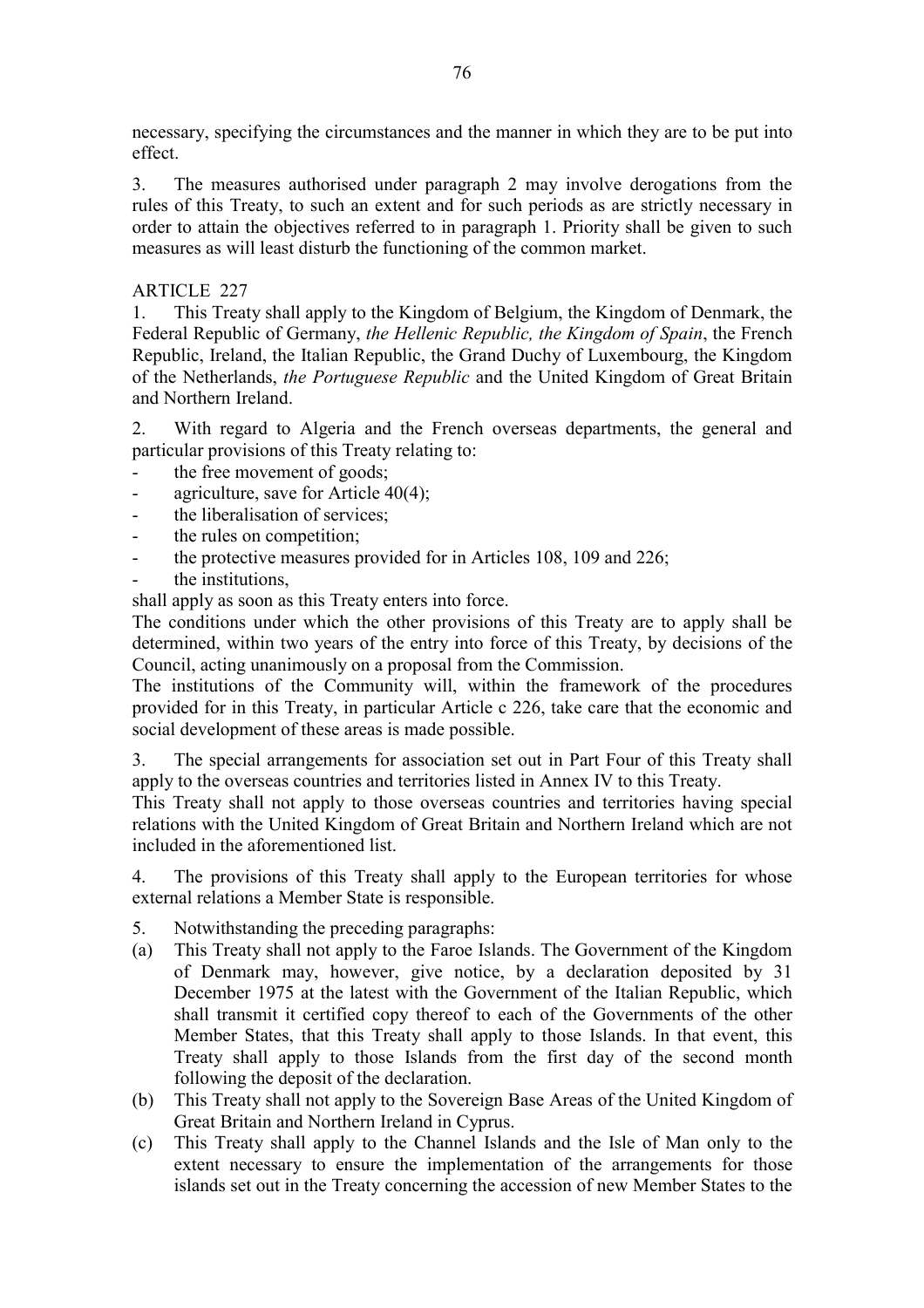European Economic Community and to the European Atomic Energy Community signed on 22 January 1972.

# ARTICLE 228

1. Where this Treaty provides for the conclusion of agreements between the Community and one or more States or an international organisation, such agreements shall be negotiated by the Commission. Subject to the powers vested in the Commission in this field, such agreements shall be concluded by the Council, after consulting the Assembly [European Parliament] where required by this Treaty.

The Council, the Commission or a Member State may obtain beforehand the opinion of the Court of Justice as to whether an agreement envisaged is compatible with the provisions of this Treaty. Where the opinion of the Court of Justice is adverse, the agreement may enter into force only in accordance with Article 236.

2. Agreements concluded under these conditions shall be binding on the institutions of the Community and on Member States.

# ARTICLE 229

It shall be for the Commission to ensure the maintenance of all appropriate relations with the organs of the United Nations, of its specialised agencies and of the General Agreement on Tariffs and Trade.

The Commission shall also maintain such relations as are appropriate with all international organisations.

# ARTICLE 230

The Community shall establish all appropriate forms of co-operation with the Council of Europe.

# ARTICLE 231

The Community shall establish close co-operation with the Organisation for European Economic Co-operation, the details to be determined by common accord.

# ARTICLE 232

1. The provisions of this Treaty shall not affect the provisions of the Treaty establishing the European Coal and Steel Community, in particular as regards the rights and obligations of Member States, the powers of the institutions of that Community and the rules laid down by that Treaty for the Functioning of the common market in coal and steel.

2. The provisions of this Treaty shall not derogate from those of the Treaty establishing the European Atomic Energy Community.

# ARTICLE 233

The provisions of this Treaty shall not preclude the existence or completion of regional unions between Belgium and Luxembourg, or between Belgium, Luxembourg and the Netherlands, to the extent that the objectives of these regional unions are not attained by application of this Treaty.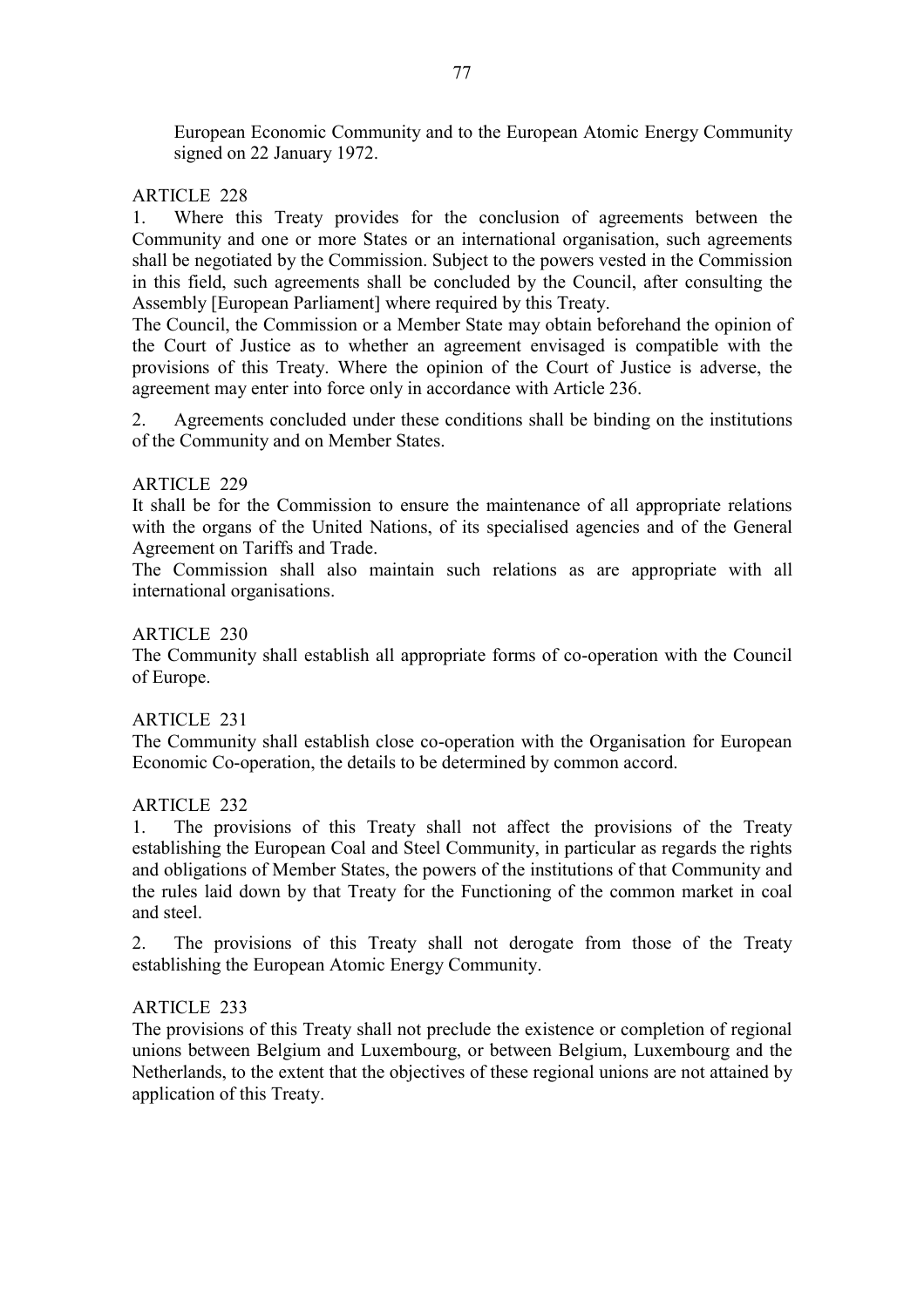# ARTICLE 234

The rights and obligations arising from agreements concluded before the entry into force of this Treaty between one or more Member States on the one hand, and one or more third countries on the other, shall not be affected by the provisions of this Treaty.

To the extent that such agreements are not compatible with this Treaty, the Member State or States concerned shall take all appropriate steps to eliminate the incompatibilities established. Member States shall, where necessary, assist each other to this end and shall, where appropriate, adopt a common attitude.

In applying the agreements referred to in the first paragraph, Member States shall take into account the fact that the advantages accorded under this Treaty by each Member State form an integral part of the establishment of the Community and are thereby inseparably linked with the creation of common institutions, the conferring of powers upon them and the granting of the same advantages by all the other Member States.

# ARTICLE 235

If action by the Community should prove necessary to attain, in the course of the operation of the common market, one of they objectives of the Community and this Treaty has not provided the necessary powers, the Council shall, acting unanimously on a proposal from the Commission and after consulting the Assembly [European Parliament], take the appropriate measures.

# ARTICLE 236

The Government of any Member State or the Commission may submit to the Council proposals for the amendment of this Treaty.

If the Council, after consulting the Assembly [European Parliament] and, where appropriate, the Commission, delivers an opinion in favour of calling a conference of representatives of the Governments of the Member States, the conference shall be convened by the President of the Council for the purpose of determining by common accord the amendments to be made to this Treaty.

The amendments shall enter into force after being ratified by all the Member States in accordance with their respective constitutional requirements.

# ARTICLE 237

Any European State may apply to become a member of the Community. It shall address its application to the Council, which shall act unanimously after obtaining the opinion of the Commission.

The conditions of admission and the adjustments to this Treaty necessitated thereby shall be the subject of an agreement between the Member States and the applicant State. This agreement shall be submitted for ratification by all the Contracting States in accordance with their respective constitutional requirements.

# ARTICLE 238

The Community may conclude with a third State, a union of States or an international organisation agreements establishing an association involving reciprocal rights and obligations, common action and special procedures.

These agreements shall be concluded by the Council, acting unanimously after consulting the Assembly [European Parliament].

Where such agreements call for amendments to this Treaty, these amendments shall first be adopted in accordance with the procedure laid down in Article 236.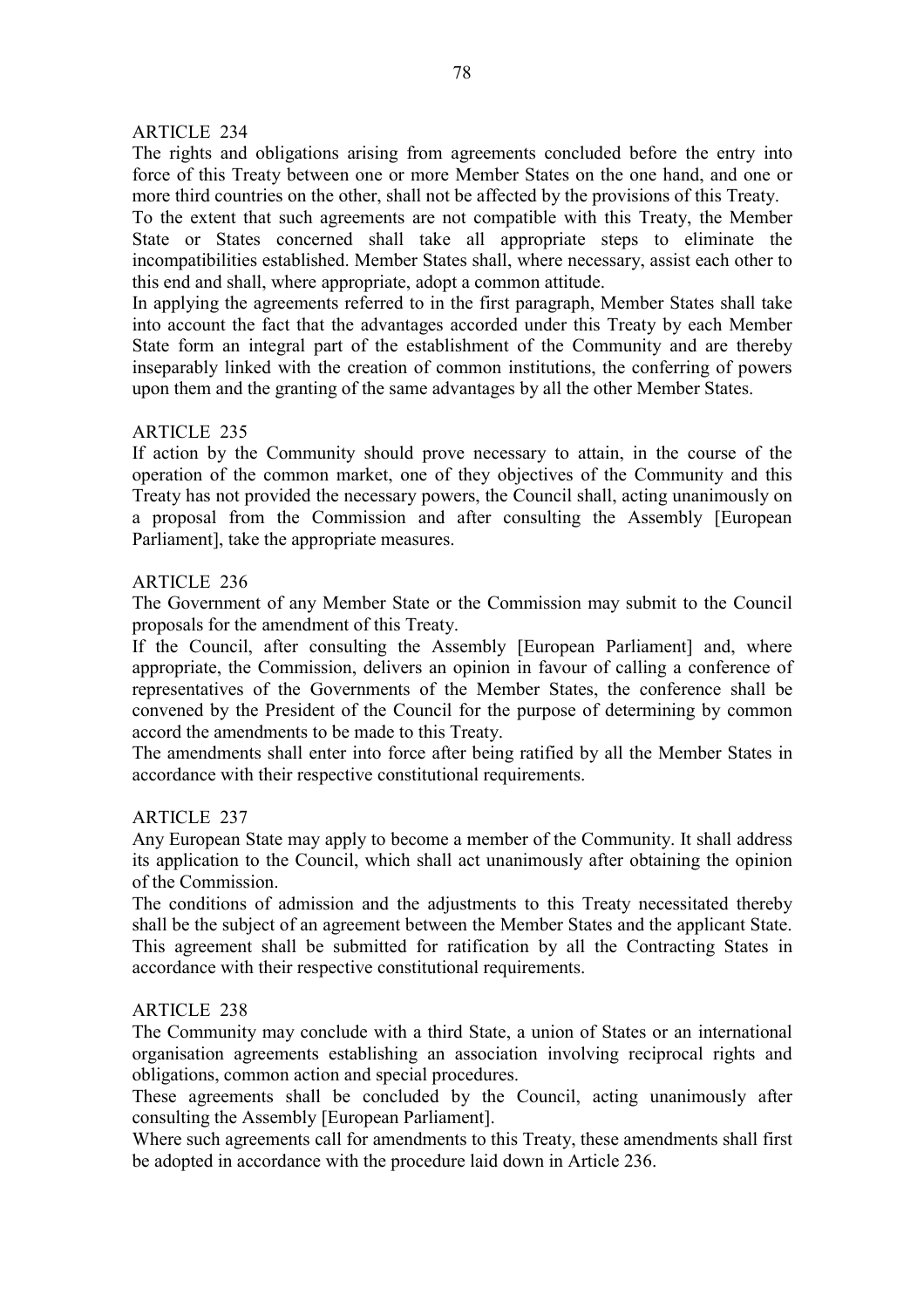### ARTICLE 239

The Protocols annexed to this Treaty by common accord of the Member States shall form an integral part thereof.

### SETTING UP OF THE INSTITUTIONS

ARTICLE 240 This Treaty is concluded for an unlimited period.

ARTICLE 241

The Council shall meet within one month of the entry into force of this Treaty.

#### ARTICLE 242

The Council shall, within three months of its first meeting, take all appropriate measures to constitute the Economic and Social Committee.

### ARTICLE 243

The Assembly [European Parliament] shall meet within two months of the first meeting of the Council, having been convened by the President of the Council, in order to elect its officers and draw up its rules of procedure. Pending the election of its officers, the oldest member shall take the chair.

#### ARTICLE 244

The Court of Justice shall take up its duties as soon as its members have been appointed. Its first President shall be appointed for three years in the same manner as its members.

The Court of Justice shall adopt its rules of procedure within three months of taking up its duties.

No matter may be brought before the Court of Justice until its rules of procedure have been published. The time within which an action must be brought shall run only from the date of this publication.

Upon his appointment, the President of the Court of Justice shall exercise the powers conferred upon him by this Treaty.

#### ARTICLE 245

The Commission shall take up its duties and assume the responsibilities conferred upon it by this Treaty as soon as its members have been appointed.

Upon taking up its duties, the Commission shall undertake the studies and arrange the contacts needed for making an overall survey of the economic situation of the Community,

### ARTICLE 246

1. The first financial year shall run from the date on which this Treaty enters into force until 31 December following. Should this Treaty, however, enter into force during the second half of the Year, the first financial year shall run until 31 December of the following year.